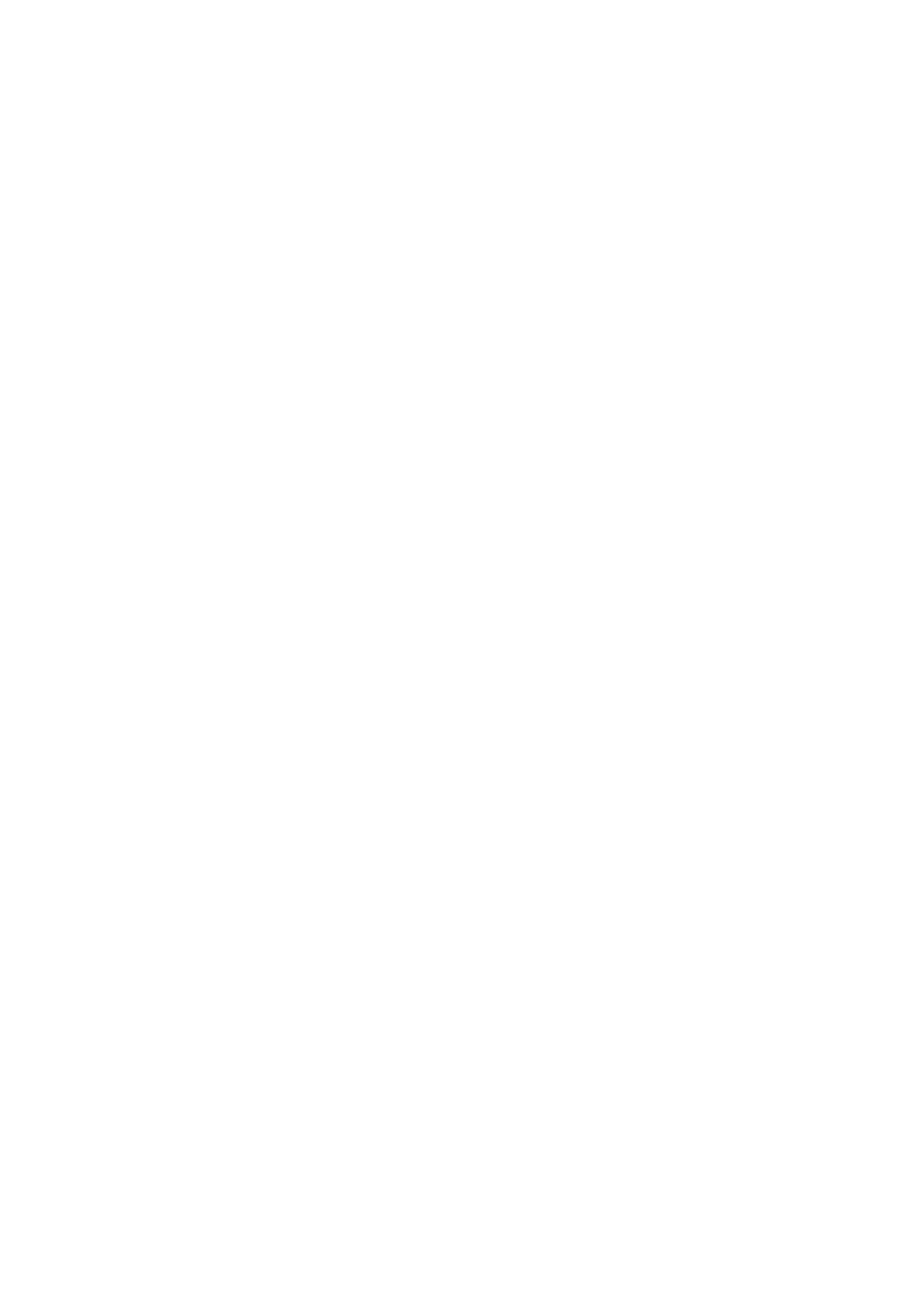# **Table of contents**

| <b>Foreword</b>                                                                                                        | 4  |
|------------------------------------------------------------------------------------------------------------------------|----|
| <b>Acknowledgements</b>                                                                                                | 7  |
| <b>Executive summary</b>                                                                                               |    |
| The obligation to mobilise resources: legal basis and guiding<br>principles                                            | 10 |
| <b>Sources of resource mobilisation</b>                                                                                | 12 |
| Addressing resource diversion and foregone tax revenues                                                                | 12 |
| The obligation to mobilise resources in action: opportunities<br>and challenges                                        | 13 |
| <b>Recommendations</b>                                                                                                 | 13 |
| <b>Acronyms and clarifications</b>                                                                                     |    |
| <b>Acronyms</b>                                                                                                        | 16 |
| <b>Clarifications</b>                                                                                                  | 18 |
| <b>Chapter 1: Introduction and background</b>                                                                          |    |
| <b>1.1 Context and objectives</b>                                                                                      | 20 |
| 1.2 Scope, limitations and clarification                                                                               | 21 |
| Special procedures and treaty bodies' legal bearing                                                                    | 21 |
| Limitations                                                                                                            | 25 |
| <b>Chapter 2: Obligation to mobilise resources for human</b><br>rights realisation: legal basis and guiding principles | 26 |
| 2.1 Legal basis of the obligation to mobilise resources                                                                | 26 |
| The obligation to take steps                                                                                           | 27 |
| The obligation to devote maximum available resources                                                                   | 28 |
| <b>What are 'resources'?</b>                                                                                           | 28 |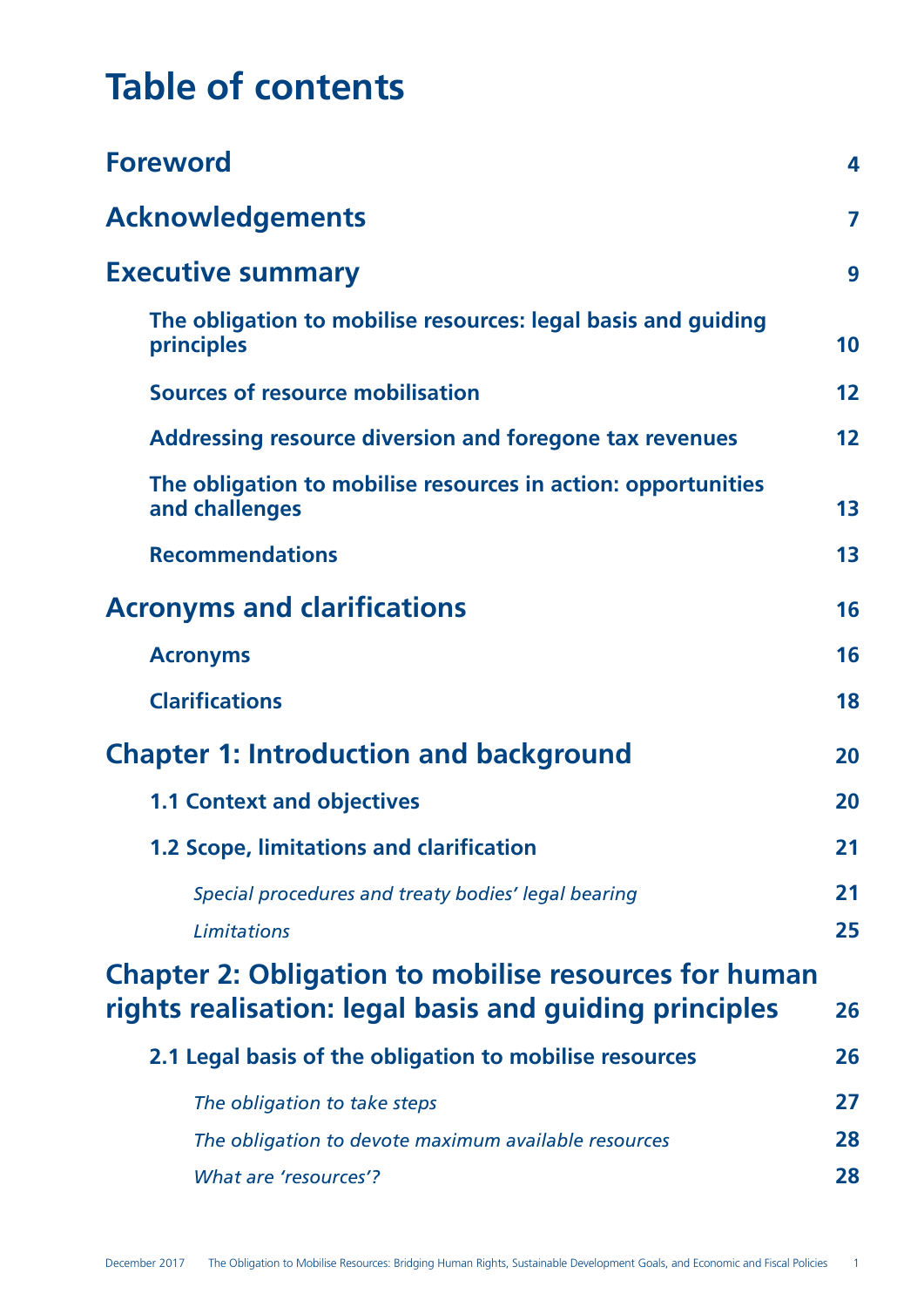| When are resources available?                                                                       | 30 |
|-----------------------------------------------------------------------------------------------------|----|
| Is RESOURCE MOBILISATION RELEVANT ONLY TO ECONOMIC, SOCIAL AND CULTURAL RIGHTS?                     | 30 |
| The obligation to seek and provide international assistance and<br>cooperation                      | 32 |
| Obligations of 'those in a position to assist'                                                      | 33 |
| Obligations for those in need of resources: seeking international<br>assistance and cooperation     | 35 |
| 2.2 Obligations related to resource mobilisation                                                    | 36 |
| The obligation to continuously improve conditions                                                   | 36 |
| The non-retrogression obligation                                                                    | 37 |
| The obligation to accord a degree of human rights priority to<br>resource allocation                | 38 |
| The obligation to monitor rights realisation and devise implementation<br>strategies and programmes | 40 |
| The obligation to ensure minimum core obligations                                                   | 41 |
| 2.3 Resource mobilisation guiding principles                                                        | 42 |
| <b>Equality and non-discrimination</b>                                                              | 42 |
| MOBILISING RESOURCES IN COMPLIANCE WITH EQUALITY AND NON-DISCRIMINATION PRINCIPLES                  | 43 |
| <b>RESOURCE MOBILISATION AND INEQUALITY</b>                                                         | 43 |
| <b>Transparency</b>                                                                                 | 45 |
| Participation                                                                                       | 45 |
| Accountability                                                                                      | 46 |
| Sustainability                                                                                      | 46 |
| Efficiency/effectiveness                                                                            | 47 |
| Cooperation                                                                                         | 47 |
| <b>2.4 Concluding observations</b>                                                                  | 48 |
| <b>Chapter 3: Sources for mobilising resources</b>                                                  | 50 |
| <b>3.1 Taxation</b>                                                                                 | 50 |
| Devoting maximum available resources                                                                | 51 |
| Taking on discrimination and addressing inequalities                                                | 52 |
| <b>Ensuring substantive gender equality</b>                                                         | 54 |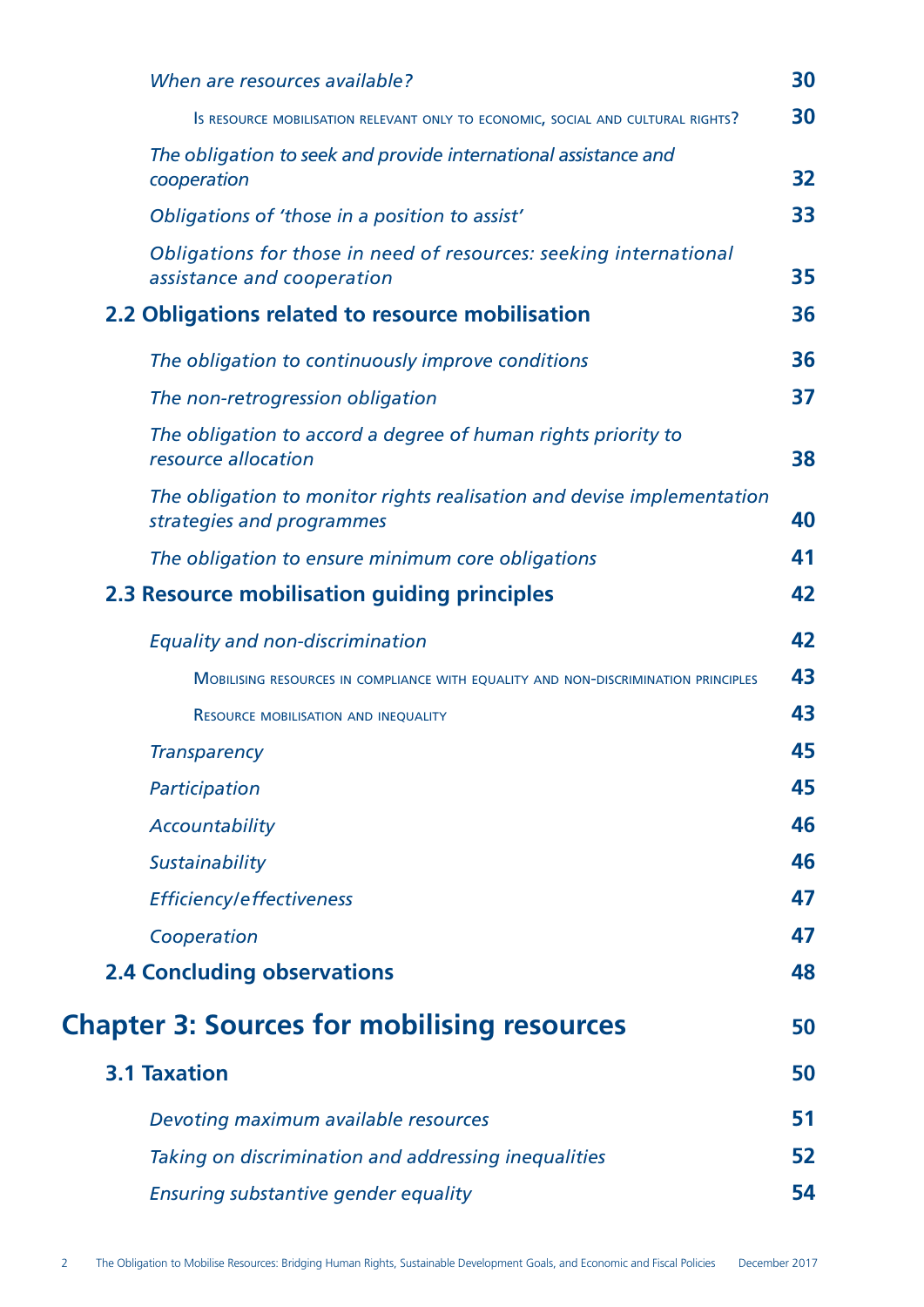| Ensuring minimum core-obligation compliance                                                             | 55 |
|---------------------------------------------------------------------------------------------------------|----|
| <b>3.2 Natural resource revenues</b>                                                                    | 55 |
| 3.3 Debt and deficit financing                                                                          | 57 |
| 3.4 Trade and investment agreements                                                                     | 59 |
| Human rights impact assessments                                                                         | 62 |
| Tax incentives and tax holidays                                                                         | 64 |
| <b>3.5 Concluding observations</b>                                                                      | 64 |
| <b>Chapter 4: Addressing resource diversion and foregone</b><br>tax revenues                            | 67 |
| <b>4.1 Illicit financial flows</b>                                                                      | 67 |
| 4.2 Fiscal abuses: evasion, avoidance and other illegal practices                                       | 68 |
| <b>4.3 Corruption</b>                                                                                   | 68 |
| <b>4.4 Corporate profit shifting</b>                                                                    | 69 |
| 4.5 Financial secrecy legislation, tax havens or low-tax jurisdictions 70                               |    |
| <b>4.6 Concluding observations</b>                                                                      | 71 |
| <b>Chapter 5: The obligation to mobilise resources in</b><br>action: opportunities and challenges<br>74 |    |
| <b>5.1 Austerity measures</b>                                                                           | 74 |
| <b>5.2 Extraterritorial obligations</b>                                                                 | 78 |
| <b>5.3 Financial sector</b>                                                                             | 81 |
| <b>5.4 Concluding observations</b>                                                                      | 82 |
| <b>Chapter 6: Final conclusions and recommendations</b>                                                 | 84 |
| <b>Annex 1: Relevant guidelines proposed by special</b><br>procedures                                   | 87 |
| <b>Annex 2: Special procedure reports considered</b>                                                    | 88 |
| <b>Annex 3: Treaty body documents considered</b>                                                        | 93 |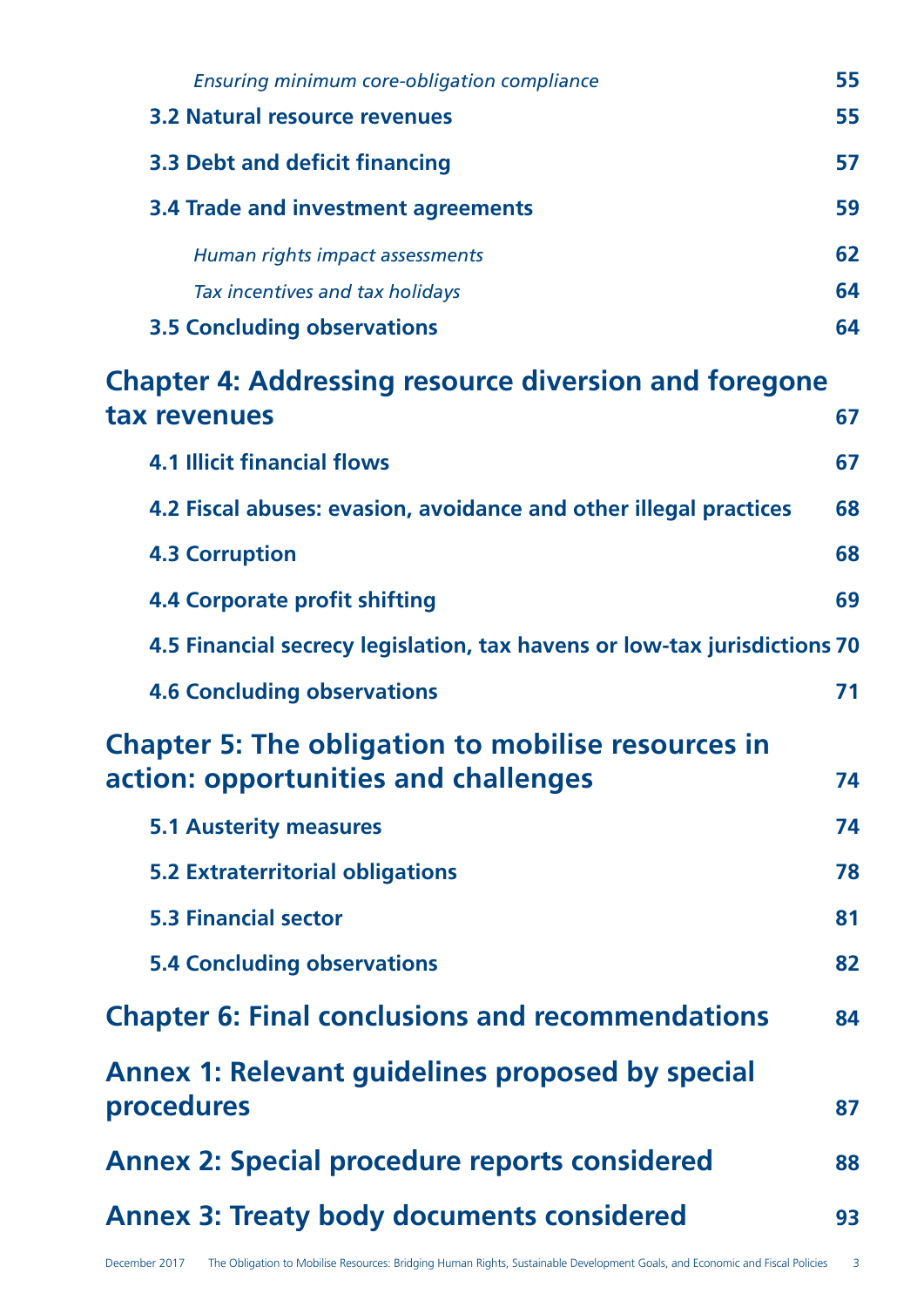## **Foreword: Human rights, sustainable development goals and resource mobilisation: better understanding and more coordination is needed**



Mr Juan Pablo Bohoslasky, UN Independent Expert on the effects of foreign debt © UN/Jean-Marc Ferré.

Why do we need to focus on resource mobilisation in the context of human rights and the Sustainable Development Goals (SDGs)? Several reasons come to mind: because there is an obligation to mobilise resources towards that end; because we know that, without sustainable finance, rights and goals will fall short; because it is unclear how the achievment of the SDGs and, more importantly, the realisation of human rights will be financed, that is: by whom, how, how much and for what purposes; and, from a special procedures perspective, because it is a cross-cutting issue for all mandates.

Clearly, the SDGs did not frame development issues consistently in a rights-based framework or language. Yet, there are some references to human rights in the SDGs and some of their targets without using a systematic human rights approach. The SDGs now include a Goal 16, covering rule of law, ensuring equal access to justice for all and protection of fundamental freedoms. Human rights language has been included, for example, in SDG 6: 'Ensure access to water and sanitation for all' and in SDG 2 on ending hunger.

This raises some questions. Can we, for example, call for further development of clean energy without paying close attention to principles preventing the displacement of indigenous peoples and forced evictions of millions of urban dwellers? Of course, one could not say that SDG wording could be interpreted against human rights law, but much more than this should be expected. Another weakness of the SDG framework may be seen in the limited accountability mechanism that has been set up to monitor the implementation of the SDGs at the global level, which are largely voluntary pledges of states.

Nonetheless, it is worth engaging strategically with the SDGs while emphasising the existence and binding nature of human rights obligations that underpin several of the SDGs. Not participating, not criticising and not taking advantage of what is actually useful for our agendas may give the impression that we perceive development as non-relevant from a human rights perspective. This approach would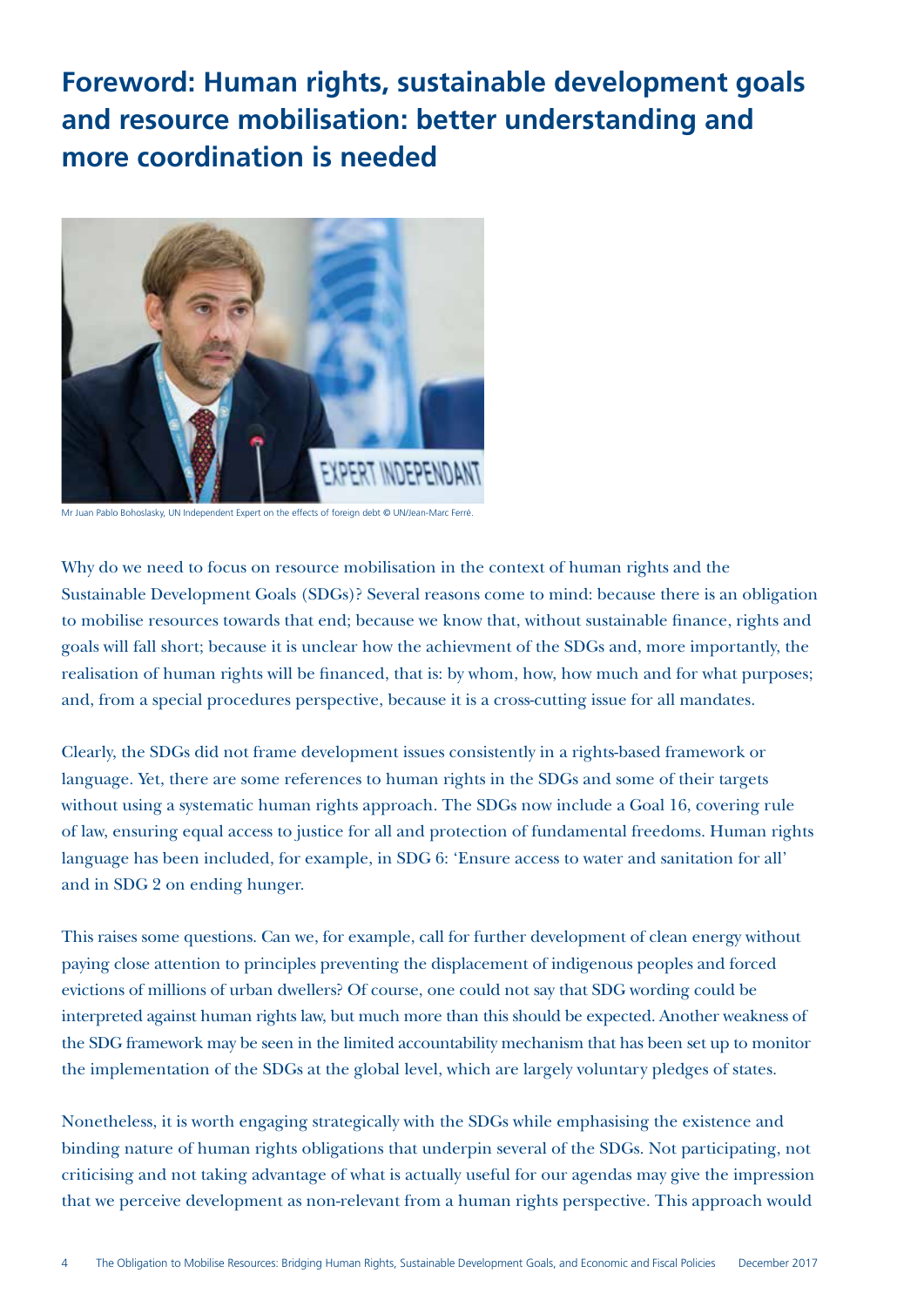ignore that SDGs and human rights mutually reinforce one another. Another risk is that SDGs are seen as something more and more detached from human rights. Actually, as nine mandate-holders warned in 2016, 'some States and sponsoring private actors are already "cherry-picking" goals and targets in the 2030 Agenda for Sustainable Development, and overlooking basic rights'.

A number of mandate-holders and treaty bodies are already working to identify and/or develop the legal framework of states' obligations to mobilise resources. Human rights should be at the core of development financing, guiding both its means and goals, so that funds are provided and spent without unfairly sacrificing anybody's rights, particularly those of the most vulnerable groups. To make this point clear: international development financing is not just about more resources. To ensure that everyone can enjoy a decent life, free from hunger and with access to education, healthcare, housing and drinking water, human rights must be at the core of development financing.

This includes specific, concrete and practical aspects of the duty to mobilise resources against the backdrop of economic and financial crisis, as well as governance and accountability gaps. For example, illicit financial flows and debt unsustainability undermine fiscal efforts to achieve development goals and realise human rights. Yet, how can these complex links be translated into practical and consistent standards and guidance to states and other stakeholders? How can international efforts be supported to end tax competition between states, tax abuse and shifting funds to tax havens so as to avoid adverse impact on the rights to food, water, sanitation and housing? How can we translate such analysis into pertinent and effective recommendations? How can we effectively address economic inequality, state capture and its adverse impacts on the enjoyment of civil and political rights?

Another important question that needs to be tackled is how extraterritoriality of human rights obligations is linked to the obligation to mobilise resources, the duty to seek international assistance and cooperate, and the relevance of states' human rights obligations when they act as members of international organisations. Clarifying this intricate issue would aid more forceful advocacy, for example, for a full applicability of human rights law to multilateral financial institutions.

We need to be able to conduct a human rights analysis of the possible consequences of economic policy choices. This does not mean questioning the policy space that authorities need in macroeconomic matters. But, for example, we need to reflect on whether it is reasonable to expect that austerity works when economies are weakening.<sup>1</sup> Obligations under human rights law should be a legitimate and necessary constraint when designing and implementing macroeconomic policies. The same can be said regarding bilateral investment treaties that do not allow host countries to capitalise on the benefits of these investments through effective regulatory tools.

A more systematic effort is needed to answer these crucial questions. More collaboration among human rights mechanisms and bodies could be fruitful in order to develop more sophisticated and effective tools and recommendations to tackle a number of human rights challenges that entail economic, fiscal and financial policies. The first step might be compiling relevant recommendations,

<sup>1</sup> On the development of the Guiding Principles on Economic Reform and Human Rights, please see my forthcoming (2018) report to the UN Human Rights Council.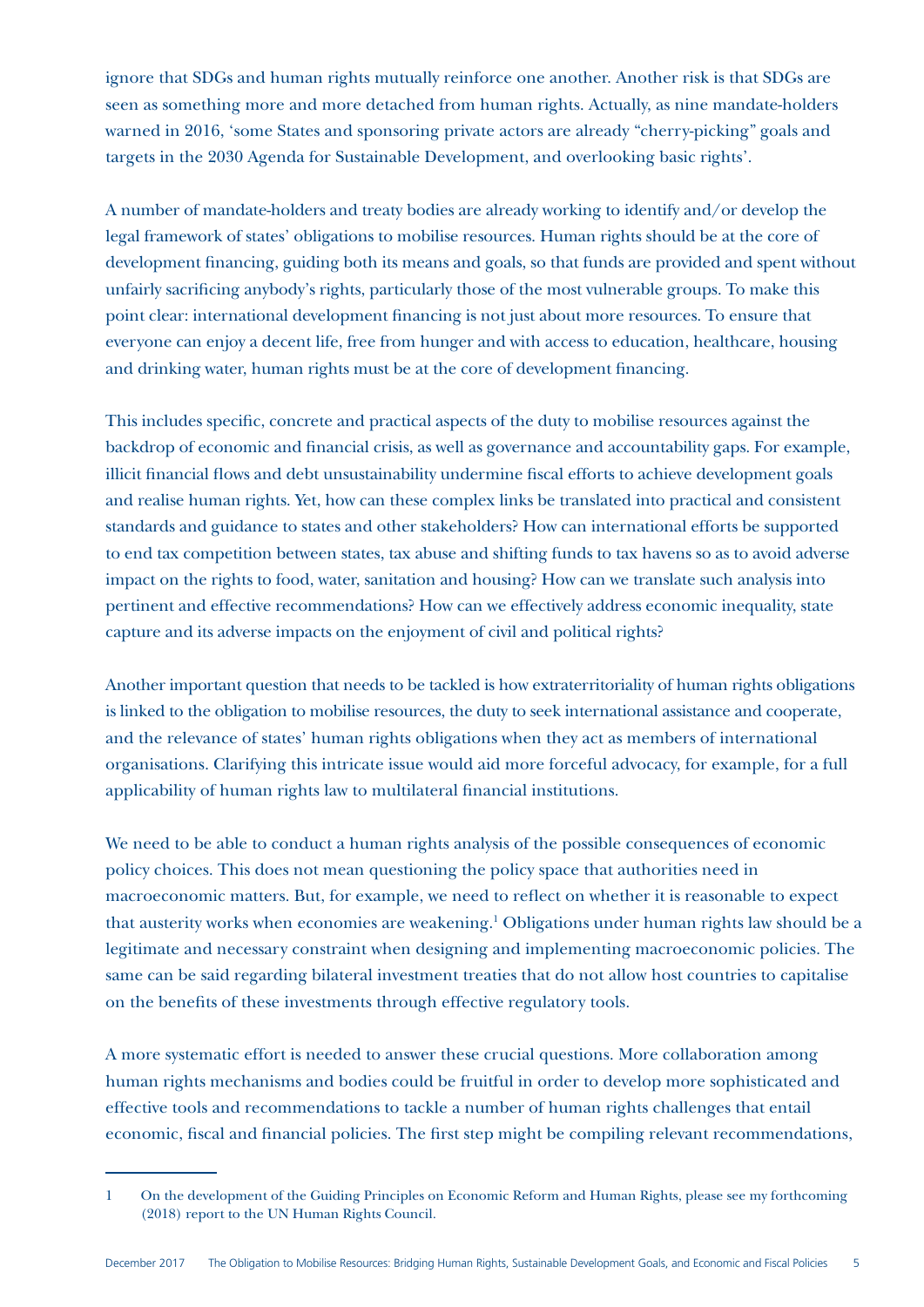Concluding Observations and General Comments by special procedures and treaty bodies as a basis for further discussion.

This is why this research report prepared by the International Bar Association's Human Rights Institute (IBAHRI) is, in my view, a very helpful tool, in particular for mandate-holders. This report attempts to ascertain the scope and content of the obligation put on states to mobilise resources for the realisation of rights, while providing a detailed examination of the interpretation given over the past six years by a number of special procedures mandate-holders and treaty bodies.

It is key to better understand what has been done in this field, in particular in the special procedures system. A better understanding would allow the coordination of efforts, while seeking consistency and strengthening agendas and recommendations on what should be done in this field. Special procedures mandate-holders need to be ready to recommend to states, for example, if and how they should change their tax policies in order to fulfil their human rights obligations, and how economic inequality affects the enjoyment of human rights and how to tackle this issue. We should, for example, propose changes to banking sector regulation if discriminatory patterns against persons with disabilities or other social groups are to be found. Among other stakeholders, special procedures mandate-holders and treaty bodies need to be well-equipped for this challenge, and this research report is a big step in that direction.

*Juan Pablo Bohoslavsky, United Nations Independent Expert on Foreign Debt and Human Rights*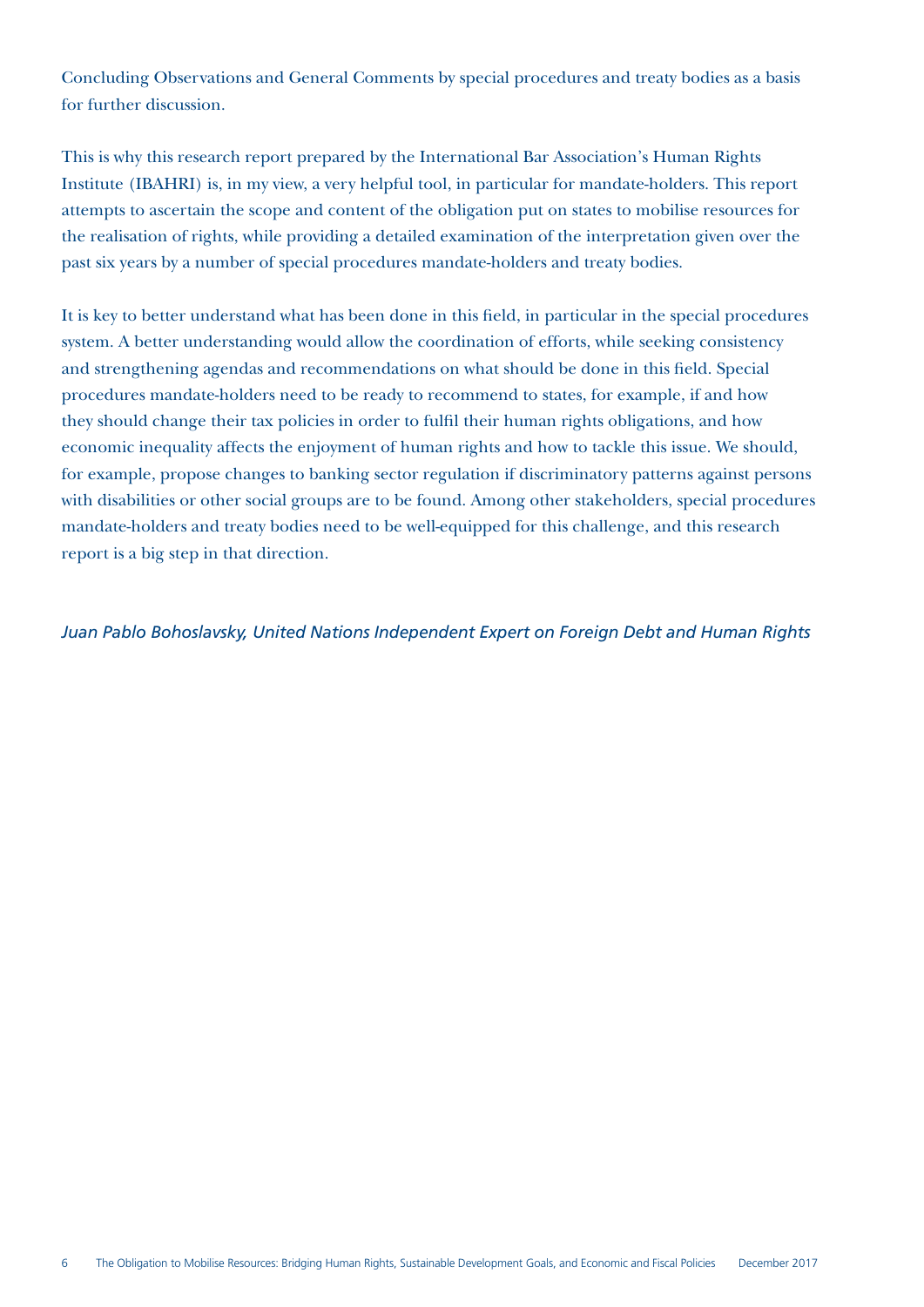## **Acknowledgements**

In 2016, the IBAHRI commissioned a consultant, Caroline Dommen, to prepare a background paper that looked at economic and fiscal policies and how they relate to the achievement of the SDGs. This background paper was used as the basis for an expert meeting held by the IBAHRI on 11 June 2016, in conjunction with the Friedrich Ebert Stiftung (FES) Foundation, the Geneva Academy, and the Center for Economic and Social Rights. The expert meeting brought together a number of United Nations (UN) mandate-holders (mostly focused on economic and social rights) to discuss human rights and the SDGs.

The IBAHRI would like to thank all those who participated in the meeting, which contributed to the production of this report. The IBAHRI further expresses its gratitude to the researchers and author of this report, without whom this report would not have been produced.

### **Caroline Dommen**

Caroline Dommen carried out the initial research and authored an extensive discussion document on which this report was based. She went on to develop the first draft of the current report.

Caroline Dommen is an international consultant. Her work focuses on sustainable development, economic issues and human rights. Her centre of interest lies at the intersections of questions relating to the economy, human rights and sustainability. She led the Quaker UN Office work on global economic issues for several years, with a focus on human rights-centred food systems. She founded and directed the non-governmental organisation (NGO) 3D – Trade – Human Rights – Equitable Economy. She was International Law Officer at the International Centre for Trade and Sustainable Development, and has also worked for the UN Conference on Trade and Development (UNCTAD) and the International Service for Human Rights. Caroline Dommen has a Masters in Law and Development. She is a member of several professional bodies, including the International Advisory Network of the Business & Human Rights Resource Centre and the International Union for Conservation of Nature (IUCN) – World Conservation Union Commission on Environmental Law.

### **Magdalena Sepúlveda (PhD)**

Magdalena Sepúlveda carried out further research and, based on her extensive knowledge of the issues, wrote the final report on behalf of the IBAHRI.

Magdalena Sepúlveda was the UN Special Rapportuer on extreme poverty and human rights from 2008 to 2014. She is a Senior Research Associate at the UN Research Institute for Social Development (UNRISD). She is also a member of the Steering Committee of the High Level Panel of Experts on Food Security and Nutrition (HLPE) of the UN Committee of World Food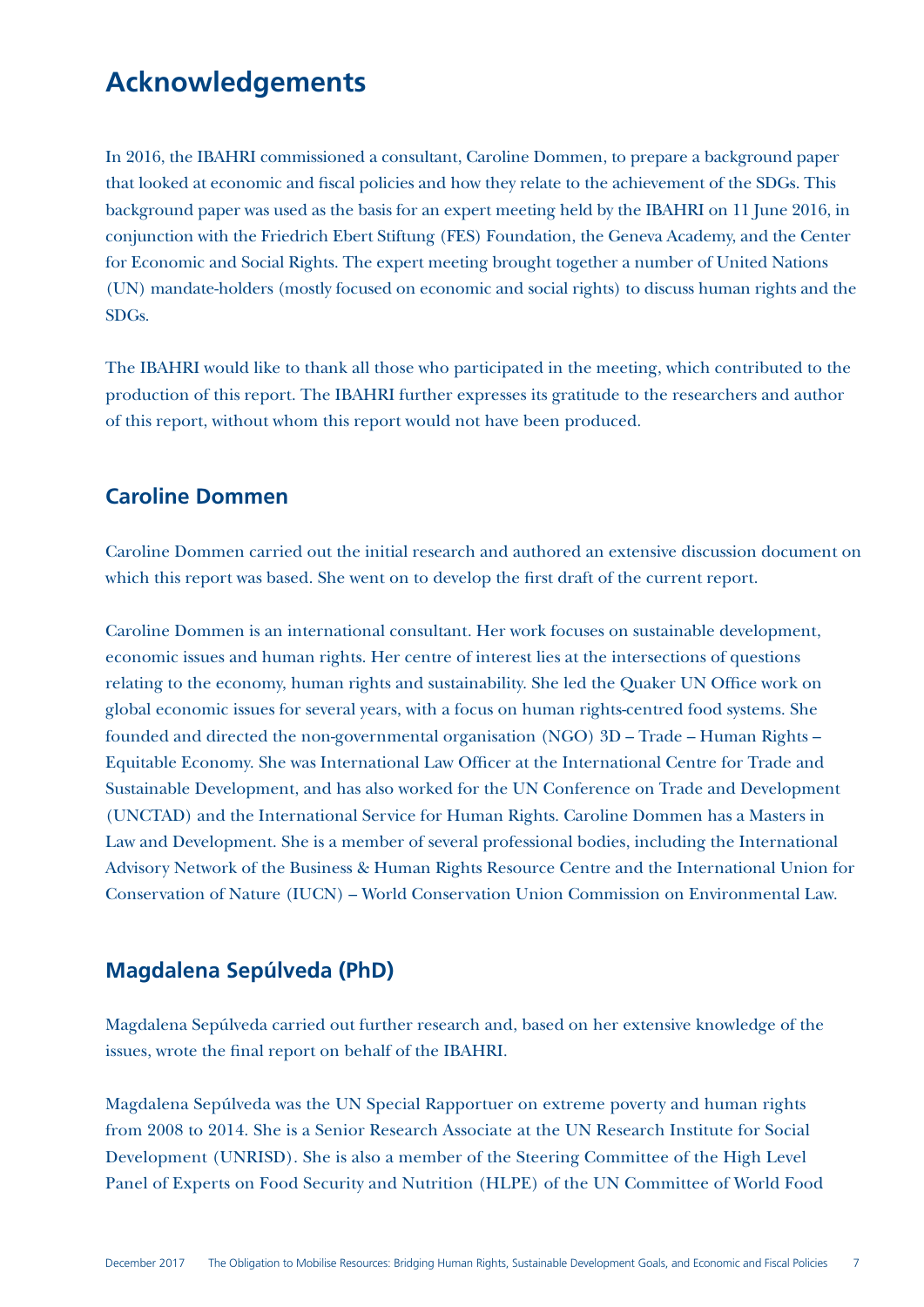Security and a member of the Independent Commission for the Reform of International Corporate Taxation (ICRICT).

She has worked as a researcher at the Netherlands Institute for Human Rights, as a staff attorney at the Inter-American Court of Human Rights, as the Co-Director of the Department of International Law and Human Rights of the UN-mandated University for Peace in Costa Rica and as a Research Director at the International Council on Human Rights Policy in Geneva. She has also served as a consultant to several international organisations, including UN Women, the World Bank Group, UN High Commissioner for Refugees (UNHCR), the International Labour Organization and Office of the High Commissioner for Human Rights (OHCHR) and has worked with a range of NGOs in formal and informal capacities. She has published widely on human rights, poverty and development, and taught various postgraduate courses at universities in Latin America and at the Oxford University Summer Course on Human Rights. She is a Chilean lawyer who holds a PhD in International Law from Utrecht University in the Netherlands, an LLM in human rights law from the University of Essex in the United Kingdom and a postgraduate diploma from the Universidad Católica de Chile.

The research project was developed by IBAHRI Senior Fellow and UN Liaison Helene Ramos Dos Santos, and overseen and supported by IBAHRI Senior Programme Lawyers Shirley Pouget and Muluka Miti-Drummond. IBAHRI Director Phillip Tahmindjis and IBAHRI Geneva Consultant Laure Elmaleh also collectively contributed to editing the report.

The IBAHRI would like to thank intern Olivia Crawford for her assistance in carrying out research for this report.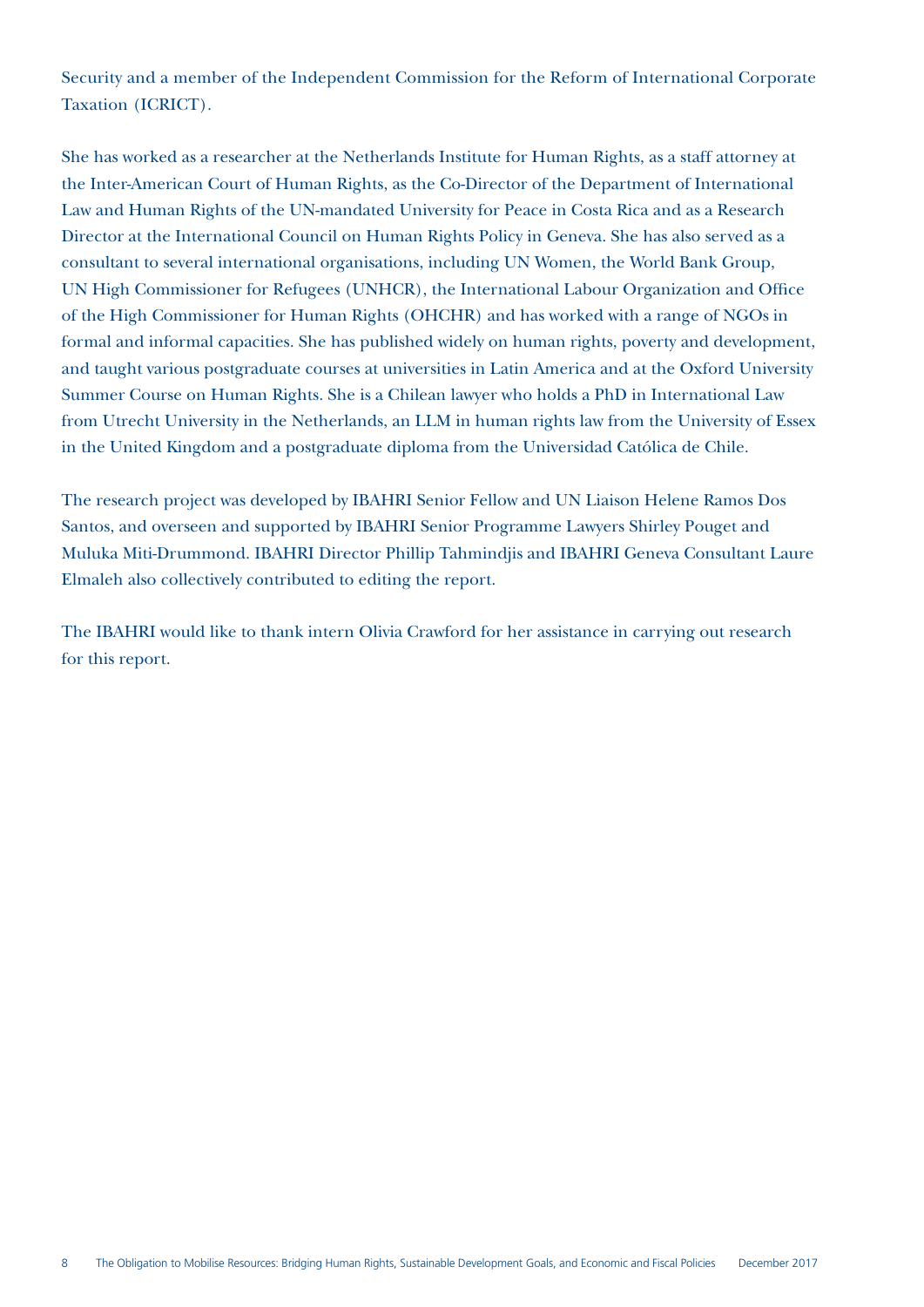## **Executive summary**

Over the past decade, the relationship between economic policies and human rights has attracted increased attention from scholars and lawyers, as well as by the UN Special Procedures and treaty bodies. For many years, the human rights community has expressed concerns about the negative impact on human rights of economic policies; however, the 2007 to 2008 global economic and financial crisis, and greater social scrutiny of the current historic levels of inequality within and between countries, increased attention on the topic.

These issues prompted some human rights advocates and monitoring bodies to strengthen their focus on issues only scarcely addressed before, such as the mobilisation of resources for compliance with human rights obligations, the negative impact of economic policies, such as austerity measures, on the enjoyment of human rights, the insufficiently regulated financial flows and tax evasion, and the extraterritorial impact of some taxation policies.

Today, the work of various human rights monitoring bodies has articulated the essential elements of states' obligation to mobilise resources for the realisation of human rights. The purpose of this publication is to ascertain, based on a detailed examination of UN treaty bodies and special procedures' views on the topic, the current interpretation of the scope and content of this obligation. As shown by this study, the obligation to mobilise resources is now clearly viewed as a standalone human rights obligation. States must ensure that an adequate amount of resources are mobilised for human rights realisation in a way that is consistent with human rights principles. Yet, while some aspects of the obligation to mobilise resources emerge as clear-cut, others require further consideration and clarification. The aspects that are still unclear could usefully be considered by human rights monitoring bodies in order to add weight, as well as practical and legal applicability, to the obligation to mobilise resources.

The focus on resource mobilisation for compliance with human rights is particularly timely, given the renewed emphasis on this question by the international community, as reaffirmed in the 2030 Agenda for Sustainable Development (the '2030 Agenda'), adopted in September 2015 by 193 countries. With its 17 SDGs, the 2030 Agenda covers a comprehensive set of issues across the three dimensions of sustainable development: economic, social and environmental. The 2030 Agenda is explicitly anchored in human rights norms and principles and recognises that a rights-based approach should underpin all poverty reduction efforts (2030 Agenda, paragraphs 18–20).

SDG 17, on means of implementation and global partnership, calls on all stakeholders to 'strengthen domestic resource mobilization, including through international support to developing countries, to improve domestic capacity for tax and other revenue collection' (SDG 17.1). It also calls on developed countries to implement fully their official development assistance commitments (SDG 17.2) and mobilise additional financial resources for developing countries from multiple sources (SDG 17.3). In the same vein, SDG 16, on peace and justice, calls on all stakeholders to 'significantly reduce illicit financial flows' by 2030 (SDG 16.4) and 'substantially reduce corruption and bribery in all their forms' (SDG 16.5). This is to be done through adherence to the rule of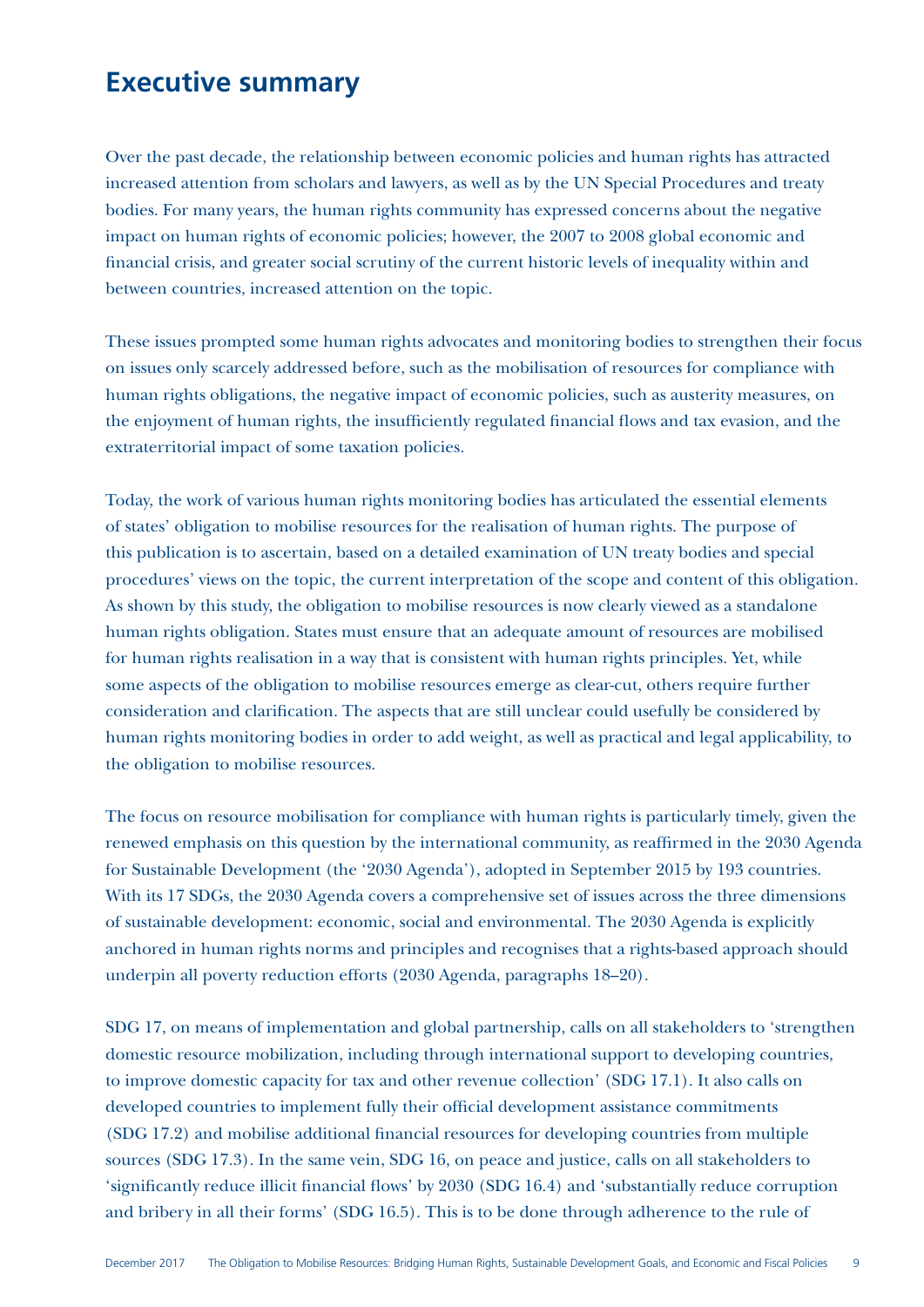law, which is the essential precondition for achieving the SDGs. These are critical tools to enhance resources available for human rights compliance.

While attention to the issue of mobilisation of resources has been driven mainly by those human rights bodies whose mandates include economic, social and cultural rights, the issue of resource mobilisation is at the core of the realisation of all human rights (civil, political, economic, social and cultural). As such, the present publication would be a useful tool for all human rights mechanisms and essential for those mandated with an explicit request to consider the SDGs in their work.

The objective of the report is threefold:

- to detail the constituent elements of states' obligation to mobilise resources for the realisation of human rights, with a view to strengthening the application of the obligation, and identifying aspects of the obligation that human rights mechanisms might usefully clarify in the future;
- to inform the work of legal practitioners and civil society organisations (CSOs) charged with monitoring, counselling or litigating functions in the area of resource mobilisation; and
- to provide a useful resource to appraise the renewed international development agenda defined by the SDGs. Implementing the 2030 Agenda will require the greatest attention to the human rights obligation to mobilise resources. This is particularly the case for SDG 1, on poverty eradication; SDG 16, on promoting peace and access to justice, particularly promoting the rule of law at the national and international levels, thus combating illicit financial flows; and SDG 17, on revitalising the global partnership for sustainable development. In discussions concerning resource mobilisation in the context of the SDGs, a human rights-based approach can usefully provide not only a legal grounding and articulation of policies with a specific focus on the poorest and most vulnerable, but also arguments that are politically and ideologically neutral, which can be of robust value in discussions about economic policy.

### **The obligation to mobilise resources: legal basis and guiding principles**

The first chapter of this report examines the legal basis, related obligations and guiding principles of the obligation to mobilise resources as they have been interpreted by treaty bodies and special procedures. While many aspects of the obligation to mobilise resources have been clearly established, other aspects remain underexplored and ill-defined. In fact, the report identifies a number of areas in which the work of academic writers and practitioners provides a much more progressive, coherent and comprehensive picture of the obligation to mobilise resources that could assist human rights monitoring bodies to move forward.

Special procedures and treaty bodies have interpreted the obligation to mobilise resources alongside the main features and core principles of human rights theory. First, they have based the obligation to mobilise resources on states' obligations to take steps for the realisation of human rights; obligation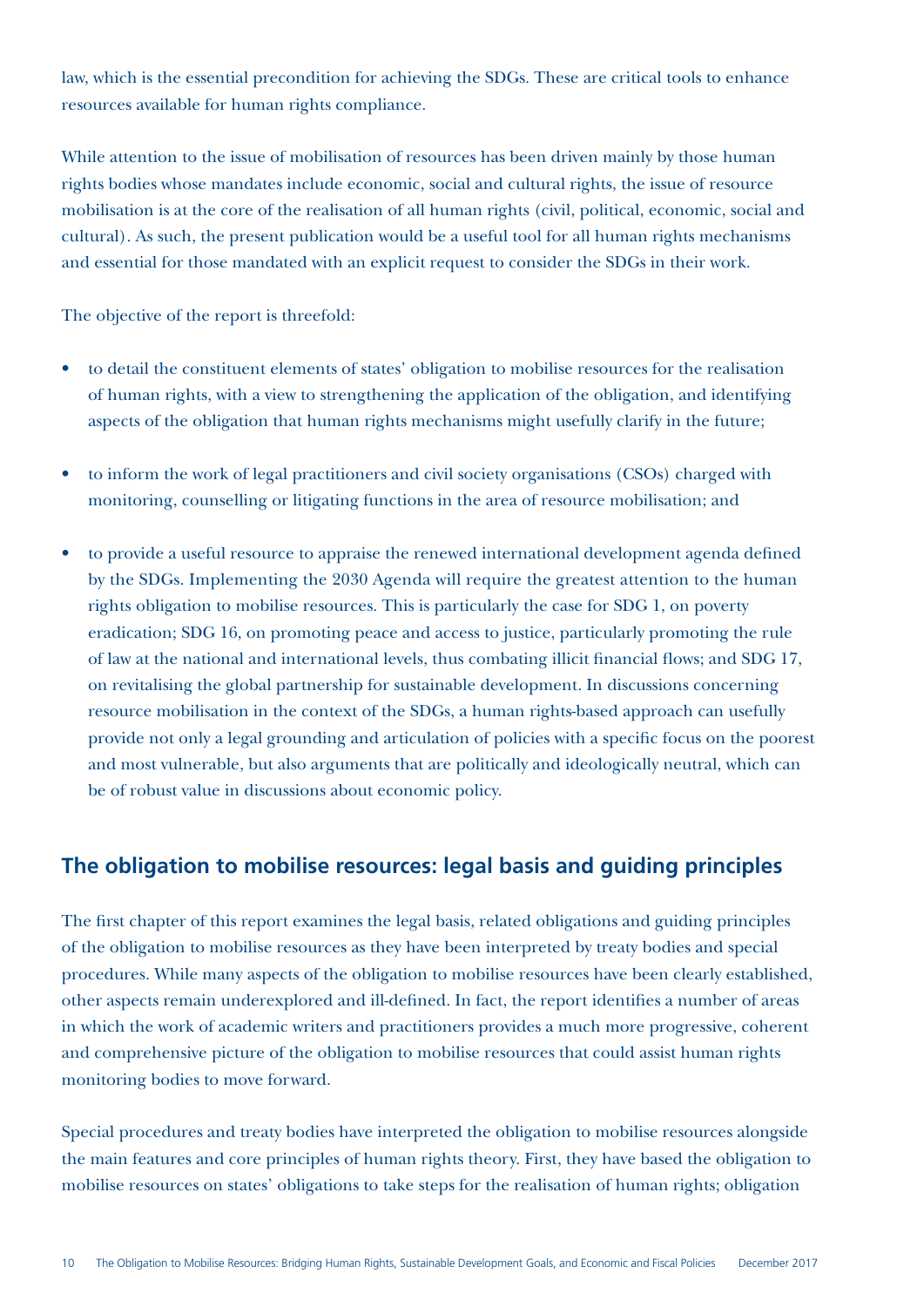to devote the maximum available resources for the realisation of economic, social and cultural rights; and obligations of international assistance and cooperation.

Second, they have addressed the links between the obligation to mobilise resources with several other obligations, such as the obligation to progressively improve conditions; prohibition of taking deliberately retrogressive measures; the obligation to accord a degree of priority to human rights in the allocation of resources; the obligation to monitor the realisation of human rights, and to devise strategies and programmes for their implementation; and the obligation to ensure the minimum core level of economic, social and cultural rights. These related obligations shape part of the content of the obligation to mobilise resources. For example, as part of the obligation to progressively realise economic, social and cultural rights, states should 'identify the resources available to meet the objectives and the most cost-effective way of using them'. In line with the principle of non-retrogression, a state making cuts in social spending has the burden of proving that the retrogressive measure was the least human rights-damaging alternative. In order to fulfil its minimum core obligations, a state must demonstrate that every effort has been made to use all resources that are at its disposal to satisfy the minimum essential level of rights as a matter of priority. Among these human rights obligations, states should regularly monitor the realisation of human rights, including assessments as to whether the maximum available resources have been used to progressively achieve the full realisation of economic, social and cultural rights.

Third, from the work of human rights monitoring bodies, it is evident that core human rights principles should guide the implementation of the obligation to mobilise resources. The principle of non-discrimination shapes not only the ultimate outcome, but also the process of resource mobilisation. On the one hand, resource mobilisation should eventually lead to reduced economic, social and geographical disparities, and provide for wealth redistribution in order to redress systemic discrimination and spur progress towards substantive equality. On the other hand, 'the rights to equality and non-discrimination should be respected in all revenue-raising policies. Thus, any action, or omission by the state in this area must not discriminate, either directly or indirectly, against any individual or group or perpetuate discrimination and inequality.' Other principles, such as transparency, participation and accountability, are also often referred to by human rights monitoring bodies, although in a general manner, requiring more attention in the future. This is particularly the case regarding the principles of sustainability, efficiency, effectiveness and cooperation that some human rights monitoring bodies have linked to the obligation to mobilise resource, although without fully exploring their content and potential.

While the core features and principles of aforementioned international human rights law assist in the definition and implementation of the obligation to mobilise resources, uncertainties remain as to the legal basis of the obligation to mobilise resources, and the scope and content of the principles that should guide resource mobilisation. Human rights monitoring bodies should do more to clarify some components of the obligation to mobilise resources and develop assessment methodologies to monitor compliance by states. The lack of more precise legal concepts poses several challenges to human rights monitoring bodies seeking to assess compliance with the obligation to mobilise resources. How can they evaluate state responses in terms of compliance with the obligation to mobilise resources if the legal foundation of such obligations are themselves not clear? What are the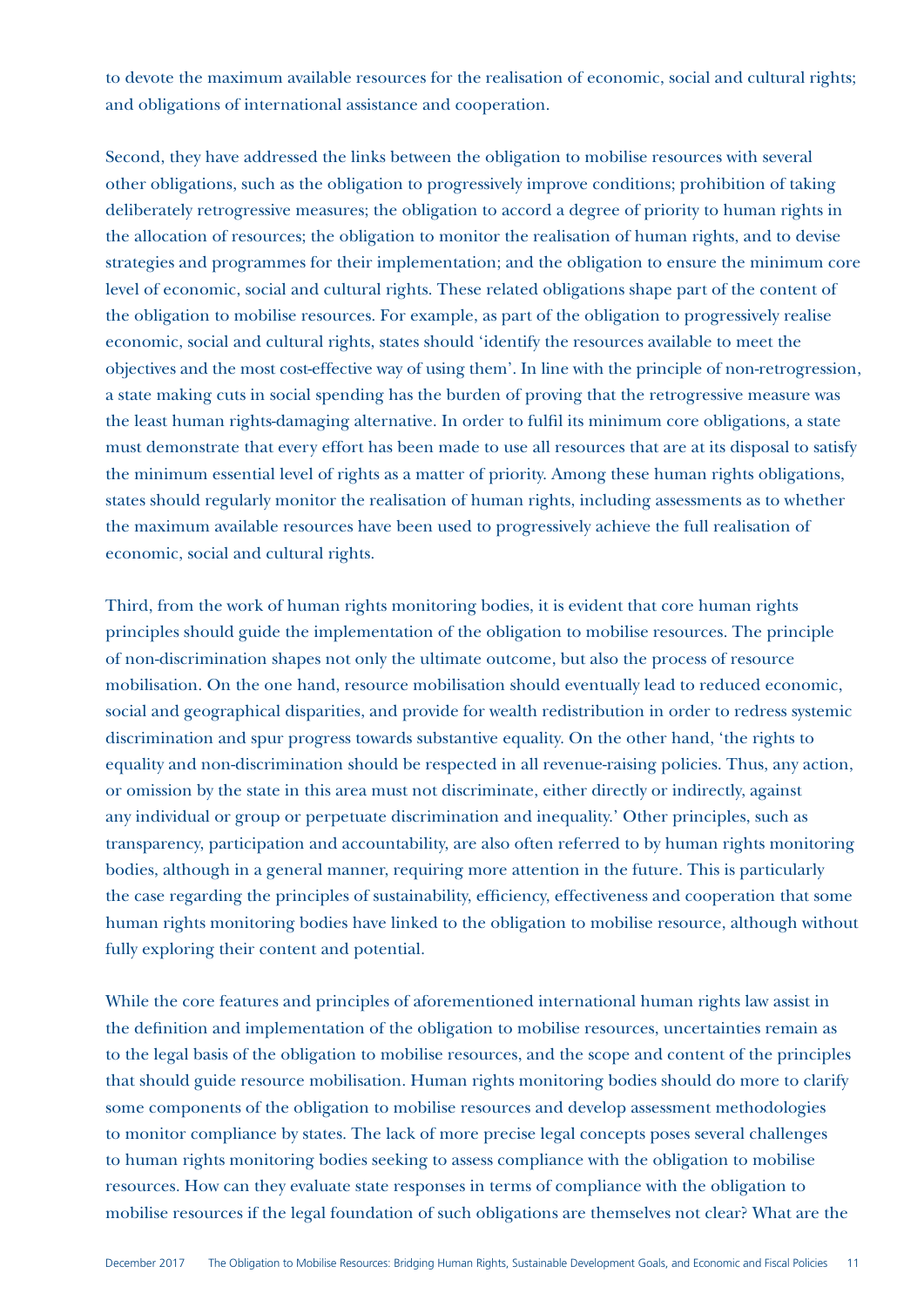criteria to assess whether or not a state has done all that it can towards the mobilisation of resources? How much effort should a state be required to make to mobilise and administer resources for human rights-consistent outcomes?

### **Sources of resource mobilisation**

From the variety of sources that states have to mobilise resources for human rights implementation, human rights monitoring bodies have traditionally focused mainly on resource mobilisation via international assistance and cooperation, paying little attention to efforts to mobilise resources from other sources. Nonetheless, in recent years, this has begun to change. Human rights monitoring bodies have increasingly looked to taxation as the source of domestic resource mobilisation.

This report explores how special procedures and treaty bodies have stressed the critical role of taxation as an effective tool for domestic revenue collection, to combat discrimination and address inequalities, and ensure compliance with minimum core content of economic, social and cultural rights.

The report also explores other options that are available to states to mobilise resources that have been addressed by treaty bodies, and special procedures, such as royalties paid for the utilisation of natural resources, debt and deficit financing, and trade and investment agreements. Yet, the additional attention to domestic resource mobilisation has not translated into more concrete conclusions or guidance about all aspects of the obligation to mobilise resources. With the exception of issues related to foreign debt, many of the observations or suggestions put forward remain too general to be of practical application.

Moreover, there are several other sources for resource mobilisation that have not yet been explored in any significant manner, such as monetary policies. This contrasts with the increasing public recognition that these policies affect the realisation of human rights, in particular economic and social rights.

## **Addressing resource diversion and foregone tax revenues**

From the work of human rights treaty monitoring bodies, it is evident that the obligation to mobilise resources requires states not only to explore all potential sources of resources but also address resource diversion, such as illicit financial flows, tax evasion and corruption. This report identifies the emerging trends on how to address resource diversion and foregone tax revenues in compliance with human rights.

While a few human rights monitoring bodies have made evident that states that continue to tolerate resource diversion cannot claim insufficient resources as a justification for not implementing economic, social and cultural rights, this report highlights that human rights standards related to resource diversion have not been comprehensively developed and, in fact,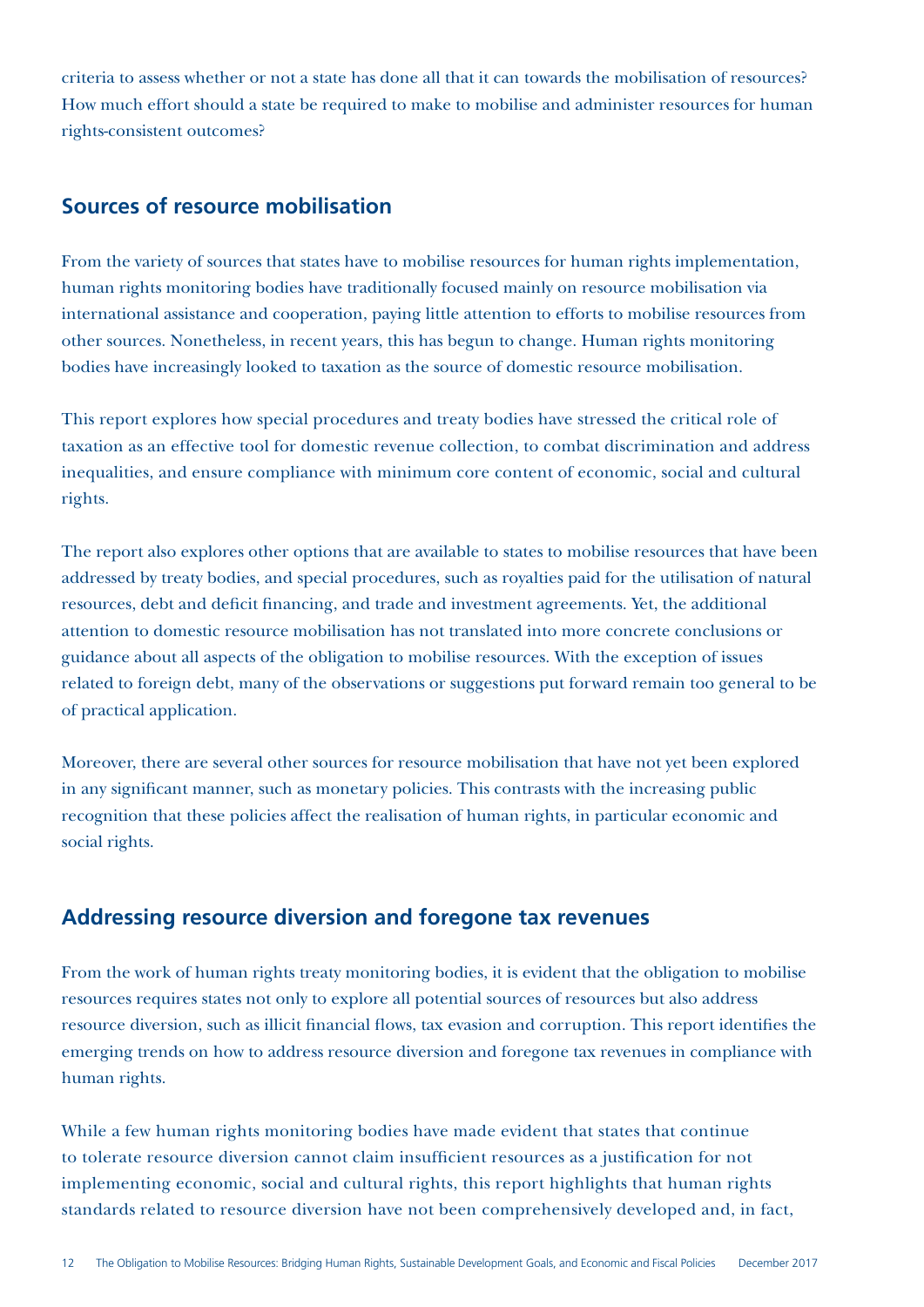remain unaddressed by the majority of special procedures and treaty bodies. Similarly, with limited exceptions, human rights monitoring bodies have not paid sufficient attention to the human rights obligations of multinational corporations in relation to tax abuses and, more generally, in regard to resource mobilisation.

## **The obligation to mobilise resources in action: opportunities and challenges**

In recent years, special procedures and treaty bodies have addressed the obligation to mobilise resources in regard to:

- the impact of austerity measures implemented by states after the 2007 to 2008 global economic and financial crisis;
- the impact that some policy measures, in particular taxation measures, have in other states (extraterritorial obligations); and
- the impact that the lack of regulation of the financial sector might have in the capacity of states to mobilise resources for the realisation of human rights.

While the development of legal standards for assessing compliance with the obligation to mobilise resources in these three areas are welcome, this report recommends that human rights monitoring bodies should apply them more consistently.

### **Recommendations**

- All human rights monitoring bodies should accord due attention to the issue of the mobilisation of resources in their work. This is an issue highly relevant to the assessment of whether or not states are complying with their human rights obligations that has yet to be addressed adequately by special procedures and treaty bodies.
- Special procedures and treaty bodies should further clarify the scope and content of the obligation to mobilise resources, as well as the methodology to assess compliance by states and other actors with this obligation.
- When addressing issues of resource mobilisation, special procedures and treaty bodies should ensure greater coordination among themselves, as well as the consistency and complementarity of their analyses.
- Human rights monitoring bodies should consistently apply the legal developments related to resource mobilisation when reviewing states' reports or undertaking country missions.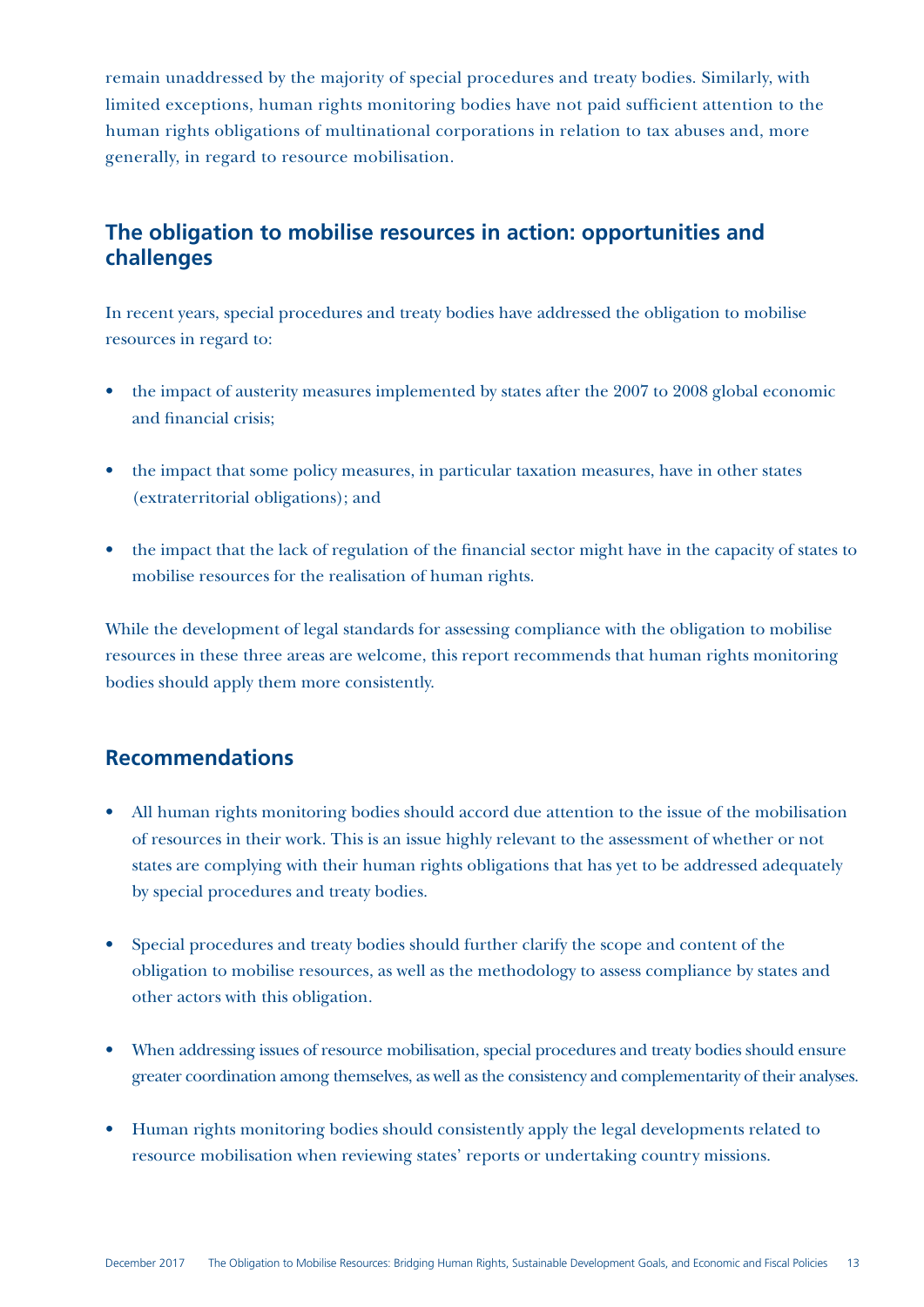• Human rights monitoring bodies should overcome their legalistic tendencies and collaborate more closely with other specialists, such as economists, tax specialists, political scientists, journalists and sociologists.

Under each chapter, this report has included a set of recommendations dealing specifically with some analytical challenges related to resource mobilisation for which special procedures need to develop more sophisticated analytical tools.

Special procedures and treaty bodies should:

- Provide additional clarity about obligations that are the foundations of the duty to mobilise resources. To this end, they can be guided by the work of scholars, advocates and practitioners that have discussed these obligations and concepts extensively, in most cases, providing a much clearer and more comprehensive understanding of the legal obligations they entail.
- Deepen the analysis of the principles that should guide resource mobilisation efforts.
- Be prepared to address new and emerging challenges related to resource mobilisation.
- Regularly request information from states on how they have adopted specific policy decisions: whether or not they have weighed costs and benefits of all policy choices and if policy trade-offs were explicitly addressed.
- Provide more concrete, practical and detailed guidance to states about all aspects of the obligation to mobilise resources, including drawing attention to the prerequisite of the rule of law.
- Consolidate, strengthen and further develop legal standards and methodologies to assess whether or not states have utilised all alternatives at their disposal for resource mobilisation.
- Consistently apply legal standards related to the mobilisation of resources already developed in General Comments (ie, treaty bodies) and thematic reports (ie, special procedures), in the examination of country-specific situations (in treaty bodies' Concluding Observations and special procedures' country missions).
- Consistently address issues of resource diversion and foregone tax revenue when assessing compliance by states of their obligation to mobilise resources.
- Define the role and responsibilities of multinational corporations and other business enterprises in resource mobilisation for the realisation of human rights.
- Develop a legal framework with which to assess tax lawyers, accounting and consulting firms' responsibility for creating the mechanisms that companies and wealthy individuals use to avoid paying taxes.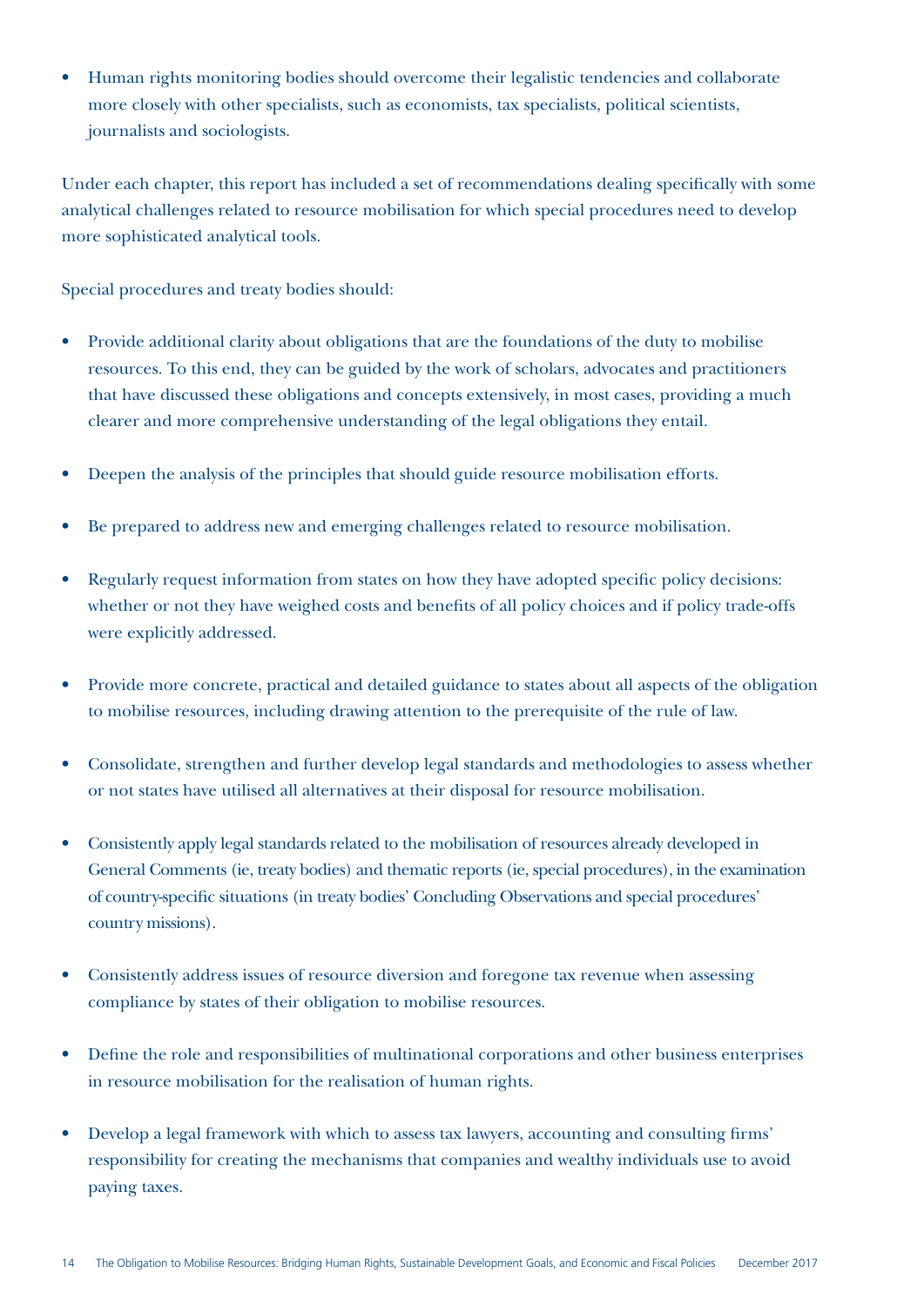- Strengthen the legal standards used to better assess states' claims of lack of resources when austerity measures have been implemented.
- Further clarify the extraterritorial dimension of the obligation to mobilise resources for the realisation of human rights.
- Clearly define states' roles regarding the regulation of the financial sector and emphasise the importance of the rule of law in this context.
- Consider the work of academics and practitioners that have further developed and deepened the conceptual frameworks related to resource mobilisation.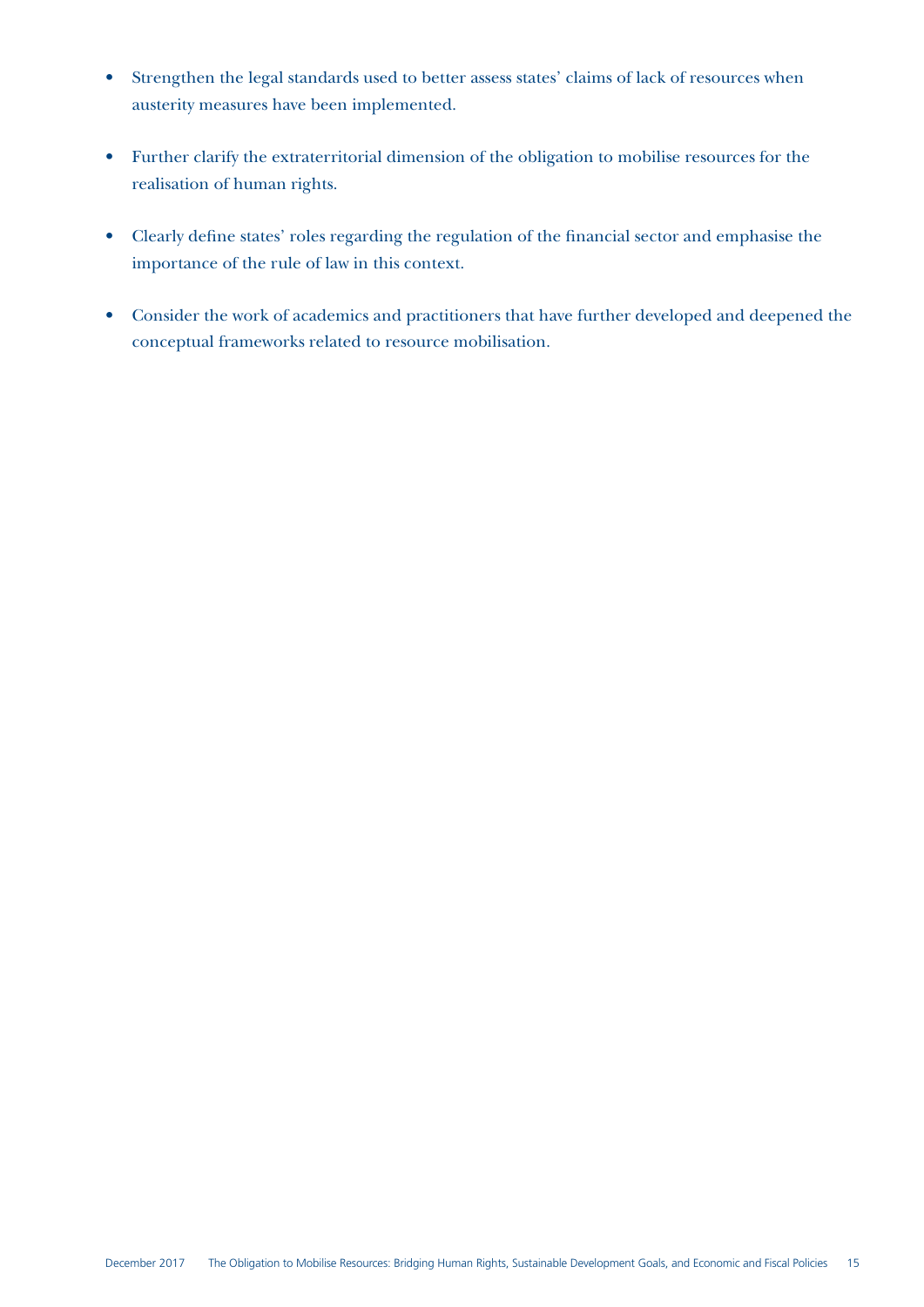## **Acronyms and clarifications**

## **Acronyms**

| <b>CAT</b>    | <b>Committee against Torture</b>                                          |
|---------------|---------------------------------------------------------------------------|
| <b>CCPR</b>   | Human Rights Committee, which monitors the ICCPR                          |
| <b>CEDAW</b>  | Committee on the Elimination of Discrimination against Women              |
| <b>CERD</b>   | Committee on the Elimination of Racial Discrimination                     |
| <b>CESCR</b>  | Committee on Economic, Social and Cultural Rights                         |
| <b>CRC</b>    | Committee on the Rights of the Child                                      |
| <b>CRPD</b>   | Committee on the Rights of Persons with Disabilities                      |
| <b>CSOs</b>   | civil society organisations                                               |
| <b>ECOSOC</b> | Economic and Social Council of the United Nations                         |
| <b>FES</b>    | Friedrich-Ebert-Stiftung                                                  |
| <b>GDP</b>    | gross domestic product                                                    |
| <b>GNI</b>    | gross national income                                                     |
| <b>GNP</b>    | gross national product                                                    |
| <b>HLPE</b>   | High Level Panel of Experts on Food Security and Nutrition                |
| <b>IBA</b>    | <b>International Bar Association</b>                                      |
| <b>IBAHRI</b> | <b>International Bar Association's Human Rights Institute</b>             |
| <b>ICCPR</b>  | <b>International Covenant on Civil and Political Rights</b>               |
| <b>ICESCR</b> | International Covenant on Economic, Social and Cultural Rights            |
| <b>ICRICT</b> | Independent Commission for the Reform of International Corporate Taxation |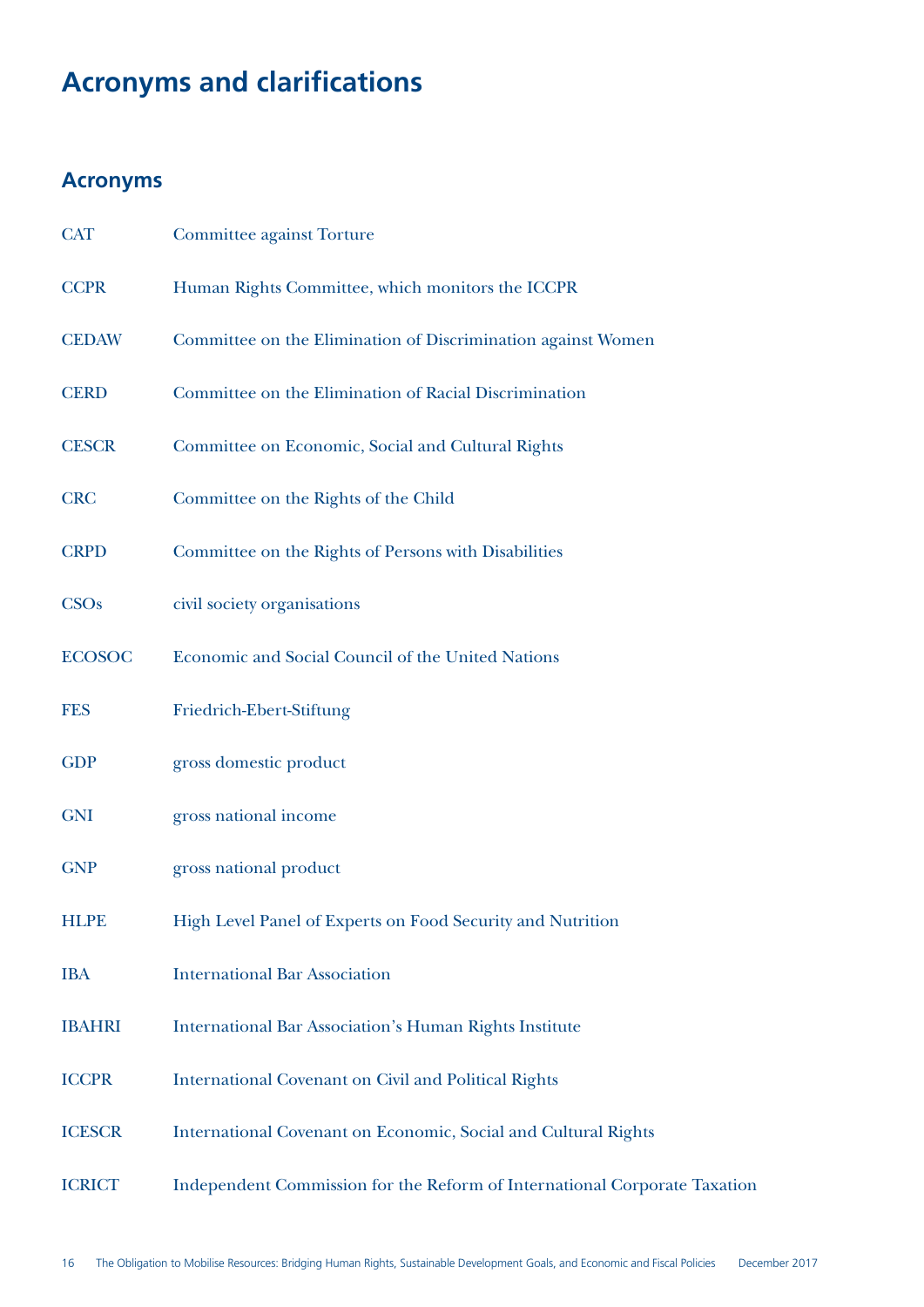| <b>IFI</b>      | international financial institutions                                                                                |
|-----------------|---------------------------------------------------------------------------------------------------------------------|
| <b>IMF</b>      | <b>International Monetary Fund</b>                                                                                  |
| <b>IUCN</b>     | <b>International Union for Conservation of Nature</b>                                                               |
| LatinDADD       | Red Latinoamericana sobre Deuda, Desarrollo y Derechos (Latin American Network<br>for Debt, Development and Rights) |
| <b>NGO</b>      | non-governmental organisation                                                                                       |
| <b>ODA</b>      | official development assistance                                                                                     |
| <b>OECD</b>     | Organisation for Economic Co-operation and Development                                                              |
| <b>OHCHR</b>    | Office of the High Commissioner for Human Rights                                                                    |
| <b>SDGs</b>     | <b>Sustainable Development Goals</b>                                                                                |
| <b>UDHR</b>     | <b>Universal Declaration of Human Rights</b>                                                                        |
| UK              | <b>United Kingdom</b>                                                                                               |
| <b>UN</b>       | <b>United Nations</b>                                                                                               |
| <b>UNCITRAL</b> | United Nations Commission on International Trade Law                                                                |
| <b>UNCTAD</b>   | United Nations Conference on Trade and Development                                                                  |
| <b>UNESCO</b>   | United Nations Educational, Scientific and Cultural Organization                                                    |
| <b>UNHCR</b>    | <b>United Nations High Commissioner for Refugees</b>                                                                |
| <b>UNGA</b>     | <b>United Nations General Assembly</b>                                                                              |
| <b>UNRISD</b>   | United Nations Research Institute for Social Development                                                            |
| <b>UPR</b>      | <b>Universal Periodic Review</b>                                                                                    |
| <b>VAT</b>      | value added tax                                                                                                     |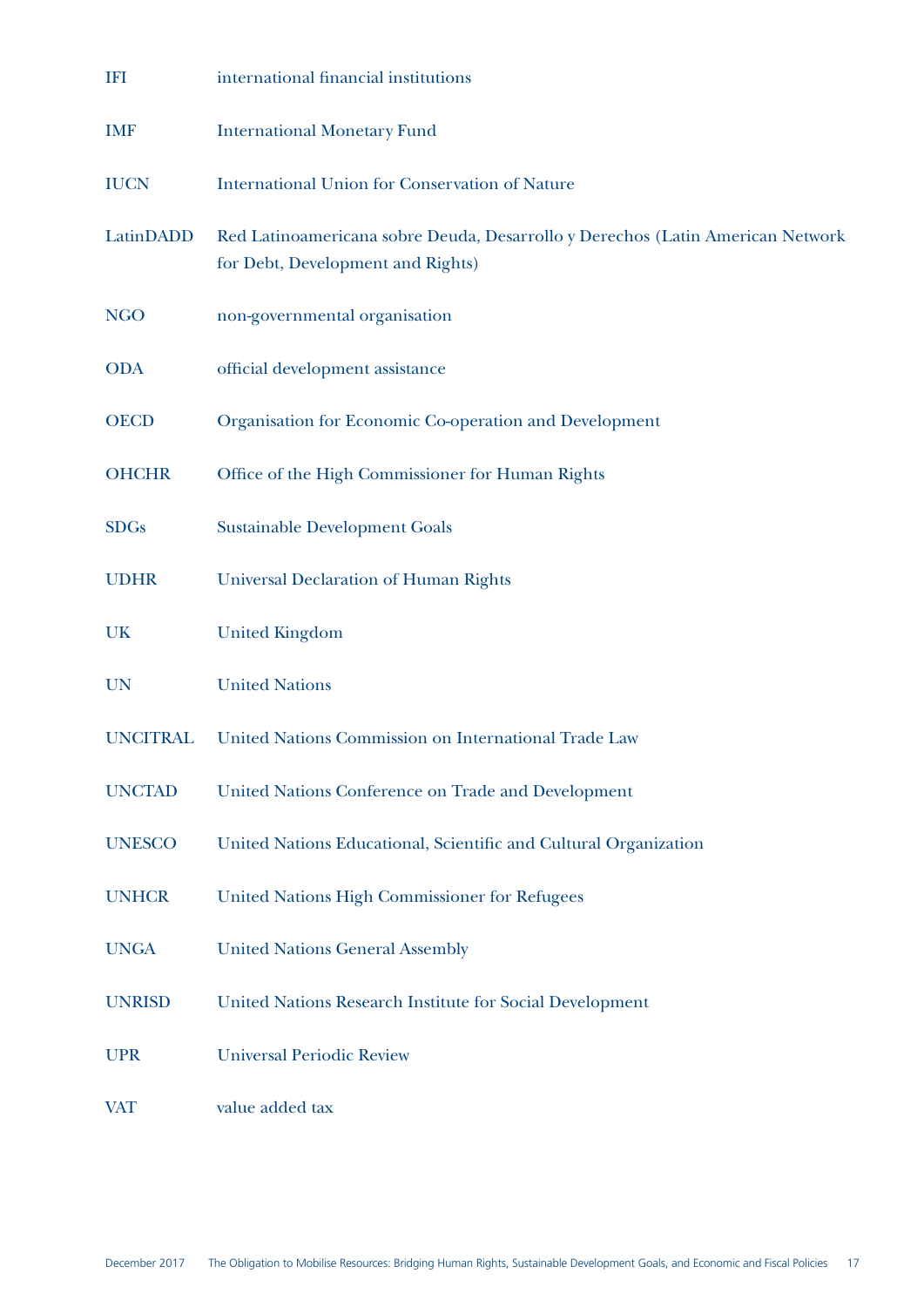## **Clarifications**

An explanation of UN document ('UN Doc') abbreviations: UN Doc abbreviations feature capital letters combined with figures. The letter denotes the main organ to whose body of documentation the item belongs; Arabic numerals indicate sessions or years. For example:

- *E/C.12/...*: documents from the Committee on Economic, Social and Cultural Rights.<sup>2</sup>
- *• CRC/C*: documents from the Committee on the Rights of the Child.

In 'Concluding Observations', after the reference is made to the UN body, there is a reference to the country under examination and the number of the report(s) that are examined. For example:

- *• CRC/C/QAT/CO/3-4* indicates the CRC considered Qatar's combined third and fourth periodic reports.
- *• E/C.12/ROU/CO/3-5* indicates the CESCR considered Romania's combined third to fifth reports.

While most of the documents examined were from the last ten years, due to their relevance, some older documents have also been included. Older Concluding Observations of the CESCR are included in annual reports of the Committee to the ECOSOC. They are referred to by two symbols: *E/2001/22* or *E/C.12/2000/21*

In 'General Comments', there is an indication of the document type and number. For example, *CRC/C/GC/19* indicates General Comment No 19. The full reference for this General Comment is 'General Comment No 19 on public budgeting for the realisation of children's rights (Art 4)'.

For reasons of practicality, the first time General Comments are mentioned, the study provides the full reference and, in subsequent references, they are identified with the name of the treaty body that issued them alongside their respective numbers: for example, CRC General Comment 19.

In special procedures' reports, letters denote the body to which these were submitted, as well as session numbers.

- *• A/HRC/31* indicates a report submitted to the UN Human Rights Council (UNHRC) at the 31st session.
- *• A/69* indicates a report to the UN General Assembly (UNGA) at the 69th session.

<sup>2</sup> Due to the fact the Committee is a subsidiary organ of the ECOSOC, not legally a body established by the International Covenant on Economic, Social and Cultural Rights.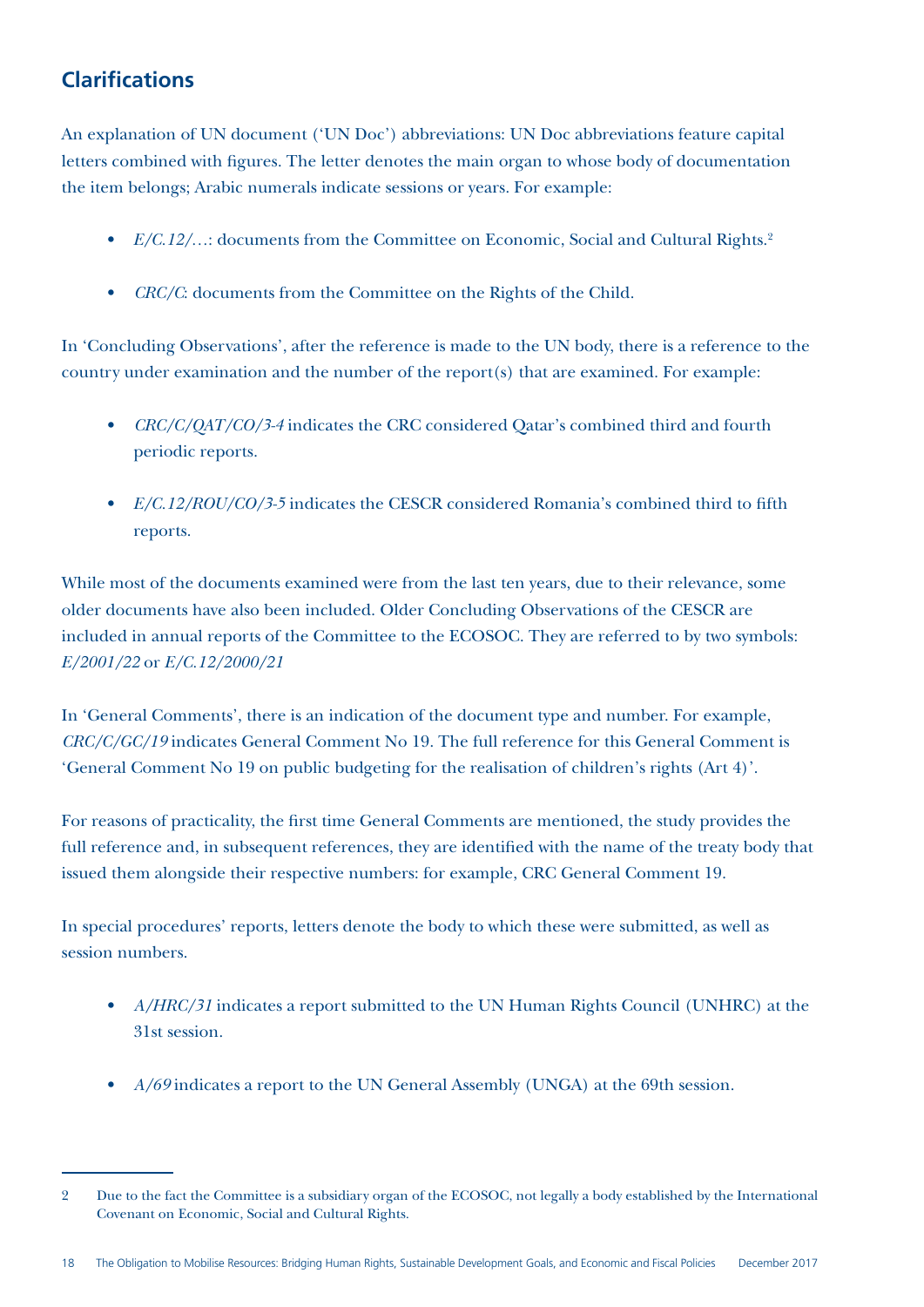The study refers to various special procedures' reports without specifying in the text if they were issued by a current or former mandate-holder. However, the name of the mandate-holder who issued that specific report is included in the corresponding footnotes.

Finally, it is important to note that the documents quoted are meant to be illustrative of what human rights monitoring bodies have said. They do not exhaust all instances in which they have expressed an opinion.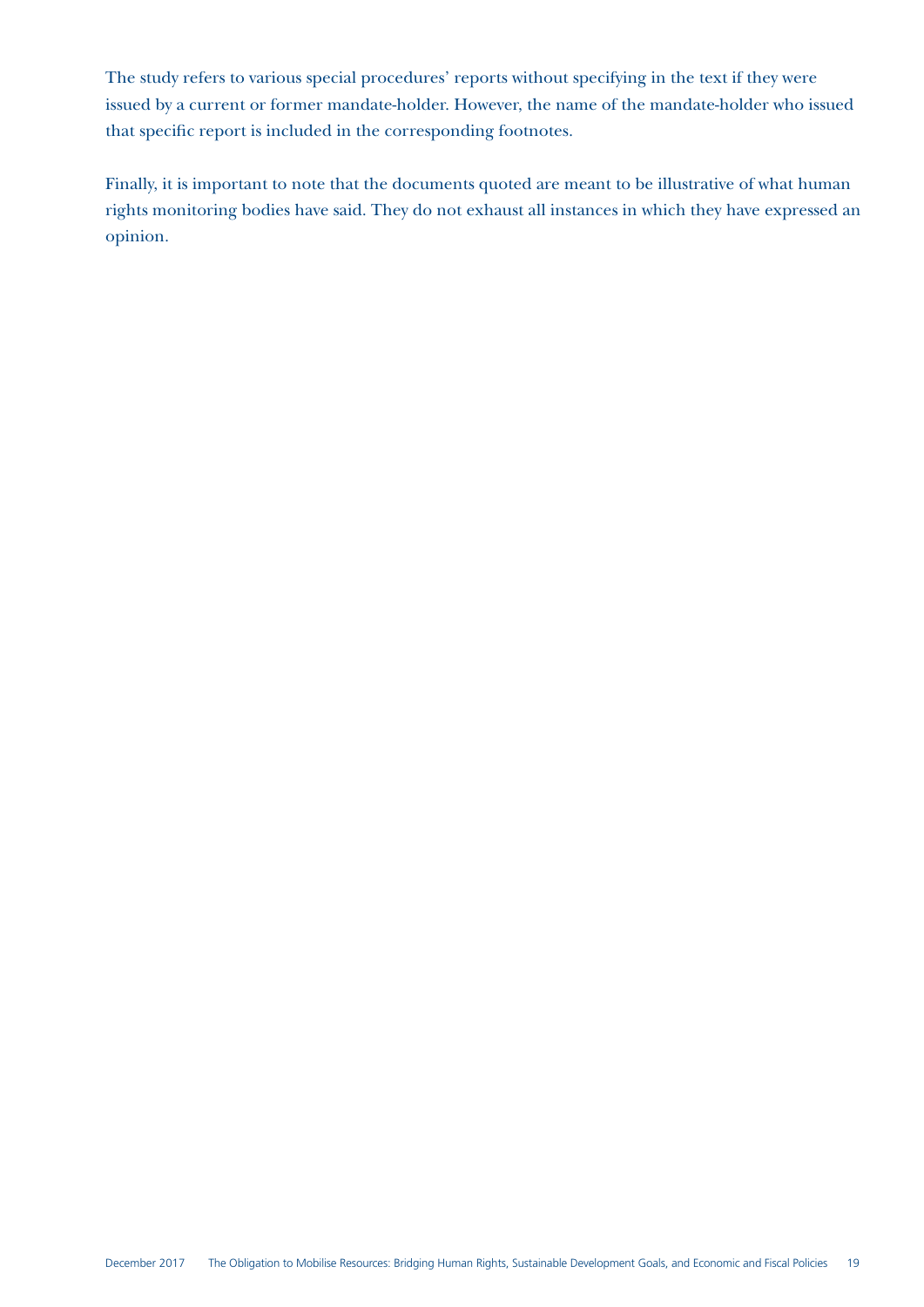## **Chapter 1: Introduction and background**

## **1.1 Context and objectives**

Over the past decade, the relationship between economic policies and human rights has attracted increased attention from scholars and lawyers, as well as UN human rights monitoring bodies, including treaty bodies and special procedures.

While, traditionally, human rights monitoring bodies were reluctant to discuss issues of resource mobilisation for compliance with human rights, this has changed in the past decade. Increased attention to economic and financial topics crystallised with the 2008 to 2009 financial crisis, with increased attention to historic levels of inequality within and between countries. It is now almost inevitable for human rights monitoring bodies<sup>3</sup> to discuss resource creation for human rights compliance and address the negative impact some economic policies, such as austerity measures, exert on the exercise of human rights. Thus, topics that in human rights fora were seldom discussed a few years ago – illicit financial flows, tax-avoidance and evasion, as well as tax havens – have begun to be a more common focus among human rights advocates and monitoring bodies.

This study looks at the 'jurisprudence' of human rights monitoring bodies: treaty bodies and special procedures. It encompasses a range of documents, from 'Concluding Observations', 'General Comments' and public statements on the part of treaty bodies, to thematic and country reports on special procedures. The purpose of this study is to ascertain, based on a detailed examination of this jurisprudence, the current interpretation of the scope and content of an obligation to mobilise resources for human rights realisation. It details the constituent elements of this obligation. With a view to strengthening its application, at the end of each chapter in the 'Concluding observations' section, the report identifies those aspects of the obligation to mobilise resources that human rights monitoring bodies might usefully clarify in the future.

Despite increased attention paid by human rights monitoring bodies regarding the obligation to mobilise resources, and the highly developed analytical and policy proposals they have devised to assess states' compliance with this obligation, this has not yet translated into sufficient practical impact. Thus, the study also proposes recommendations on how the obligation to mobilise resources might be strengthened in the future.

This study follows a groundbreaking report undertaken by the IBAHRI Task Force on tax abuses, poverty and human rights. The 2013 report put forward a number of recommendations to states and the legal profession on the need to articulate human rights and fiscal policies,<sup>4</sup> which are essential elements of states' obligation to mobilise resources for the human rights realisation.

<sup>3</sup> In the context of this study, reference to human rights monitoring bodies refers to both special procedures and treaty bodies.

<sup>4</sup> IBAHRI Task Force, *Tax Abuses, Poverty and Human Rights* (IBAHRI 2013), available at www.ibanet.org/Article/Detail. aspx?ArticleUid=4A0CF930-A0D1-4784-8D09-F588DCDDFEA4 accessed 20 October 2017.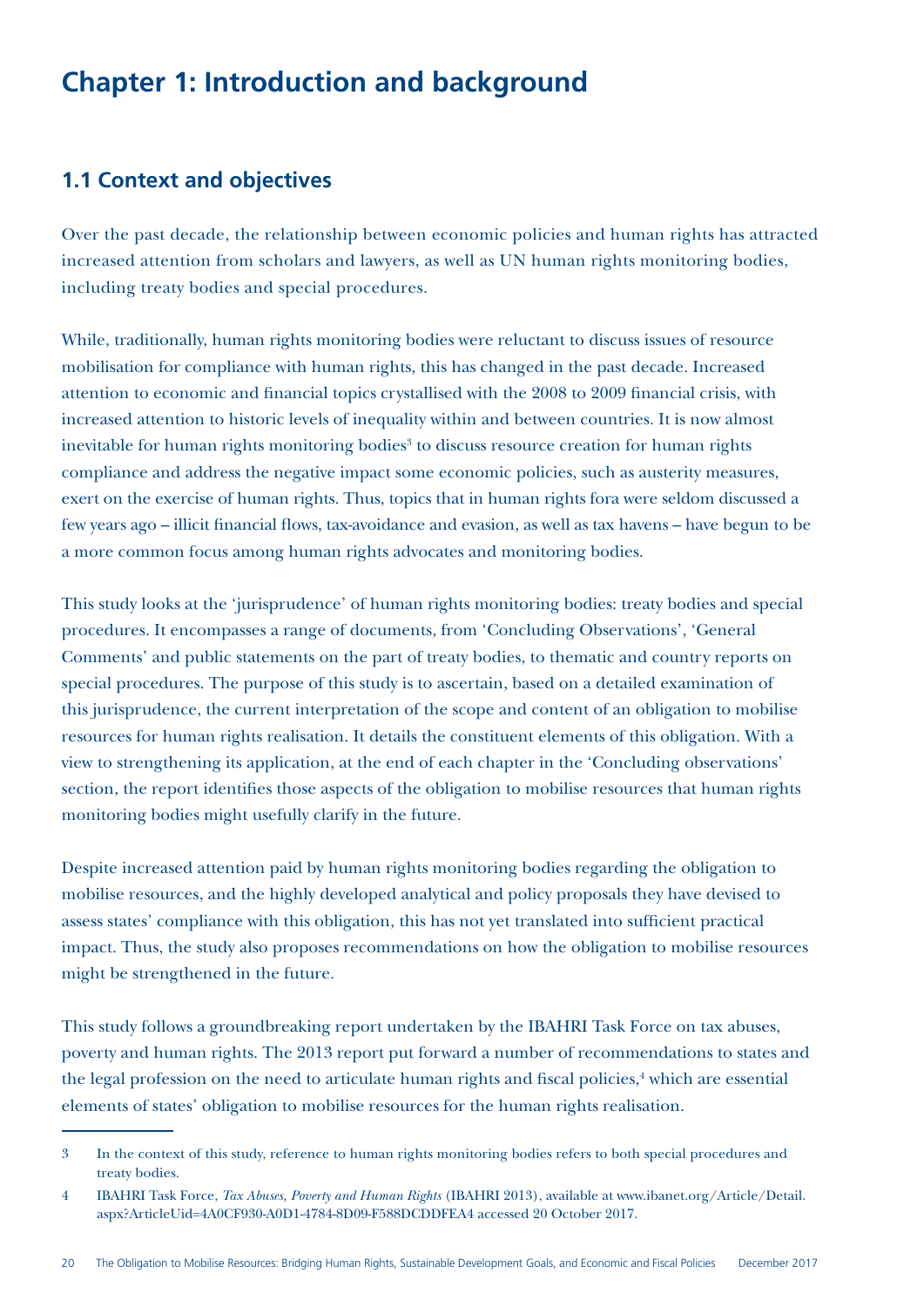The focus on resource mobilisation is particularly timely given the international community's renewed emphasis on this question, as reaffirmed in the 2030 Agenda, adopted in 2015 by 193 countries.5 With its 17 SDGs, the 2030 Agenda covers a comprehensive set of issues across sustainable development's three dimensions: economic, social and environmental. The 2030 Agenda is explicitly anchored in human rights norms and principles, and recognises that a rights-based approach should underpin all poverty reduction efforts (2030 Agenda, paragraphs 18–20).

In particular, SDG 17, on the 'means of implementation and global partnership for sustainable development', calls on all stakeholders to 'strengthen domestic resource mobilisation, including through international support to developing countries, to improve domestic capacity for tax and other revenue collection' (SDG 17.1). It also calls on developed countries to fully implement their official development assistance commitments, including the commitment to achieve a target of 0.7 per cent gross national income for official development assistance (ODA/GNI) to developing countries and 0.15 to 0.2 per cent ODA/GNI to least-developed countries (SDG 17.2), as well as mobilise additional financial resources for developing countries from multiple sources (SDG 17.3).

Additionally, SDG 16, on 'peace and justice' is also relevant for resource mobilisation. Among other issues, it calls on all stakeholders to 'significantly reduce illicit financial flows' by 2030 (SDG 16.4), and to 'substantially reduce corruption and bribery in all their forms' (SDG 16.5).

### **1.2 Scope, limitations and clarification**

This study draws out the content underlying the obligation to mobilise resources by making reference to the interpretations that special procedures and treaty bodies provide.<sup>6</sup>

#### *Special procedures and treaty bodies' legal bearing*

The UNHRC is the key UN intergovernmental body responsible for human rights. Its main functions are strengthening the promotion and protection of human rights around the globe and addressing situations of human rights violations.<sup>7</sup> The council has several mechanisms and procedures for its work, among them, undertaking Universal Periodic Reviews (UPRs) and working with special procedures.

The UPR is a peer-review mechanism by which states assess the human rights situations in all UN Member States. The special procedures are human rights monitoring mechanisms entrusted

<sup>5</sup> UNGA, 'Transforming Our World: the 2030 Agenda for Sustainable Development' (25 September 2015) UN Doc A/ RES/70/1 (the '2030 Agenda').

<sup>6</sup> The Statute of the International Court of Justice specifies in Art 38(1)(d) that judicial decisions and the teachings 'of the most highly qualified publicists' are a means for the determination of the rules of international law. Many consider UN special procedures to be such publicists. Treaty body pronouncements have also been cited as means for determining legal rules. See Christine Chinkin, 'International Law – Sources' in Daniel Moeckli et al (eds), *International Human Rights Law* (2nd edn, OUP 2013).

<sup>7</sup> UNGA resolution 60/252 from 27 March 2006.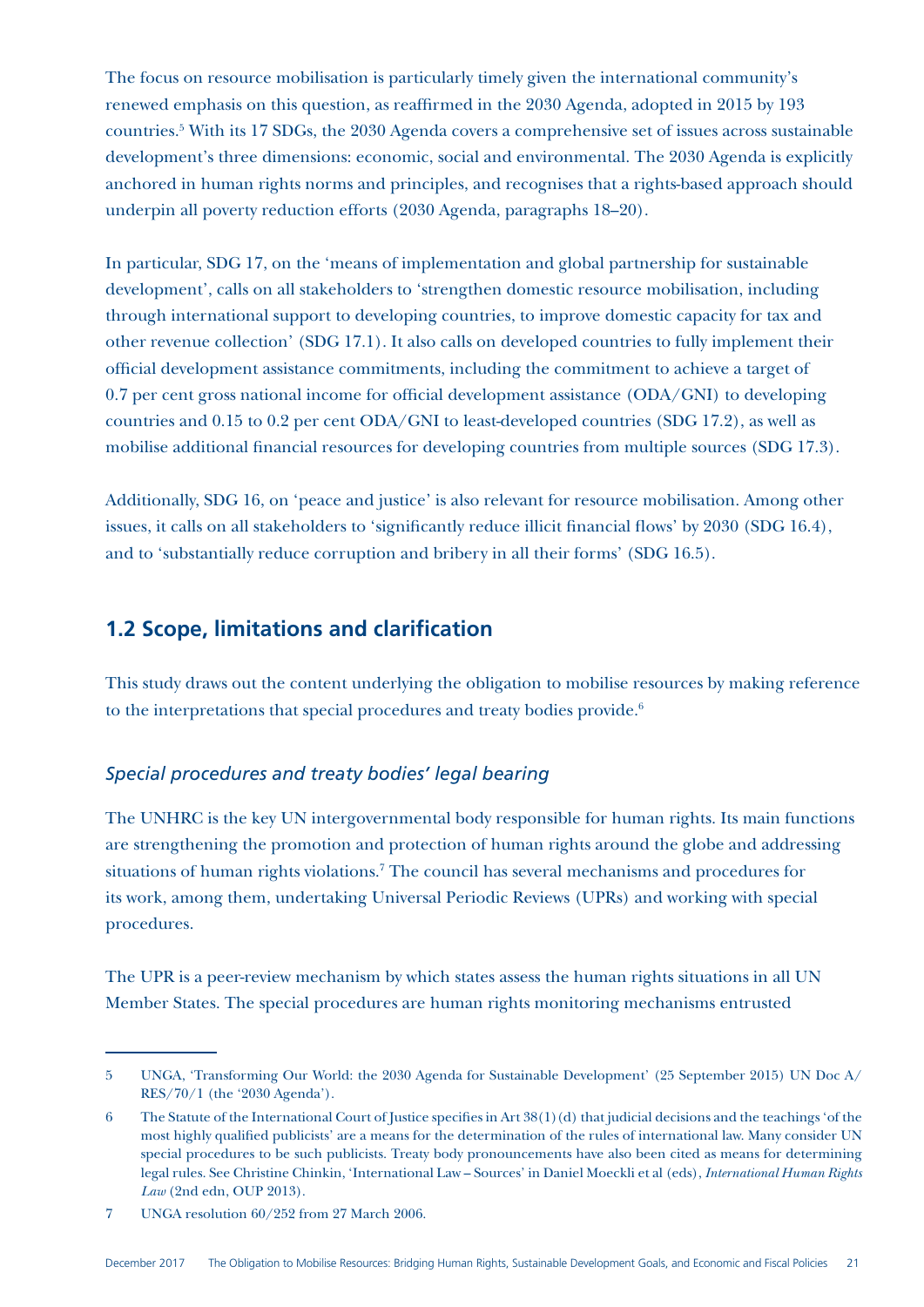to independent human rights experts or groups of such experts, known as special rapporteurs, independent experts or working groups. They report and advise on thematic or country-specific human rights situations. As at July 2017, there were 44 thematic and 13 country-specific mandates.

The President of the UNHRC appoints special procedure mandate-holders who serve in their personal capacity and do not receive financial remuneration for their work. Their independent status is intended to safeguard their impartiality. Special procedures can undertake country missions, issue 'communications', including urgent appeals to governments, call public attention to specific violations and elaborate on human rights norms. They are mandated to submit periodic reports to the UNHRC and, in some cases, to the UNGA.

The special procedures system is a unique mechanism that can draw high-level public attention to specific issues, prompt governments to re-examine and correct actions, and give a voice to victims. Although their reports and recommendations are not legally binding per se, they do carry weight as authoritative interpretations of international law. Over the years, special procedures have played a critical role in shaping the content of international human rights norms, shedding light on how states comply with such norms and advancing measures to improve respect for them.8 The legal framework for their work is the Universal Declaration of Human Rights (UDHR), all major human rights treaties, and various resolutions, decisions and declarations adopted by UN bodies. While their specific mandate is contained in the resolution that establishes each of them in general, country mandates must focus on the country concerned, while thematic mandates monitor any UN member state's human rights compliance.

While resource mobilisation for human rights realisation is a cross-cutting issue for all human rights monitoring bodies, some special procedures have paid more attention than others to the issue of resource mobilisation. This is particularly the case among thematic mandates with a strong focus on economic, social and cultural rights, such as (in alphabetical order):

- the Special Rapporteur on the right to food ('Special Rapporteur on food');
- the Independent Expert on the effects of foreign debt and other related international financial obligations of States on the full enjoyment of all human rights, particularly economic, social and cultural rights (the 'Independent Expert on foreign debt');
- the Special Rapporteur on the right of everyone to the enjoyment of the highest attainable standard of physical and mental health (the 'Special Rapporteur on health');
- the Special Rapporteur on adequate housing as a component of the right to an adequate standard of living, and on the right to non-discrimination in this context (the 'Special Rapporteur on housing');

<sup>8</sup> Ted Piccone, *Catalysts for Change: How the U.N.'s Independent Experts Promote Human Rights* (July 2012), available at www.brookings.edu/wp-content/uploads/2016/07/catalystsforchange\_chapter.pdf accessed 20 October 2017.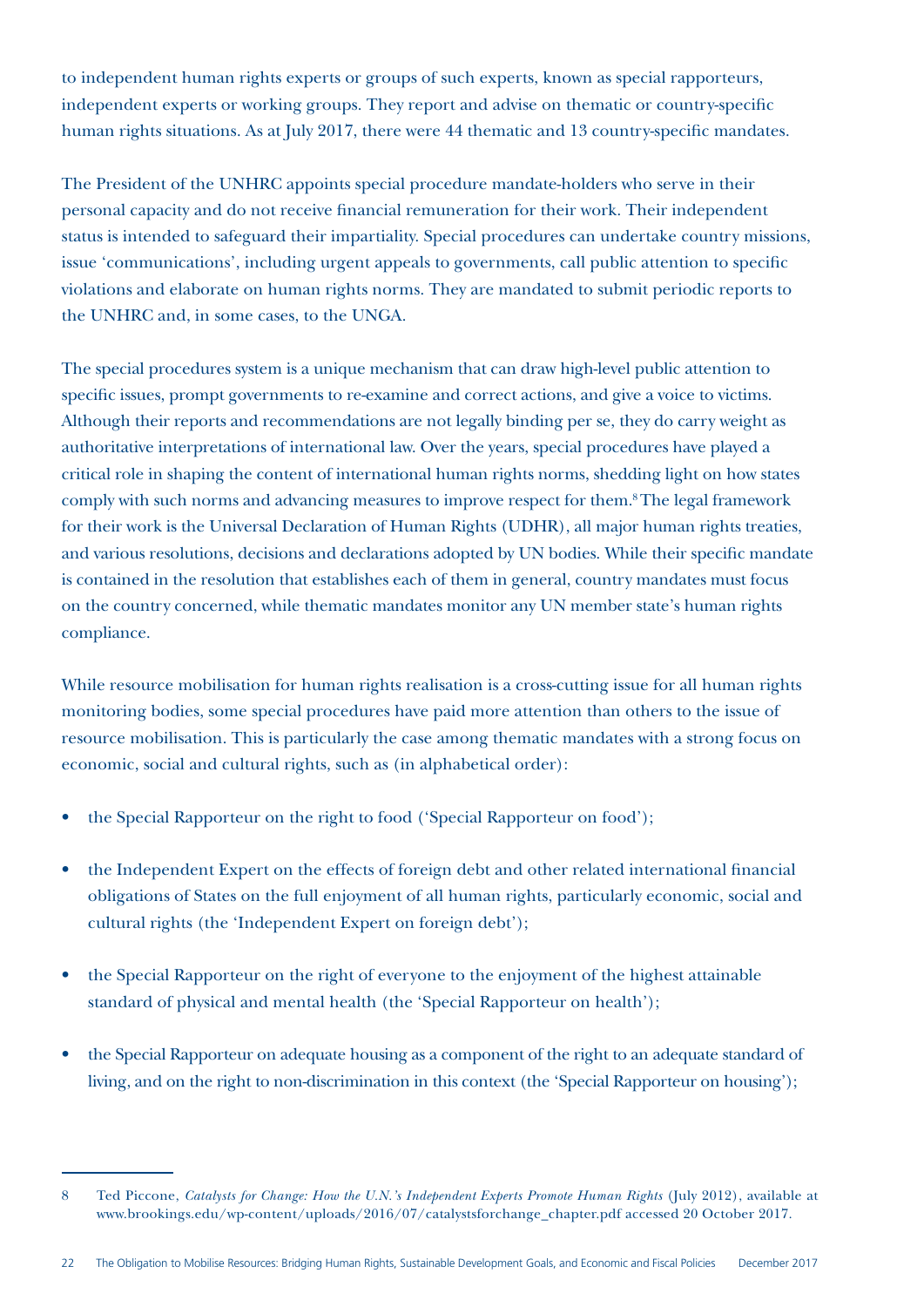- the Special Rapporteur on the rights of indigenous peoples (the 'Special Rapporteur on indigenous peoples');
- the Independent Expert on the promotion of a democratic and equitable international order (the 'Independent Expert on international order');
- the Independent Expert on human rights and international solidarity (the 'Independent Expert on international solidarity');
- the Special Rapporteur on extreme poverty and human rights (the 'Special Rapporteur on poverty') NB: until 2011, the mandate was known as the Independent Expert on the question of human rights and extreme poverty;
- the Special Rapporteur on the negative impact of the unilateral coercive measures on the enjoyment of human rights (the 'Special Rapporteur on unilateral coercive measures');
- the Special Rapporteur on the human rights to safe drinking water and sanitation (the 'Special Rapporteur on water and sanitation'); and
- the Working Group on the issue of human rights and transnational corporations and other business enterprises (the 'Working Group on business and human rights').9

In the resolutions establishing several of the aforementioned mandates, there is an explicit request to consider the SDGs. Thus, they are compelled to deal with resource mobilisation in the context of the SDGs and human rights.

Treaty bodies are committees of independent experts that monitor states' implementation of specific human rights treaties (eg, the International Covenant on Economic, Social and Cultural Rights (ICESR), the International Covenant on Civil and Political Rights (ICCPR), and the Convention on the Rights of the Child). States appoint treaty body members based on their individual capacities, and members do not receive any remuneration for their work. Treaty bodies perform their functions in accordance with provisions in the treaties that establish them.10 Most treaty bodies review States Parties' reports and issue 'Concluding Observations';11 adopt 'General Comments' (or recommendations) that interpret treaty provisions;12 organise thematic discussions; and some

<sup>9</sup> For the full list of special procedures, see http://spinternet.ohchr.org/\_Layouts/SpecialProceduresInternet/ ViewAllCountryMandates.aspx?Type=TM accessed 20 October 2017. For the full list of those mandates included in this report, see Annex 1.

<sup>10</sup> The wording of various human rights treaties establishes treaty bodies, with the exception of the International Covenant on Economic, Social and Cultural Rights (ICESCR). The ICESCR does not establish a special body to monitor implementation and entrusts the UN Economic and Social Council (ECOSOC) with this task; its supervisory body, the Committee on Economic, Social and Cultural Rights, has a peculiar status as a subsidiary body of ECOSOC.

<sup>11</sup> Except the Subcommittee on the Prevention of Torture and other Cruel, Inhuman or Degrading Treatment or Punishment, established by the Optional Protocol to the Convention against Torture, which has a preventive focus.

<sup>12</sup> General Comments or recommendations codify the treaty bodies' views on a given issue to give states that have ratified the respective treaty a clear understanding of their obligations.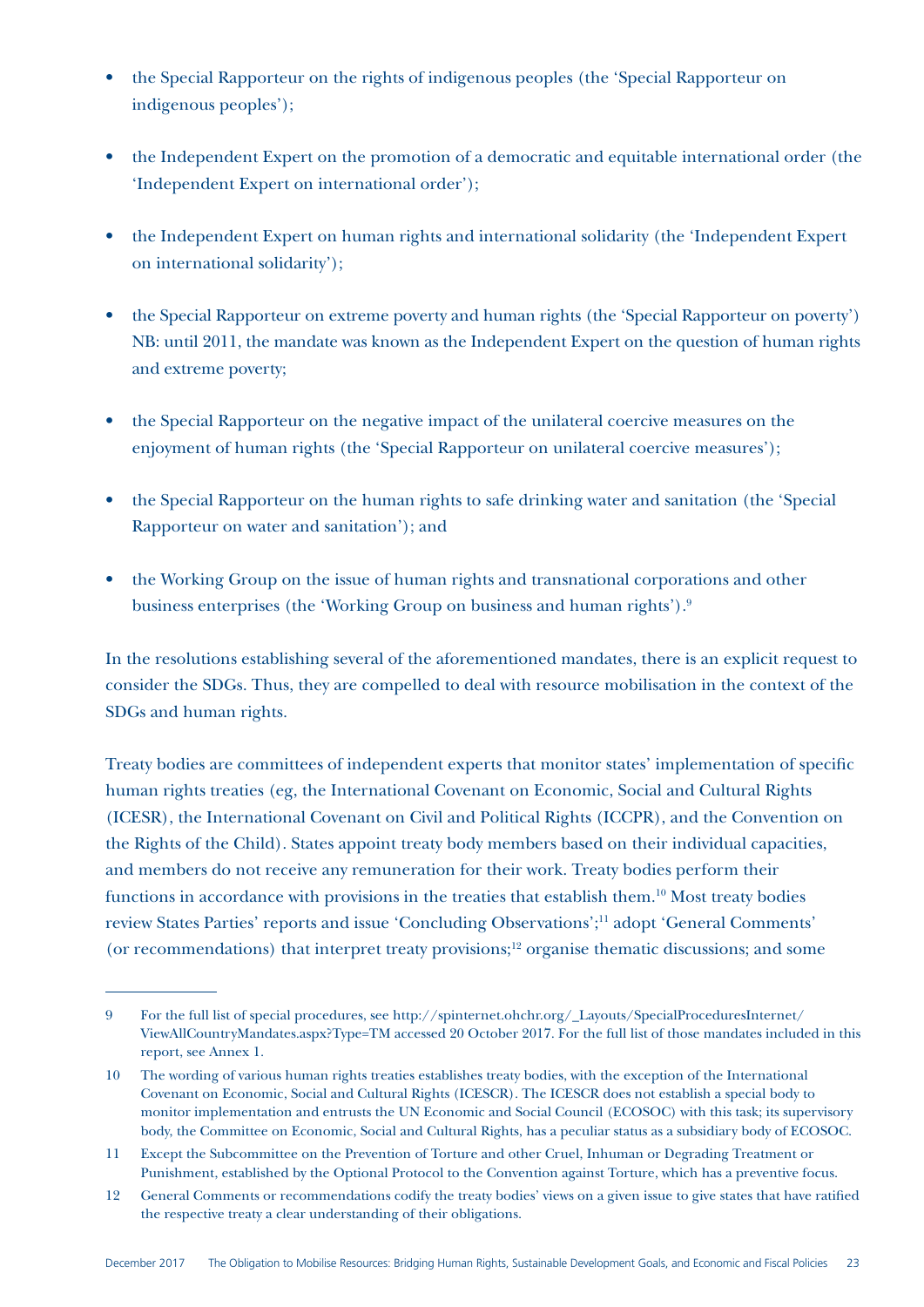hand down official statements. Yet, only some treaty bodies are mandated with reviewing individual complaints or conducting country inquiries. As at July 2017, there were ten treaty bodies.13 Treaty bodies play an important role in establishing the regulatory content of human rights treaty provisions and in lending concrete meaning to individual rights, as well as state obligations.<sup>14</sup>

The Committee on Economic, Social and Cultural Rights (CESCR), the body entrusted with overseeing implementation of the ICESCR,<sup>15</sup> and the Committee on the Rights of the Child (CRC), which monitors the Convention on the Rights of the Child,<sup>16</sup> have been the two treaty bodies that have given greater attention to the obligation to mobilise resources. As at July 2017, these conventions have 165 and 196 States Parties, respectively.

Eighteen members from different countries make up both committees. Members of the committees serve in their personal capacities and do not represent their country of nationality. The committees' interpretation of the obligations under their respective covenants are included in various documents, including their 'Concluding Observations', which contain concerns and recommendations coming out of a member-state report review; their 'General Comments', which contain specific intepretations of the content of the provisions of the covenant;<sup>17</sup> as well as substantive 'statements'. Both committees work under consensus rules; therefore, these documents represent the committees' univocal position.

Over the years, the obligations that human rights treaties have imposed have broadened in scope via human rights monitoring bodies' interpretations. These bodies not only clarify human rights treaties regulatory content, but their interpretation also effectively extends the scope of protections afforded. This is critical to understanding the obligation to mobilise resources, to be examined in the present study.

<sup>13</sup> The Human Rights Committee (CCPR) monitors implementation of the ICCPR; the Committee on Economic, Social and Cultural Rights (CESCR) monitors implementation of the ICESCR; the Committee on the Elimination of Racial Discrimination (CERD) monitors implementation of the International Convention on the Elimination of All Forms of Racial Discrimination; the Committee on the Elimination of Discrimination against Women (CEDAW) monitors implementation of the Convention on the Elimination of All Forms of Discrimination against Women; the Committee against Torture (CAT) monitors implementation of the Convention against Torture and Other Cruel, Inhuman or Degrading Treatment; the Committee on the Rights of the Child (CRC) monitors implementation of the Convention on the Rights of the Child; the Committee on Migrant Workers monitors implementation of the International Convention on the Protection of the Rights of All Migrant Workers and Members of Their Families; the Committee on the Rights of Persons with Disabilities (CRPD) monitors implementation of the International Convention on the Rights of Persons with Disabilities; the Committee on Enforced Disappearances monitors the implementation of the International Convention for the Protection of All Persons from Enforced Disappearance, and the Subcommittee on Prevention of Torture and other Cruel, Inhuman or Degrading Treatment or Punishment established pursuant to the Optional Protocol of the Convention.

<sup>14</sup> Kerstin Mechlem, 'Treaty Bodies and the Interpretation of Human Rights' (2009), 42 Vanderbilt Journal of Transnational Law 90.

<sup>15</sup> Adopted in December 1966, entered into force 1976.

<sup>16</sup> Adopted by the UNGA on 2 November 1989, entered into force on 2 September 1990.

<sup>17</sup> As of July 2017, the CESCR has issued 24 General Comments and the CRC has issued 20.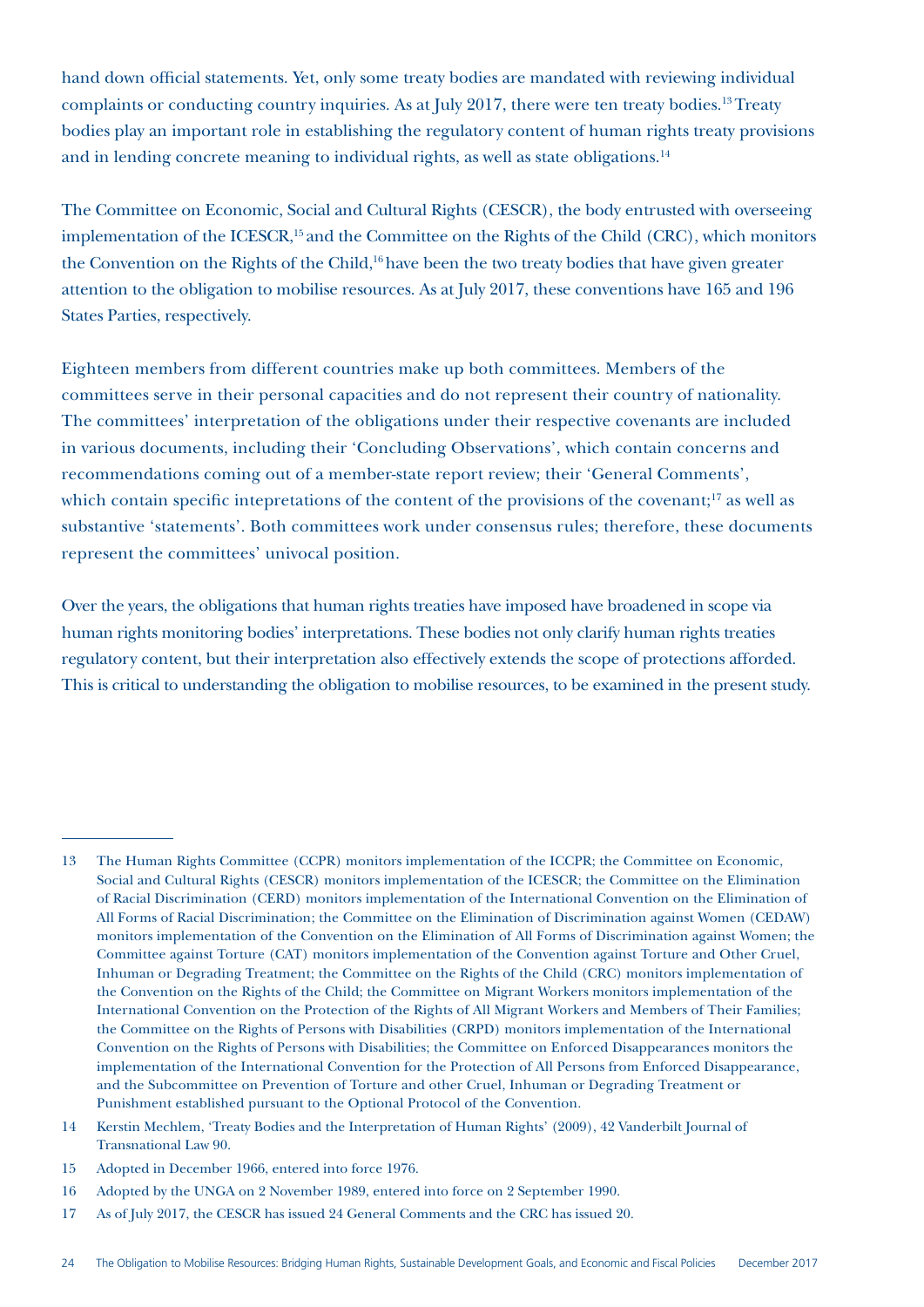### *Limitations*

The present study seeks to clarify the scope and content of the obligation to mobilise resources for human rights realisation as it has been interpreted by treaty bodies and special procedures. However, in practice, only some of the treaty bodies and special procedures have paid attention to the topic. While analysis of resource mobilisation has increased in recent years, it is still marginal to the work of human rights monitoring bodies. The CESCR, and a few special procedures mandate-holders, have made the greatest progress in this respect by dedicating full or partial thematic reports to aspects of the issue. Thus, it is not surprising that most of the references included here are based on the handful of reports that are most relevant to the topic. That said, a great many more reports and documents were analysed for this study; a complete list appears in the Annexes. The documents examined were identified as the most relevant among those issued by human rights monitoring bodies over the past ten years. However, many special procedures and treaty bodies have referred to resource mobilisation only occasionally. Some older documents were included in the analysis due to their relevance or because they reflect the consistency of the approach over the years.

A challenge has been analysing this wide, heterogeneous array of documents that refer to the obligation to mobilise resources, and present it in a systematic way, seeking to define and elaborate on its scope and content. This is difficult at times. Documents are not always consistent; they are often adopted under great time constraints by experts who work without a salary, have other full-time jobs and are supported by a Secretariat (the OHCHR) that is itself under continuous resource constraints. The staff supporting these independent experts are subject to high turnover and thus there is little 'institutional memory'. Moreover, despite great efforts to improve coordination among treaty bodies and special procedures, consistency remains a challenge. Under these circumstances, one cannot expect that treaty body and special procedures mandate-holders – nor even Secretariat staff – are fully aware of other bodies' latest General Comments or reports.

Yet, as this study will demonstrate, a relatively coherent picture of the obligation to mobilise resources has emerged. And because the study focuses on the interpretation that special procedures and treaty bodies offer, it does not aim to provide a comprehensive view of the issue of resource mobilisation for human rights realisation. The work of treaty bodies and special procedures reveals both gaps (ie, unaddressed areas or topics) and areas that have been under-examined. Moreover, it is highly possible that academic writers' and practitioners' work on the topic provides a much more progressive, coherent and comprehensive picture. In trying to be faithful to special procedures' and treaty bodies' interpretations, the study does not intend to limit or restrict the scope and content of human rights and related obligations. On the contrary, it seeks to shed light on areas that may require further attention by human rights monitoring bodies in the future.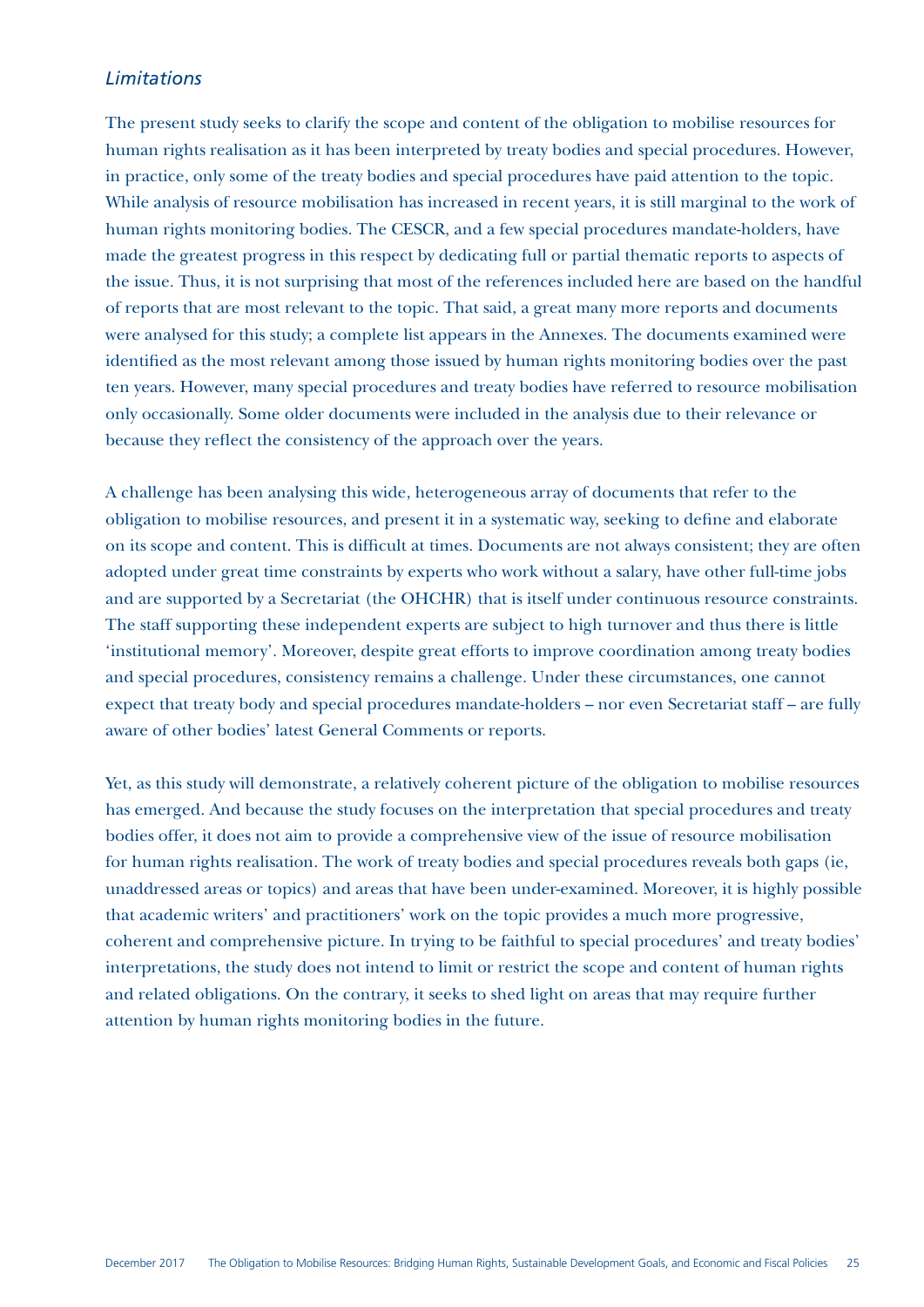## **Chapter 2: Obligation to mobilise resources for human rights realisation: legal basis and guiding principles**

This chapter examines the legal basis, related obligations and guiding principles for resource mobilisation as they have been interpreted by treaty bodies and special procedures.

From the outset, it is important to note that special procedures and treaty bodies are not always explicit about the meaning of 'resources' in their work. They have not provided a definition of the term. The *Oxford English Dictionary* defines resources as 'a country's collective means of supporting itself or becoming wealthier, as represented by its reserves of minerals, land, and other natural assets'; and 'a stock or supply of money, materials, staff, and other assets that can be drawn on'.18 Thus, according to the ordinary meaning of the term, and the object and purpose of human rights treaties,19 'resources' should be regarded in a broad sense as including all elements at states' disposal that can be drawn on to realise human rights.

## **2.1 Legal basis of the obligation to mobilise resources**

The main basis for the obligation to mobilise resources lies in the texts of international treaties that enshrine obligations to take steps for human rights implementation; the obligation to devote maximum available resources to compliance with economic, social and cultural rights; in addition to international assistance and cooperation. These obligations are included in major human rights treaties and have been further developed by human rights treaty monitoring bodies.

Examples of key provisions include [emphasis author's own]:

Article 2(2) ICCPR:

'[E]ach State Party to the present Covenant undertakes *to take the necessary steps*, in accordance with its constitutional processes and with the provisions of the present Covenant, to adopt such laws or other measures as may be necessary to give effect to the rights recognised in the present Covenant.'20

Article 2(1) ICESCR:

'Each State Party to the present Covenant *undertakes to take steps*, individually and through *international assistance and co-operation*, especially economic and technical, to the *maximum of its available resources*, with a view to achieving progressively the full realisation of the rights recognised

<sup>18</sup> See https://en.oxforddictionaries.com/definition/resource accessed 30 September 2017.

<sup>19</sup> Art 31(1) Vienna Convention on the Law of Treaties: 'A treaty shall be interpreted in good faith in accordance with the ordinary meaning to be given to the terms of the treaty in their context and in the light of its object and purpose'.

<sup>20</sup> See also CCPR General Comment No 31 (2004) on the nature of the general legal obligation imposed on States Parties to the Covenant (2004) UN Doc CCPR/C/21/Rev.1/Add.13, para 7, which specifies that measures include 'legislative, judicial, administrative, educative and other appropriate measures'.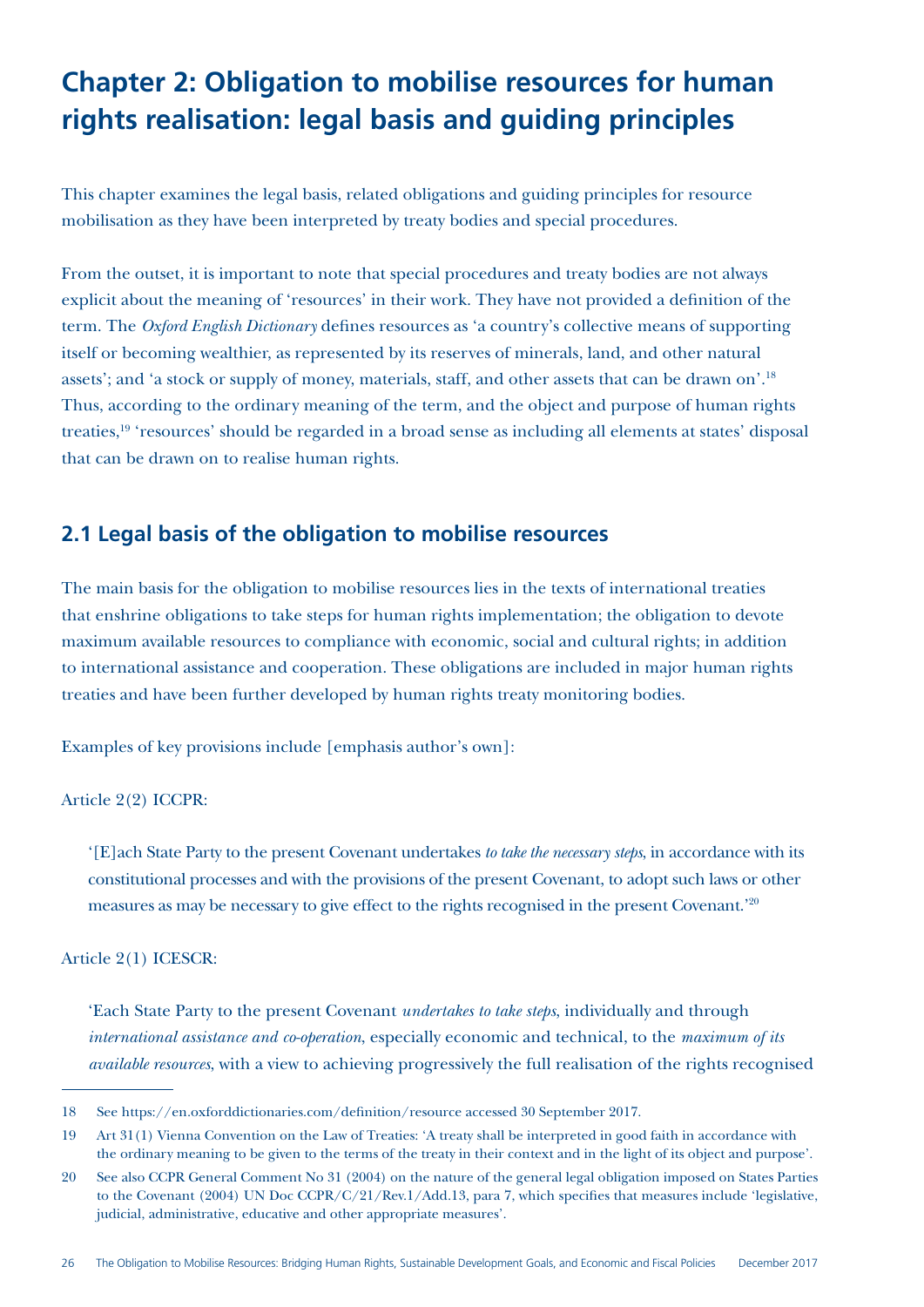in the present Covenant by all appropriate means, including particularly the adoption of legislative measures.'

#### Article 4 CRC:

'States Parties *shall undertake all appropriate legislative, administrative, and other measures* for the implementation of the rights recognised in the present Convention. With regard to economic, social and cultural rights, States Parties shall undertake such measures to the *maximum extent of their available resources* and, where needed, within the framework of *international co-operation.*'

#### Article 4(2) CRPD:21

'With regard to economic, social and cultural rights, each State Party undertakes *to take measures to the maximum of its available resources* and, where needed, within the framework of *international cooperation*, with a view to achieving progressively the full realisation of these rights, without prejudice to those obligations contained in the present Convention that are immediately applicable according to international law.'

#### *The obligation to take steps*

The obligation to take steps applies to the implementation of all human rights. With respect to civil and political rights, the Human Rights Committee (CCPR) specifies this requirement is 'unqualified and of immediate effect'.<sup>22</sup> The CRC has echoed this statement.<sup>23</sup> Similarly, the CESCR has specified that 'failure to comply with that requirement cannot be justified by reference to political, social, cultural or economic considerations within the state'.<sup>24</sup>

This obligation is immediately applicable and is not subject to limitation.<sup>25</sup> Moreover, it has noted that steps should be 'deliberate, concrete and targeted' towards full rights realisation.26 As indicated by the various treaty-monitoring bodies, states shall take 'appropriate legislative, administrative and other measures' for the realisation of rights. There is no doubt that such measures include those related to resource mobilisation.27 For example, in a recent General Comment, the CESCR explicitly noted that

<sup>21</sup> Adopted in 2006, entered into force 2008.

<sup>22</sup> CCPR, General Comment No 31, para 14.

<sup>23</sup> CCPR, General Comment No 5: General measures of implementation of the Convention on the Rights of the Child (2003) UN Doc CRC/GC/2003/5, para 5.

<sup>24</sup> CCPR, General Comment No 31, para 14.

<sup>25</sup> See, eg, CESCR, General Comment No 3: The nature of States Parties obligations (Art 2, para 1) (1990) UN Doc E/1991/23 para 2; General Comment No 13: the right to education (Art 12 of the ICESCR) (1999) UN Doc E/C.12/1999/10 para 43; General Comment No 14: the right to the highest attainable standard of health (Art 12 of the ICESCR) (2000) UN Doc E/C.12/2000/4, para 30. See also, Limburg Principles on the Implementation of the International Covenant on Economic, Social and Cultural Rights No 16, which reads as follows: 'All States Parties have an obligation to begin immediately to take steps toward full realisation of the rights contained in the Covenant'; and CRC, General Comment No 19 on public budgeting for the realisation of children's rights (Art 4) (2016) UN Doc CRC/C/GC/19, para 18.

<sup>26</sup> See CESCR General Comment No 3, para 2.

<sup>27</sup> CRC, General Comment No 19, para 18.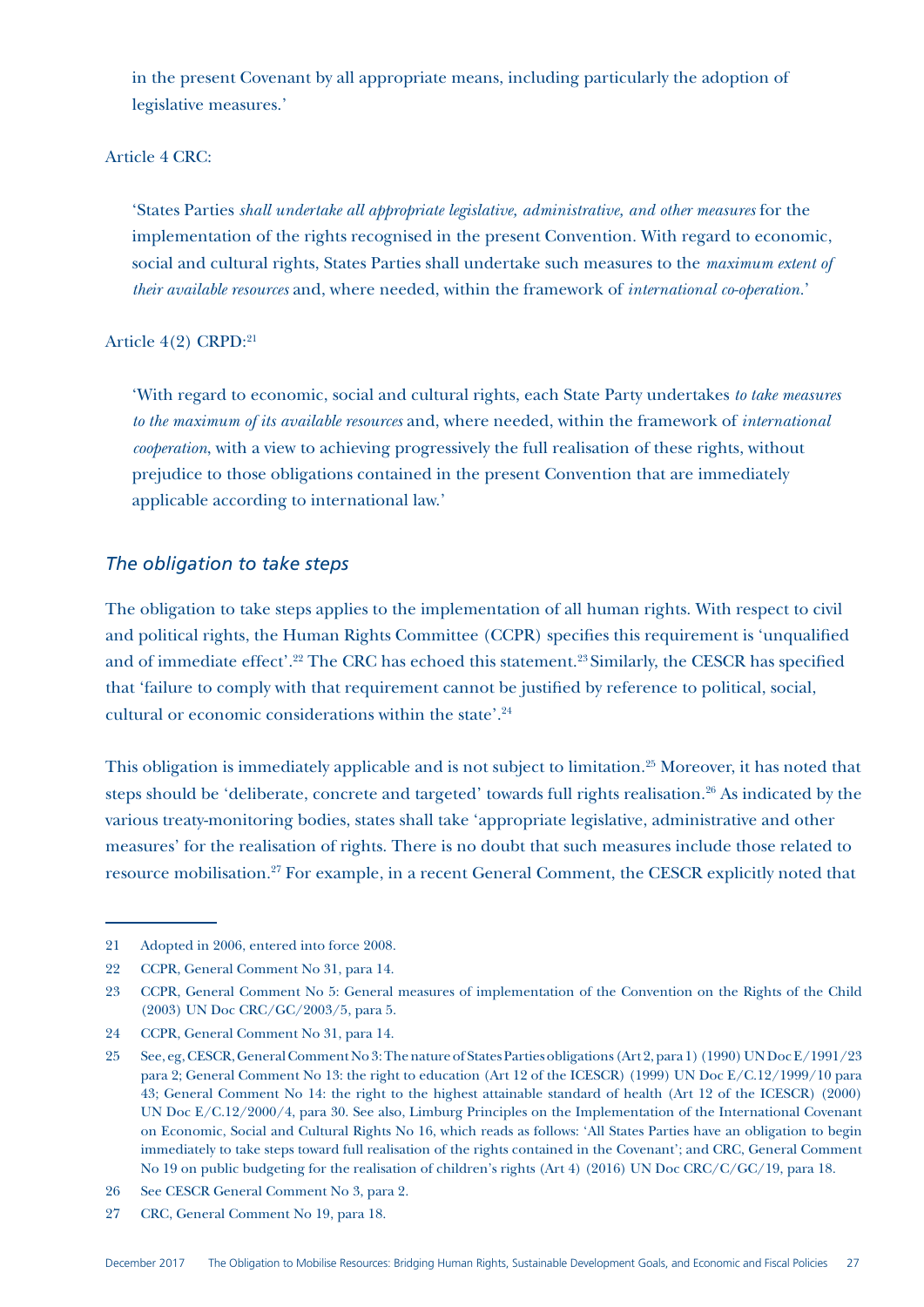discharging the obligation to take steps using maximum available resources 'may require resource mobilisation by the state, including by enforcing progressive taxation schemes'.28

#### *The obligation to devote maximum available resources*

The obligation to devote 'maximum available resources' for the realisation of economic, social and cultural rights is contained in three prominent, widely ratified human rights treaties: the ICESCR (Article 2); the CRC (Article 4) and the CRPD (Article 4.2).<sup>29</sup> Thus, the vast majority of states are bound by this obligation as contained in any of these treaties.

While at first glance this obligation may appear vague, human rights monitoring bodies – in particular the CESCR and CRC – as well as academic writers and practitioners, have offered additional clarification.<sup>30</sup> Thus, today, there is greater clarity about several specific and practical aspects of this obligation. Yet, as we shall see in the present study, despite great progress made, there are still aspects of this concept that remain ill-defined.

#### *What are 'resources'?*

Special procedures and treaty bodies are not always explicit about the meaning of resources in their work. In 2011, a group of academics and practitioners met to further clarify the concept of 'maximum available resources' and concluded that the CESCR, CRC and several special procedures often provided a narrow interpretation of this concept, 'assuming that available resources have been fixed by previous policy choices and that the government's main duty lies in efficient administration of these resources'. Thus, in their view, human rights monitoring bodies 'have tended to limit analysis to budget expenditure and international assistance, while overlooking other determinants of the full set of resources available to realise human rights – including monetary policy, financial sector policy and deficit financing'.31

<sup>28</sup> CESCR, General Comment No 24 on State Obligations under the International Covenant on Economic, Social and Cultural Rights in the Context of Business Activities (2017) E/C.12/GC/24, para 23.

<sup>29</sup> Different states have different obligations depending on which human rights treaties they have ratified. As of July 2017, 165 states are parties to the ICESCR; all states except the US are parties to the CRC; and 174 states are parties to the CRPD. For a complete list of UN human rights treaty Member States, see http://indicators.ohchr.org accessed 20 October 2017.

<sup>30</sup> Human rights monitoring bodies as well as academics have addressed these issues. See, eg, CESCR 'An Evaluation of the Obligation to Take Steps to the "Maximum of Available Resources" under an Optional Protocol to the Covenant' UN Doc E/C.12/2007/1 (2007); CRC General Comment no 5, para 51, and 'Day of General Discussion – Resources for the Rights of the Child: Responsibility of States', 46th Session (2007); Danilo Türk, 'The Realisation of Economic, Social and Cultural Rights: Final Report submitted by Special Rapporteur of the Sub-Commission on Prevention of Discrimination and Protection of Minorities' (1992) UN Doc E/CN.4/Sub.2/1992/16; Robert E Robertson, 'Measuring State Compliance with the Obligation to Devote the "Maximum Available Resources" to Realising Economic, Social, and Cultural Rights' (1994) 16(4), Human Rights Quarterly 693; Radhika Balakrishnan et al, *Maximum Available Resources & Human Rights: Analytical Report* (Center for Women's Global Leadership 2011); Sigrun Skogly, 'The Requirement of Using the "Maximum of Available Resources" for Human Rights Realisation: A Question of Quality as Well as Quantity?' (2012) 12 Human Rights Law Review 393; Alison Graham, *National debt versus the right to social security: How should states' obligations during a financial crisis be interpreted?* (2016) PhD thesis, Lancaster University.

<sup>31</sup> Radhika Balakrishnan et al, *Maximum Available Resources & Human Rights: Analytical Report* (Center for Women's Global Leadership 2011), p 2.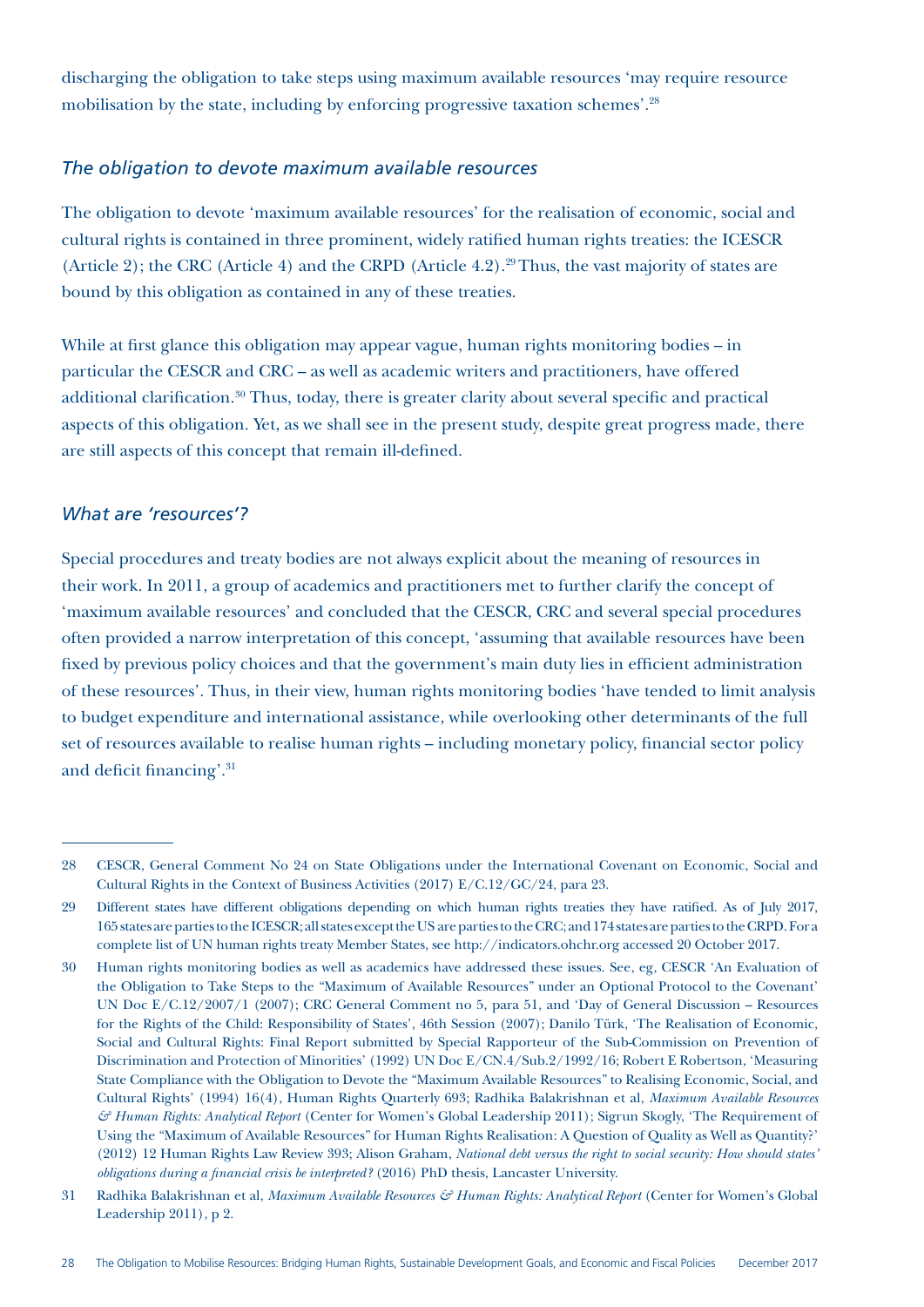As discussed in this study, in the six years since this conclusion was reached – and maybe even triggered by this same assessment – treaty bodies and special procedures have increasingly adopted a broader interpretation of the notion of resources. Though they have not provided a clear definition, monitoring bodies seem now to assume that not all resources are monetary. Resources they name as relevant to human rights realisation include natural, human, technological, organisational, informational and administrative.32 This broad interpretation is even in line with the ICESCR's drafting history. During the drafting process, the Lebanese representative noted 'it must be made clear that the reference [to resources] was to the real resources of the country and not to budgetary appropriations'.33

In line with the Limburg Principles on the Implementation of the International Covenant on Economic, Social and Cultural Rights (the 'Limburg Principles')*,* 34 which indicate that states have an obligation to develop *societal* resources as a way of increasing their available resources, human rights monitoring bodies have also suggested that states' investment in employment, education, training and healthcare should be increased for resource mobilisation.<sup>35</sup> Investing in accessible and quality education is an example that has been put forward as a measure that has strong medium- and longterm effects – both as a right in itself and as a means of expanding a state's assets $36$  – and therefore on the resources available to support human rights in the long term.Along the same lines, the importance of systematically supporting 'parents and families which are among the most important "available resources" for children' has been highlighted.<sup>37</sup>

While the current interpretation of human rights monitoring bodies of the notion of resources encompasses financial and non-financial, some questions remain as to the nature of the resources. Special procedures and treaty bodies should strengthen the interpretation of resources as a dynamic concept, and states as active agents in the mobilisation of resources. In addition, they should emphasise that adherence to the rule of law is an essential concomitant to this. Regardless of the nature of the resources, if they are being corruptly diverted, their potential will be lost.

<sup>32</sup> CRC, 'Day of general discussion on "resources for the rights of the child – responsibility of states." Recommendations from the Committee on the Rights of the Child' (21 September 2007), 46th session of the CRC, paras 24–25*.* See also Aoife Nolan, 'Economic and Social Rights, Budgets and the Convention on the Rights of the Child', (2013) 21(2) International Journal of Children's Rights 248.

<sup>33</sup> 'Summary Records of the 271st meeting of the Commission on Human Rights*'* (1952) UN Doc E/CN.4/SR.271, p 5.

<sup>34</sup> The Limburg Principles were adopted in 1986 by a group of distinguished international experts in international law. They provide a comprehensive framework for understanding the legal nature of ICESCR norms and are widely used, including by special procedures and the CESCR itself, as a means of interpreting those norms. Limburg Principles on the Implementation of the International Covenant on Economic, Social and Cultural Rights, UN Doc E/CN.4/1987/17 (1987), Annex, reprinted in (1987) 9(22) Human Rights Quarterly 122.

<sup>35</sup> See, eg, CESCR Concluding Observations, Democratic Republic of the Congo, 16 December 2009, E/C.12/COD/ CO/4, paras 16–17.

<sup>36</sup> 'Report of the Independent Expert on the effects of foreign debt and other related international financial obligations of States on the full enjoyment of human rights, particularly economic, social and cultural rights, Juan Pablo Bohoslavsky' (2016) UN Doc A/HRC/31/60, para 68.

<sup>37</sup> CRC, 'Day of general discussion on "resources for the rights of the child – responsibility of States." Recommendations from the Committee on the Rights of the Child' (21 September 2007), 46th session of the CRC, paras 24–25*.* See also Aoife Nolan, 'Economic and Social Rights, Budgets and the Convention on the Rights of the Child', (2013) 21(2) International Journal of Children's Rights 248.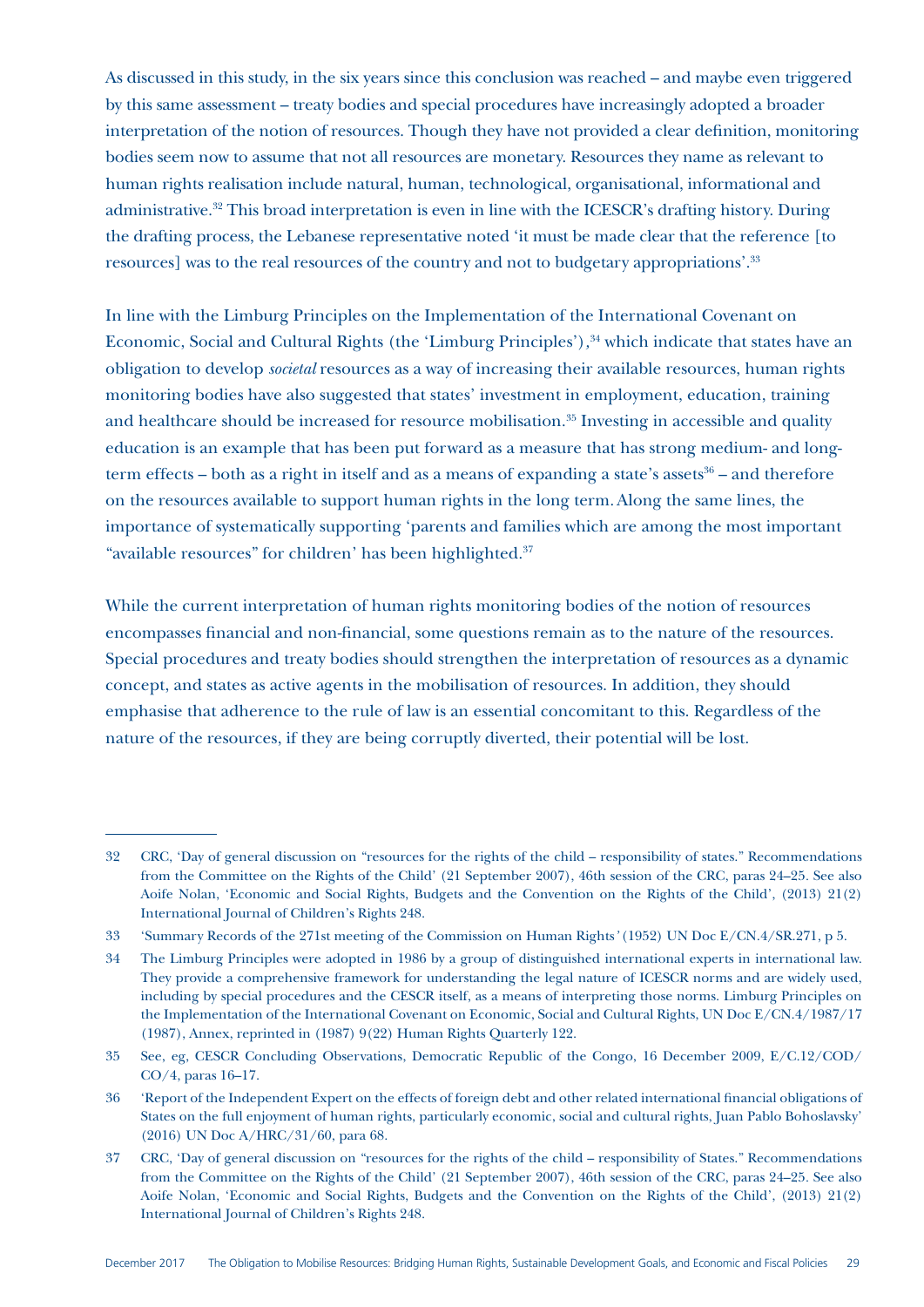#### *When are resources available?*

From the current interpretation of available resources provided by treaty bodies and special procedures, it seems clear that states have more than just a static or fixed quantity of resources and fiscal space.<sup>38</sup> Some have interpreted the obligation to include the amount of resources that a state could reasonably develop, but has not yet developed, among available resources. Some special procedures have pointed out that the determination of available resources may well involve looking beyond those resources on the balance sheet of the treasury to also encompass those that 'a State *can*  reasonably generate through adequate, appropriate and fair taxation of individuals and corporations or through the levying of tariffs'.39

Increasingly, treaty-monitoring bodies are interpreting resources broadly and assessing states' compliance to this obligation not only in reference to what they can do with *existing* resources, but also requiring them to take all necessary steps to *mobilise* resources.<sup>40</sup> Yet, to move forward, treatymonitoring bodies will need to pay more attention to such policy choices as a government may have to mobilise factors of production to their full potential, as well as systematically ask states what they are doing to preserve and expand their assets. This includes going beyond, say, natural resources or requests for foreign aid, and applying this criterion to other assets, including human capital.

#### Is resource mobilisation relevant only to economic, social and cultural rights?

It is important to note that, while provisions regarding resource mobilisation are included in human rights treaties only in reference to economic, social and cultural rights, today it is beyond question that compliance with all human rights, including civil and political rights, requires state resource allocation. Traditional civil and political rights, such as the right to due process, fair and equitable elections and respect for freedom of information, all require adequately funded institutions and, by extension, resources. All human, civil, economic, political, social and cultural rights impose a range of obligations (obligations to respect, protect and fulfil) that require state involvement and resources for their implementation, if at a different level.

In recent years, human rights monitoring bodies have increased attention to provisions related to the obligation to take steps and devote maximum available resources, articulating them more clearly as an obligation to mobilise resources. Recently, the CESCR has lent more attention to domestic resource mobilisation, including through taxation, and its 2017 General Comment (General Comment No 24 of 23 June 2017) even addressed the issue directly. This stands in sharp contrast to the Committee's previous focus, which lent more attention to developing states' obligation to mobilise resources from international sources (ie, seeking international assistance and cooperation).<sup>41</sup>

<sup>38</sup> 'Fiscal space' is government flexibility regarding spending choices. It can be further defined as the space in a government budget that allows it to provide resources for a desired purpose without jeopardising the sustainability of its financial position or overall economic stability.

<sup>39</sup> 'Report of the Independent Expert on foreign debt, Juan Pablo Bohoslavsky' (2016) UN Doc A/HRC/31/60, para 13.

<sup>40</sup> Radhika Balakrishnan et al, *Maximum Available Resources & Human Rights: Analytical Report* (Center for Women's Global Leadership 2011).

<sup>41</sup> Nico Schrijver and Virginia Bras Gomes, IBAHRI-FES-Geneva Academy Expert meeting, 11 June 2016.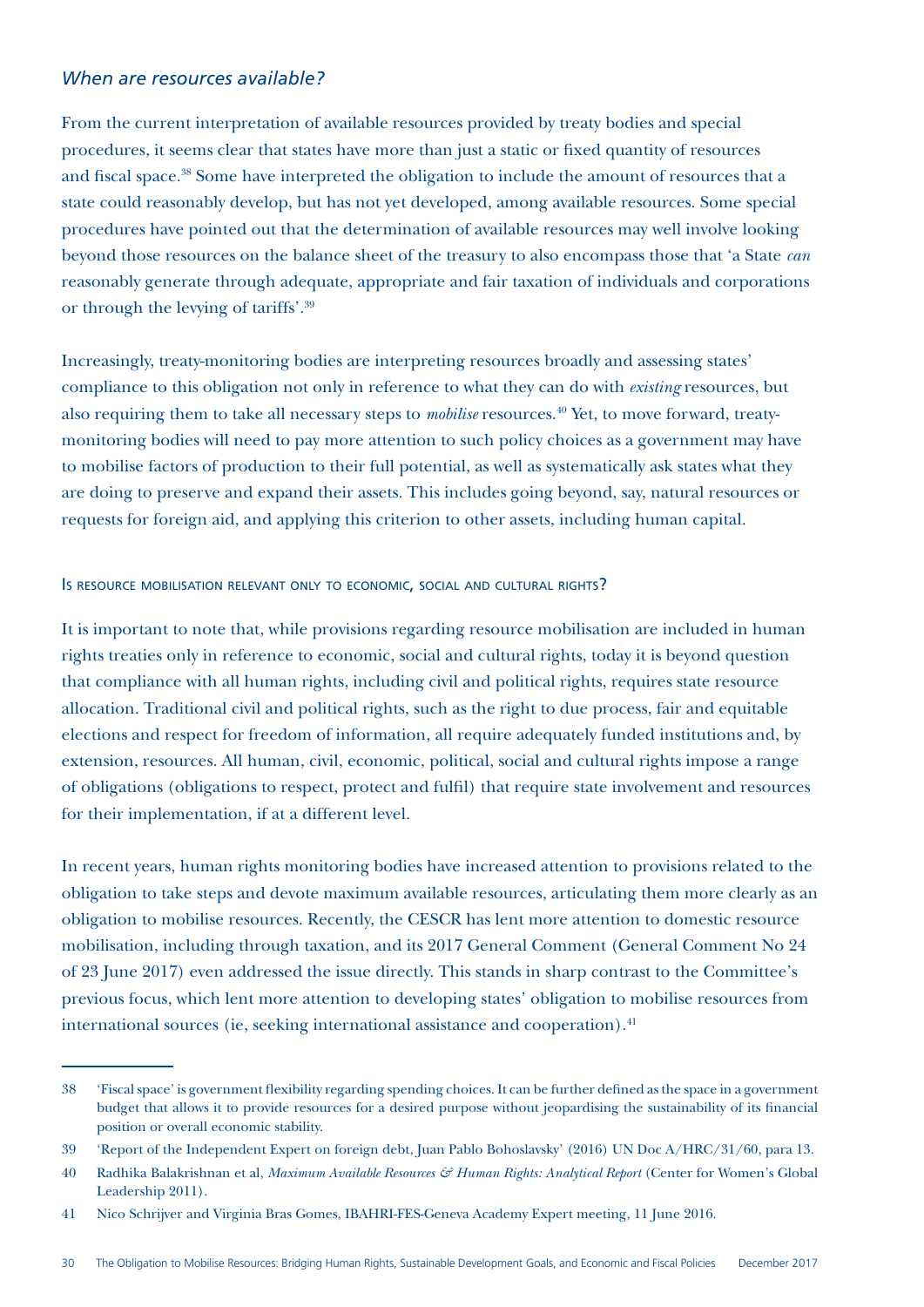The CRC has also increased attention to domestic resource mobilisation, as evident in its General Comment No 19 (2016) on public budgeting for the realisation of children's rights.42 In it, the CRC makes clear that 'budgets' includes 'public revenue mobilisation, budget allocation and expenditures of States'.43 It also notes that 'all the core human rights treaties contain provisions that are similar to article 4 of the Convention'; thus, General Comments related to public budgets that other treaty bodies address 'should be seen as completing the present general comment'.44 The CRC makes clear in this General Comment that the 'obligation to undertake "all appropriate measures" includes the duty to ensure that laws and policies are in place to support resource mobilisation' and that 'sufficient public resources are mobilised' to fully implement approved legislation, policies, programmes and budgets. These obligations refer to all rights included in the CRC, which enshrines children's civil and political, as well as economic, social and cultural rights. Special procedures with mandates related to economic, social and cultural rights regularly stress the importance of resources for human rights realisation. To cite one, the Special Rapporteur on health has lamented that insufficient resources have increased governments' inability to finance efficient health systems.<sup>45</sup>

While more attention has been paid to the obligation to mobilise resources in the economic, social and cultural rights contexts, this does not diminish the obligation's applicability to civil and political rights. Some human rights monitoring bodies have also articulated an obligation to mobilise resources for the realisation of civil and political rights. For example, the Special Rapporteur on extrajudicial, summary or arbitrary executions suggested Guatemala's executions crisis 'can be attributed in good part to the government's failure to behave in a fiscally responsible manner'. According to the Rapporteur, that state's low tax-collection rates do not afford an 'honest and effective police force and system of justice… along with a system which respects core economic, social and cultural rights'.46

In the same vein, the Special Rapporteur on the independence of judges and lawyers has recommended 'a minimum fixed percentage of gross domestic product (GDP) be allocated to the judiciary by the Constitution or by law' and that 'under important domestic economic constraints, the needs of the judiciary and the court system be accorded a high level of priority in the allocation of resources'.47 Similarly, on her country visit to Mexico, another mandate-holder on the independence of judges and lawyers noted a shortage of financial and human resources – alongside the absence of suitable police and prosecutor training – as some of the national justice system's greatest challenges, noting also that juvenile justice system-related constitutional reform urgently required sufficient

<sup>42</sup> CRC, General Comment No 19 on public budgeting for the realisation of children's rights (Art 4) (2016) UN Doc CRC/C/GC/19 of 20 July 2016.

<sup>43</sup> CRC, General Comment No 19, para 4.

<sup>44</sup> CRC, General Comment No 19, para 9.

<sup>45</sup> 'Interim report of the Special Rapporteur on health, Anand Grover' (main focus: health financing in the context of the right to health) (2012) UN Doc A/67/302, para 12.

<sup>46</sup> 'Report of the Special Rapporteur on extrajudicial, summary or arbitrary executions, Philip Alston', (Mission to Guatemala), A/HRC/4/20/Add.2 (2007) para 64.

<sup>47</sup> 'Report of the Special Rapporteur on the Independence of Judges and Lawyers, Leandro Despouy' UN Doc A/ HRC/11/41 (2009) paras 37–41 and 101.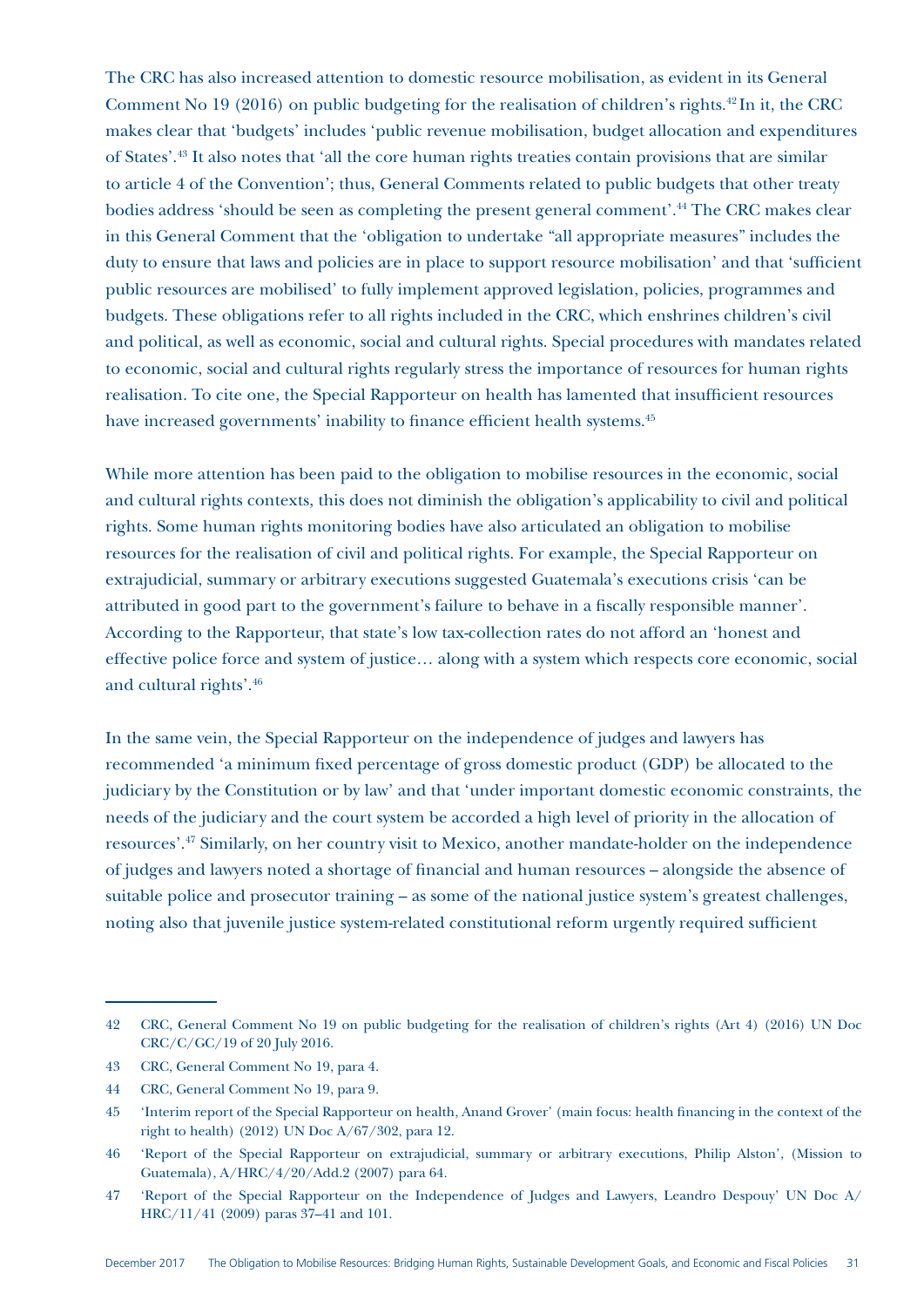funding for necessary infrastructure and system-staff specialised training.48 Although much less frequently, treaty bodies dealing with civil and political rights have mentioned a need to allocate resources to implement these rights.49

Yet, overall, treaty bodies and special procedures whose mandates mainly focus on civil and political rights are often silent about issues of resource mobilisation. Considering the indivisibility of all human rights and the consensus that the realisation of all human rights requires resources for their implementation, this is a major gap. Indeed, as respect for the rule of law itself is a precondition for strengthening all human rights, this connection is even more apparent.

#### *The obligation to seek and provide international assistance and cooperation*

The UN Charter (Articles 55 and 56) establishes the principle of international cooperation among states and has been subject to a number of subsequent developments, such as ICESCR Articles 2(1) and  $11(2)$ ;<sup>50</sup> CRC Article 4; and CRPD Article 32. As examined in this section, international assistance and cooperation obligations are the legal basis for considering that 'available resources' are not limited to those available within a state but include those available from the international community via international cooperation and assistance. The work by treaty monitoring bodies such as the  $CESCR$ <sup>51</sup>,  $CRC^{52}$  and several special procedures has further confirmed this.<sup>53</sup>

<sup>48</sup> 'Report of the Special Rapporteur on the Independence of Judges and Lawyers, Gabriela Knaul' (Mission to Mexico) (2011) UN Doc A/HRC/17/30/Add.3.

<sup>49</sup> See, eg, CAT, Concluding Observation on Ghana CAT/C/GHA/CO/1 (2011); Concluding Observation on Mozambique CAT/C/MOZ/CO/1 (20113) para 10; CCPR, Concluding Observation on Mozambique CCPR/C/MOZ/CO/1 (2013) para 7; and Concluding Observation on Paraguay CCPR/C/PRY/CO/3 (2013).

<sup>50</sup> The ICESR refers to 'international assistance and cooperation', or similar formulations, also in Arts 15.4, 22 and 23.

<sup>51</sup> See, eg, CESCR, General Comment No 3, para 14. See also the CESCR's General Comments on food and health which specify that 'States parties should take steps to respect the enjoyment of the right to food in other countries, to protect that right, to facilitate access to food and to provide the necessary aid when required' and 'Depending on the availability of resources, States (in particular States in a position to assist developing countries in fulfilling their core and other obligations under the Covenant) should facilitate access to essential health facilities, goods and services in other countries, wherever possible and provide the necessary aid when required'. CESCR, General Comment No 12: the right to adequate food (Art 11) (1999) UN Doc E/C.12/1999/5, paras 36–37. See, eg, CESCR, General Comment No 14 (2000): the right to the highest attainable standard of health (Art 12 of the ICESCR) (2000) UN Doc E/C.12/2000/4, para 45; CESCR, General Comment No 15 (2002): the right to water (Arts 11 and 12 of the ICESCR) (2003). See also the CESCR's Statement on 'Evaluation of the Obligation to Take Steps to the "Maximum of Available Resources" Under an Optional Protocol to the Covenant', 2007.

<sup>52</sup> CRC, 'Day of general discussion on "resources for the rights of the child – responsibility of States." Recommendations from the Committee on the Rights of the Child' (21 September 2007), 46th session of the CRC, para 5. The CRC's General Comment on public budgeting for children's rights refers mainly to financial resources and clearly asserts that resources include those existing within a state as well as those available from the international community.

<sup>53</sup> See, eg, 'Report of the Special Rapporteur on water and sanitation, Catarina de Albuquerque' (Mission to Tuvalu) (2012); Report of the Special Rapporteur on the right to education (the 'Special Rapporteur on education'), Kishore Singh' (financing education and update on education in emergencies) (2011) UN Doc A/66/269, para 16; 'Report of the Special Rapporteur on poverty, Magdalena Sepúlveda Carmona' (Taxation and human rights) (2014) UN Doc A/HRC/26/28, para 30 and UN Doc A/HRC/24/44/Add.2, 'Report of the Working Group on Arbitrary Detention' (2010) UN Doc A/HRC/13/30/Add.2.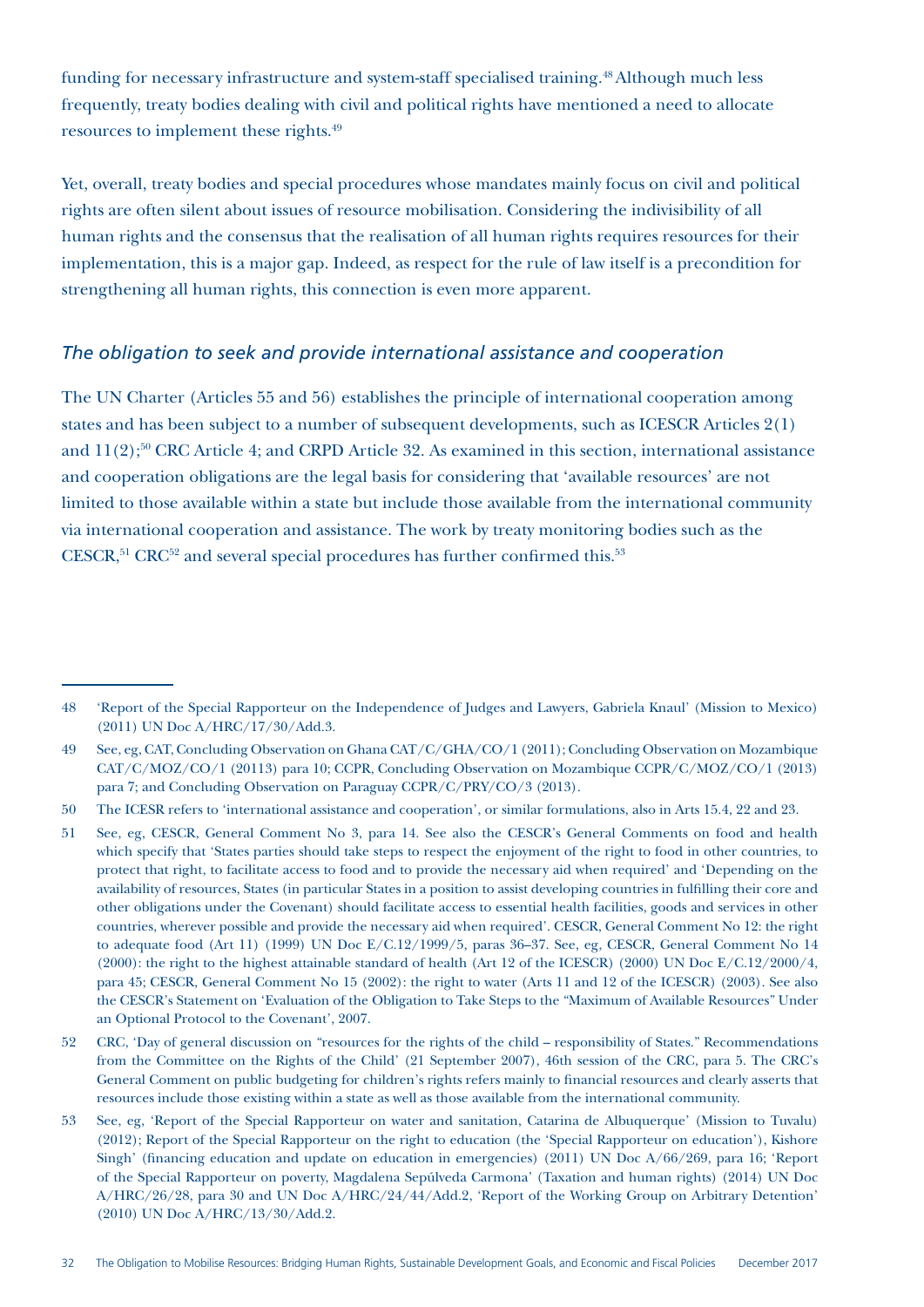Following the interpretation the CESCR provides, international assistance and cooperation obligations are not the same for all states.54 As noted by the Committee, the obligation to provide 'international assistance and cooperation, especially economic and technical' is different for developing and developed states ('those in a position to assist').<sup>55</sup> States Parties to the ICESCR, CRC and CRPD that lack the necessary resources for economic, social and cultural rights realisation are obliged to 'actively seek assistance' to ensure economic, social and cultural rights assertion on the part of everyone under their jurisdictions.<sup>56</sup> According to the CESCR, states in need of international assistance should make efforts to obtain it.57 These obligations are further explored below.

#### *Obligations of 'those in a position to assist'*

It is not easy to determine the implications of the reference to international assistance and cooperation with regard to those states that are 'in a position to assist and cooperate with others' (ie, developed states). As noted by the Special Rapporteur on the right to food, the duty to provide assistance is still imperfectly defined in international law and 'in need of being further clarified'.58

In recent years, the CESCR and CRPD have used stricter language regarding international assistance and cooperation obligations, suggesting that, under their respective treaties, there is an obligation to provide the equivalent of 0.7 per cent of gross national product (GNP) to development assistance.<sup>59</sup> In the same vein, the Independent Expert on solidarity has taken the concept of international cooperation one step further, by means of a draft declaration on the right of peoples and individuals to international solidarity.<sup>60</sup> Still, it is difficult to maintain there is a clear-cut position between human rights monitoring bodies on this topic. It seems evident that obligations regarding international assistance and cooperation require further development by human rights treaty monitoring bodies in order to determine whether states are under an obligation to provide international assistance in particular circumstances or at certain levels. Moreover, human rights monitoring bodies should also be prepared to address new and emerging challenges related to international

<sup>54</sup> For a comprehensive analysis of the obligations pertaining to international assistance and cooperation under the ICESCR, see Magdalena Sepúlveda, 'The obligations of "international assistance and cooperation" under the International Covenant on Economic, Social and Cultural Rights. A possible entry point for a human rights based approach to Millennium Development Goal No 8', (2009) 13(1) The International Journal on Human Rights 86.

<sup>55</sup> See, eg, CESCR General Comment No 14, para 45; CESCR, General Comment No 15, para 38. See also Statement adopted by the Committee on Economic, Social and Cultural Rights on 4 May 2001 on 'substantive issues arising in the implementation of the international covenant on economic, social and cultural rights: poverty and the International Covenant on Economic, Social and Cultural Rights' E/C.12/2001/10, paras 15–18.

<sup>56</sup> See, eg, CESCR Concluding Observations Ukraine E/1996/22, para 271; Concluding Observations Guyana E/C.12/ GUY/CO/2-4 (2015); and Concluding Observations Uganda E/C.12/UGA/CO/1 (2015).

<sup>57</sup> CESCR, General Comment No 2: Informational technical assistance measures (Art 22) (1990) UN Doc E/1990/23, para 10.

<sup>58</sup> 'Report of the Special Rapporteur on the right to food, Olivier De Schutter' ('The role of development cooperation and food aid in realizing the right to adequate food: moving from charity to obligation') (2009) UN Doc A/HRC/10/5, para 8.

<sup>59</sup> See, eg, CESCR, General Comment No 22 on the right to sexual and reproductive health (Art 12 of the ICESCR) (2016) UN Doc E/C.12/GC/22 para 50; and CRPD, General Comment on Article 6: Women with disabilities (2015), para 58. Until recently, the ICESCR considered the target of 0.7 per cent of GNP as a UN recommendation and not an obligation imposed by the covenant. See, eg, CESCR General Comment No 14, para 40.

<sup>60</sup> 'Report of the Independent Expert on human rights and international solidarity, Virginia Dandan' (2013) UN Doc A/68/176.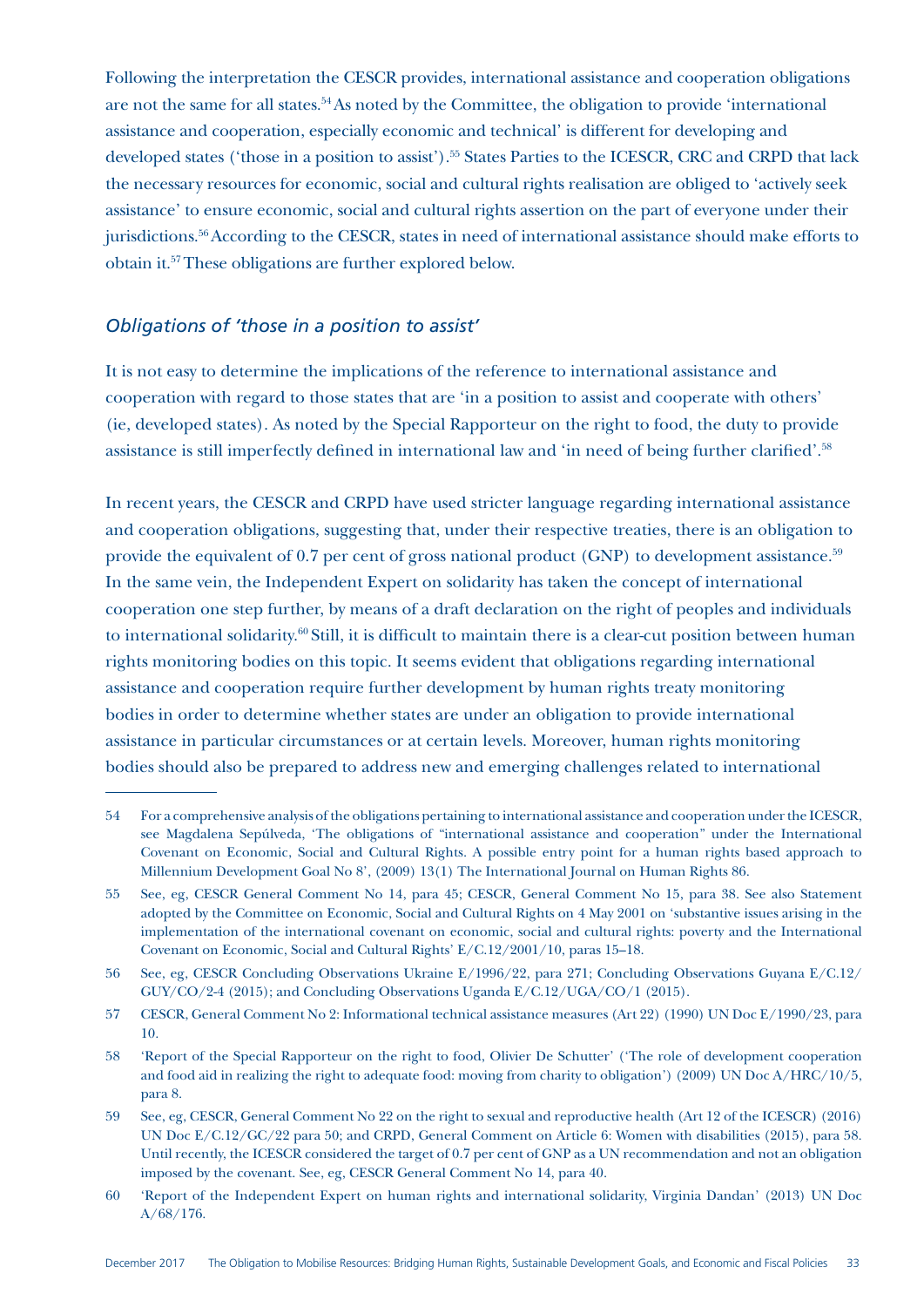resource mobilisation. They should acknowledge that, in the past decade, there has been significant change in the development financing landscape. New actors and financing sources have gained importance, including donors that are not members of the Organisation for Economic Cooperation and Development's (OECD) Development Assistance Committee: NGOs, climate funds, innovative financing mechanisms and South–South Cooperation initiatives. Private capital has also become an important financing source, via a diversified instruments range, including stock shares, bonds, debt securities, concessional loans and risk-hedging instruments (including guarantees), as well as workers' remittances and voluntary private contributions.<sup>61</sup> These new actors' responsibilities, as well as their activities' impact on human rights, will require a more sophisticated human rights analysis and will also require sharpening existing legal frameworks.

That said, special procedures and treaty bodies have spelt out several elements.

First, countries that provide international assistance and cooperation must do so in a way consistent with human rights.<sup>62</sup> A first step towards this has been achieved at the international level with the recognition that aid should not be determined by donors' interests,<sup>63</sup> but by an objective assessment of identified needs, in partnership with the recipient country.64 Development aid is expected 'to be aligned with strategies developed at the level of the partner country'.65 Every effort should be made, at each phase of a development project, to ensure that human rights are taken into account. This would apply from the initial assessment of a particular country's priority needs, to project design, all the way through to project implementation and final evaluation. For instance, even donor states' purely voluntary food aid contributions should comply with principles of non-retrogression, nondiscrimination and aid-provision predictability.66 Donors must ensure their aid is coordinated and effective, and should seek information about the human rights impacts of the funds they provide. Donor countries should make measurable progress towards contributing to full human rights realisation by supporting the efforts of governments in developing countries.

Second, the work by human rights monitoring bodies suggests that, where states have made commitments to provide certain assistance levels, those commitments should be met.<sup>67</sup> Any regression in the provided level of aid (eg, calculated as official development assistance in percentage of GDP) that is not fully justified should be treated, presumptively, as a violation of states' obligations under

<sup>61</sup> Economic Commission for Latin America and the Caribbean: Financing the 2030 Agenda for Sustainable Development in Latin America and the Caribbean. The challenges of resource mobilisation, 2017.

<sup>62</sup> CRC, General Comment No 5 (2003) on general measures of implementation of the Convention on the Rights of the Child, para 61.

<sup>63</sup> 'Report of the Special Rapporteur on food, Olivier De Schutter' (2009) UN Doc A/HRC/10/5, paras 10 and 43.

<sup>64</sup> 'Report of the Special Rapporteur on food, Olivier De Schutter' (2009) UN Doc A/HRC/10/5, para 10.

<sup>65</sup> 'Report of the Independent Expert on international solidarity, Virginia Dandan' (2015) UN Doc A/HRC/29/35. The Independent Expert on international solidarity observed that a new chapter in the history of international cooperation was initiated in Busan (at an OECD-convened Forum on Aid Effectiveness in 2011).

<sup>66</sup> 'Report of the Special Rapporteur on food, Olivier De Schutter' (2009) UN Doc A/HRC/10/5, para 41; 'Report of the Independent Expert on debt, mission to Japan', (2014), A/HRC/25/50/Add. 2.

<sup>67</sup> See, eg, CESCR Concluding Observations Sweden E/C.12/1/Add.70, para 7; Concluding Observations Germany E/2002/22, para 675.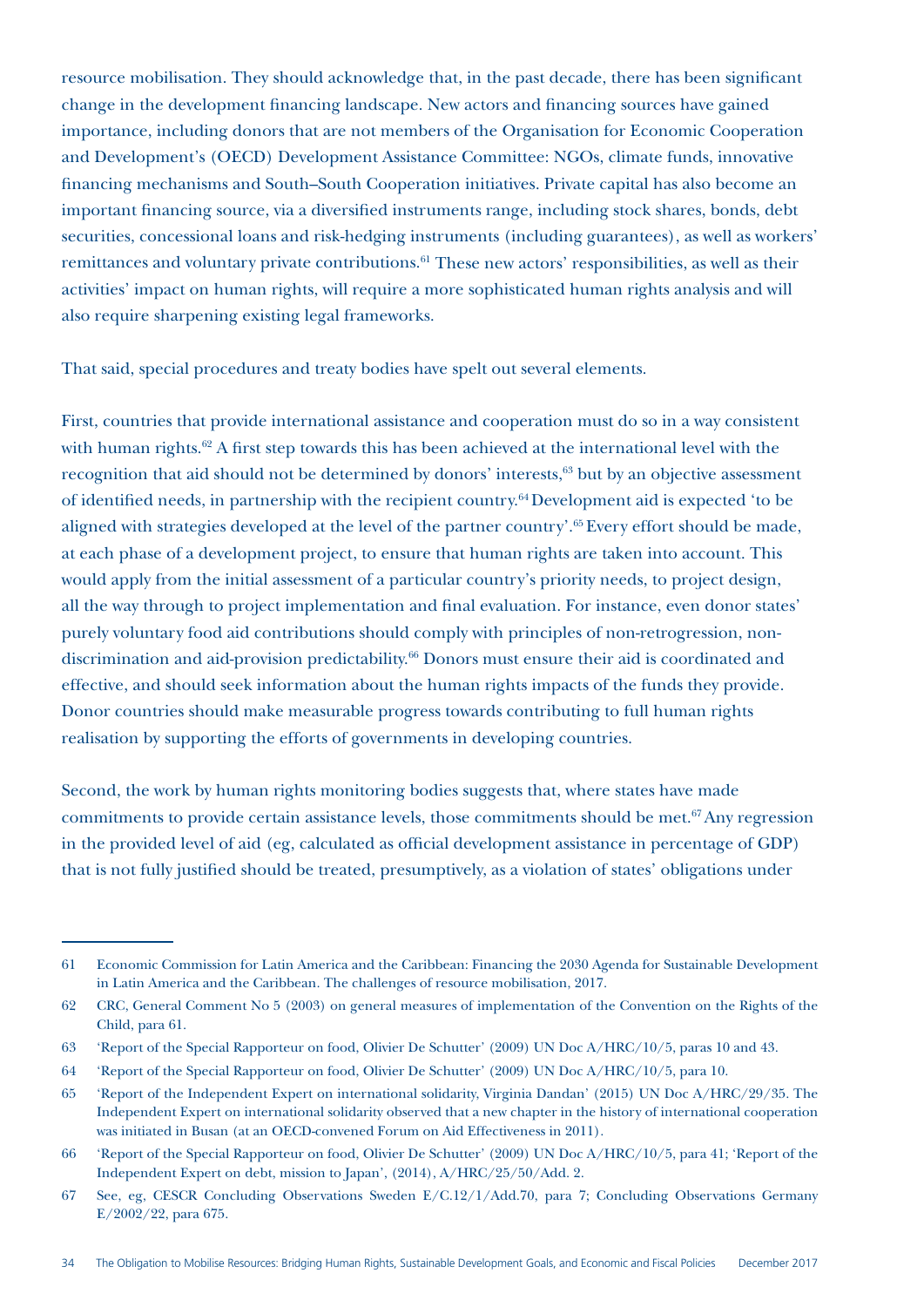international law.68 Indeed, a Special Rapporteur has noted that 'repeated commitments of developed states to provide certain levels of assistance, particularly to reach the Millennium Development Goals, might in time crystallise into customary international law'.69

While, in general, human rights monitoring bodies have not explicitly recognised an obligation for developed states to provide assistance to poorer countries, such an obligation seems to arise in the context of disaster relief and humanitarian assistance. According to the CESCR, 'States Parties have a joint and individual responsibility... to cooperate in providing disaster relief and humanitarian assistance in times of emergency, including assistance to refugee and internally displaced persons'.70

Finally, a number of practices have been frowned upon. These include donors not knowing who their resources are reaching or how they are being targeted; $71$  activities that are ill conceived or even counterproductive in human rights terms for failing to focus on needs; conditions attached to the receipt of funding; and the focus on short-term interventions with no perspective on broader systems.72

### *Obligations for those in need of resources: seeking international assistance and cooperation*

States that lack the resources needed to implement human rights have the obligation to seek international cooperation or assistance, be it bilateral, regional, interregional, global or multilateral. While several human rights bodies have suggested that countries seeking aid should first take steps to mobilise domestic resources, in practice, they have paid more attention to international assistance and cooperation obligations.

In general, human rights monitoring bodies have identified several obligations for states seeking international assistance. For example, such states are required to identify in their reports any particular needs they may have for technical assistance or development cooperation;<sup>73</sup> they should ensure proper management of the assistance received, making sure, for instance, that the resources received reach the most vulnerable groups and are utilised in a timely and effective manner;<sup>74</sup> and they are to determine their own viable development or assistance programmes. One best practice that has been cited in this respect was establishing a human rights-based approach to development that

<sup>68</sup> 'Report of the Special Rapporteur on food, Olivier De Schutter' (2009) UN Doc A/HRC/10/5, paras 9 and 41.

<sup>69</sup> 'Report of the Special Rapporteur on food, Olivier De Schutter' (2009) UN Doc A/HRC/10/5, paras 9 and 41.

<sup>70</sup> CESCR General Comment No 12, para 38 and General Comment No 14, para 40.

<sup>71</sup> 'Report of the Special Rapporteur on water and sanitation, Catarina de Albuquerque' (Financing for the realisation of the rights to water and sanitation) (2011) UN Doc A/66/255. The Special Rapporteur on health adds that donor interventions are often fragmented and poorly coordinated: 'Interim report of the Special Rapporteur on the right of everyone to the enjoyment of the highest attainable standard of physical and mental health, Anand Grover' (main focus: health financing in the context of the right to health) (2012) UN Doc A/67/302, para 30.

<sup>72</sup> 'Interim report of the Special Rapporteur on the right of everyone to the enjoyment of the highest attainable standard of physical and mental health, Anand Grover' (main focus: health financing in the context of the right to health) (2012) UN Doc A/67/302, para 23. See also CESCR, General Comment No 2: Informational technical assistance measures (Art 22) (1990) UN Doc E/1990/23*,* paras 7–8.

<sup>73</sup> Eg, CESCR, General Comment No 2, para 10.

<sup>74</sup> See, eg, 'Report of the independent expert on poverty, Mission to Viet Nam' (2011), A/HRC/17/34/Add.1, para 99 and 'Report of the Special Rapporteur on education, Kishore Singh' (financing education and update on education in emergencies) (2011) UN Doc A/66/269, para 17.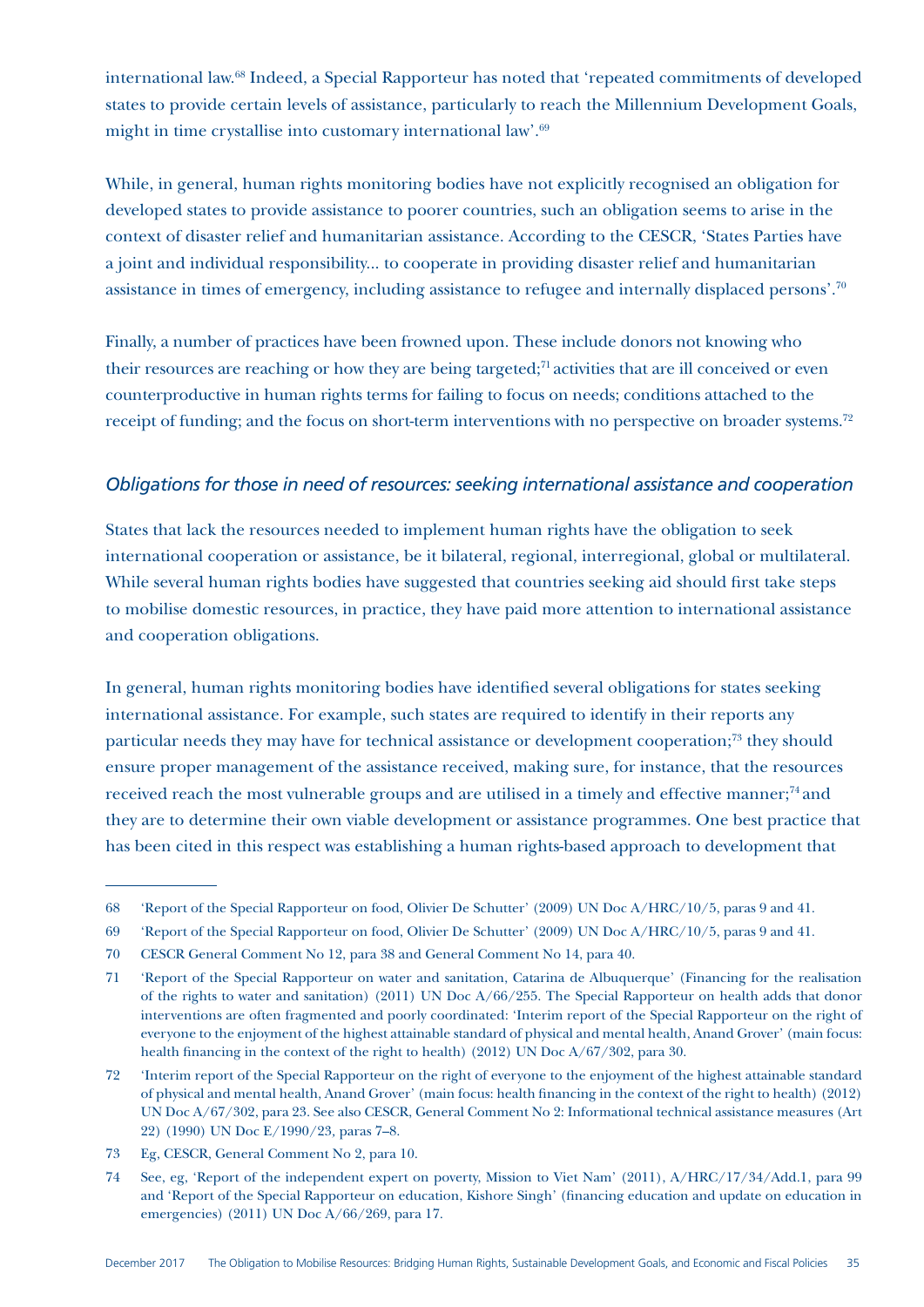ensured debt relief, investment flows and business opportunities in Myanmar worked to guarantee human rights realisation for that nation's populace.<sup>75</sup>

In order to prove the use of the maximum available resources, developing states should demonstrate that, where necessary, they have made every effort to seek and implement international assistance and cooperation for human rights realisation.<sup>76</sup> States' reports should also identify any particular technical-assistance or development-cooperation needs they may have. In addition, it is essential that they report on adherence to the rule of law at the national level. Without this, international assistance can be corruptly diverted from its intended beneficial consequences.

# **2.2 Obligations related to resource mobilisation**

In reference to economic, social and cultural rights-related obligations, relevant treaties' (eg, ICESCR) texts include qualifiers that have been interpreted as implying states' additional obligations.

These obligations are:

- to continuously improve conditions;
- the prohibition of deliberately retrogressive measures;
- to accord a degree of priority to human rights in the allocation of resources;
- to monitor realisation, and devise implementation strategies and programmes; and
- to insure a minimum core level of each economic, social and cultural right.

### *The obligation to continuously improve conditions*

'[W]ith a view to *achieving progressively the full realisation* of the rights recognised in the present Covenant' (Article 2(1) ICESCR) [emphasis author's own].

According to its ordinary meaning, the term 'progressive' means 'making continuous forward movement'.77 Thus, the progressive realisation of economic, social and cultural rights requires states

<sup>75</sup> 'Report of the Special Rapporteur on the situation of human rights in Myanmar (the 'Special Rapporteur on Myanmar'), Tomás Ojea Quintana' (2013) UN Doc A/HRC/22/58, paras 33–34.

<sup>76</sup> See, eg, CRC, General Comment No 19 (2016) on public budgeting for the realisation of children's rights (Art 4) (2016) UN Doc CRC/C/GC/19, paras 35–36; CESCR, General Comment No 22 (2016) on the right to sexual and reproductive health (Art 12 of the ICESCR) (2016) UN Doc E/C.12/GC/22, para 50. This is also included in Concluding Observations – see, eg, CESCR Concluding Observations Ukraine E/1996/22, para 271.

<sup>77</sup> *Oxford Student's Dictionary* (2nd edn, Oxford University Press 1988).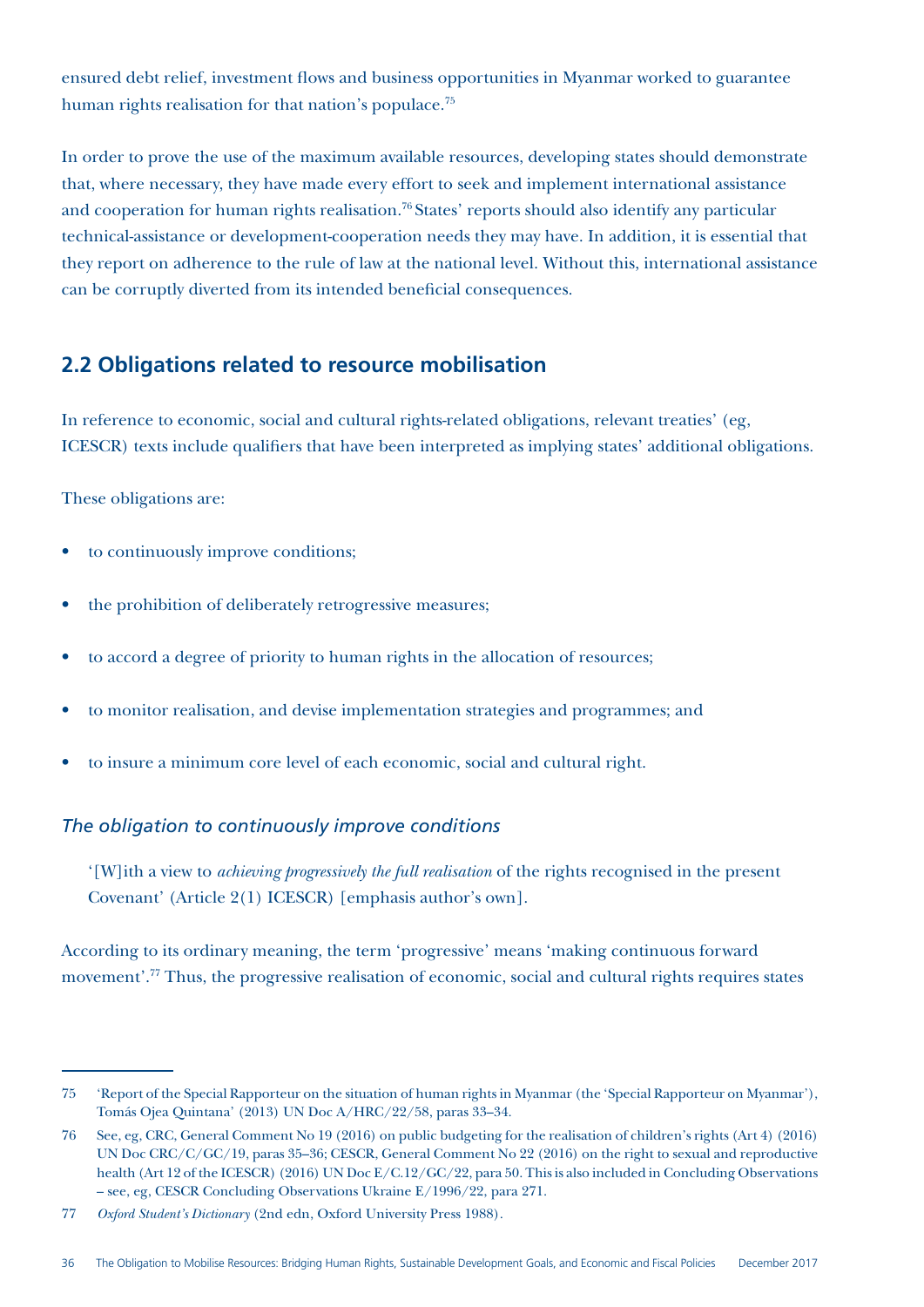to take continuous steps forward to achieve those rights' full realisation. To this end, states must move 'as expeditiously and effectively as possible'.78

The requirement to continuously improve conditions is reiterated in ICESCR Article 11(1) on the right to adequate living conditions, including food, clothing and housing. According to this provision, 'States Parties to the present Covenant recognise the right of everyone to an adequate standard of living for himself and his family, including adequate food, clothing and housing, and to the *continuous improvement of living conditions*' [emphasis author's own].

This obligation is extremely important vis-à-vis the obligation to mobilise resources. If States Parties must take continuous steps towards the full realisation of economic, social and cultural rights, then states' passivity in the case of a decline in these rights' protection due to external circumstances may be considered a violation of this obligation. States cannot be passive towards a decline in the degree of protection afforded a particular right; they must take action that seeks to redress or improve the situation. This obligation is particularly stringent in regard to vulnerable groups. States must actively take steps to protect vulnerable groups, even in times of severe resource constraints.

The CESCR has stressed this obligation when States Parties have remained passive in the face of rights-protections deterioration due to, for example, HIV infection rate increases or environmental degradation due to third-party natural resource exploitation.79 According to the CESCR, in such cases, states are required to take steps to address the situation. For example, when considering the implementation of the ICESCR in the Solomon Islands, the Committee noted that there were threats to the natural environment due to deforestation and overfishing, which affected the right to an adequate standard of living (ICESCR Article 11). It therefore recommended that the state take measures to prevent excessive exploitation of the country's natural resources.<sup>80</sup>

#### *The non-retrogression obligation*

'[A]ny deliberately retrogressive measures… would require the most careful consideration and would need to be fully justified by reference to the totality of the rights provided for in the Covenant and in the context of the full use of the maximum available resources.'81

According to the CESCR, a 'deliberately retrogressive measure' can be defined as any measure implying a step back in protection levels accorded to economic, social and cultural rights as a consequence of a Member State's intentional decision.<sup>82</sup> According to the CESCR, there is a strong presumption that retrogressive measures are incompatible with the obligations imposed by economic, social and cultural rights, and that states bear the burden of proving their compatibility. The CESCR has noted that, to assess whether a retrogressive measure is in compliance with the obligations the

<sup>78</sup> CESCR, General Comment No 3, para 9.

<sup>79</sup> See, eg, Concluding Observations Russian Federation E/1998/22, paras 113 and 126.

<sup>80</sup> Concluding Observations Solomon Islands E/2000/22, paras 204 and 209.

<sup>81</sup> CESCR, General Comment No 3, para 9.

<sup>82</sup> See, eg, CESCR General Comment No 4 on the Right to Adequate Housing (Art 11 (1)) (1991) UN Doc E/1992/23, para 11; General Comment No 13, para 45; General Comment No 14, para 32.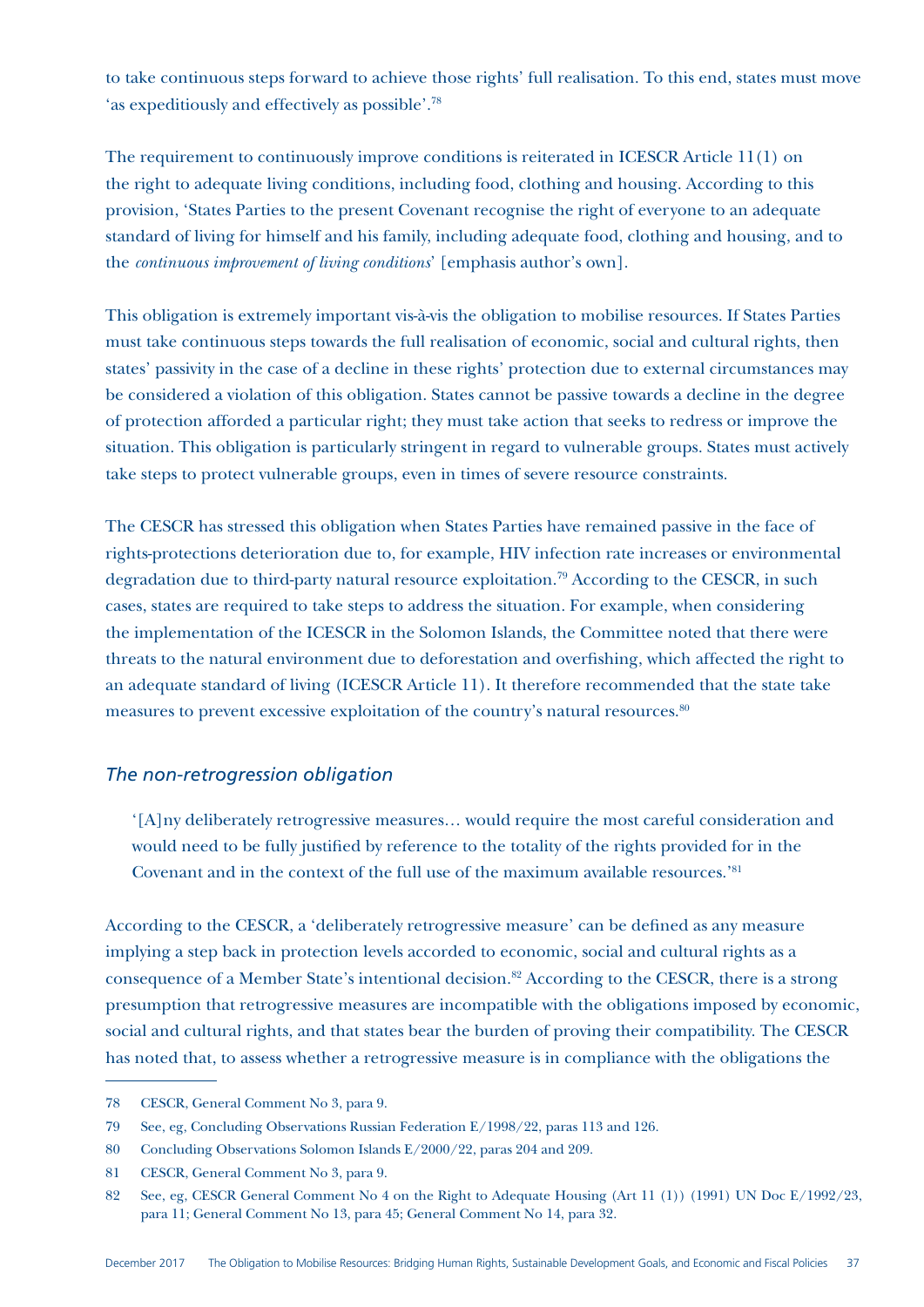ICESCR imposes, it would look at whether: (1) there was reasonable justification for the action; (2) alternatives were comprehensively examined; (3) there was genuine participation of affected groups in examining the proposed measures and alternatives; (4) the measures were directly or indirectly discriminatory; (5) the measures would have a sustained impact on the realisation of rights, an unreasonable impact on acquired rights, or whether an individual or group would be deprived of access to the minimum essential level of economic, social and cultural rights; and (6) whether there was a national-level independent review of the measures.<sup>83</sup>

The *prima facie* prohibition of retrogressive measures imposes a strict form of scrutiny and must include a high level of justification.<sup>84</sup> As examined in section 5.1 below, this is particularly important in the face of austerity measures (eg, those many states implemented in the wake of the 2007 to 2008 economic and financial crisis).

In a public statement, the CESCR has also commented on the non-retrogression principle's resource dimensions.<sup>85</sup> According to the Committee, if a state uses 'resource constraints' to justify a retrogressive measure, it will assess the situation considering, inter alia, the country's development level; the alleged breach's severity, in particular whether it impinges upon 'the minimum core content of the Covenant'; the country's current economic situation and whether it was experiencing a recession; the existence of other serious claims on the State Party's limited resources; whether the State Party had sought to identify low-cost options; and whether the State Party had sought international cooperation and assistance or rejected offers of resources without sufficient reason. Special procedures' practices seem to fall in line with the CESCR's views.<sup>86</sup>

### *The obligation to accord a degree of human rights priority to resource allocation*

'[W]ith a view to achieving progressively the full realisation of the rights recognised in the present Covenant.' (ICESCR Article 2(1))

Due to material limitations, prioritisation is always necessary when states allocate resources (eg, they must decide which rights are to be implemented and which expenditures are the most compelling). While states have a sovereign right to make resource allocation decisions, by ratifying or acceding to human rights treaties, they assume limitations on this discretion.

<sup>83</sup> See General Comment No 19, on the right to social security (Article 9) (2008), UN Doc E/C.12/GC/19, para 42.

<sup>84</sup> CESCR, General Comment No 14, para 43; General Comment No 12, para 17; General Comment No 15, para 41; 'Report of the Special Rapporteur on poverty, Magdalena Sepúlveda Carmona' (Taxation and human rights) (2014) UN Doc A/HRC/26/28.

<sup>85</sup> CESCR Statement: An evaluation of the obligation to take steps to the 'maximum of available resources' under an Optional Protocol UN Doc E/C.12/2007/1 (2007).

<sup>86</sup> See, eg, CESCR E/C.12/2007/1, para 10; Report of the Independent Expert on poverty, Magdalena Sepúlveda Carmona (2011), UN Doc A/HRC/17/34; 'Report of the Special Rapporteur on poverty, Magdalena Sepúlveda Carmona' (2014) UN Doc A/HRC/26/28; Report of the Special Rapporteur on water and sanitation, Catarina de Albuquerque' (2011) UN Doc A/66/255, para 13; Report of the Special Rapporteur on health, Anand Grover' (2014) UN Doc A/69/299; and 'Report of the Independent Expert on foreign debt, Juan Pablo Bohoslavsky' (2016) UN Doc A/HRC/31/60, para 66.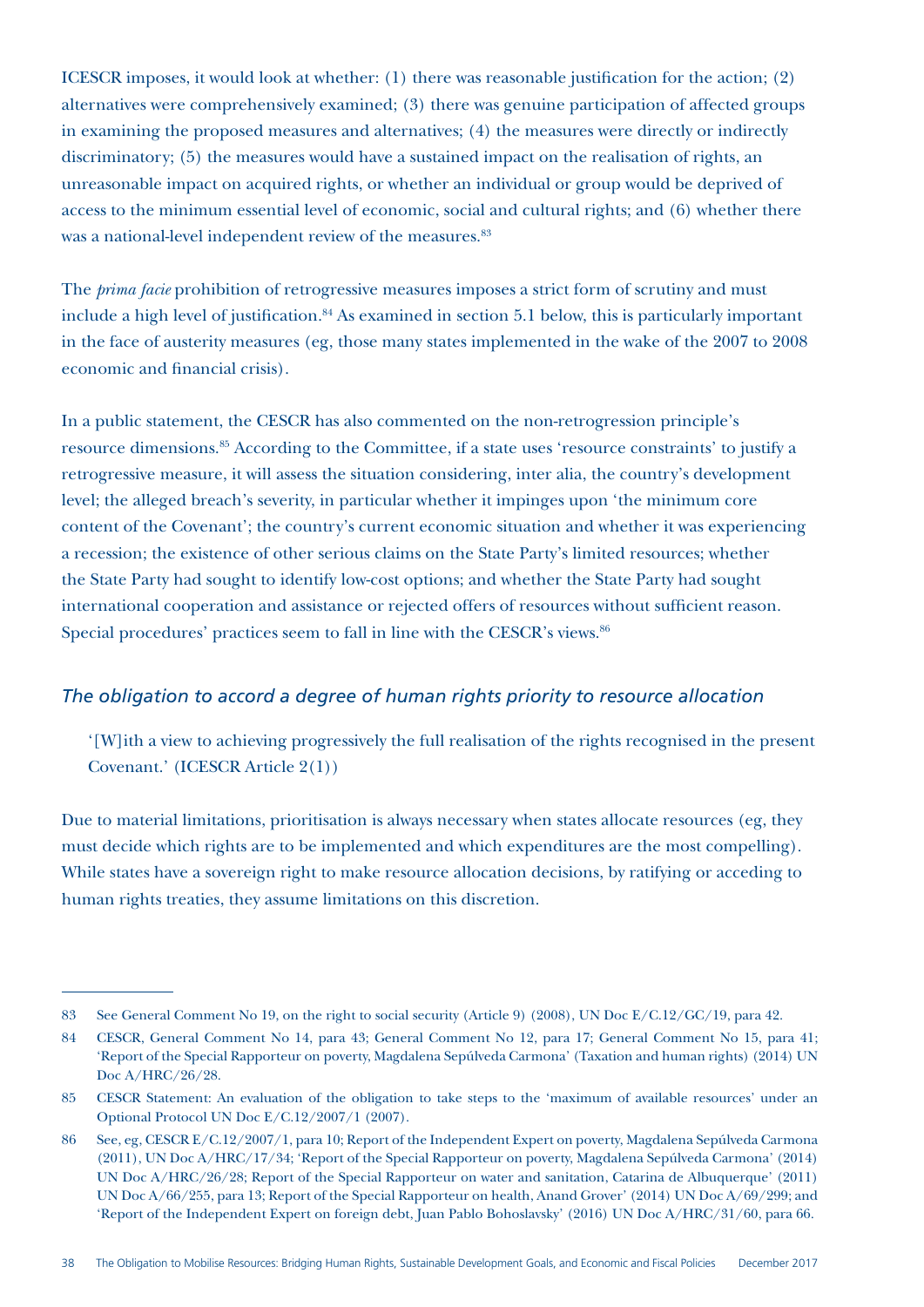The Limburg Principles – widely accepted by human rights monitoring bodies – note that: '28. In the use of the available resources due priority shall be given to the rights-realisation recognised in the Covenant, mindful of the need to assure to everyone the satisfaction of subsistence requirements as well as the provision of essential services.'

Important principles of international law support this principle. First, human rights treaties are binding on States Parties and these must meet their obligations in good faith.<sup>87</sup> Second, states cannot invoke domestic law as a justification for failing to meet a treaty's terms.<sup>88</sup>

The obligation to accord 'due priority' to economic, social and cultural rights implementation leaves states a wide discretionary margin for deciding how to allocate available resources and has proved to be an extremely difficult obligation for international monitoring bodies to supervise.<sup>89</sup> In reviewing state reports, the CESCR often simply asks states to raise budget percentages devoted to the social sector<sup>90</sup> or indicate that the respective state has not prioritised its duties under the ICESCR.<sup>91</sup>

The CRC has also explicitly requested states prioritise budgetary allocations for implementing children's economic, social and cultural rights, in both its General Comment No 19 and in several concluding recommendations.<sup>92</sup> It also recommends that states specify the amount and proportion of the state budget spent on children's rights, in order to allow evaluations on the impact of such expenditure.<sup>93</sup> In the same vein, some special procedures have recommended that states reallocate government expending from military expenditure to spending on social sectors (eg, education and health). $94$ 

<sup>87</sup> Art 26 Vienna Convention on the Law of Treaties: 'Every treaty in force is binding upon the parties to it and must be performed by them in good faith.'

<sup>88</sup> Art 27 Vienna Convention on the Law of Treaties: 'A Party may not invoke the provisions of its internal law as justification for its failure to perform a treaty.'

<sup>89</sup> Already in 1995, a CESCR member noted 'if States Parties appearing before the Committee were to be asked what their priorities were, the Committee should ask itself whether it had the expertise to judge those priorities and whether or not it was qualified to judge a Government's political choices. In a fully democratic society, which the Covenant was supposed to guarantee, how could the Committee challenge what the people demand?' Adekuoye in E/C.12/1995/ SR.22, para 50.

<sup>90</sup> See, eg, Concluding Observations Equatorial Guinea E/C.12/GNQ/CO/1 (2012), para 13; Concluding Observations Uganda E/C.12/UGA/CO/1 (2015); Concluding Observations Seychelles CRC/C/SYC/CO/2-4 (2012); Concluding Observations Thailand CRC/C/THA/CO/3-4 (2012), para 20.

<sup>91</sup> See, eg, Concluding Observations the former Yugoslav Republic of Macedonia E/C.12/MKD/CO/2-4 (2016), para 15.

<sup>92</sup> See, eg, Concluding Observations Guinea-Bissau CRC/C/GNB/CO/2-4 (2013), para 9.

<sup>93</sup> See, eg, Concluding Observations Cyprus CRC/C/CYP/CO/3-4 (2012), para 16.

<sup>94</sup> 'Report of the Independent Expert on international order, Alfred de Zayas' (Exploring the adverse impacts of military expenditures on the realisation of a democratic and equitable international order) (2014) UN Doc A/HRC/27/51, para 45; 'Report of the Independent Expert on poverty, Magdalena Sepúlveda Carmona', (2011) A/HRC/17/34, para 81.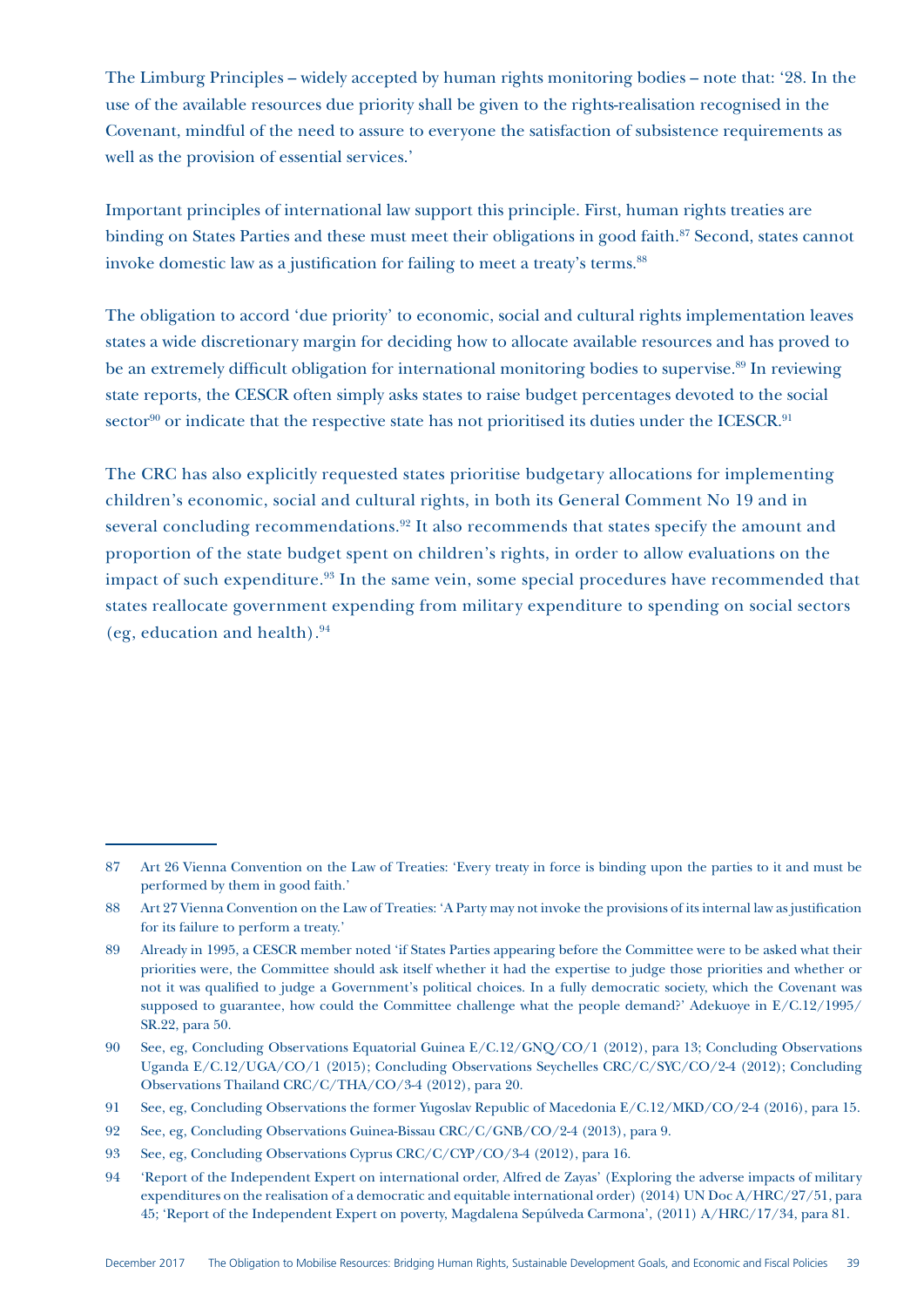# *The obligation to monitor rights realisation and devise implementation strategies and programmes*

Monitoring is always required under international human rights treaties.<sup>95</sup> The CESCR and CRC on several occasions have called on States Parties to regularly evaluate budget allocations made for the implementation of their respective rights in order to assess whether the maximum available resources are being used to progressively achieve these rights' complete realisation.<sup>96</sup> This obligation is effective immediately, and is not in any way eliminated by resource constraints.<sup>97</sup>

The guidelines that treaty bodies have issued to help states prepare their reports under UN human rights treaties specify that they should provide information on budget allocations and trends 'as percentages of national or regional budgets and GDP and disaggregated by sex and age for the implementation of the State's human rights obligations and the results of any relevant budget impact assessments'.98 Thus, reporting guidelines under the CRC ask States Parties to indicate whether the budget allocated for the convention implementation can be clearly identified and monitored as it relates to the comprehensive national strategy for children and corresponding plan $(s)$ .<sup>99</sup> Consequently, when reviewing some states' reports, the CRC recommends that they implement tracking systems for budget-wide children's resources allocation and use.<sup>100</sup>

The CESCR has recommended several states to 'regularly assess whether the maximum available resources have been used for the progressive realisation of the rights recognised in the Covenant, taking into account the Committee's declaration of September 2007 on the obligation to act "to the maximum of its available resources".'101

The CRC has emphasised that using the maximum available resources requires making children visible in budgets. According to the Committee, 'no State can tell whether it is fulfilling children's economic, social and cultural rights "to the maximum extent of… available resources", as it is required to do under article 4, unless it can identify the proportion of national and other budgets allocated to the social sector and, within that, to children, both directly and indirectly'.102

<sup>95</sup> See, eg, ICCPR Art 40.

<sup>96</sup> See, eg, Concluding Observations Gambia E/C.12/GMB/CO/1 (2015); Concluding Observations Armenia E/C.12/ ARM/CO/2-3 (2014); Concluding Observations UK CRC/GBR/CO/4 (2008); and Concluding Observations Thailand CRC/C/THA/CO/3-4 (2012).

<sup>97</sup> CESCR, General Comment No 3, para 11. See also CESCR, General Comment No 8: the relationship between economic sanctions and respect for economic, social and cultural rights' (1997) UN Doc E/C.12/1997/8, para 13.

<sup>98</sup> UN, 'Compilation of guidelines on the form and context of reports to be submitted by States Parties to the international human rights treaties' (2009) HRI/GEN/2/Rev.6, para 43.

<sup>99</sup> CRC, 'Treaty-specific guidelines regarding the form and content of periodic reports to be submitted by States Parties under article 44, paragraph 1 (b), of the Convention on the Rights of the Child' (2015) UN Doc CRC/C/58/Rev.3 (CRC Reporting guidelines), para 19.

<sup>100</sup> See, eg, Concluding Observations Guatemala CRC/C/GTM/CO/3-4 (2010).

<sup>101</sup> CESCR, Concluding Observations Armenia UN Doc E/C.12/ARM/CO/2-3, para 9. It made a similar recommendation to Gambia in its Concluding Observations to that country in 2015, UN Doc E/C.12/GMB/CO/1.

<sup>102</sup> CRC, General Comment No 5 (2003) on General measures of implementation of the Convention on the Rights of the Child (Arts 4, 42 and 44, para 6) UN Doc CRC/GC/2003/5, para 51.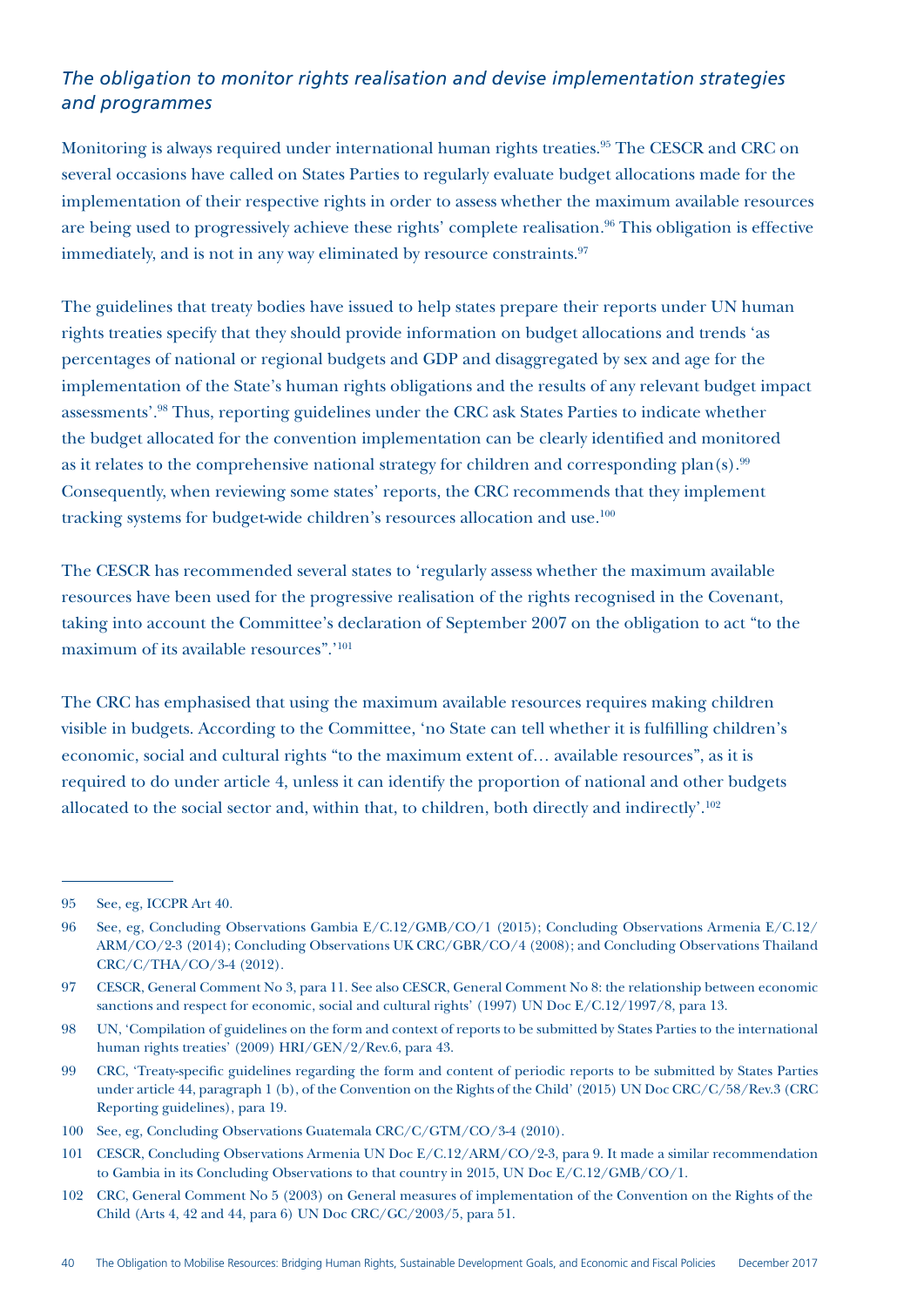The Special Rapporteur on water and sanitation, the Special Rapporteur on the right to education and treaty bodies have stressed that states, as part of their obligation to take steps, should adopt a national strategy, based on human rights principles, that defines state objectives and sets out policies and corresponding benchmarks.<sup>103</sup> The CESCR has stated that the national strategy should identify the resources available to meet objectives and the most cost-effective way of using these resources.104

#### *The obligation to ensure minimum core obligations*

The notion of 'minimum core obligations' refers to states' obligation to meet minimum and essential economic, social and cultural rights levels.105 Treaty bodies, in particular the CESCR, have defined minimum core obligations in detail.<sup>106</sup> In fact, over the years, in its General Comments, the Committee has regularly included references to the substantive examined rights' minimum core obligations.107 Special procedures also refer often to rights' minimum core content.108

Treaty bodies and special procedures have regularly repeated that a state cannot justify noncompliance with core obligations that are immediate obligations and remain in place even in times of conflict, emergency and natural disaster<sup>109</sup> or economic crisis.<sup>110</sup> States have the positive obligation to mobilise resources from those living within their borders and, where necessary, the international community in order to satisfy these minimum core obligations.<sup>111</sup>

<sup>103</sup> UNGA, 'Report of the Special Rapporteur on water and sanitation, Catarina de Albuquerque' (2011) UN Doc A/66/255; UNHRC, 'Report of the Special Rapporteur on education, Kishore Singh' (2011) UN Doc A/66/269. See also Limburg Principle 23, Limburg Principles on the Implementation of the International Covenant on Economic, Social and Cultural Rights (1987), UN Doc E/CN.4/1987/17, Annex, reprinted in 9 HuM.RS.Q (1987) 122; Magdalena Sepúlveda Carmona, *The Nature of Obligations under the International Covenant on Economic Social and Cultural Rights* (Intersentia 2003).

<sup>104</sup> CESCR, General Comment No 12, para 21; CESCR, General Comment No 14, para 53.

<sup>105</sup> CESCR, General Comment No 3, para 10. See also 'Report of the Special Rapporteur on education, Kishore Singh' (2011) UN Doc A/66/269; 'Report of the Special Rapporteur on water and sanitation, Catarina de Albuquerque' (2011) UN Doc A/66/255; 'Report of the Special Rapporteur on poverty, Magdalena Sepúlveda Carmona' (2014) UN Doc A/HRC/26/28; and 'Report of the Independent Expert on international solidarity, Virginia Dandan' (2015) UN Doc A/70/316.

<sup>106</sup> See, eg, CESCR, 'General Comment No 3 and CRC, General Comment No 15 (2013) on the right of the child to the enjoyment of the highest attainable standard of health (Art 24)' (2013) UN Doc CRC/C/GC/15*,* para 73.

<sup>107</sup> See, eg, CESCR General Comment No 12, paras 8–13; General Comment No 14, paras 43–45; General Comment No 15, paras 37–38; General Comment No 17, paras 39–40; General Comment No 18, para 31; General Comment No 19, paras 59–61; and General Comment No 22, para 49.

<sup>108</sup> See, eg, 'Interim report of the Special Rapporteur on health, Anand Grover' (main focus: health financing in the context of the right to health) (2012) UN Doc A/67/302, para 9; 'Report of the Special Rapporteur on poverty, Magdalena Sepúlveda Carmona' (2014) UN Doc A/HRC/26/28.

<sup>109</sup> See, eg, CESCR, General Comment No 14, para 43; General Comment No 12, para 17; 'Report of the Independent Expert on international solidarity, Virginia Dandan' (2015) UN Doc A/70/316.

<sup>110</sup> CRC, General Comment No 19, para 31. 'The immediate and minimum core obligations imposed by children's rights shall not be compromised by any retrogressive measures, even in times of economic crisis'. CESCR, General Comment No 3, para 14.

<sup>111</sup> See, eg, 'Report of the Special Rapporteur on water and sanitation, Catarina de Albuquerque' (2011) UN Doc A/66/255. See also, CESCR, General Comment Nos 3, 12 and 14.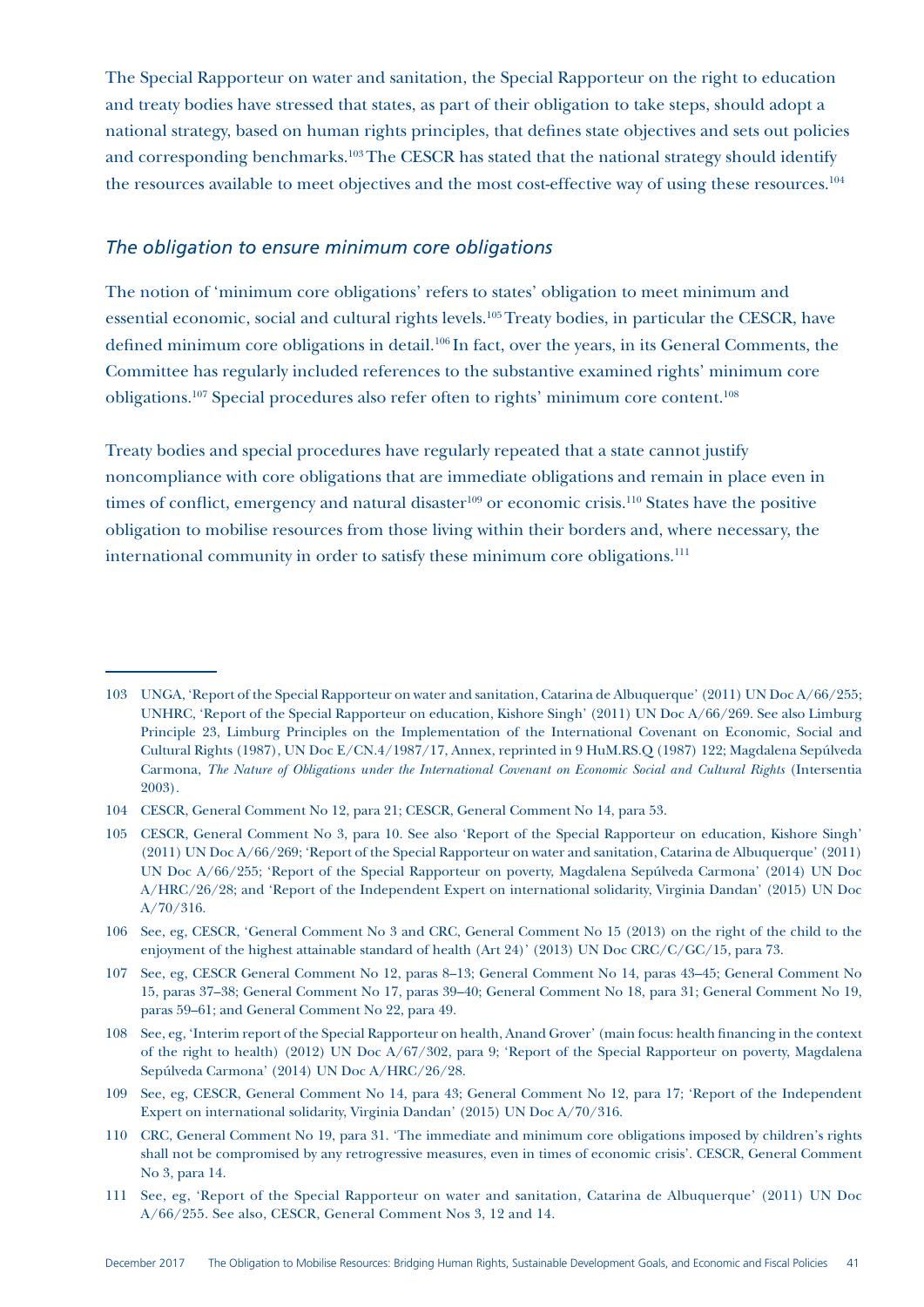However, 'any assessment as to whether a State has discharged its minimum core obligation must also take account of resource constraints'.112 A state wishing to claim a 'lack of available resources must demonstrate that every effort has been made to use all resources that are at its disposition in an effort to satisfy, as a matter of priority, those minimum obligations'.113 'Where available resources are demonstrably inadequate, the obligation remains for a State Party to ensure the widest possible enjoyment of economic, social and cultural rights under the prevailing circumstances.'114 Thus, based on the CESCR's work, it is now evident that minimum core obligations should be understood in context. A country's resources may be a factor in determining whether a minimum core is feasible; that said, the state bears the burden of proof.

# **2.3 Resource mobilisation guiding principles**

Based on work by treaty monitoring bodies, it is possible to conclude that resource mobilisation should be carried out in compliance with key human rights principles: non-discrimination, transparency, participation and accountability. Other principles are emerging as critical to resource mobilisation in addition to these, specifically sustainability, efficiency and cooperation.

#### *Equality and non-discrimination*

States have an obligation to guarantee that human rights are exercised without discrimination of any kind. This is a fundamental pillar of international human rights law established in numerous provisions<sup>115</sup> and that human rights treaty monitoring bodies and special procedures have expanded.<sup>116</sup>

<sup>112</sup> CESCR, General Comment No 3, para 10.

<sup>113</sup> See, eg, CESCR, General Comment No 3, para 10; 'Statement: An evaluation of the obligation to take steps to the "maximum of available resources" under an Optional Protocol' UN Doc E/C.12/2007/1 (2007) (CESCR).

<sup>114</sup> CESCR, General Comment No 3, para 11; 'Statement: An evaluation of the obligation to take steps to the "maximum of available resources" under an Optional Protocol' UN Doc E/C.12/2007/1 (2007) (CESCR).

<sup>115</sup> The principles of equality and non-discrimination are of the utmost importance in international law. Prohibitions of discrimination are contained in, eg, the UN Charter (Arts 1(3), 13(1)(b), 55(c) and 76), the UDHR (Arts 2 and 7), the ICCPR (Arts 2(1) and 26), the CRC (Art 2) and the ICESCR (Arts 2(2) and 3). There are also instruments specifically aimed at addressing only specific prohibited grounds for discrimination, such as the CERD and CEDAW. Other instruments seek to address the prohibition of discrimination within some UN agencies, such as the International Labour Organization Convention No 111, which refers to discrimination in the exercise of the right to work (employment and occupation), and the UN Educational, Scientific and Cultural Organization (UNESCO) Convention against Discrimination in Education.

<sup>116</sup> These articles are further developed in General Comments adopted by the CESCR, in particular General Comment No 20 (2009) on non-discrimination in economic, social and cultural rights; No 16 (2005) on the equal right of men and women to the enjoyment of economic, social and cultural rights (Art 3); and General Comment No 3 (ICCPR, Arts 2, 3, 14, 24, 26 and 27.) See also General Comments adopted by the CCPR, in particular General Comment No 28 (2000) on equality of rights between men and women and General Comment No 18 (1989) on non-discrimination. There are also two conventions that deal with discrimination: the Convention on the Elimination of All Forms of Discrimination against Women and Convention on the Elimination of All Forms of Racial Discrimination. These principles have also been developed by their corresponding treaty bodies such as CEDAW General Observation No 25 on temporary special measures. Special procedures have also further developed these principles into their work, such as the 'Report of the Special Rapporteur on poverty, Magdalena Sepúlveda Carmona' (2014) UN Doc A/HRC/26/28; 'Report of the Working Group on the issue of discrimination against women in law and in practice, Mayra Gomez' (Discrimination against women in economic and social life, with a focus on economic crisis) (2014) UN Doc A/HRC/26/39, paras 8–10; 'Report of the Special Rapporteur on poverty, Philip Alston' (2015) UN Doc A/HRC/29/31; 'Report of the Special Rapporteur on Myanmar, Yanghee Lee' (2015) UN Doc A/HRC/28/72, para 62.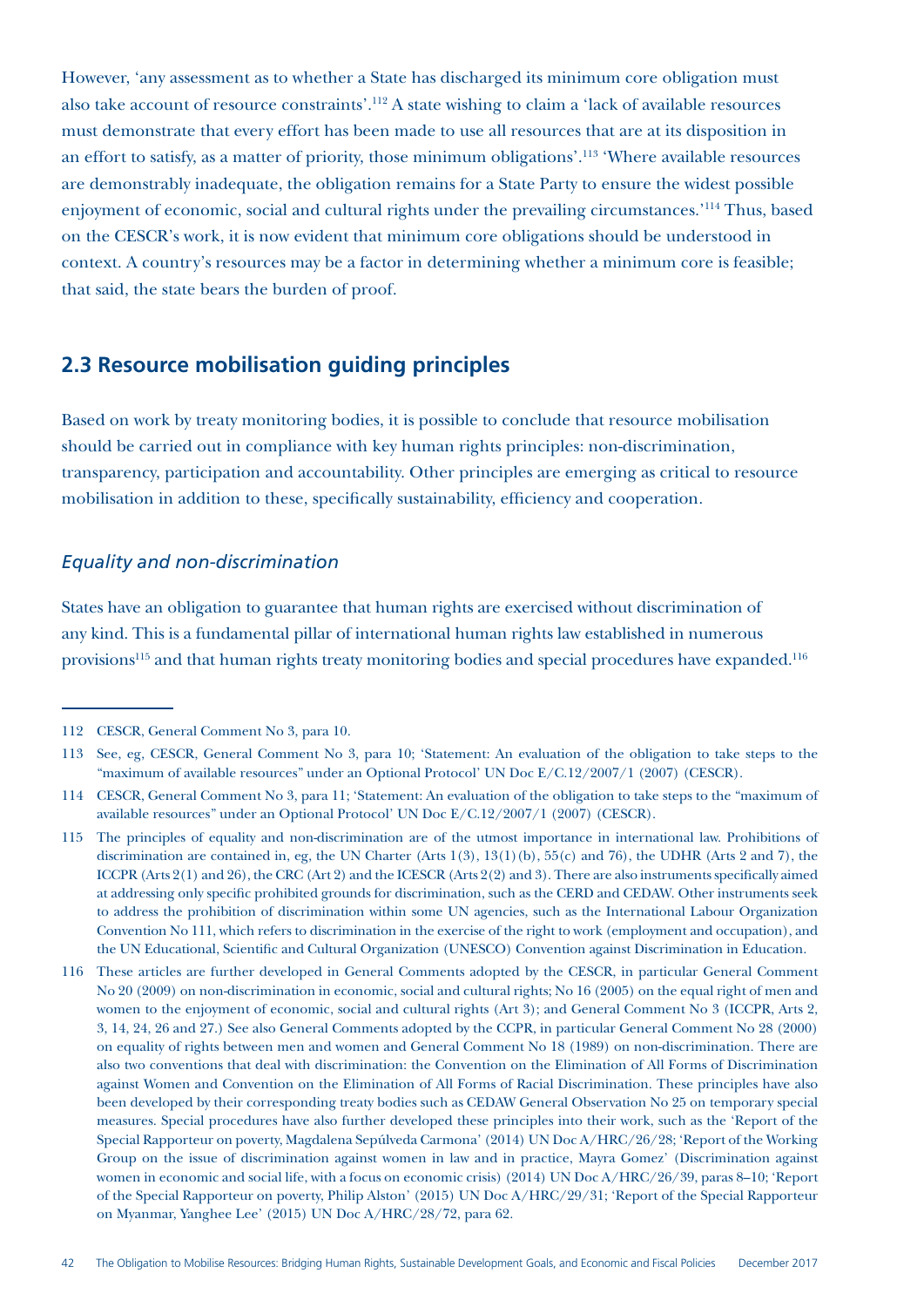Based on work by treaty bodies and special procedures, resource mobilisation should be done in a manner that respects equality and non-discrimination principles.<sup>117</sup>

The CRC has reiterated the need to mobilise resources for *all* children's rights and in an equitable manner.<sup>118</sup> The Special Rapporteur on extreme poverty expanded these principles' application to states' tax-collection activities.

'The rights to equality and to non-discrimination should be respected in all State revenue-raising policies. Thus, any action or omission by the State in this area must not discriminate, either directly or indirectly, against any individual or group (including on the basis of race, gender, disability or economic and social status) or perpetuate discrimination and inequality…

In revenue collection, compliance with these rights may require states to set up a progressive tax system with real redistributive capacity that preserves, and progressively increases, the income of poorer households. It also implies that affirmative action measures aimed at assisting the most disadvantaged individuals and groups that have suffered from historical or persistent discrimination, such as well-designed subsidies or tax exemptions, would not be discriminatory. In contrast, a flat tax whereby all people are required to pay an equal proportion of their income would not be conducive in achieving substantive equality, as it limits the redistributive function of taxation…'119

Other special procedures have taken a similar approach.120 In his report on Brazil, the Special Rapporteur on the right to food noted that 'the tax structure in Brazil remains highly regressive. Tax rates are high for goods and services and low for income and property, bringing about very inequitable outcomes.' Thus, he noted this 'regressive system of taxation seriously limits the redistributive aspects of the [Zero Hunger] programmes'.121 In reference to schools funded through subnational budgets, the Special Rapporteur on education noted that the state must ensure that differences in revenues collected locally do not result in education-level inequalities between different regions of the same country.<sup>122</sup>

#### Resource mobilisation and inequality

As stated, resource mobilisation should be done in compliance with equality and non-discrimination principles, but such mobilisation can at the same time be used by states when taking on and redressing systemic discrimination and ensuring equal access to economic, social and cultural rights.

<sup>117</sup> 'Report of the Special Rapporteur on poverty, Magdalena Sepúlveda Carmona' (2014) UN Doc A/HRC/26/28, para 16.

<sup>118</sup> CRC, General Comment No 19 (2016) UN Doc CRC/C/GC/19, para 11.

<sup>119</sup> 'Report of the Special Rapporteur on poverty, Magdalena Sepúlveda Carmona' (2014) UN Doc A/HRC/26/28, paras 13–15 (footnotes omitted).

<sup>120</sup> See, eg, 'Report of the Independent Expert on foreign debt, Juan Pablo Bohoslavsky' (2016) UN Doc A/HRC/31/60.

<sup>121</sup> 'Report of the Special Rapporteur on food, Mission to Brazil' (2010) A/HRC/13/33/Add.6, para 36.

<sup>122</sup> 'Report of the Special Rapporteur on education, Kishore Singh' (2011) UN Doc A/66/269, para 46.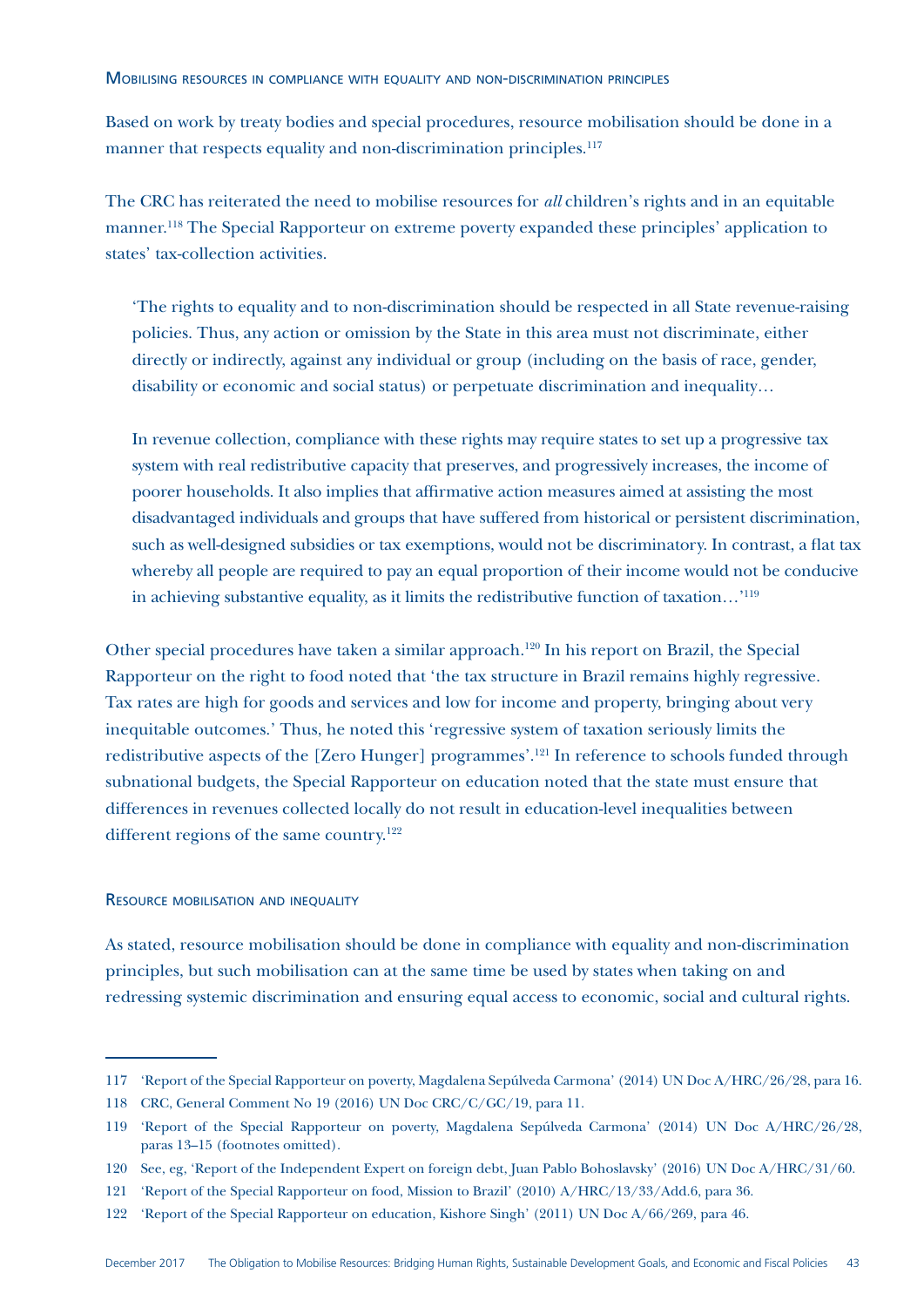In light of current-day inequality levels caused by historic inequality, human rights monitoring bodies have paid substantial attention to the issue, both as a human rights concern in and of itself, and as a cause of other human rights violations.<sup>123</sup> In his 2015 report on the subject, the Special Rapporteur on extreme poverty provided an overview of the world's widening economic and social inequalities, illustrating how they stifle equal opportunity and lead to laws, regulations and institutions that favour the powerful and perpetuate discrimination against certain groups, such as women.<sup>124</sup> The Independent Expert on debt points out ways inequality can adversely impact state revenues.<sup>125</sup> Several special procedures have pointed out that states are under a legal obligation to address economic inequalities,<sup>126</sup> and treaty bodies often ask states to provide information on specific measures adopted to reduce economic, social and geographical inequalities.127 For example, some special procedures have pointed to an appropriate tax system as one of the most important tools available to governments for addressing income inequality.<sup>128</sup> They have also noted that a state with a very narrow tax base or that fails to confront tax evasion may result in its inability to fund social protections or adequate and accessible public services, a situation likely to create or entrench inequalities.<sup>129</sup>

While tax structures can be a tool for combating inequality, human rights monitoring bodies have noted that, if not carefully designed, they can also perpetuate it. Thus, they have called on policymakers to be aware of the extent to which tax and other revenue-mobilising policies strengthen or break down inequalities or discriminate against different types of households.130 Tax structures can, for example, potentially reduce women's participation in the labour market, contributing to discrimination, as CEDAW has noted. CEDAW found, for example, that Switzerland's system of joint taxation for two-income married couples, which bars childcare cost deductions, was an impediment to women's participation in the labour market.<sup>131</sup> This is an instance of discriminatory – and thus human rights-inconsistent – resource mobilisation.

<sup>123</sup> See, eg, CESCR: General Comment No 20; Concluding Observations Portugal E/C.12/PRT/CO/4 (2014); Concluding Observations Paraguay E/C.12/PRY/CO/4 (2015); and CRC: Concluding Observations Thailand CRC/C/THA/CO/3- 4 (2012). See also 'Report of the Special Rapporteur on poverty, Philip Alston' (2015) UN Doc A/HRC/29/31.

<sup>124</sup> 'Report of the Special Rapporteur on poverty, Philip Alston' (2015) UN Doc A/HRC/29/31.

<sup>125</sup> 'Report of the Independent Expert on foreign debt, Juan Pablo Bohoslavsky' (2016) UN Doc A/HRC/31/60.

<sup>126</sup> See, eg, 'Report of the Special Rapporteur on poverty, Philip Alston' (2015) UN Doc A/HRC/29/31; 'Report of the Independent Expert on foreign debt, Juan Pablo Bohoslavsky' (2016) UN Doc A/HRC/31/60.

<sup>127</sup> UN, 'Compilation of guidelines on the form and context of reports to be submitted by States Parties to the international human rights treaties' (2009) HRI/GEN/2/Rev.6, para 55.

<sup>128</sup> See, eg, 'Report of the Independent Expert on foreign debt, Juan Pablo Bohoslavsky' (2016) UN Doc A/HRC/31/60, para 12; 'Report of the Special Rapporteur on poverty, Magdalena Sepúlveda Carmona' (2014) UN Doc A/HRC/26/28.

<sup>129</sup> 'Report of the Special Rapporteur on poverty, Magdalena Sepúlveda Carmona' (2014) UN Doc A/HRC/26/28, para 17.

<sup>130</sup> UNDP, 'Gender Equality and Poverty Reduction: Taxation', cited in 'Report of the Special Rapporteur on poverty, Magdalena Sepúlveda Carmona' (2014) UN Doc A/HRC/26/28.

<sup>131</sup> CEDAW: Concluding Observations Switzerland CEDAW/C/CHE/CO/3 (2009), paras 37–38; Concluding Observations Lebanon CEDAW/C/LBN/CO/3 (2007), paras 32–33; and 'Report of the Special Rapporteur on poverty, Philip Alston' (2015) UN Doc A/HRC/29/31.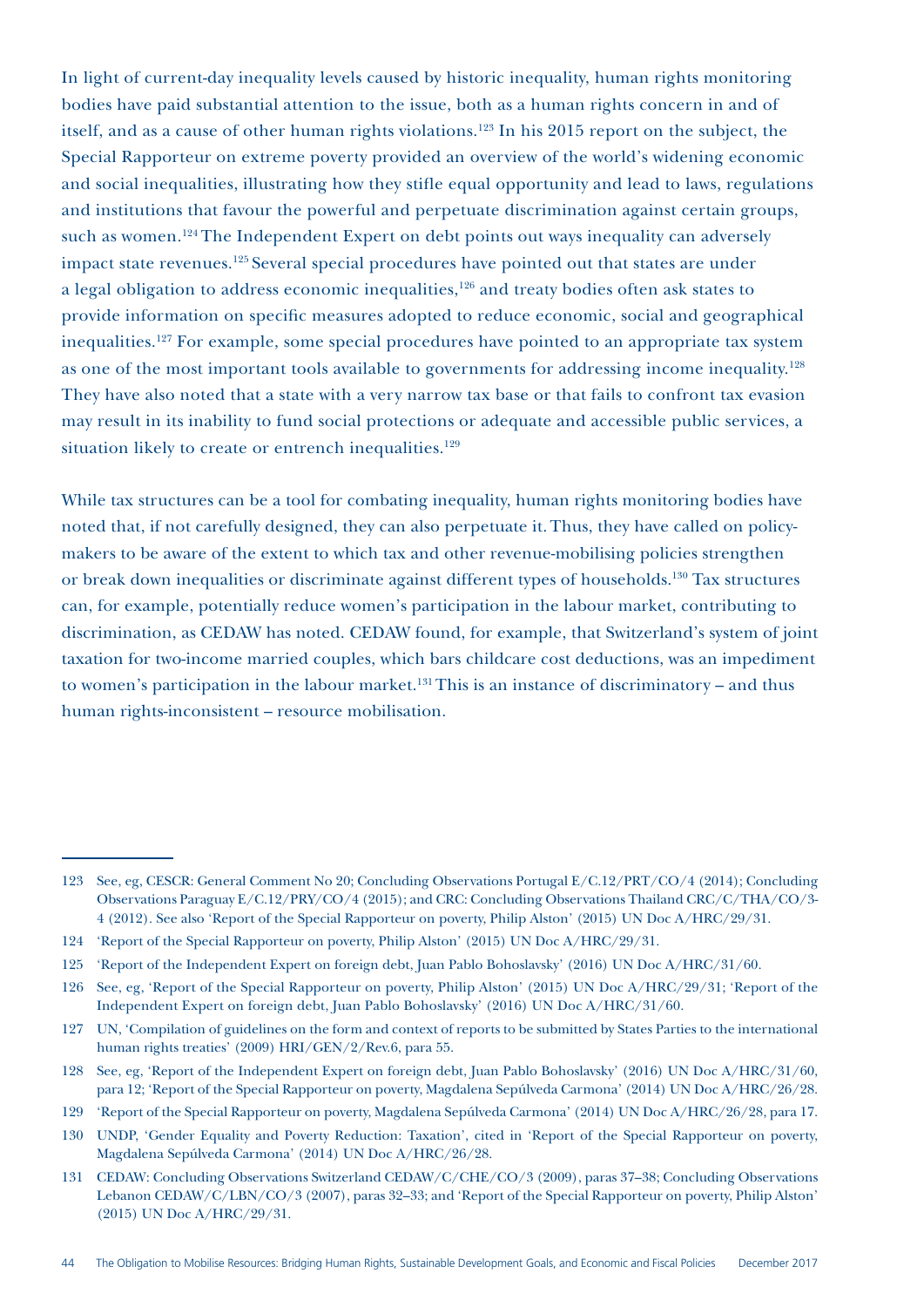### *Transparency*

Special procedures and treaty bodies have recommended that states undertake resource mobilisations transparently,132 including with regard to the acceptance, management and spending of official development funds that a state receives.<sup>133</sup> Often enough, however, they simply make reference to the principle of transparency, without further elaborating on its implementation. On scant occasions, a handful of human rights monitoring bodies have specified that lack of transparency in resource mobilisation can 'lead to inefficiencies, mismanagement of public finances and corruption' and consequently to 'insufficient resources for human rights'.134

Transparency is often linked to information access. It is also considered a prerequisite for participation and accountability. The Working Group on Business and Human Rights pointed out that transparency is a means of preventing and countering the corruption that can lead to a diversion of funds.135

#### *Participation*

Human rights monitoring bodies have lent more attention to the principle of participation. They have stressed, for example, that a human rights approach requires states to debate fiscal options openly, avoid making technocratic decisions behind closed doors and instead foster greater transparency and participation.<sup>136</sup>

Special emphasis has been placed on domestic taxation and natural resources management, with resource mobilisation related thereto. As one special rapporteur noted:

'[D]ecision-making processes regarding tax and public revenues must therefore be based on full transparency and the broadest possible national dialogue, with effective and meaningful participation of civil society and those who will be directly affected by such policies, including people living in poverty. Fiscal policies should be subjected to the scrutiny of the population during design, implementation and evaluation stages, with the various interests transparently identified. This will require capacity-building and fostering fiscal literacy in the population. The population should have access to all relevant information in an accessible and understandable

<sup>132</sup> See, eg, CESCR: Concluding Observations Guatemala E/C.12/GTM/CO/3 (2014); Concluding Observations Burundi E/C.12/BDI/CO/1, para 14; Concluding Observations Honduras E/C.12/HND/CO/2 (2017), para 20; Concluding Observations El Salvador E/C.12/SLV/CO/3-5 (2014); CRC: General Comment No 19, para 76; 'Report of the Special Rapporteur on poverty, Magdalena Sepúlveda Carmona' (2014) UN Doc A/HRC/26/28, paras 20–23.

<sup>133</sup> Concluding Observations Tajikistan E/C.12/TJK/CO/2-3 (2015).

<sup>134</sup> CRC, General Comment No 19, para 76. See also Report of the Special Rapporteur on the situation of human rights in Cambodia (the 'Special Rapporteur on Cambodia'), Surya P Subedi' (A human rights analysis of economic and other land concessions in Cambodia) (2012) UN Doc A/HRC/21/63/Add.1, Summary.

<sup>135</sup> See, eg, 'Report of the Working Group on business and human rights' (Visit to Azerbaijan) (2015) UN Doc A/ HRC/29/28/Add.1; CESCR, 'Concluding Observations on Georgia' (2002) UN Doc E/C.12/1/Add.83, para 11.

<sup>136</sup> See, eg, 'Report of the Independent Expert on poverty, Magdalena Sepúlveda Carmona' (2011), UN Doc A/HRC/17/34, para 81.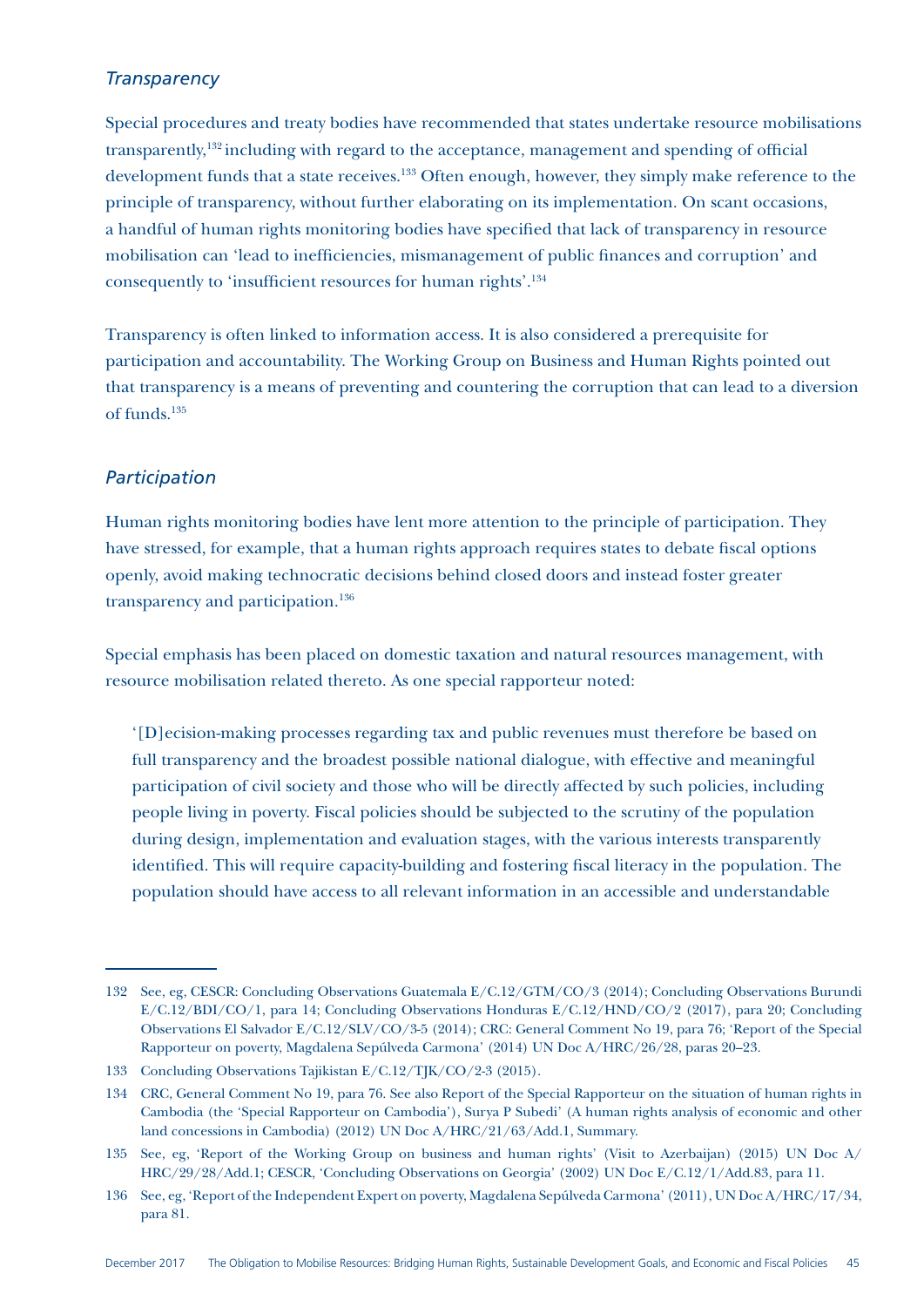format, and inclusive mechanisms should be put in place to ensure that they are actively engaged in devising the most appropriate policy options.'137

It has also been noted that governments should encourage independent organisations and academic institutions to develop alternative policy options and carry out assessments of all options and proposed measures' social impact.138

Regarding natural resources exploitation, it has been noted that lack of local community consultation regarding land and other concessions contributes to marginalisation and conflicts with companies and local authorities, potentially jeopardising these concessions' long-term economic benefits, not to mention other adverse human rights impacts.<sup>139</sup>

In the area of business and human rights, it has been considered particularly important to have a multi-stakeholder approach involving government, business and civil society, alongside an active civil society that advocates for progress and monitoring implementation by governments and businesses with regard to their respective duties and responsibilities.<sup>140</sup>

### *Accountability*

Human rights are inseparable from the notion of accountability.<sup>141</sup> Accountability can involve accounting for one's actions (being transparent about one's own activity), or being held accountable in case of damages (enabling access to remedies). Accountability mechanisms must be accessible, transparent, effective and gender-sensitive.142 What special procedures have picked up on as more of a challenge is *how* to ensure accountability in human rights resource mobilisation. Of particular concern is whether business actors can be held accountable on issues of resource mobilisation and, if so, how (see section 4.6 below).

### *Sustainability*

An important point – which UN human rights mechanisms have addressed only timidly – is resource mobilisation initiatives' sustainability. In its General Comment on public budgeting, the CRC underlined that resources should be mobilised, allocated and spent in an 'accountable, effective, efficient, equitable, participatory, transparent and sustainable manner'.143 Yet it did not further explain the resource mobilisation implications of these principles, including as related to sustainability. Issues of sustainability are particularly relevant to countries that depend heavily on extractive industries for domestic resource mobilisation.

<sup>137</sup> 'Report of the Special Rapporteur on poverty, Magdalena Sepúlveda Carmona' (2014) UN Doc A/HRC/26/28, para 22 (footnotes omitted).

<sup>138</sup> 'Report of the Independent Expert on poverty, Magdalena Sepúlveda Carmona' (2011) A/HRC/17/34, paras 25–28.

<sup>139</sup> 'Report of the Special Rapporteur on Cambodia, Surya P Subedi' (2012) UN Doc A/HRC/21/63/Add.1, para 129.

<sup>140</sup> 'Report of the Working Group on business and human rights' (Visit to Ghana) (2014) UN Doc A/HRC/26/25/Add.5; 'Report of the Working Group on business and human rights' (Visit to Azerbaijan) (2015) UN Doc A/HRC/29/28/Add.1.

<sup>141</sup> 'Report of the Special Rapporteur on poverty, Philip Alston' (World Bank and human rights) (2015) UN Doc A/70/274.

<sup>142</sup> 'Report of the Working Group on the issue of discrimination against women in law and in practice, Mayra Gomez' (2014) UN Doc A/HRC/26/39, para 20.

<sup>143</sup> CRC, General Comment No 19, para 11; Concluding Observations Argentina CRC/C/ARG/CO/3-4 (2010).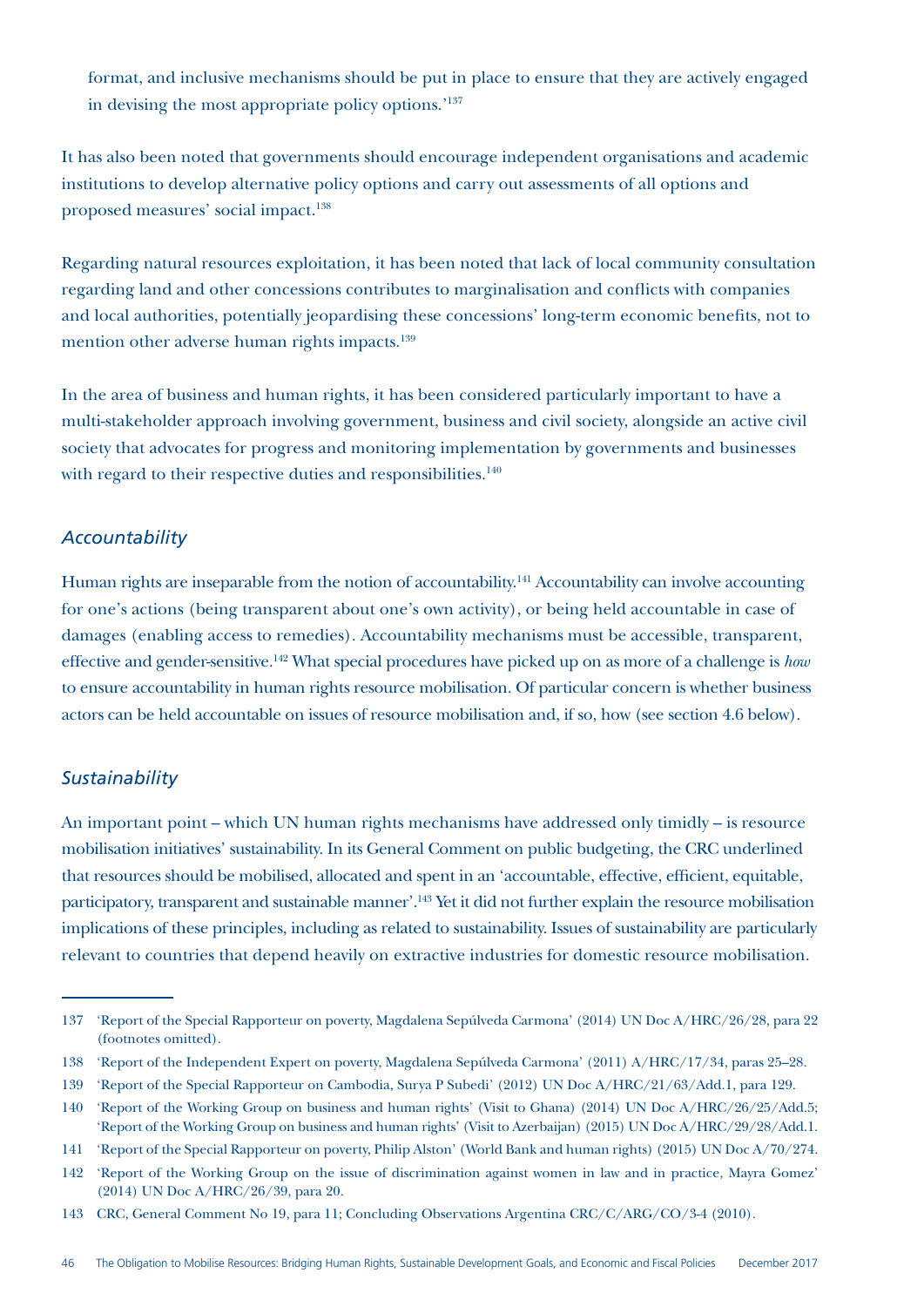### *Efficiency/effectiveness*

Treaty monitoring bodies<sup>144</sup> and special procedures<sup>145</sup> have increasingly addressed issues of resource allocation efficiency and effectiveness.

As human rights experts identified in 1987, and have since reiterated,<sup>146</sup> 'the obligation of progressive achievement exists independently of the increase in resources; it requires effective use of resources available'.147 In this regard, treaty bodies have sometimes recommended that states expand certain ministries' capacities to ensure effective resource-allocation.<sup>148</sup>

The CESCR now regularly urges that states improve tax-collection effectiveness in order to increase resources available for economic, social and cultural rights.149 The Special Rapporteur on health has recommended the state 'administer the existing budget efficiently and mobilise additional resources, which may include, for example, changes to the State's taxation policy or smart incurrence of debt'.<sup>150</sup>

The Special Rapporteur on extreme poverty has stressed the importance of improving tax-collection efficiency, including by improvements in tax administration<sup>151</sup> and by reconsidering ineffective tax loopholes, exemptions and waivers that disproportionally benefit society's better-off segments<sup>152</sup> (see section 3.4 below).

### *Cooperation*

Human rights monitoring bodies increasingly recognise that, when dealing with resource mobilisation, certain states, in particular low-income states and states with high debt levels or loans, have limited discretion to act; wealthy states and international financial institutions, as well as transnational corporations, constrain their actions.153

Particular attention has been paid to the limited discretion that states have to effectively address competitive tax incentives, tax evasion, tax abuse and other illicit financial flows. Therefore, special

<sup>144</sup> See, eg, CRC, General Comment No 19, para 11; Concluding Observations Maldives CRC/C/MDV/CO/3 (2007); Concluding Observations Armenia E/C.12/ARM/CO/2-3 (2014); Concluding Observations Democratic Republic of Congo E/C.12/COD/CO/4 (2009).

<sup>145</sup> See, eg, 'Report of the Independent Expert on poverty, Magdalena Sepúlveda Carmona' (2011), UN Doc A/HRC/17/34, para 80; 'Report of the Special Rapporteur on health, Anand Grover' (2014) UN Doc A/69/299, para 20.

<sup>146</sup> 'Report of the Special Rapporteur on water and sanitation, Catarina de Albuquerque' (2011) UN Doc A/66/255; 'Report of the Special Rapporteur on education, Kishore Singh' (2011) UN Doc A/66/269; see also, Magdalena Sepúlveda Carmona, *The Nature of Obligations under the International Covenant on Economic Social and Cultural Rights* (Intersentia 2003).

<sup>147</sup> Limburg Principle 23.

<sup>148</sup> Concluding Observations Armenia E/C.12/ARM/CO/2-3 (2014).

<sup>149</sup> See, eg, CESCR, Concluding Observations Paraguay (2015) UN Doc /C.12/PRY/CO/4.

<sup>150</sup> 'Report of the Special Rapporteur on health, Anand Grover' (2014) UN Doc A/69/299, para 20.

<sup>151</sup> 'Report of the Special Rapporteur on poverty, Magdalena Sepúlveda Carmona' (2014) UN Doc A/HRC/26/28, paras 56 and 57.

<sup>152</sup> 'Report of the Independent Expert on poverty, Magdalena Sepúlveda Carmona' (2011), UN Doc A/HRC/17/34, para 81.

<sup>153</sup> 'Report of the Independent Expert on foreign debt, Juan Pablo Bohoslavsky' (2016) UN Doc A/HRC/31/60, para 64.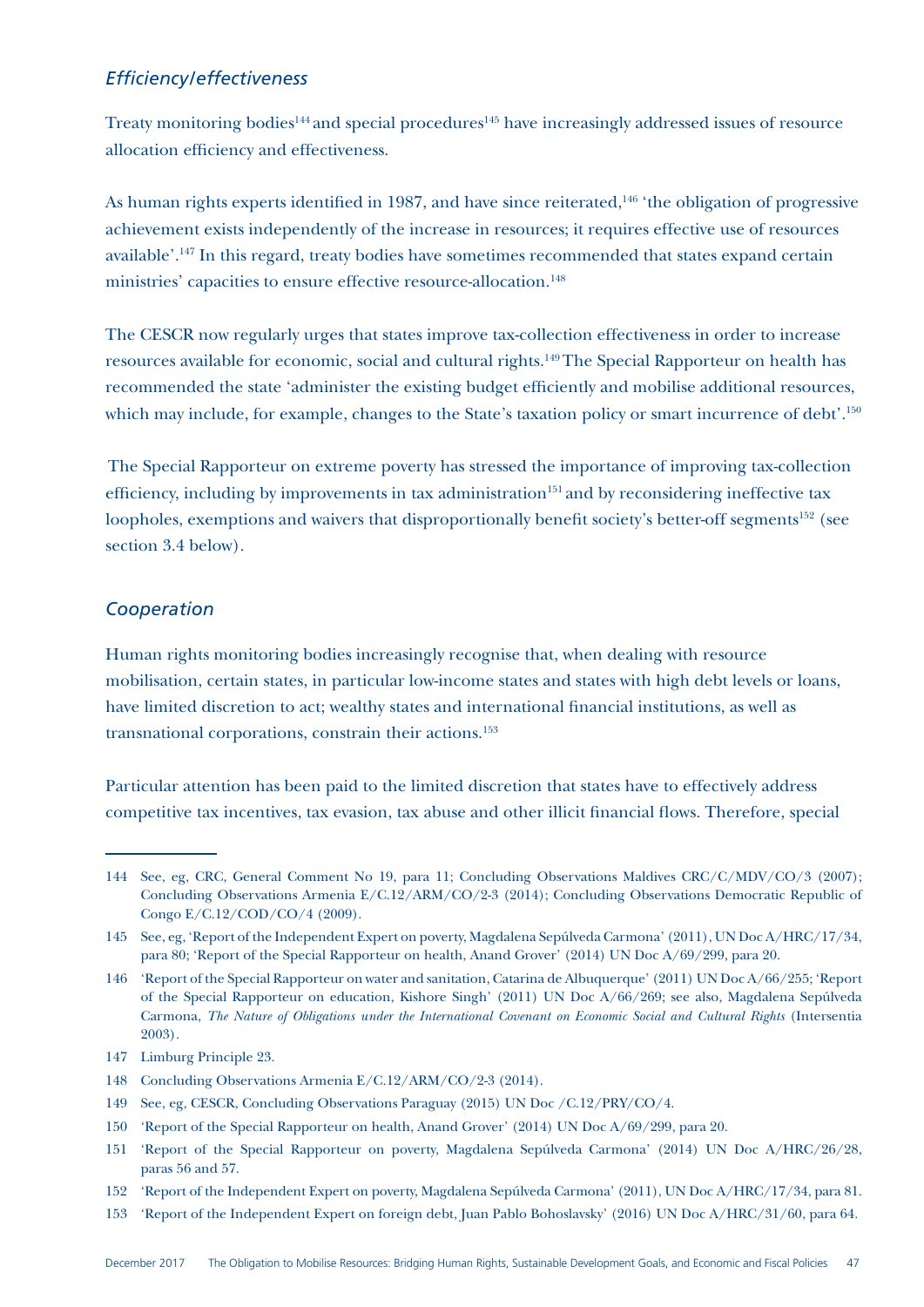procedures and treaty bodies have acknowledged the imperative to collaborate in this field.154 The Special Rapporteur on extreme poverty recommends 'a contemporary interpretation of existing obligations of international cooperation and assistance' in order to move from an 'outdated emphasis on tax sovereignty to a more modern conception of international tax cooperation in a globalised and interdependent world economy'.155 At the same time, she has remarked on how difficult it has been to reach international agreement on tax cooperation owing to powerful entrenched interests and the reluctance of states to cede any sovereignty on tax affairs.

The CESCR and several special procedures, including the Independent Expert on the promotion of a democratic and equitable international order, have stressed that states should take concerted and coordinated measures against tax evasion globally as part of their domestic and extraterritorial human rights obligations, as well as their duty to protect people from third-party human rights violations, including by transnational corporations and other business enterprises.<sup>156</sup> Moreover, some special procedures have called for upgrading the UN Tax Committee to an intergovernmental tax body as a way to provide a democratic and inclusive platform for discussing tax matters.157

# **2.4 Concluding observations**

The present chapter reviewed the way that treaty bodies and special procedures have interpreted the legal basis of resource mobilisation obligations, as well as the principles that should guide them. Yet, the content of some of these legal obligations is complex and subject to disagreement. Moreover, the practical application of principles that should guide resource mobilisation have yet to be examined in any depth.

Obligations related to progressive realisation, international assistance and cooperation, the prohibition on deliberately retrogressive measures and key concepts, such as 'maximum available resources' and 'minimum core content', remain elusive. The lack of a clear understanding of these obligations and concepts poses several challenges to human rights monitoring bodies seeking to assess compliance with rights realisation-related resource mobilisation obligations. How can they evaluate state responses in terms of compliance with the obligation to mobilise resources if the legal foundation of such obligations are themselves not clear? What are the criteria to assess whether or not a state has done all that it can to mobilise resources? How much effort should a state be required to take to mobilise and administer resources for human rights-consistent outcomes?

<sup>154</sup> 'Report of the Independent Expert on foreign debt, Juan Pablo Bohoslavsky' (2016) UN Doc A/HRC/31/60, para 64; 'Report of the Special Rapporteur on poverty, Magdalena Sepúlveda Carmona' (2014) UN Doc A/HRC/26/28. See also, CESCR General Comment No 24 on State Obligations under the International Covenant on Economic, Social and Cultural Rights in the Context of Business Activities (2017).

<sup>155</sup> 'Report of the Special Rapporteur on poverty, Magdalena Sepúlveda Carmona' (2014) UN Doc A/HRC/26/28, para 35.

<sup>156</sup> See, eg, CESCR General Comment No 24; 'Report of the Special Rapporteur on poverty, Magdalena Sepúlveda Carmona' (2014) UN Doc A/HRC/26/28; 'Report of the Independent Expert on international order, Alfred de Zayas' (Preliminary views on the conceptual and legal framework of the mandate) (2012) UN Doc A/HRC/21/45.

<sup>157</sup> See, eg, 'Report of the Special Rapporteur on poverty, Magdalena Sepúlveda Carmona' (2014) UN Doc A/HRC/26/28; 'Reports of the Independent Expert on international order, Alfred de Zayas' (2012) UN Doc A/HRC/21/45 and (2016) A/71/286, para 54.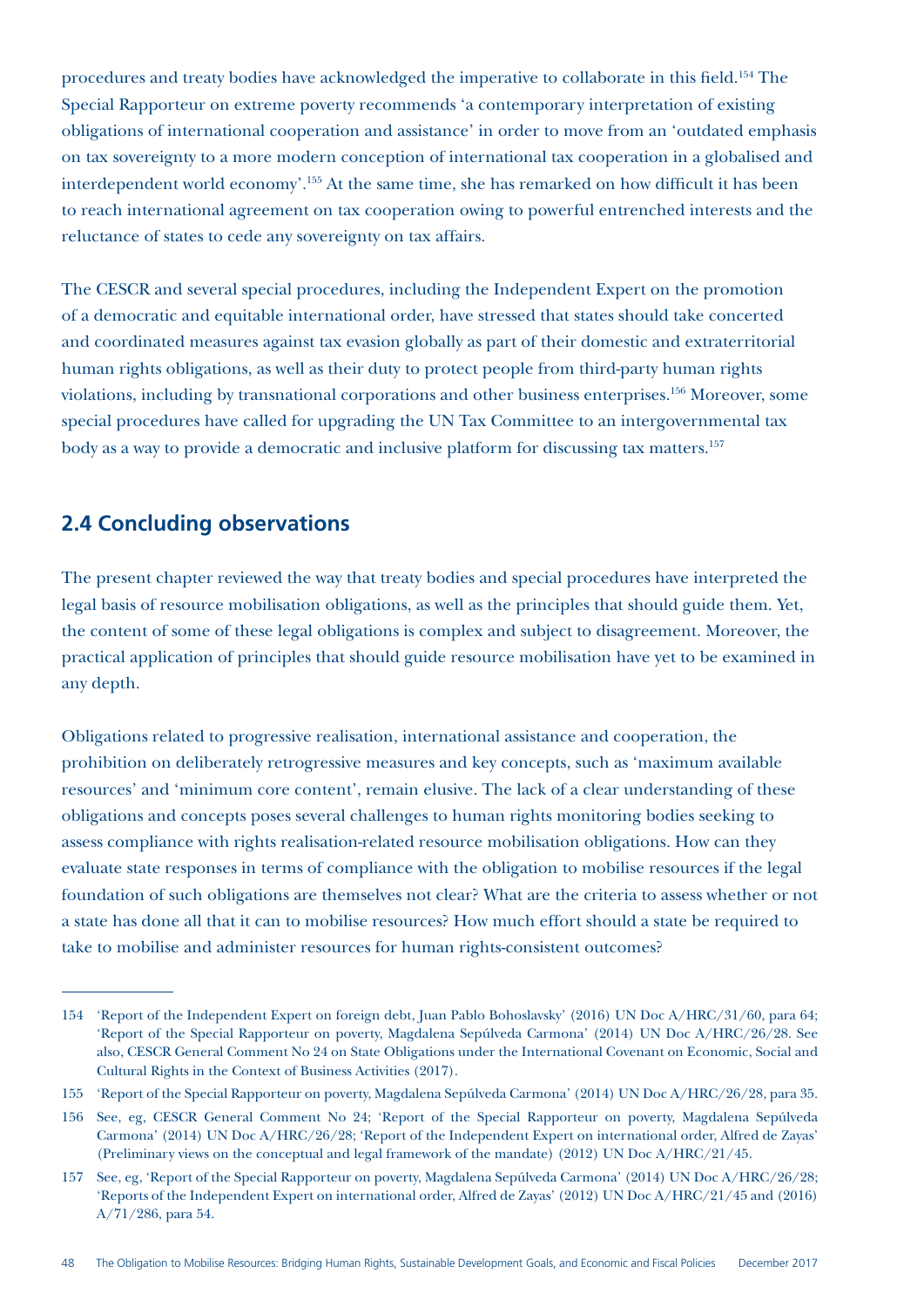Similarly, human rights monitoring bodies should deepen the analysis of the principles that guide resource mobilisation efforts. The potential of the principle of 'sustainability' is particularly worth stressing here. The criteria for 'sustainability' have hardly been addressed except in relation to natural resources, and then only in a few instances. The criteria should be defined more clearly and applied systematically. If, for instance, a state borrows heavily to finance human rights-promoting interventions, might a resulting unsustainable debt burden be considered inconsistent with human rights?

Fortunately, scholars, advocates and practitioners have discussed these obligations and principles extensively, in most of the cases providing a much clearer and more comprehensive understanding of the legal obligations they entail.158 Thus, special procedures and treaty bodies' next step should be to:

- provide additional clarity about obligations that are the foundations of the duty to mobilise resources; to this end, they can be guided by the work of scholars, advocates and practitioners that have discussed these obligations and concepts extensively, in most cases providing a much clearer and more comprehensive understanding of the legal obligations they entail;
- deepen the analysis of the principles that should guide resource mobilisation efforts; and
- be prepared to address new and emerging challenges related to resource mobilisation.

<sup>158</sup> For recent bibliography, see, eg, Aoife Nolan, Rory O' Connell and Colin Harvey (eds) *Human Rights and Public Finance: Budgets and the Promotion of Economics and Social Rights* (Hart Publishing 2013); Aoife Nolan, Nicholas Lusiani and Christian Courtis, 'Two steps forward, no step back? Evolving criteria on the prohibition of retrogression in economic and social rights' in Aoife Nolan, *Economic and Social Rights after the Global Financial Crisis* (Cambridge University Press 2014); Aoife Nolan, Rory O'Connell, Colin Harvey, Mira Dutschke and Eoin Rooney, *Applying an International Human Rights Framework to State Budget Allocations. Rights and Resources* (Routledge 2014); Shareen Hertel and Lanse Minkler, *Economic Rights: conceptual, measurement, and policy issues* (Cambridge University Press 2007); Radhika Balakrishnan et al, *Maximum Available Resources & Human Rights: Analytical Report* (Center for Women's Global Leadership 2011); Sigrun Skogly, 'The Requirement of Using the 'Maximum of Available Resources' for Human Rights Realisation: A Question of Quality as Well as Quantity?' (2012) 12 Human Rights Law Review 393; and Alison Graham, *National debt versus the right to social security: What are states' obligations during a financial crisis be interpreted?* (2016) PhD thesis, Lancaster University.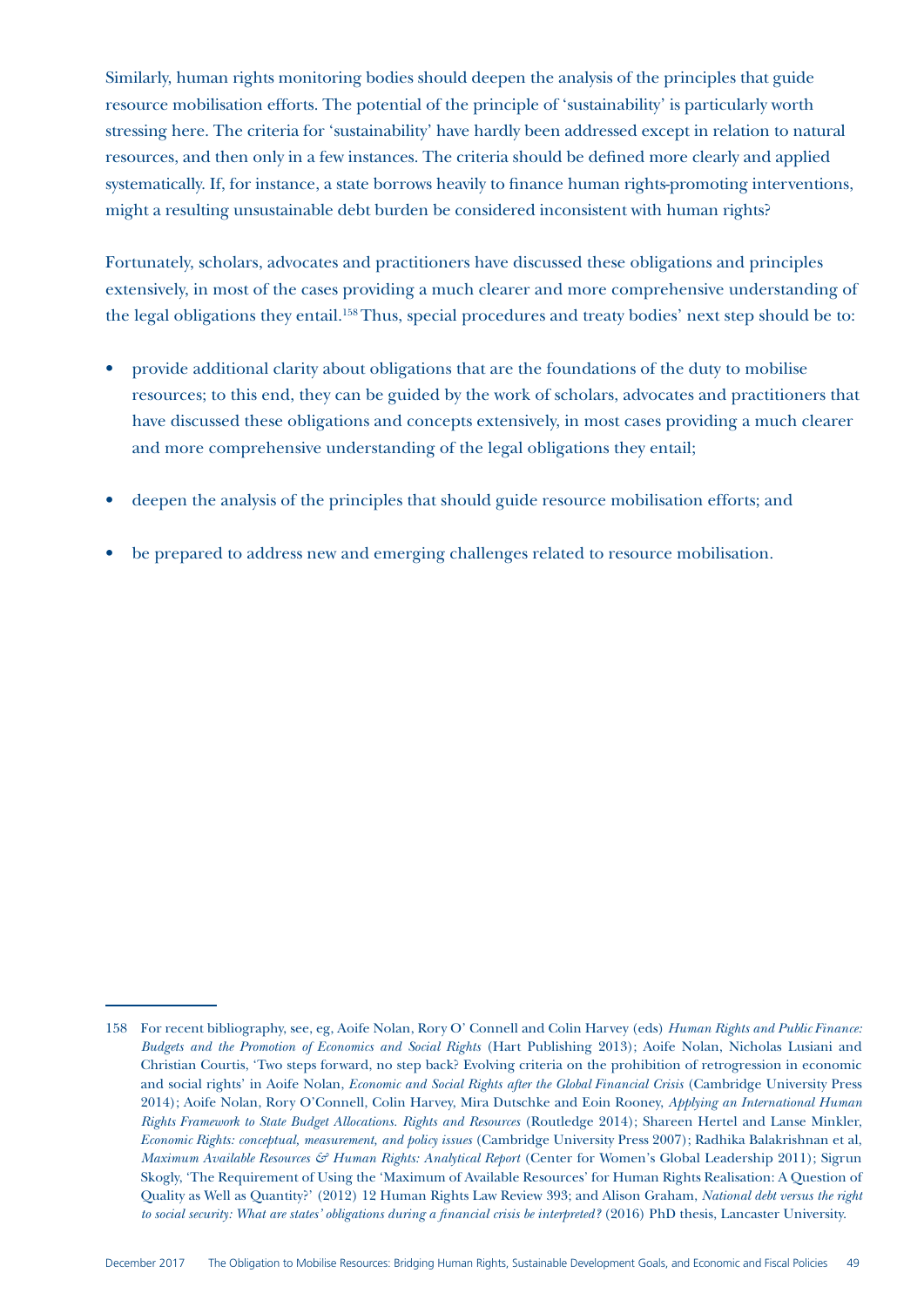# **Chapter 3: Sources for mobilising resources**

Governments have a variety of policy options for mobilising resources for human rights compliance, including increasing tax revenues, seeking more aid, eliminating illicit financial flows, borrowing or restructuring debt, and adopting more accommodative macroeconomic policies. In reviewing states' compliance with the obligation to mobilise resources, human rights monitoring bodies have not yet explored all possible alternatives.

The following analysis focuses on issues that treaty bodies and special procedures have examined. Thus, it is not a comprehensive or systematic analysis of the sources of resources. As examined below, there are still several sources that human rights monitoring bodies are yet to address, while others have been subject to cursory examination.

# **3.1 Taxation**

Taxes are the resource mobilisation source to which human rights monitoring bodies have paid the greatest attention. This is not surprising, considering the important role that taxes play as an effective tool for domestic revenue collection, resource redistribution and for moving away from foreign aid dependency. In general, treaty bodies and special procedures consider that 'maximum available resources' include those that could potentially be collected through taxation.

However, monitoring bodies' overall analysis is not yet comprehensive (eg, some areas are not covered) or consistent (eg, they do not systematically address taxation issues and some issues have only been addressed on rare occasions).

Still, in recent years, it has been possible to identify some emerging areas of agreement – thanks in particular to the work of a few special procedures mandate-holders who have addressed the topic in their thematic reports, as well as CESCR efforts that have lent increased attention to the topic in Concluding Observations, statements and in its latest General Comment (ie, the General Comment of 24 June 2017).

Some special rapporteurs and the CESCR have referred to taxation as an effective tool for rightsrealisation revenue generation; strengthening governance, accountability and participation in public affairs; and taking on non-discrimination while reducing wealth inequalities.159

Several human rights monitoring bodies have noted the advantages of mobilising domestic resources through taxation over external resource mobilisation.<sup>160</sup> 'The more a state can rely on domestic rather

<sup>159</sup> See, eg, 'Report of the Special Rapporteur on poverty, Magdalena Sepúlveda Carmona' (2014) UN Doc A/HRC/26/28 and 'Report of the Special Rapporteur on poverty, Philip Alston' (Extreme inequality and human rights) (2015) UN Doc A/HRC/29/31. See also E/C.12/CRI/CO/5 (2015), para 15 and E/C.12/TUN/CO/3 (2016), para 15.

<sup>160</sup> See, eg, CESCR, Concluding Observations Kenya E/C.12/KEN/CO/2-5, para 18 and 'Report of the Special Rapporteur on housing, Raquel Rolnik' (2010) UN Doc A/HRC/13/20/Add 3.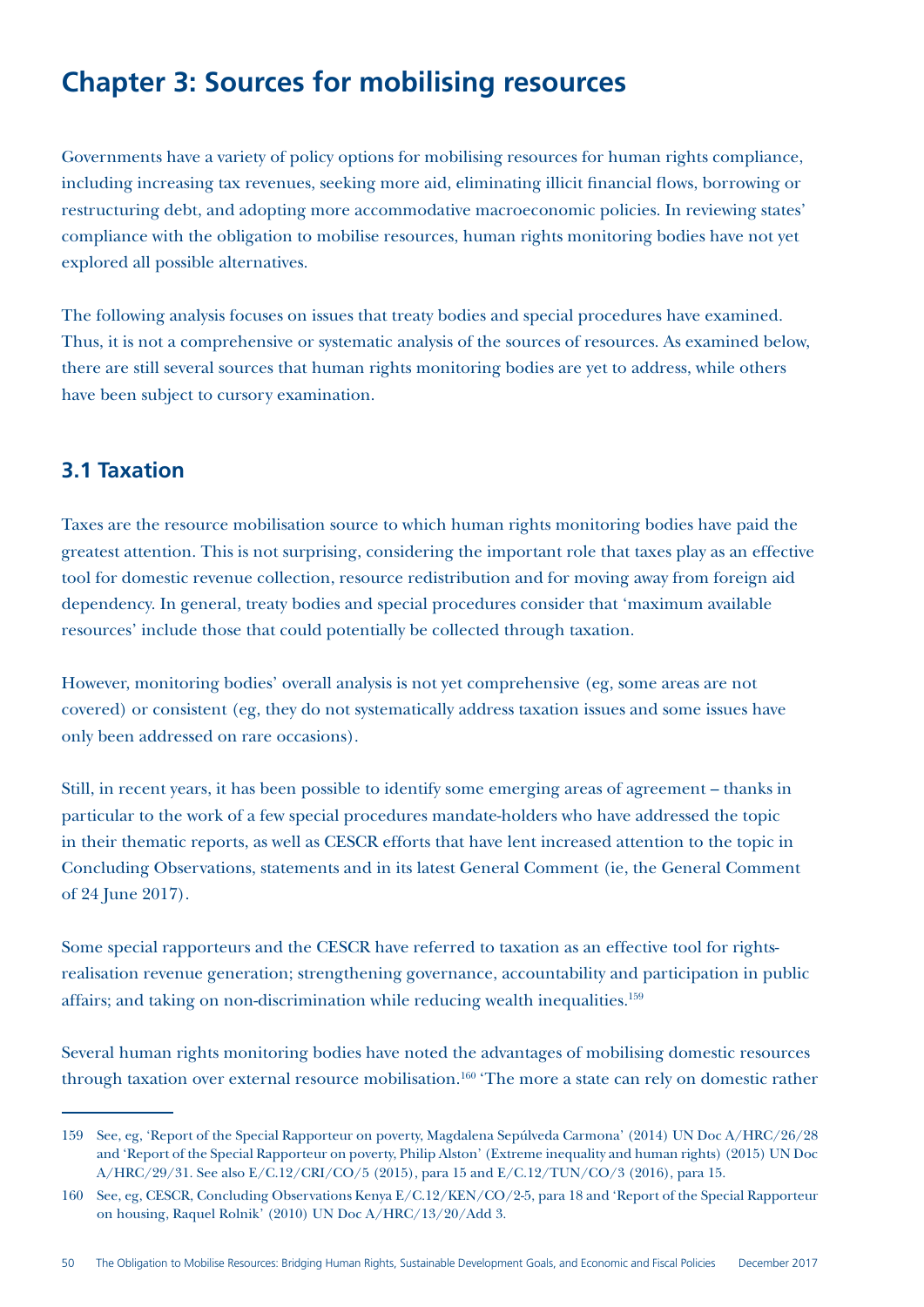than external resource mobilisation, the more it will be able to deploy sustainable development strategies and policies that are responsive to the needs of its people and accountable to them.'161 Moreover, domestic resource mobilisation diminishes the reliance on external aid, which has been considered 'unpredictable and unsustainable', 'inconsistent and insecure'.162

Based on human rights monitoring bodies' existing work, it is clear that human rights law does not prescribe precise taxation policies; states have the discretion to formulate those most appropriate to their circumstances. It does, however, impose some limits on states' discretion related to their taxation policies.

#### *Devoting maximum available resources*

A commonly held position suggests that states neglecting to undertake reasonable efforts to ensure domestic revenue generation may be failing to use their maximum available resources.163 Taxation is often presented as one of the most effective tools for generating resources for human rights realisation.164 Using maximum available resources requires widening the tax base and improving tax-collection efficiency. It has also been suggested that, when states' taxation ratios are clearly lower than their development levels, the implication is that they are not taking steps to leverage maximum available resources.165 Low domestic taxation revenue has been considered a major obstacle to a state's ability to meet obligations to devote 'maximum available resources' for the realisation of economic, social and cultural rights.<sup>166</sup>

In recent years, the CESCR has been more explicit in addressing the links between taxation and maximum available resources. It 'urges' states to implement tax policy that is 'adequate', 'progressive' and 'socially equitable or fair', to ensure sufficient resource mobilisation to implement economic, social and cultural rights.167 Reviewing Great Britain and Northern Ireland's report, the CESCR noted concerns regarding:

'[T]he adverse impact that recent changes to the fiscal policy in the State Party, such as the increase in the threshold for the payment of inheritance tax and the increase of the value-added tax, as well as the gradual reduction of the tax on corporate incomes, are having on the ability of the State Party to address persistent social inequality and to collect sufficient resources to achieve

<sup>161</sup> 'Report of the Special Rapporteur on poverty, Magdalena Sepúlveda Carmona' (2014) UN Doc A/HRC/26/28, para 52.

<sup>162</sup> 'Interim report of the Special Rapporteur on health, Anand Grover' (2012) UN Doc A/67/302.

<sup>163</sup> See, eg, 'Report of the Independent Expert on foreign debt, Juan Pablo Bohoslavsky' (2016) UN Doc A/HRC/31/60, para 12, E/C.12/SLV/CO/3-5 (2014), para 8.

<sup>164</sup> See, eg, Concluding Observations El Salvador E/C.12/SLV/CO/3-5 (2014), para 8; Concluding Observations Honduras E/C.12/HND/CO/2 (2017), para 20.

<sup>165</sup> 'Report of the Special Rapporteur on poverty, Magdalena Sepúlveda Carmona' (2014) UN Doc A/HRC/26/28, paras 55–57.

<sup>166</sup> See, eg, 'Report of the Independent Expert on poverty, Magdalena Sepúlveda Carmona' (2011), UN Doc A/HRC/17/34, para 49; 'Report of the Special Rapporteur on food, Olivier De Schutter', Mission to Guatemala (2010) A/HRC/13/33/ Add.4, para 87(e).

<sup>167</sup> See, eg, Concluding Observations Canada E/C.12/CAN/CO/6, para 10; Concluding Observations Paraguay E/C.12/ PRY/CO/4 (2015); Concluding Observations UK E/C.12/GBR/CO/6 (2016), para 17; Concluding Observations Burundi E/C.12/BDI/CO/1 (2015), para 14; Concluding Observations Costa Rica E/C.12/CRI/CO/5 (2015), para 15.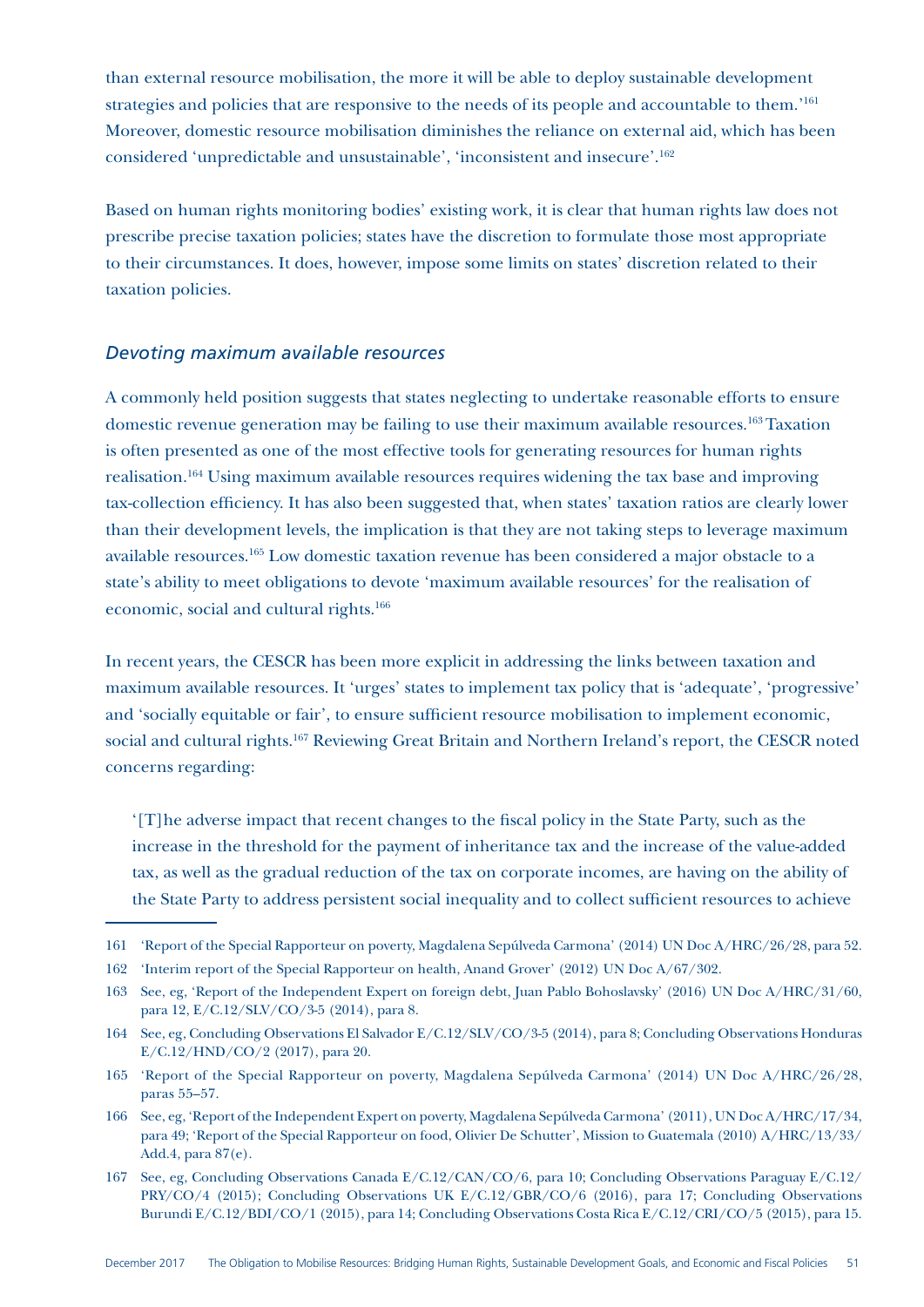the full realisation of economic, social and cultural rights for the benefit of disadvantaged and marginalised individuals and groups.'

Thus, it recommended that the state 'ensure that its fiscal policy is adequate, progressive and socially equitable and improves tax collection so as to increase resources available for implementing economic, social and cultural rights'.168

The issue of improving tax collection to ensure the maximum use of available resources has also received greater attention in recent years. Several treaty bodies and special procedures have recommended enhanced tax collection as a way to increase resource availability.169 The Special Rapporteur on extreme poverty noted that tax-collection efficiency can be increased through tax-administration improvements. If all developing countries were able to raise 15 per cent of their national revenues through tax collection (a commonly accepted minimum – the OECD average is 37 per cent), they could collect no less than an additional US\$198bn per year, more than all foreign development assistance combined. Domestic investment in tax collection can pay off; lack of investment in this area constitutes a short-term false economy.170

As noted, 'low levels of revenue collection have a disproportionate impact on the poorest segments of the population and constitute a major obstacle to the capacity of the State to finance public services and social programmes', on which the poor are particularly dependent.<sup>171</sup> References have also been made to the benefits of improving informal-sector taxation, in particular in countries with large informal sectors.<sup>172</sup> Nevertheless, from a human rights perspective, this potential source of state revenue should be assessed from a perspective of equity and equality; if the informal sector is constituted largely by those who have less, targeting it to raise revenues may exacerbate inequality.

### *Taking on discrimination and addressing inequalities*

It has been noted that states must implement fiscal policies in line with the principle of non-discrimination, and be vigilant in balancing the need to increase taxation revenue with their responsibilities to both protect the most vulnerable and prevent additional inequality. According to several human rights monitoring bodies, compliance with the principle of equality and nondiscrimination may require setting up a progressive tax system with real redistributive capacity that progressively increases the enjoyment of economic, social and cultural rights, in particular among

<sup>168</sup> CESCR, Concluding Observations UK E/C.12/GRB/CO/6 (2016), paras 16–17.

<sup>169</sup> See, eg, CESCR, Concluding Observations Paraguay E/C.12/PRY/CO/4 (2015), para 10; Concluding Observations UK E/C.12/GBR/CO/6 (2016); Concluding Observations Burundi E/C.12/BDI/CO/1 (2015); Concluding Observations Ireland E/C.12/IRL/CO/3 (2015), para 11; Concluding Observations Guatemala E/C.12/GTM/CO/3 (2014), para 8. See also CRC, Concluding Observations Guatemala CRC/C/GTM/CO/3-4 (2010), para 26.

<sup>170</sup> 'Report of the Special Rapporteur on poverty, Magdalena Sepúlveda Carmona' (2014) UN Doc A/HRC/26/28, quoting ActionAid, 'Accounting for Poverty: How international tax rules keep people poor', 2009, p 5.

<sup>171</sup> 'Report of the Special Rapporteur on poverty, Magdalena Sepúlveda Carmona' (2014) UN Doc A/HRC/26/28, para 44. See also 'Report of the Special Rapporteur on the right to education, Kishore Singh' (2011) UN Doc A/66/269, para 52.

<sup>172</sup> See, eg, 'Interim report of the Special Rapporteur on health, Anand Grover' (2012) UN Doc A/67/302, para 21.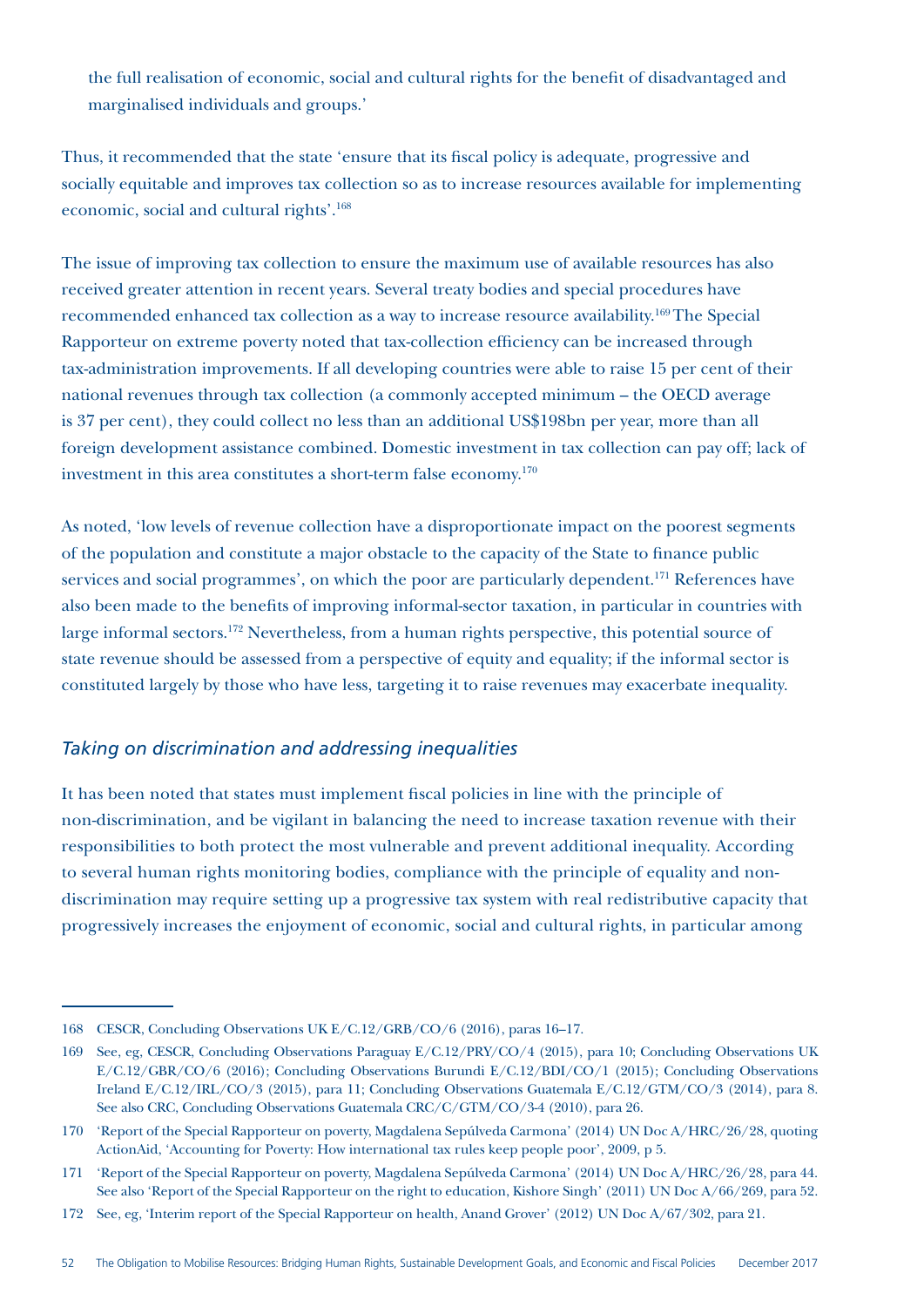those living in poverty.173 Some special procedures note that regressive taxation systems constitute an inequitable financing mechanism, something not in accordance with human rights.174 Similarly, the CESCR has stressed that only redistributive and socially fair tax systems make it possible to combat inequalities.175

Furthermore, it has been stressed that tax reform that comes in the form of cuts, exemptions and waivers may disproportionately benefit society's wealthier segments and discriminates against those living in poverty.176 It has also been suggested that direct taxes, such as personal income tax, would be more in line with principles of equality and non-discrimination than indirect taxes, such as value added (VAT) or sales taxes. The latter are often considered regressive because they generally eat into a larger proportion of the income of those living in poverty.177 For example, on her Paraguay country visit, the Special Rapporteur on extreme poverty noted that, because the country had no income tax, the government relied primarily on sales tax for revenue. This had a profoundly discriminatory impact: the poorest ten per cent of the population was paying 18 per cent of their income in VAT, while this tax represented a mere 4.6 per cent of income among the population's richest one per cent.178

With a recognition that each country's situation is different, it has nonetheless been noted that 'the higher the prevalence of regressive taxes in the mix of revenue-raising sources, the more likely it is that a State will run afoul of the principles of equality and non-discrimination and that the minimum essential enjoyment of rights by the poorest will be threatened'.179 Compliance with the principle of equality and non-discrimination would also require affirmative action measures, such as well-designed subsidies or tax-exemptions in favour of individuals and groups that have suffered from historical or persistent discrimination. This compliance would also oppose flat taxes where all contributors are required to pay an equal proportion of their incomes.180

While the CRC has only rarely considered taxation questions, it did call for a progressive tax policy in its Guatemala report considerations, as well as during its 2007 'Day of General Discussion on Resources for the Rights of the Child'.181

<sup>173</sup> See, eg, 'Report of the Special Rapporteur on poverty, Magdalena Sepúlveda Carmona' (2014) UN Doc A/HRC/26/28 and 'Report of the Special Rapporteur on poverty, Philip Alston' (2015) UN Doc A/HRC/29/31. See also CESCR, Concluding Observations Tunisia E/C.12/TUN/CO/3 (2016), para 15; Concluding Observations Burundi E/C.12/ BDI/CO/1 (2015), para 14; Concluding Observations Burundi E/C.12/GBR/CO/6 (2016), para 16; and Concluding Observations Uruguay CRC/C/URY/CO/2 (2007).

<sup>174</sup> 'Interim report of the Special Rapporteur on health, Anand Grover' (2012) UN Doc A/67/302, para 16. See also 'Report of the Special Rapporteur on poverty, Magdalena Sepúlveda Carmona' (2014) UN Doc A/HRC/26/28.

<sup>175</sup> See, eg, Concluding Observations Costa Rica E/C.12/CRI/CO/5 (2016), paras 15–16 and Concluding Observations Tunisia E/C.12/TUN/CO/3 (2016), para 15.

<sup>176</sup> See, eg, 'Report of the Independent Expert on poverty, Magdalena Sepúlveda Carmona' (2011), UN Doc A/HRC/17/34, paras 50–51.

<sup>177</sup> 'Report of the Special Rapporteur on poverty, Magdalena Sepúlveda Carmona' (2014) UN Doc A/HRC/26/28, para 46.

<sup>178</sup> 'Report of the Special Rapporteur on poverty, Magdalena Sepúlveda Carmona', mission to Paraguay (2012) UN Doc A/ HRC/20/25/Add.2, paras 43–44.

<sup>179</sup> 'Report of the Special Rapporteur on poverty, Magdalena Sepúlveda Carmona' (2014) UN Doc A/HRC/26/28, para 47.

<sup>180</sup> 'Report of the Special Rapporteur on poverty, Magdalena Sepúlveda Carmona' (2014) UN Doc A/HRC/26/28, para 16.

<sup>181</sup> Concluding Observations Guatemala CRC/C/GTM/CO/3-4 (2010) and 'Day of general discussion on resources for the rights of the child – responsibility of States. Recommendations from the Committee on the Rights of the Child' (21 September 2007), 46th session of the CRC.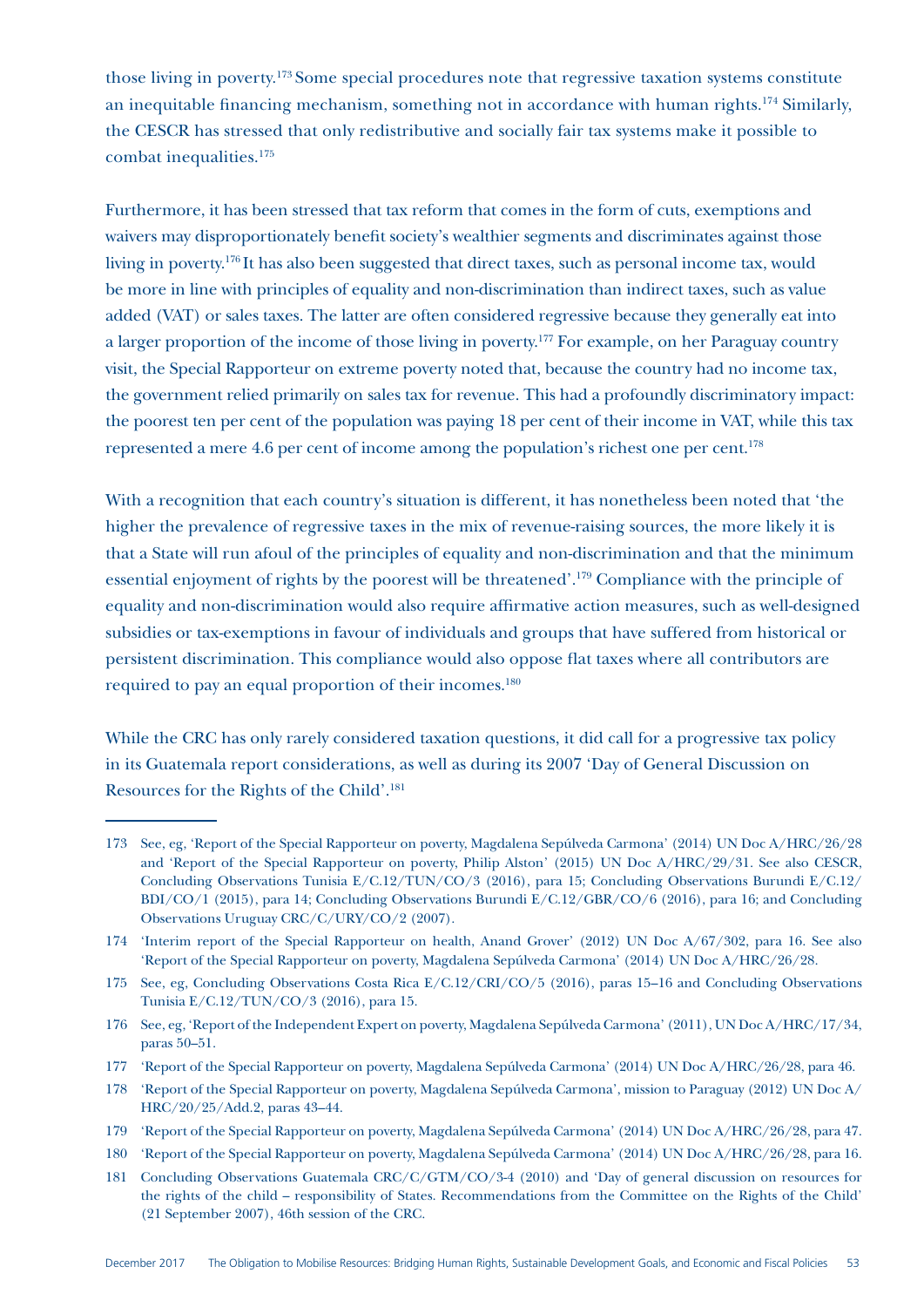Taxation's redistributional aspect has also been stressed for its positive impact on human rights realisation.182 As one Special Rapporteur noted:

'[M]any developing countries have experienced significant economic growth in recent decades, although without a proportionate reduction in poverty or inequality, indicating that the benefits of growth have been concentrated in the hands of a few. This is in large part because the proceeds of growth have not been adequately taxed and redistributed, leading to a concentration of wealth that has considerable negative implications for human rights, social cohesion and future economic growth prospects.'183

Even the UN Secretary-General has highlighted the importance of progressive tax policies in addressing inequality and poverty, and recommended that states adopt a combination of progressive income taxes and highly redistributive transfers to decrease income inequality and its impact on social development.<sup>184</sup>

The Special Rapporteur on extreme poverty, in his report on inequality and human rights, stressed the detrimental effects of economic inequalities on the exercise of human rights and noted that implementing fiscal policies specifically aimed at reducing inequality should be part of an agenda for tackling inequality.185 He stressed that '[a]ppropriate redistributive measures through taxation and other fiscal policies must be seen as an integral part of a commitment to ensuring full respect for human rights across the entire society'.186

### *Ensuring substantive gender equality*

For many years, CEDAW has stressed the negative impact some tax structures may have on women and called on states to ensure that their tax systems do not have a discriminatory impact on them.<sup>187</sup> Special procedures also stressed certain taxation policies' gender impact. They largely stressed how some tax structures may discriminate against women, directly or indirectly.

The Special Rapporteur on extreme poverty has noted that, when tax structures assume women's income to be supplemental to total household income, it 'actively disincentives wage-earning and therefore could reduce participation in the labour market by women, potentially threatening

<sup>182</sup> The CESCR recommended, eg, that Namibia implement a more redistributive fiscal policy: CESCR, Concluding Observations Namibia (2015) UN Doc E/C.12/NAM/CO/1; see also similar CESCR recommendations to Canada, Honduras and Macedonia; CESCR, Concluding Observations on Honduras (2016) UN Doc E/C.12/HND/CO/2 and CRC, Concluding Observations on Guatemala (2010) UN Doc CRC/C/GTM/CO/3-4.

<sup>183</sup> 'Report of the Special Rapporteur on poverty, Magdalena Sepúlveda Carmona' (2014) UN Doc A/HRC/26/28, para 40.

<sup>184</sup> Report of the Secretary-General, 'The role of the United Nations in promoting a new global human order and an assessment of the implications of inequality for development', A/67/394 of 26 September 2012, para 56.

<sup>185</sup> 'Report of the Special Rapporteur on extreme poverty and human rights, Philip Alston' (Extreme inequality and human rights) (2015) UN Doc A/HRC/29/31.

<sup>186</sup> 'Report of the Special Rapporteur on extreme poverty and human rights, Philip Alston' (Extreme inequality and human rights) (2015) UN Doc A/HRC/29/31, para 53.

<sup>187</sup> See, eg, Concluding Observations Switzerland CEDAW/C/CHE/CO/3 (2009); Concluding Observations Lebanon CEDAW/C/LBN/CO/3 (2014); Concluding Observations Côte d'Ivoire CEDAW/C/CIV/CO/1-3 (2011), para 19.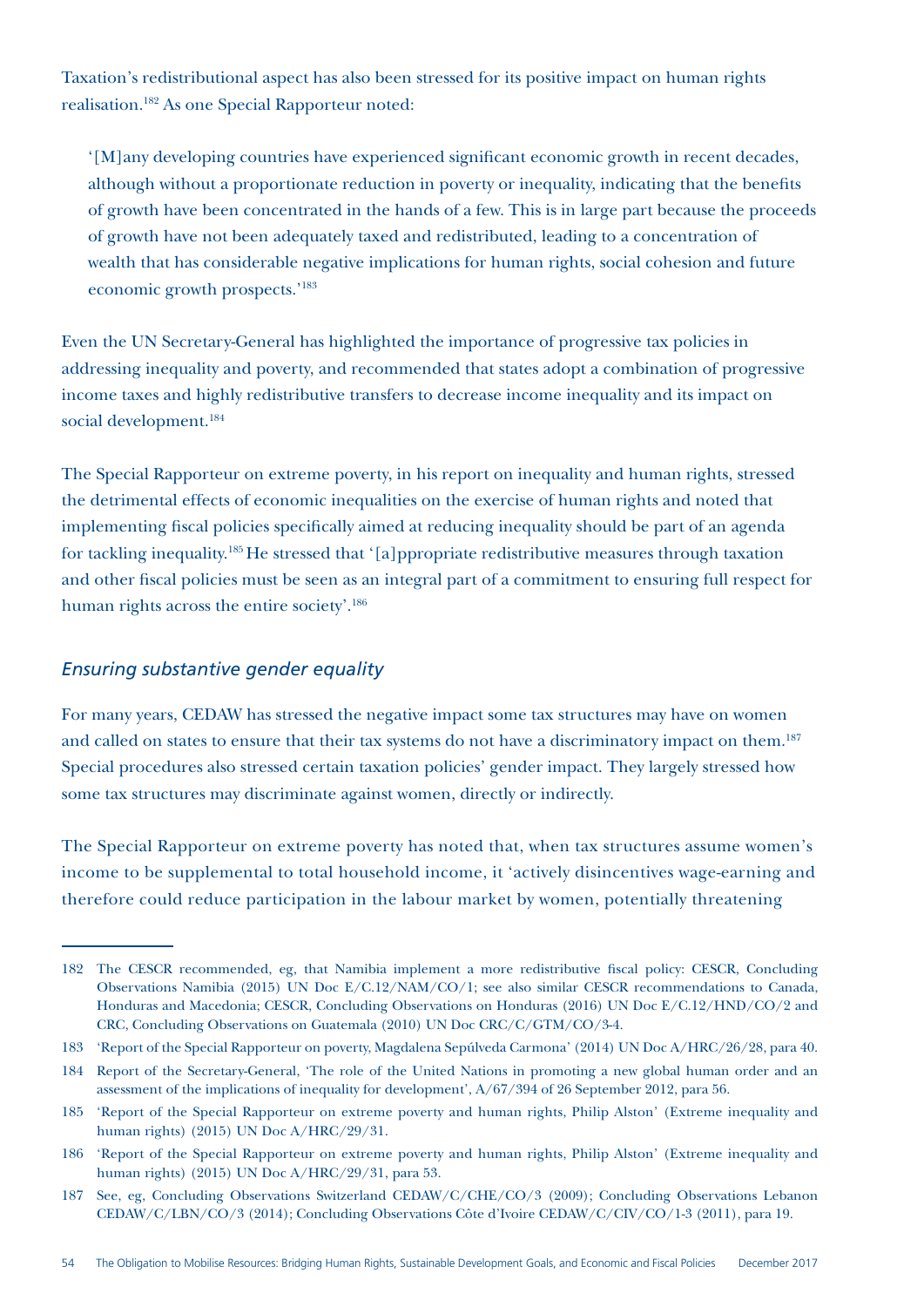their right to work. Policymakers should be aware of the extent to which tax policies, such as the treatment of income derived from jointly-owned assets of married couples, strengthen or break down gender inequalities, or discriminate against different types of households.'188 In the same vein, the Special Rapporteur on violence against women has recommended that the Netherlands ensure the taxation system fosters and facilitates women's participation in the labour market.<sup>189</sup> The Special Rapporteur has also noted sales taxes' regressive onus on women, 'who tend to use larger portions of their income on basic goods because of gender norms that assign them responsibility for the care of dependents'.190

#### *Ensuring minimum core-obligation compliance*

A connection with minimum core-obligation compliance has also been stressed. The Special Rapporteur on extreme poverty noted that 'a well-placed tax threshold (namely, the income below which an individual or household is exempted from income tax) is also crucial for ensuring that the taxation system does not jeopardise the ability of people living in poverty to enjoy minimum essential levels of economic, social and cultural rights'.191

In the same vein, the CESCR has stressed that, when states implement austerity measures, they must ensure they do not undermine the minimum core content of all economic, social and cultural rights<sup>192</sup> (see section 5.1 below).

## **3.2 Natural resource revenues**

Natural resources<sup>193</sup> can be a vital source of revenue that states can use to comply with their human rights obligations.194 Special procedures and treaty bodies have regularly raised concerns about revenue mobilisation vis-à-vis natural resources exploitation, although not in a systematic or consistent manner. In particular, their reports indicate:

• Natural resources **exploitation and production** should be carried out in a socially and environmentally responsible manner that prevents human rights violations. Several special procedures – including the Special Rapporteurs on Cambodia and Myanmar, as well as treaty bodies – have expressed concerns when the financial and social benefits of natural resource

<sup>188</sup> 'Report of the Special Rapporteur on poverty, Magdalena Sepúlveda Carmona' (2014) UN Doc A/HRC/26/28, para 49.

<sup>189</sup> See, eg, 'Report of the Special Rapporteur on violence against women, its causes and consequences, Yakin Ertürk' (Intersections between culture and violence against women) (2007) A/HRC/4/34/Add.4.

<sup>190</sup> 'Report of the Special Rapporteur on poverty, Magdalena Sepúlveda Carmona' (2014) UN Doc A/HRC/26/28, para 46.

<sup>191</sup> 'Report of the Special Rapporteur on poverty, Magdalena Sepúlveda Carmona' (2014) UN Doc A/HRC/26/28, para 48.

<sup>192</sup> See, eg, CESCR, Concluding Observations on Canada (2016) UN Doc E/C.12/CAN/CO/6, para 10.

<sup>193</sup> In this study, the term 'natural resources' refers to renewable and non-renewable raw materials found in nature that can be used for economic production or consumption, such as minerals, water, land, forestry or fishing.

<sup>194</sup> As acknowledged, eg, by the Special Rapporteur on Cambodia, see 'Report of the Special Rapporteur on the situation of human rights in Cambodia, Surya P Subedi' (A human rights analysis of economic and other land concessions in Cambodia) (2012) UN Doc A/HRC/21/63/Add.1, para 127; 'Report of the Special Rapporteur on the situation of human rights in Myanmar, Yanghee Lee' (2015) UN Doc A/HRC/28/72, para 49.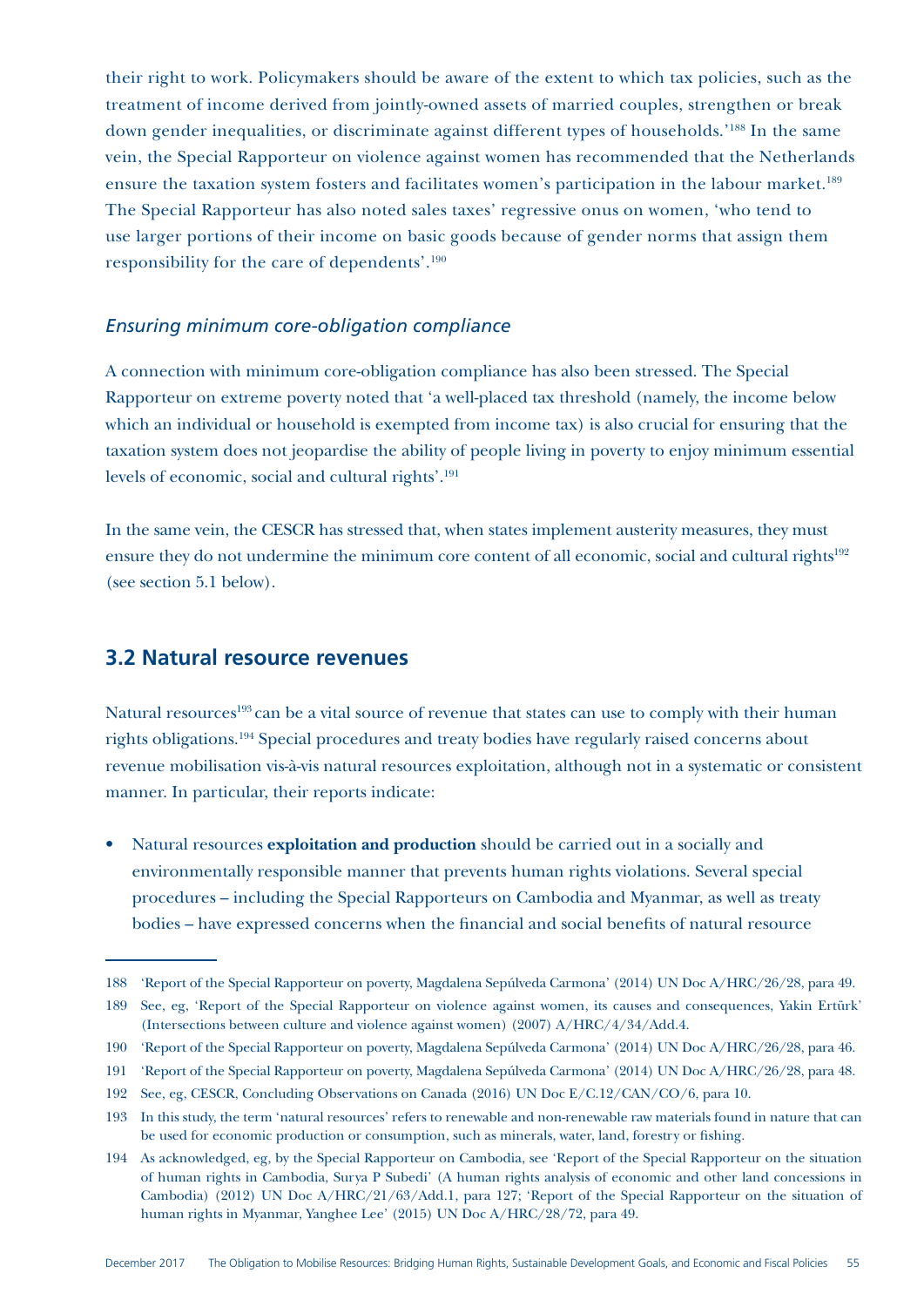exploitation bypass the people. Consequently, monitoring bodies often express concerns when natural resources exploitation is linked to encroachment on community lands and livelihoods, mass evictions, pollution and environmental degradation, with resultant rights violations related to health, food, housing and water.<sup>195</sup>

The CESCR has noted that states violate their duty to protect the rights included in the ICESCR 'by granting exploration and exploitation permits for natural resources without giving due consideration to the potential adverse impacts of such activities on the individual and communities' enjoyment of Covenant rights'.196

- **Natural resources should be sufficiently/effectively/fairly taxed**. A state allowing or directly undertaking natural resources exploitation without ensuring a fair share of its proceeds are taxed and/or allocated towards guaranteeing human rights could be failing to mobilise adequate resources.197
- A state's population has a **right to enjoy a fair share of the financial and social benefits natural resources can provide**. The Special Rapporteur on extreme poverty frames these natural resources-related rights in reference to the right to self-determination, which expressly encompasses individuals' (and not state or government) rights to freely dispose of their natural wealth and resources.198 Considering that many natural resources are finite and non-renewable, she adds that the right must be specially protected and take future generations' rights into account. The Special Rapporteur on the rights of indigenous peoples has underlined that indigenous communities should share in benefits arising from natural resources exploitation on their traditional territories, and that such 'sharing must be regarded as a means of complying with a right, and not as a charitable award or favour'.199
- In decision-making about natural resources use, states must ensure **participation, access to information and high transparency and accountability standards**. 200 The biggest challenge to translating natural resources wealth into societal benefits is thought to lie in establishing

<sup>195</sup> See, eg, Concluding Observations São Tomé and Príncipe CRC/C/STP/CO/2-4 (2013); CESCR Concluding Observations Democratic Republic of Congo (2009) E/C.12/COD/CO/4, para 6; 'Report of the Special Rapporteur on the situation of human rights in Cambodia, Surya P Subedi' (A human rights analysis of economic and other land concessions in Cambodia) (2012) A/HRC/21/63/Add.1, paras 72, 114–129 and 138–157; CESCR Togo 2013, paras 27– 28; Reports of the Special Rapporteur on the situation of human rights in Cambodia, Surya P Subedi' (2012 and 2014) A/HRC/21/63/Add.1, paras 129–130 and 200 and A/HRC/27/70, para 48; and 'Report of the Special Rapporteur on the situation of human rights in Myanmar, Yanghee Lee' (2016) UN Doc A/HRC/31/71, para 63.

<sup>196</sup> CESCR General Comment No 24, para 18.

<sup>197</sup> Eg, 'Report of the Special Rapporteur on poverty, Magdalena Sepúlveda Carmona' (2014) UN Doc A/HRC/26/28 and 'Report of the Special Rapporteur on food, Olivier De Schutter' (Mission to Cameroon) (2013) UN Doc A/ HRC/22/50/Add.2. The Special Rapporteur on the right to food has recommended that Cameroon reconsider the tax policy on concessions of agricultural land and for exploitation of natural resources, to optimise the revenue earned from these resources to improve food security for vulnerable groups.

<sup>198</sup> 'Report of the Special Rapporteur on poverty, Magdalena Sepúlveda Carmona' (2014) UN Doc A/HRC/26/28, paras 18–19.

<sup>199</sup> 'Report of the Special Rapporteur on the situation of human rights and fundamental freedoms of indigenous people (Special Rapporteur on indigenous people), S James Anaya' (2010) UN Doc A/HRC/15/37.

<sup>200</sup> 'Report of the Special Rapporteur on Cambodia, Surya P Subedi' (2012) UN Doc A/HRC/21/63/Add.1, para 9.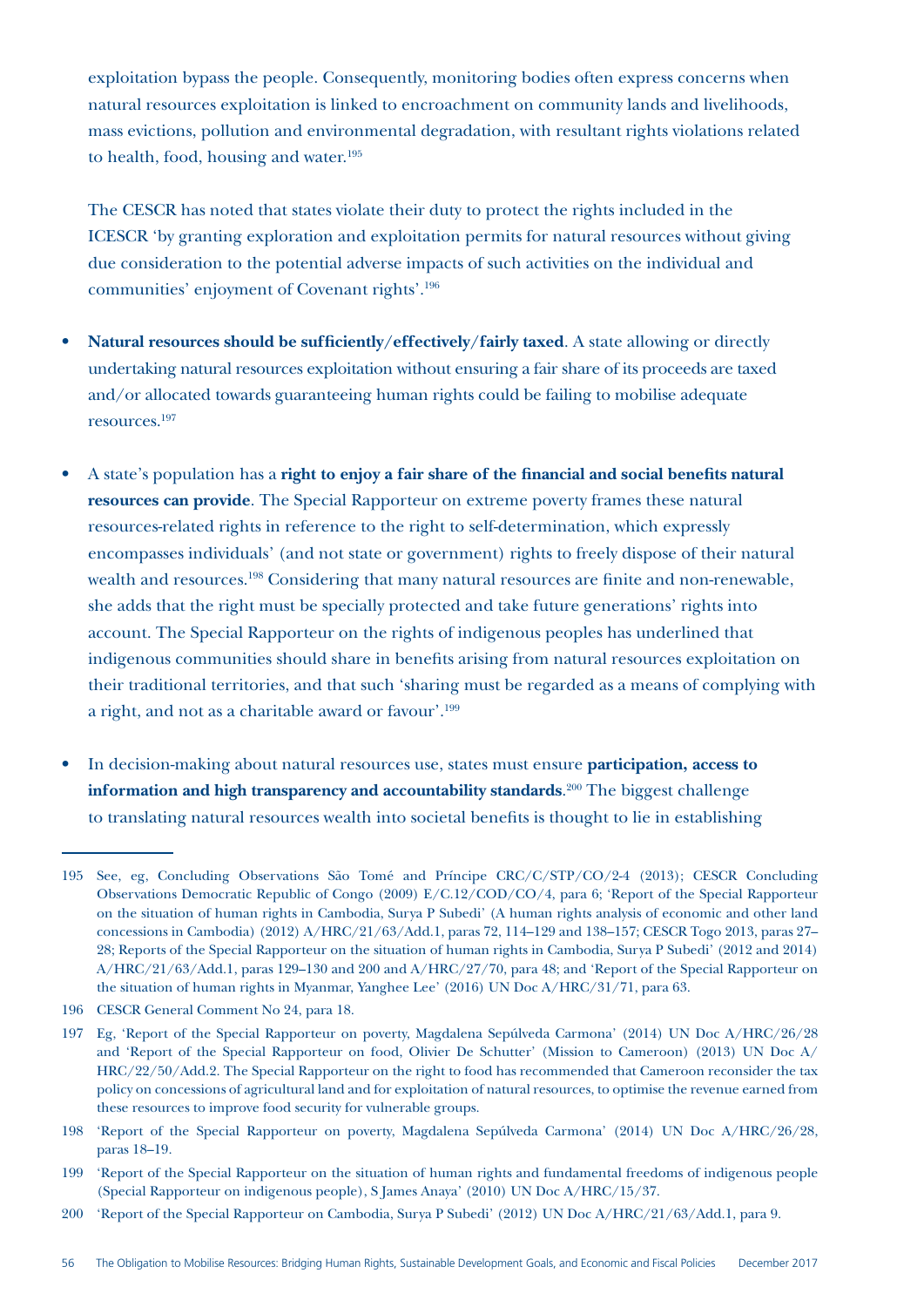transparent participatory processes and managing natural resources revenue accountability.<sup>201</sup> Some have pointed to the Extractive Industries Transparency Initiative as a specifically beneficial practice, as it allows the public to know how much the government receives from the country's natural resources by disclosing taxes and other payments that oil, gas and mining companies make.202 It has been stressed that concessions revenue should be disclosed in a way that permits comprehensive analysis, otherwise accountability is not assured.203

# **3.3 Debt and deficit financing**

Debt financing can lead to establishing conditions for human rights realisation. However, human rights monitoring bodies note that this depends on several factors, including loan terms and conditions, prudent loan use and proper debt management. For this reason, human rights monitoring bodies have been addressing the issue of foreign debt from a human rights perspective for decades.204

Governments borrow by taking out loans from other governments, commercial banks and international financial institutions such as the International Monetary Fund (IMF) and the World Bank, as well as by issuing bonds to investors.205 Human rights bodies have stressed both creditors' and debtors' responsibility for respecting, protecting and complying with human rights.

The Guiding Principles on foreign debt and human rights highlight that:

'[A]ll States, whether acting individually or collectively (including through international and regional organisations of which they are members), have the obligations to respect, protect and fulfil human rights. They should ensure that any and all of their activities concerning their lending and borrowing decisions, those of international or national public or private institutions to which they belong or in which they have an interest, the negotiation and implementation of loan agreements or other debt instruments, the utilisation of loan funds, debt repayments, the renegotiation and restructuring of external debt, and the provision of debt relief when appropriate, do not derogate from these obligations.'206

<sup>201</sup> 'Report of the Working Group on business and human rights' (Visit to Ghana) (2014) UN Doc A/HRC/26/25/Add.5, referring to the Natural Resource Charter and the Extractive Industries Transparency Initiative, of which Ghana is a member.

<sup>202</sup> 'Report of the Special Rapporteur on Myanmar, Tomás Ojea Quintana' (2014) UN Doc A/HRC/25/64, paras 32 and 79.

<sup>203</sup> 'Report of the Special Rapporteur on Cambodia, Surya P Subedi' (2012) UN Doc A/HRC/21/63/Add.1, para 11.

<sup>204</sup> See, eg, 'Report of the Independent Expert on foreign debt, Cephas Lumina, on Guiding principles on foreign debt and human rights', (2012) UN Doc A/HRC/20/23 and 'Report of the Independent Expert on foreign debt, Juan Pablo Bohoslavsky' (Activities during 2014/2015 and sovereign debt restructuring) (2015) UN Doc A/70/275.

<sup>205</sup> Radhika Balakrishnan et al, *Maximum Available Resources & Human Rights: Analytical Report* (Centre for Women's Global Leadership 2011), p 15.

<sup>206</sup> See, eg, 'Report of the Independent Expert on foreign debt, Cephas Lumina', (2012) UN Doc A/HRC/20/23, para 6. See also 'Report of the Special Rapporteur on water and sanitation, Catarina de Albuquerque' (2011) UN Doc A/66/255.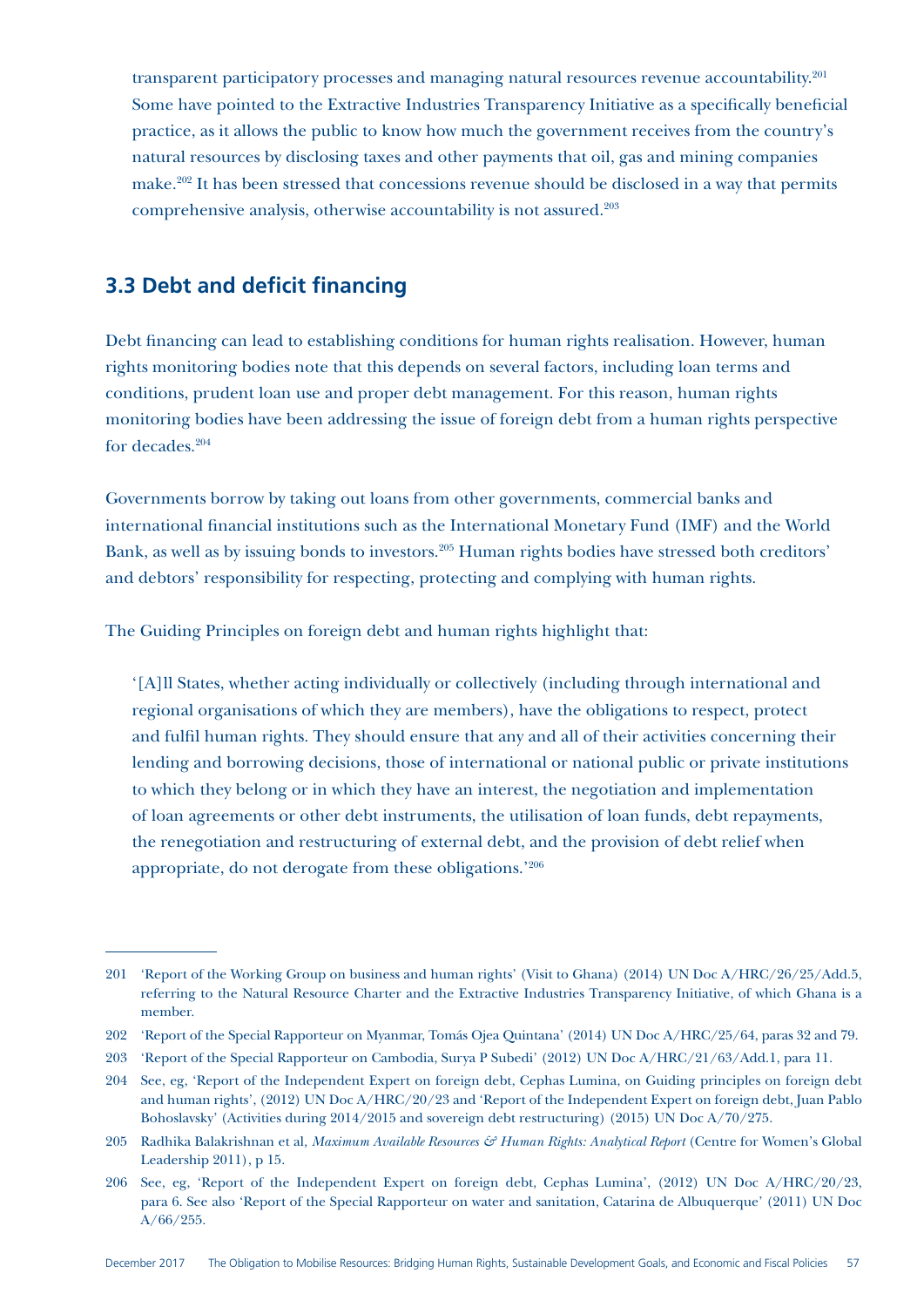The Independent Expert on foreign debt is the human rights monitoring body that has provided the widest analysis on the issue; though others have contributed to the debate as well. Special procedures and treaty bodies have considered, for example, the obstacle high external debt burdens may impose to compliance with human rights treaty obligations, particularly those relating to economic, social and cultural rights, as well as to the human rights issues surrounding loan conditions.<sup>207</sup> In recent years, they have tended to look mostly at debt restructuring and austerity policies' fiscal policy arenas and human rights impacts,<sup>208</sup> as well as whether funds freed up through debt-relief programmes have been devoted to human rights-related spending.<sup>209</sup> All concur that any response to financial crises must fully comply with human rights law<sup>210</sup> (see section 5.1 below).

Monitoring bodies' work makes evident that states receiving funds or grants from states or international financial institutions (IFI) have the duty to take into account their human rights obligations – in particular economic, social and cultural rights – in all negotiations with lenders.211 Similarly, creditor states and IFIs alike are obliged to consider the consequences of their financial decisions so as not to affect states' obligation to realise economic, social and cultural rights.212 As interpreted by treaty bodies and special procedures, the latter obligation falls on states as both lenders in bilateral loans and as members of international organisations providing financial assistance.<sup>213</sup>

Lender obligations have been specified over the years, including, first and foremost, the requirement that lenders conduct a human rights impact assessment as a prerequisite to providing new loans, in addition to the desirability of lenders carrying out due diligence exercises. <sup>214</sup> This should not only focus on the likelihood of whether the loan will be serviced in the future, but on the impact that lending will have on populations and their exercise of human rights. Over the years, the Independent Expert on foreign debt has detailed the content of the due diligence analysis that lenders should

<sup>207</sup> See, eg, CESCR, 'Public debt, austerity measures and the International Covenant on Economic, Social and Cultural Rights – Statement by the Committee on Economic, Social and Cultural Rights' (2016) UN Doc E/C.12/2016/1, paras 4 and 11; and 'Report of the Independent Expert on international solidarity, Virginia Dandan' (2014) UN Doc A/ HRC/26/34 (draft proposed declaration).

<sup>208</sup> CERD, Concluding Observations UK (2001) UN Doc CERD/C/GBR/CO/18-20; CESCR, Concluding Observations Czech Republic (2014) UN Doc E/C.12/CZE/CO/2; CRC, Concluding Observations Jamaica (2015) UN Doc CRC/C/JAM/CO/3-4.

<sup>209</sup> See, eg, CRC, Concluding Observations Guinea (2013) UN Doc CRC/C/GIN/CO/2; CESCR, Concluding Observations Togo (2013) UN Doc E/C.12/TGO/CO/1.

<sup>210</sup> 'Report of the Independent Expert on foreign debt, Juan Pablo Bohoslavsky' (2016) UN Doc A/HRC/31/60, para 70.

<sup>211</sup> This has been a long-standing position. See, eg, CESCR Concluding Observations Bulgaria E/2000/22 para 236; Concluding Observations Cameroon E/2000/22, para 352; Concluding Observations Argentina E/2000/22, para 276; Concluding Observations Georgia E/2001/22, para 96; Concluding Observations Egypt E/2001/22, para 170; Concluding Observations Senegal E/C.12/1/Add.62, para 60.

<sup>212</sup> See, eg, 'Report of the Independent Expert on foreign debt, Juan Pablo Bohoslavsky' (2015) UN Doc A/70/275.

<sup>213</sup> According to human rights monitoring bodies, states must comply with human rights obligations via their own actions as well as through their actions as members of international organisations such as the IMF and the World Bank. Thus, this duty is stressed in particular to states viewed as having an influence in the decision-making organs of international financial institutions. See, eg, Concluding Observations Italy E/2001/22, para 126; Concluding Observations Belgium E/2001/22, para 493; Concluding Observations Germany E/C.12/1/Add.68, para 31 and A/HRC/25/50/Add.2 (2014), para 68.

<sup>214</sup> Guiding principles on foreign debt and human rights, paras 38–41.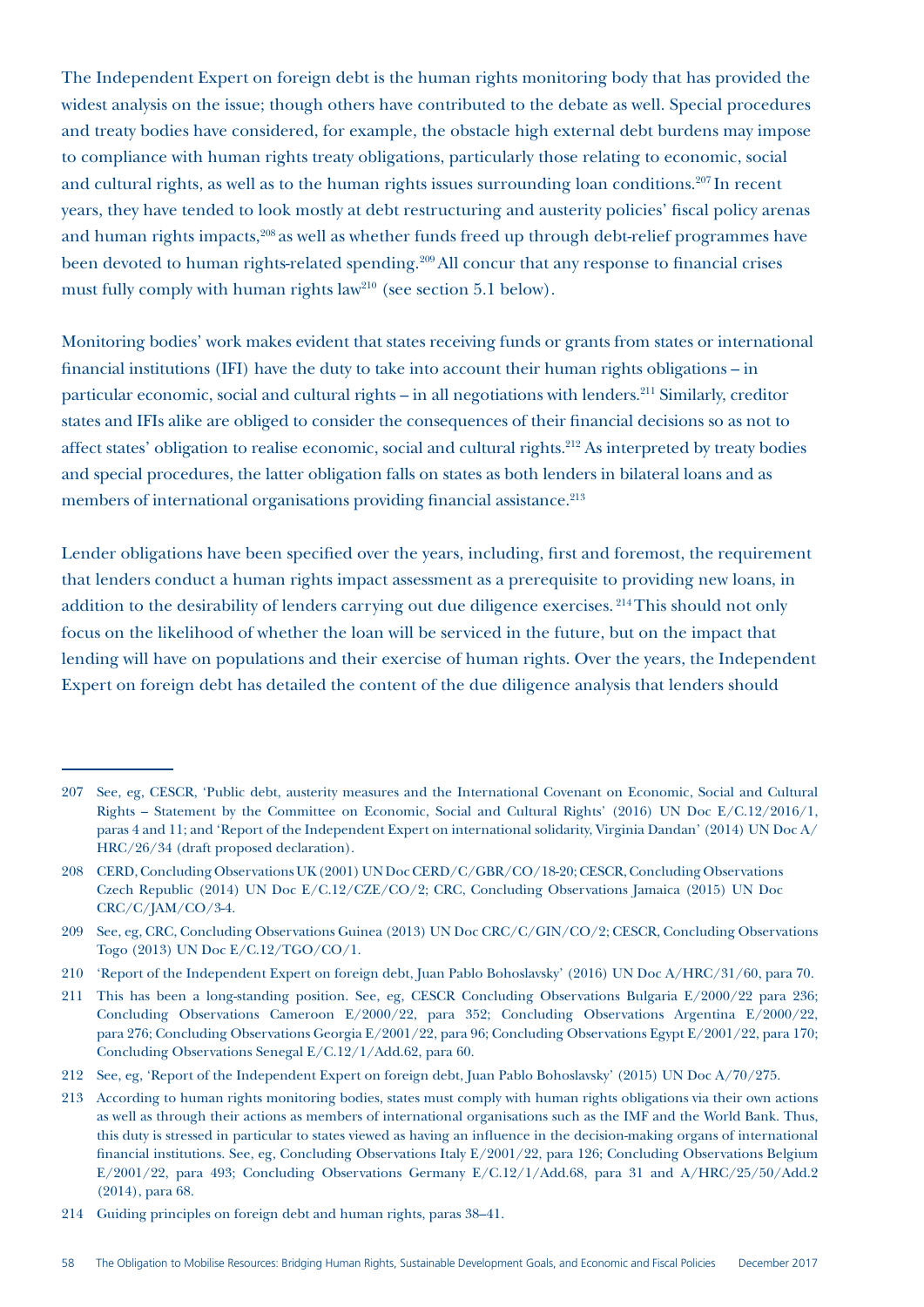complete, and has even given over a full report to financial complicity, analysing the impact lending may have on governments engaged in gross human rights violations.215

Similarly, it has been noted that lenders should consider human rights obligations and impacts when establishing conditions, and allow countries sufficient fiscal space to spend on social programmes, the realisation of economic, social and cultural rights, and to achieving the SDGs alongside their own development goals.216 Privatisation of government assets is a common condition on loans to developing countries. Several monitoring bodies concur that IFIs and donors must work to eliminate inappropriate conditionalities attached to financing agreements.<sup>217</sup>

Another critical issue subject to increased discussion has been 'debt sustainability', revealing a gradual shift to a debt paradigm that greater respects the importance of human rights.<sup>218</sup> The Guiding Principles on foreign debt and human rights reiterate that 'debt sustainability assessments must not be limited to economic considerations (the debtor State's economic growth prospects and ability to service their debt obligations) but must also take into consideration the impact of debt burdens on a country's ability to create the conditions for the realisation of all human rights.'219

The CRC has recognised that sustainable debt management by states can contribute to mobilising resources for the rights of the child, and that long-term unsustainable debt can be a barrier to a state's ability to mobilise resources for children's rights. Sustainable debt management includes having transparent legislation, policies and systems in place, with clear roles and responsibilities for borrowing and lending, as well as managing and monitoring debt. Thus, the CRC has also called on states to carry out human rights impact assessments in relation to debt agreements.<sup>220</sup>

# **3.4 Trade and investment agreements**

Engaging in international trade and attracting foreign investment can be a means of mobilising resources from abroad. Nonetheless, these can also undermine domestic resource mobilisation and human rights realisation. To avoid undermining human rights obligations, treaty bodies and special

<sup>215</sup> 'Report of the Independent Expert on foreign debt, Juan Pablo Bohoslavsky' (Financial complicity: Lending to States involved in gross violations of human rights) (2015) UN Doc A/HRC/28/59.

<sup>216</sup> Eg, 'Report of the Special Rapporteur on poverty, Magdalena Sepúlveda Carmona' (2014) UN Doc A/HRC/26/28, para 33; 'Independent Expert comments on the draft outcome document of the 3rd International Conference on Financing for Development in Addis Ababa to all member States, Juan Pablo Bohoslavsky' (Human rights must be at the core of development financing) (2015), available at www.ohchr.org/Documents/Issues/IEDebt/Paper3FFD22May2015.pdf accessed 20 October 2017.

<sup>217</sup> See, eg, 'Report of the Special Rapporteur on water and sanitation, Catarina de Albuquerque' (2011) UN Doc A/66/255.

<sup>218</sup> 'Report of the Independent Expert on foreign debt, Juan Pablo Bohoslavsky' (2015) UN Doc A/70/275.

<sup>219</sup> 'Independent Expert comments on the draft outcome document of the 3rd International Conference on Financing for Development in Addis Ababa to all member States, Juan Pablo Bohoslavsky' (Human rights must be at the core of development financing) (2015).

<sup>220</sup> CRC, General Comment No 19, paras 78–79. See also para 47.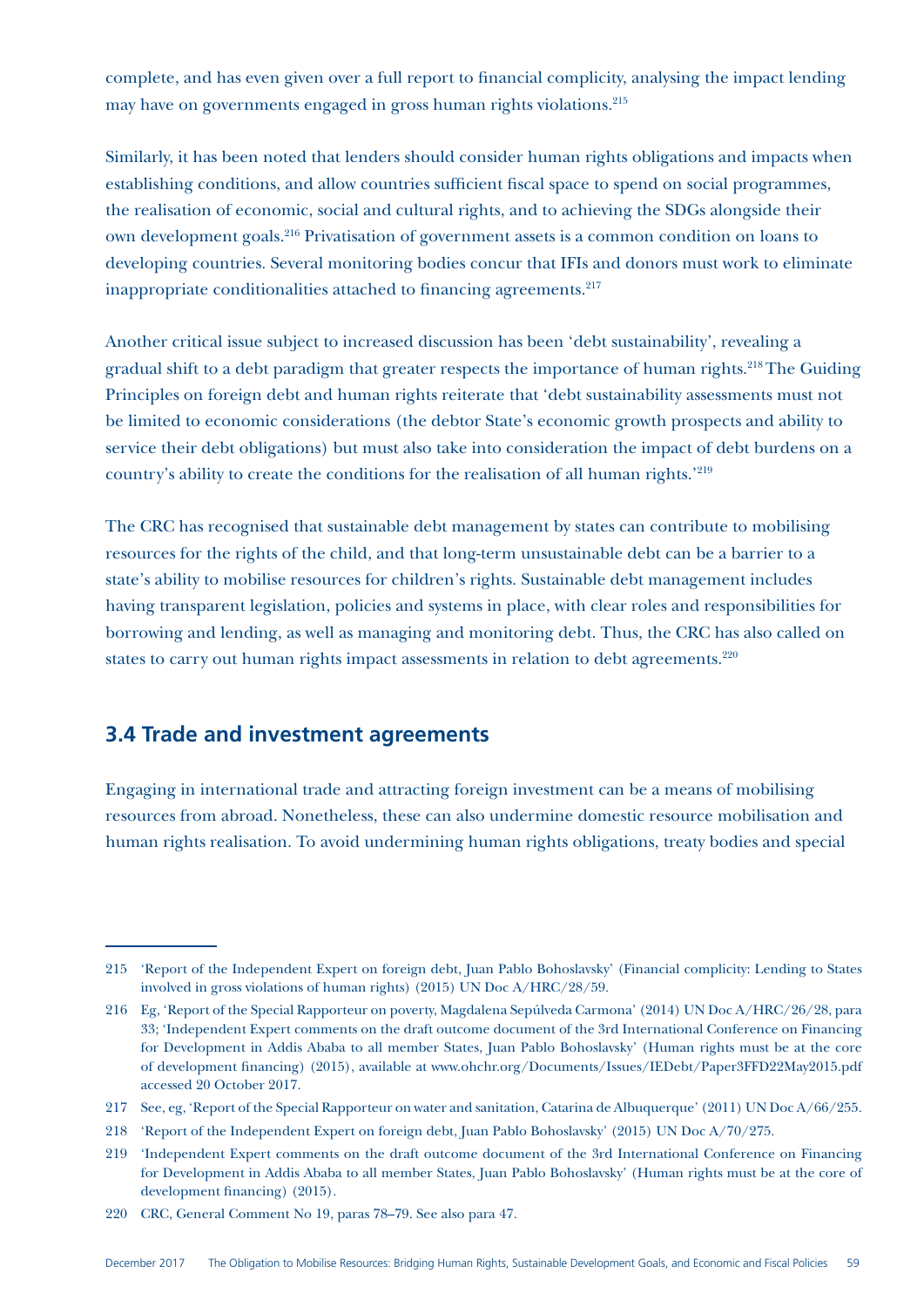procedures often call on states to undertake human rights impact assessments regarding the trade and investment agreements they negotiate and implement.<sup>221</sup>

The Special Rapporteur on food has provided states with detailed guidelines on how human rights impact assessments should be prepared to ensure the trade and investment agreements into which they enter are consistent with their obligations as stipulated by international human rights instruments<sup>222</sup> (see section below on human rights impact assessments).

The CESCR, for example, requested that developed and developing states take economic, social and cultural rights into account in bilateral as well as multilateral trade and investment agreements. This has been emphasised as an extraterritorial obligation, for example, in the case of Switzerland (in reference to the consequences of its foreign trade policies on its partner country's population)<sup>223</sup> and as a domestic obligation, for example, in the case of Tunisia (in reference to impacts on their own vulnerable populations).224

Monitoring bodies' efforts have acknowledged that, while foreign investment and liberalisation may bring a country economic rewards, such investments are often sought and implemented without detailed consideration of risks or possible adverse effects; the cost of attracting foreign or private investment or entering into trade agreements is frequently left out of the equation.

One question to which special procedures and treaty bodies have paid little attention in relation to trade liberalisation is reducing tariff revenues. The cost to a country that arises from reduced tariff revenues – in terms of foregone income and administrative expense related to tax collection – is usually not factored into the equation when calculating the opportunity costs that arise from trade liberalisation agreements. This is an area that special procedures and treaty bodies might want to look at in more detail, to help shape future resource mobilisation policies and trade agreements in ways that are human rights consistent. They should follow human rights guidelines in the Guiding Principles on human rights impact assessments of trade and investment agreements as developed by the Special Rapporteur on food.<sup>225</sup> The Guidelines state, for example, that 'States should not enter into trade or investment agreements that would require them to adopt measures, such as lowering a tariff or strengthening intellectual property rights, that would result in an infringement of human rights they have agreed to uphold<sup>'226</sup> and 'States should refrain from concluding agreements

- 223 See, eg, E/C.12/CHE/CO/2-3 (2010).
- 224 E/C.12/TUN/CO/3 (2016), para 19.

<sup>221</sup> See, eg, CESCR, Concluding Observations Kenya E/C.12/KEN/CO/2-5 (2016), para 14; Concluding Observations Tunisia E/C.12/TUN/CO/3 (2016), para 19; and Concluding Observations Costa Rica E/C.12/CRI/CO/4 (2008). CRC, Concluding Observations Turkey CRC/C/TUR/CO/2-3 (2012), para 23; Concluding Observations Republic of Korea CRC/C/KOR/CO/3-4 (2012), para 27. See also CEDAW, Concluding Observations Columbia CEDAW/C/COL/ CO/6 (2007), para 29; Concluding Observations Philippines CEDAW/C/PHI/CO/6 (2006), para 26; and Concluding Observations Guatemala CEDAW/C/GUA/CO/6 (2006), para 32. See also 'Report of the Special Rapporteur on food on his mission to the World Trade Organisation' (2009) A/HRC/10/5/Add.2, paras 37–38.

<sup>222</sup> 'Addendum to the Report of the Special Rapporteur on food, Olivier De Schutter on Guiding principles on human rights impact assessments of trade and investment agreements' (2011) UN Doc A/HRC/19/59/Add.5.

<sup>225</sup> 'Report of the Special Rapporteur on food, Olivier De Schutter' (2011) UN Doc A/HRC/19/59/Add.5.

<sup>226</sup> 'Report of the Special Rapporteur on food, Olivier De Schutter' (2011) UN Doc A/HRC/19/59/Add.5, para 2.2.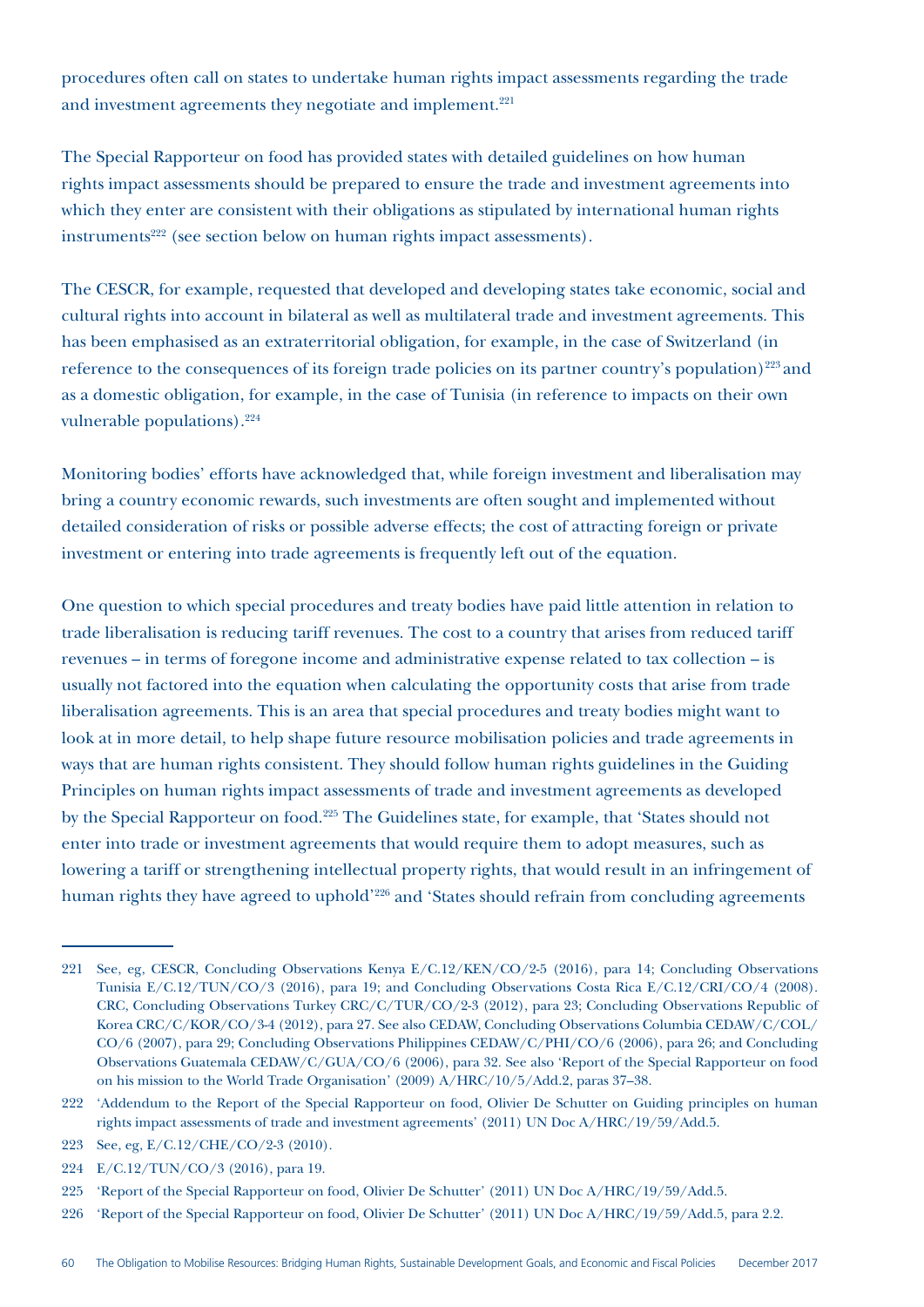that would affect their public budgets or balance of payments in a way that would impede the full realisation of human rights, making the fulfilment of human rights impossible or delayed.' <sup>227</sup>

Human rights bodies have expressed acute concern regarding investment agreements, particularly bilateral investment agreements and their arbitration provisions. Building on the Guiding Principles on business and human rights,<sup>228</sup> special procedures and treaty bodies have made a number of recommendations related to bilateral investment agreements, including that they:

- be interpreted in a manner that does not conflict with human rights law, since the purpose of both development-stimulating investment treaties and human rights laws is to benefit individuals;<sup>229</sup>
- be developed and negotiated in Myanmar using the Principles for Responsible Contracts;<sup>230</sup> and
- include clauses on children's rights in Nicaragua.<sup>231</sup>

One recurrent concern about investment agreements is that they are often treated as standalone legal codes that contain no references to human rights. By way of example, Ghana's 2013 Investment Promotion Centre Act did not contain any provisions on respecting human rights or responsible business conduct.232 In that context, recommendations stated that legislation designed to attract and facilitate foreign investment should include safeguards to prevent negative impacts from such investment and to facilitate respect for human rights in the private sector.<sup>233</sup>

Another concern raised by treaty bodies and the Special Rapporteur on health is that international investment agreements are often negotiated and concluded in secrecy, which jeopardises the right to information and participation in decision-making processes. At the same time, it makes it hard to gauge whether an investment agreement will ultimately mobilise resources in a way that is positive for human rights realisation.234 Secrecy and confidentiality have been justified on the grounds that disclosure could harm the state's economic interest.<sup>235</sup>

<sup>227</sup> 'Report of the Special Rapporteur on food, Olivier De Schutter' (2011) UN Doc A/HRC/19/59/Add.5, para 2.4.

<sup>228</sup> The 'Guiding Principles on Business and Human Rights: Implementing the United Nations "Protect, Respect and Remedy" Framework', were developed by the Special Representative of the Secretary-General on the issue of human rights and transnational corporations and other business enterprises. The Special Representative annexed the Guiding Principles to his final report to the UNHRC (A/HRC/17/31). The UNHRC endorsed the Guiding Principles in its resolution 17/4 of 16 June 2011.

<sup>229</sup> 'Report of the Special Rapporteur on health, Anand Grover' (2014) UN Doc A/69/299, para 55.

<sup>230</sup> 'Report of the Special Rapporteur on Myanmar, Tomás Ojea Quintana' (2013) UN Doc A/HRC/22/58, para 34.

<sup>231</sup> CRC, Concluding Observations Nicaragua UN Doc CRC/C/NIC/CO/4; CESCR, General Comment No 18: Article 6 of the International Covenant on Economic, Social and Cultural Rights (2005) E/C.12/GC/18.

<sup>232</sup> 'Report of the Working Group on business and human rights' (Visit to Ghana) (2014) UN Doc A/HRC/26/25/Add.5, para 17.

<sup>233</sup> 'Report of the Working Group on business and human rights' (Visit to Ghana) (2014) UN Doc A/HRC/26/25/Add.5, para 17.

<sup>234</sup> Eg, 'Interim report of the Special Rapporteur on health, Anand Grover' (2014) UN Doc A/69/299, para 50.

<sup>235</sup> Eg, 'Interim report of the Special Rapporteur on health, Anand Grover' (2014) UN Doc A/69/299, para 51.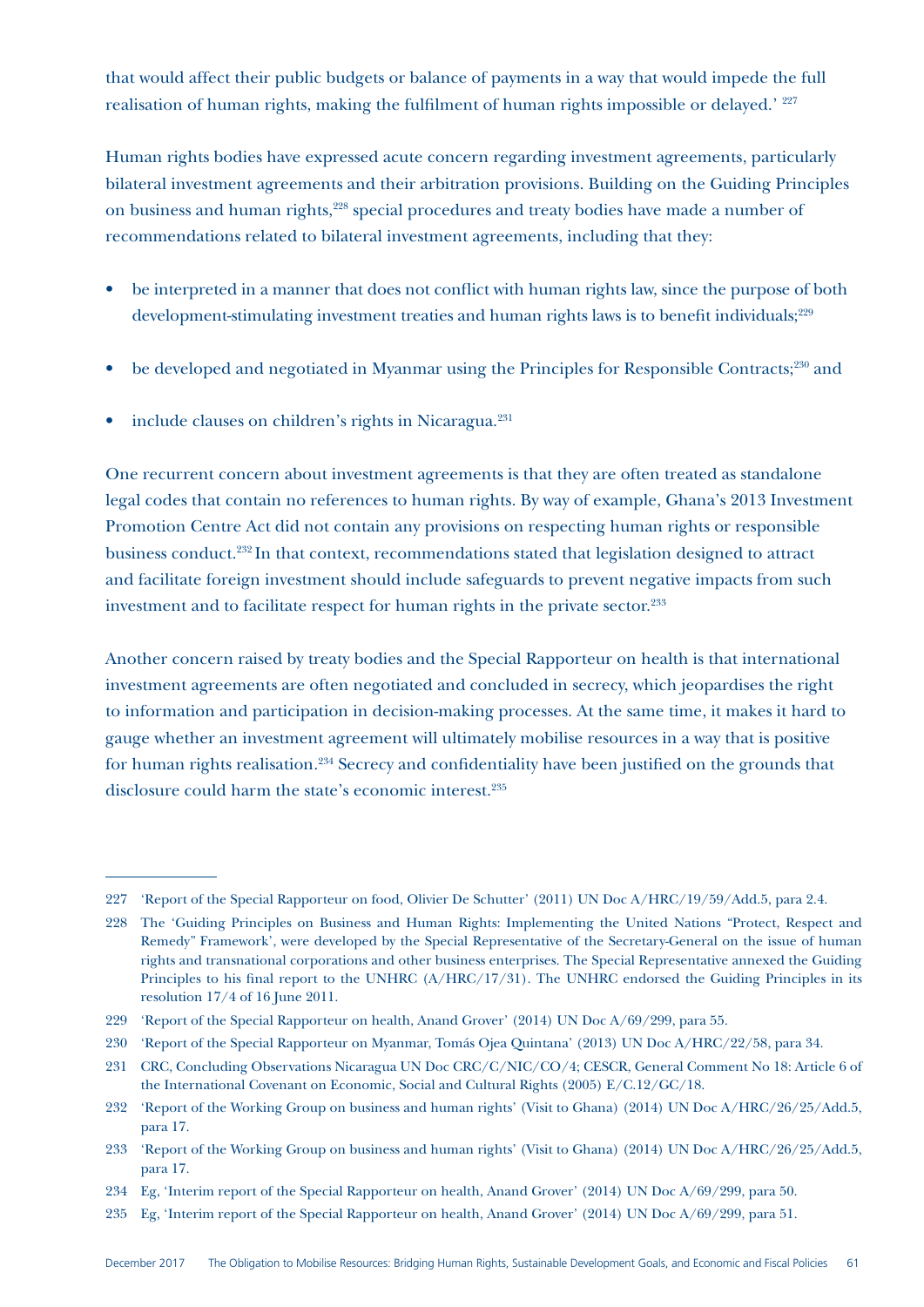Similarly, another cause for concern is that investment agreements generally contain provisions enabling private investors to sue states if investment conditions change over time. This has led to litigation regarding states' measures to protect public-policy objectives, such as health or the environment. Investor–state arbitration has drawn fierce criticism, including for lack of transparency, preventing third parties from accessing the system – and thus solutions – and benefiting 'transnational corporations at the cost of states' sovereign functions of legislation and adjudication'.236 The UN Commission on International Trade Law (UNCITRAL) Convention on Transparency in Treaty-Based Investor-State Arbitration has been pointed to as providing an opportunity for increased investor–state arbitrations transparency.<sup>237</sup>

#### *Human rights impact assessments*

As noted earlier, in 2011, the Special Rapporteur on the right to food presented Guiding Principles on human rights impact assessments of trade and investment agreements (the 'Guiding Principles on trade and investment'). These have since garnered considerable support from human rights advocates and development practitioners worldwide.

A human rights impact assessment is a tool that informs policy choices by preventing and remedying adverse human rights effects, and ensures that these are made based on the best available information.238 A state may have to make choices about its priorities, for instance, where trade and investment agreements contribute to economic growth and thus facilitate the state's ability to realise rights through mobilising budgetary resources, while at the same time such agreements negatively affect the state's capacity to protect the rights of certain groups, such as workers in the state's least efficient economic sectors. Human rights impact assessments can help identify the best choice among competing policy options for mobilising resources; identify both positive and negative human rights impacts of a trade or investment agreement; and help states prioritise those economic and social benefits that can make a sustainable contribution to the realisation of all human rights, over the short-term economic and/or political gains such agreements provide.<sup>239</sup> The process of setting priorities and managing tradeoffs, as well as the substance of outcomes, must all comply with human rights-related transparency, participation and non-discrimination principles.<sup>240</sup>

A human rights impact assessment requires taking the country's unique context into consideration and examining 'the fiscal and economic sustainability of trade and investment agreements'.<sup>241</sup> Therefore, human rights and environmental impact assessments are particularly advisable<sup>242</sup> since environmental degradation can reduce the long-term revenue that natural resources yield.

<sup>236</sup> Eg, 'Interim report of the Special Rapporteur on health, Anand Grover' (2014) UN Doc A/69/299, para 4.

<sup>237</sup> 'Report of the Working Group on business and human rights' (Improving policy coherence for inclusive and sustainable development) (2015) UN Doc A/HRC/29/28.

<sup>238</sup> 'Report of the Special Rapporteur on food, Olivier De Schutter' (Guiding principles on human rights impact assessments of trade and investment agreements) (2011) UN Doc A/HRC/19/59/Add.5, para 6.2.

<sup>239</sup> Guiding Principles on Human Rights Impact Assessments of Trade and Investment Agreements, para. 6.1.

<sup>240</sup> Guiding Principles on Human Rights Impact Assessments of Trade and Investment Agreements, para. 6.1.

<sup>241</sup> Guiding Principles on Human Rights Impact Assessments of Trade and Investment Agreements, para 2.4.

<sup>242</sup> 'Report of the Working Group on business and human rights' (Visit to Ghana) (2014) UN Doc A/HRC/26/25/Add.5.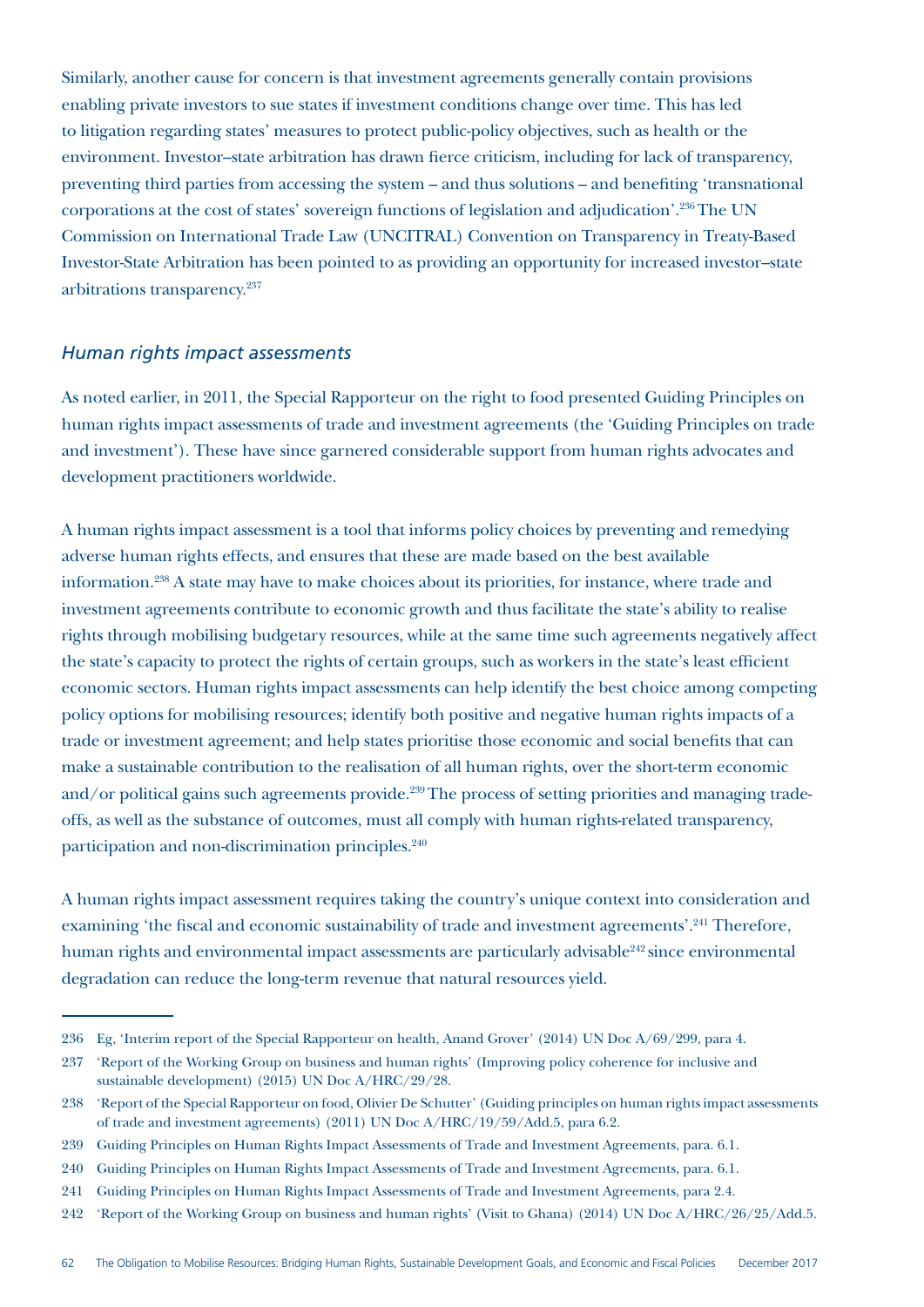Calls for human rights impact assessments have not been limited to trade and investment agreements. Several human rights monitoring bodies have advised states to undertake human rights impact assessments on other resource mobilisation policies. For example, they have called on states to assess the impact of their domestic tax policies as well as the spill-over effects their tax policies impose on other countries, in addition to the impact of austerity measures and other adjustment programmes.<sup>243</sup>

In 2017, the CESCR made its views clear regarding trade and investment agreements and human rights impact assessments in a General Comment. According to the Committee:

'States Parties should identify any potential conflict between their obligations under the Covenant and trade or investment treaties, and refrain from entering into such treaties where such conflicts are found to exist, as required under the principle of the binding character of treaties. The conclusion of such treaties should therefore be preceded by human rights impact assessments, taking into account both the positive and negative human rights impacts of trade and investment treaties, including their contribution to the realisation of the right to development. Such impacts on human rights of the implementation of the agreements should be regularly assessed, to allow for the adoption of any corrective measures that may be required. The interpretation of trade and investment treaties currently in force should take into account the human rights obligations of the State, consistent with Article 103 of the Charter of the United Nations and with the specific nature of human rights obligations. States parties cannot derogate from the obligations under the Covenant in trade and investment treaties they may conclude. They are encouraged to insert, in future treaties, a provision explicitly referring to their human rights obligations, and to ensure that mechanisms for the settlement of investor-State disputes take human rights into account in the interpretation of investment treaties or of investment chapters in trade agreements.'244

Human rights impact assessments are also an important accountability tool. By explicitly clarifying what can be expected from a particular resource mobilisation policy, errors, omissions and actors involved can be more clearly identified if the expected resources are not mobilised or when human rights are affected.

A major limitation of human rights impact assessment methodologies is that they most often seek to assess potential human rights impacts of specific resource mobilisation policies, rather than consider whether these policies are best suited for countries seeking to comply with obligations to mobilise maximum available resources for human rights. On a positive side, one special procedure noted that emerging methodologies make it possible to monitor whether maximum available resources are being directed to economic, social and cultural rights, declaring such assessments should focus on whether all available resources are being mobilised, as well as on whether they are being used effectively.245

<sup>243</sup> See, eg, Concluding Observations UK E/C.12/GBR/CO/6 (2016), para 17; and 'Report of the Independent Expert on foreign debt, Cephas Lumina' (Mission to Greece) (2014) A/HRC/25/50/Add.1, para 92.

<sup>244</sup> CESCR General Comment No 24, para 13 (footnotes omitted).

<sup>245</sup> 'Report of the Special Rapporteur on water and sanitation, Catarina de Albuquerque' (2011) UN Doc A/66/255.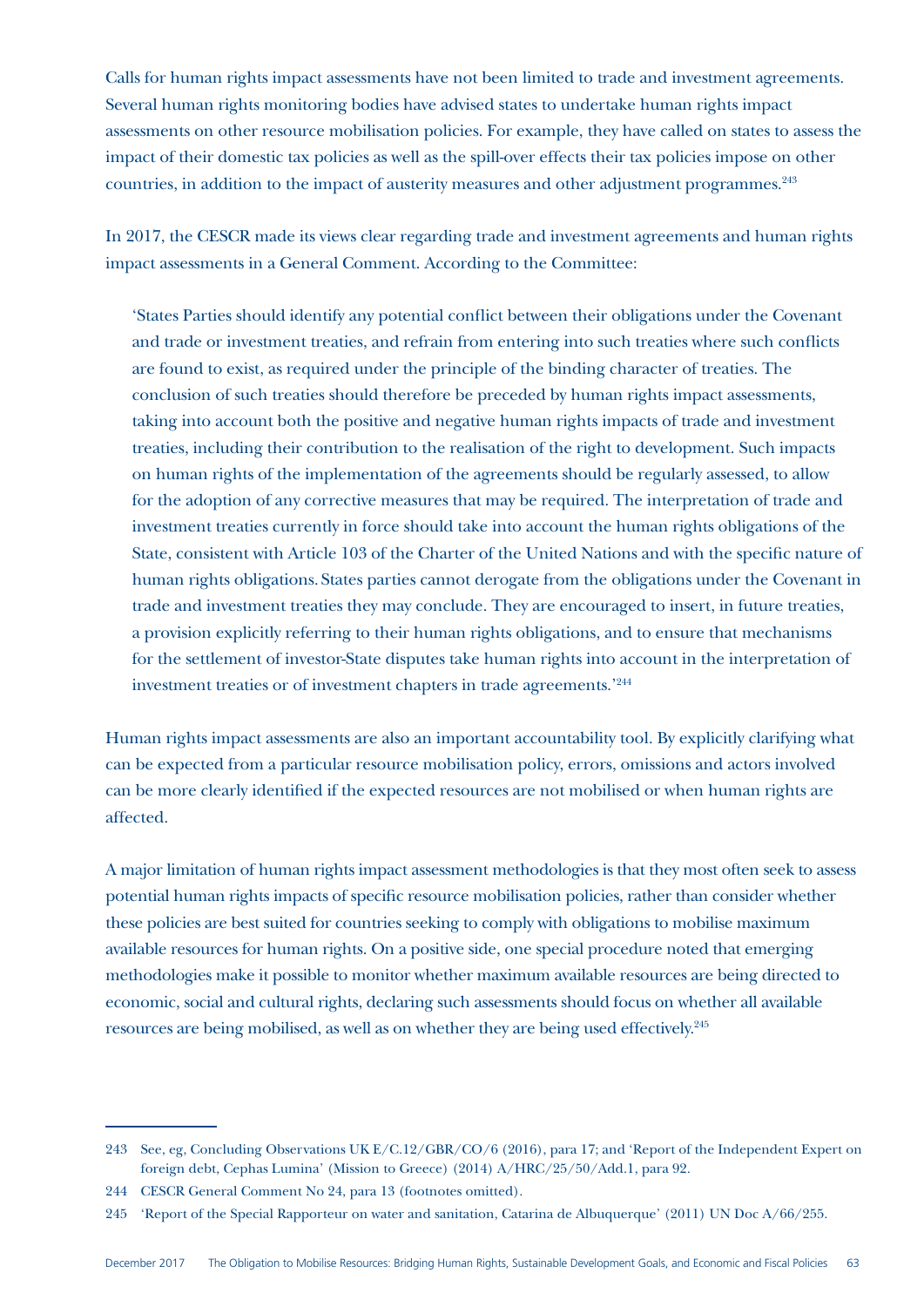### *Tax incentives and tax holidays*

As countries compete for foreign investment, they increasingly grant tax incentives to corporations to attract or retain investment.<sup>246</sup> Special procedures have expressed concern about these tax incentives as they can involve customs duty and tax exemptions that incentivise direct private sector investment.<sup>247</sup> Tax incentives to attract investment have global ramifications; they create a competitive 'race to the bottom'.<sup>248</sup> The Special Rapporteur on extreme poverty noted that such incentives warrant a heightened level of scrutiny in human rights terms because they reduce state revenues and therefore the resources states can devote to rights realisation. Furthermore, evidence that incentives actually attract investment is weak.<sup>249</sup> As such, the CESCR recommends states carefully review their allowable tax exemptions.250

The Special Rapporteur on extreme poverty has further stated that '[W]here a State is alleged to be failing to use its maximum available resources to fulfil obligations to progressively realise economic, social and cultural rights, incentives would have to be justified by a clear description of deliberate, concrete and targeted advances towards the fulfilment of human rights that can be expected from their implementation.'251 States Parties would also bear 'the burden of proving periodically that the granting of corporate tax breaks was the least restrictive policy option from the perspective of economic, social and cultural rights'.252

# **3.5 Concluding observations**

Traditionally, human rights monitoring bodies have lent greater attention to resource mobilisation via international assistance and cooperation (examined in Chapter 2, above), paying little attention to efforts to mobilise resources from other sources. For example, treaty bodies' reporting guidelines call for states to supply at times quite detailed information on development cooperation and human rights assistance, including the extent to which states benefit from or provide such cooperation or assistance.<sup>253</sup> That said, they do not request any other information on resource mobilisation.

<sup>246</sup> See Michael Keen and Mario Mansour, *Revenue Mobilisation in Sub-Saharan Africa: Challenges from Globalisation*, IMF Working Paper (2009); UNCTAD, *Least Developed Countries Report* 2013.

<sup>247</sup> See, eg, 'Report of the Special Rapporteur on Cambodia, Surya P Subedi' (2012) UN Doc A/HRC/21/63/Add.1, paras 33, 43 and 48; 'Report of the Independent Expert on poverty, Magdalena Sepúlveda Carmona' (2014) UN Doc A/HRC/26/28, para 64.

<sup>248</sup> See, eg, 'Interim report of the Special Rapporteur on health, Anand Grover' (2012) UN Doc A/67/302, para 19; 'Report of the Special Rapporteur on poverty, Magdalena Sepúlveda Carmona' (2014) UN Doc A/HRC/26/28.

<sup>249</sup> 'Report of the Special Rapporteur on poverty, Magdalena Sepúlveda Carmona' (2014) UN Doc A/HRC/26/28, para 65.

<sup>250</sup> See, eg, Concluding Observations Burundi E/C.12/BDI/CO/1 (2015). Treaty bodies do acknowledge that some tax deductions and privileges can contribute to the human rights realisation. See CESCR recommendations that Uganda and Russia reintroduce tax benefits as incentives for hiring persons with disabilities: Concluding Observations Uganda E/C.12/UGA/CO/1 (2015) and Concluding Observations Russia E/C.12/RUS/CO/5 (2011).

<sup>251</sup> 'Report of the Special Rapporteur on poverty, Magdalena Sepúlveda Carmona' (2014) UN Doc A/HRC/26/28, para 67.

<sup>252</sup> 'Report of the Special Rapporteur on poverty, Magdalena Sepúlveda Carmona' (2014) UN Doc A/HRC/26/28, para 67.

<sup>253</sup> UN, 'Compilation of guidelines on the form and context of reports to be submitted by States Parties to the international human rights treaties' (2009) HRI/GEN/2/Rev.6, para 43; CRC, 'General guidelines regarding the form and content of initial reports to be submitted by States Parties under article 44, paragraph 1 (a) of the convention' (1991) UN Doc CRC/C/5 (CRC Reporting Guidelines), para 19.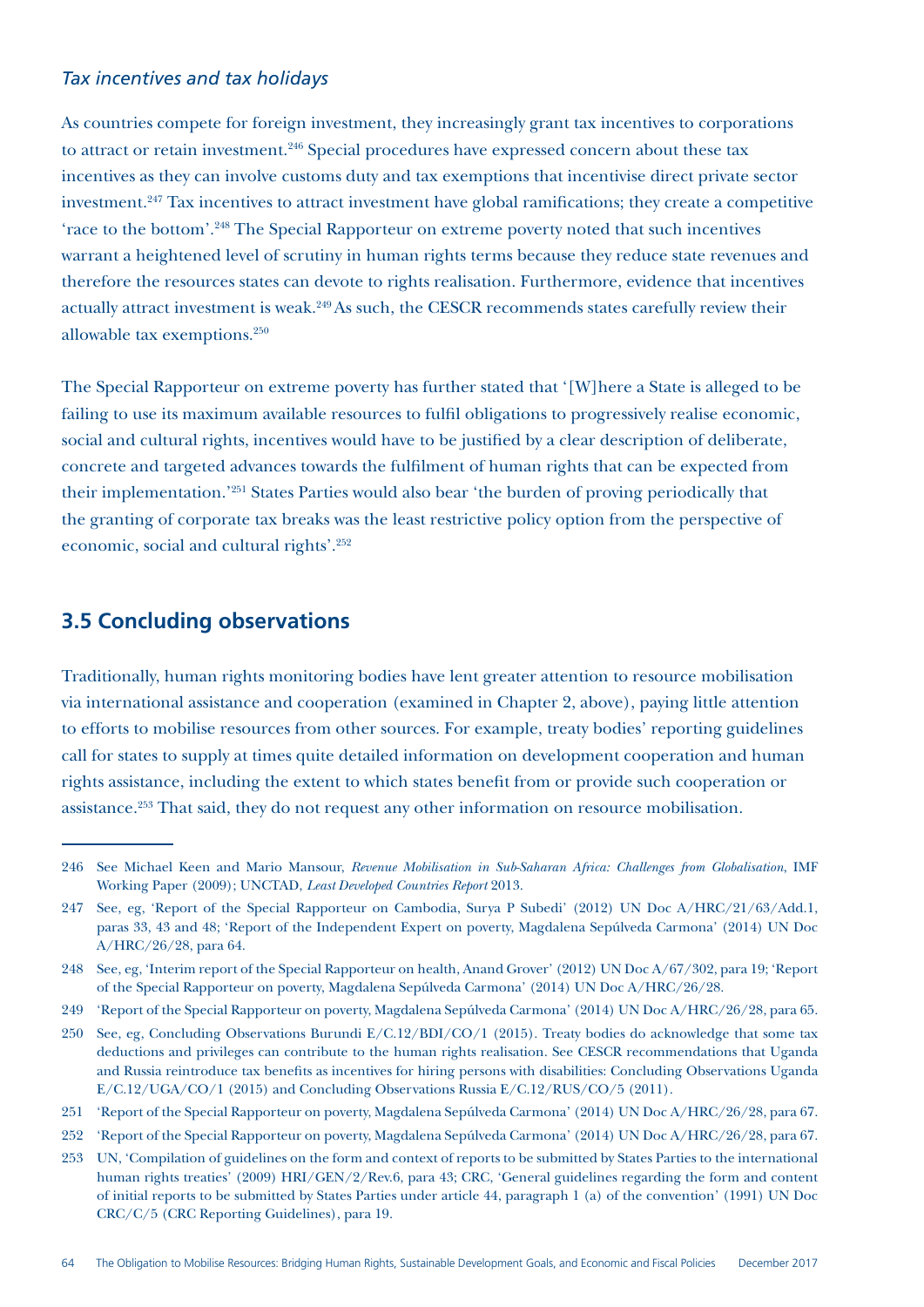Yet, as we have seen in the present section, in recent years, increasing attention has been paid to other resource mobilisation sources, in particular, taxation. This is in line with the 2030 Agenda which, in stark contrast with the Millennium Development Goals – which focused on aid as a principal development-financing source – includes SDG 17 ('means of implementation'), putting 'domestic resource mobilisation' or national fiscal policies at the centre of the development agenda.<sup>254</sup>

Special procedures and treaty bodies have not yet explored in any significant manner some critical options that are available to states to mobilise domestic resources for human rights realisation. For example, human rights monitoring bodies do not generally address monetary policies and the way in which decisions adopted by central banks contribute or hinder the availability of resources for the realisation of human rights (eg, using the excess of foreign exchange reserves). The lack of attention to monetary policies and central banks contrasts with the increasing public recognition that these policies affect the realisation of human rights, in particular, economic and social rights.<sup>255</sup> Human rights monitoring bodies should develop legal standards to better address all alternatives for resource mobilisation. The lack of attention to these issues also contrasts with the work that even some small NGOs are doing, such as regularly including in their analyses and reports a broader set of alternatives for resource mobilisation when assessing states' compliance with human rights obligations.<sup>256</sup>

To address these prevailing gaps, human rights monitoring bodies should consolidate, strengthen and further develop legal standards and methodologies to assess whether or not states have utilised all alternatives for resource mobilisation. This must include an analysis of adherence to the rule of law at the national level, without which resources can be diverted through fraud or corruption. Today, when reviewing states' reports (treaty bodies) or in-country missions (special procedures), human rights monitoring bodies rarely ask states to demonstrate whether they have done all they could to mobilise sufficient resources.

It would also be advisable, for example, for special procedures and treaty bodies to regularly request information from states on how they arrive at specific policy decisions, whether or not they have weighed certain economic policy choices' costs and benefits, and if policy trade-offs were explicitly addressed. This will foster transparency regarding decisions made as well as enable the designing of complementary policy measures that ensure those whom the economic policy may adversely affect are protected.

<sup>254</sup> SDG target 17.1: 'Strengthen domestic resource mobilisation, including through international support to developing countries, to improve domestic capacity for tax and other revenue collection.'

<sup>255</sup> See, eg, James Heintz 'Central Banks: Do They Have Human Rights Obligations?' in A Bottom-Up Approach To Righting Financial Regulation, Issue No 2, Center of Concern, January 2012, available at www.coc.org/rbw/central-banks-do-theyhave-human-rights-obligations-january-2012 accessed 20 October 2017. See also, Diane Elson, Radhika Balakrishna and James Heintz 'Public Finance, Maximum Available Resources and Human Rights' in Aoife Nolan, Rory O'Connell and Colin Harvey (eds) *Human Rights and Public Finance: Budgets and the Promotion of Economic* (Hart Publishing 2014).

<sup>256</sup> See, eg, the work of the Center for Economic and Social Rights (www.cesr.org accessed 20 October 2017) and the Center of Concern (www.coc.org accessed 20 October 2017), as well as other members of the Righting Finance Initiative.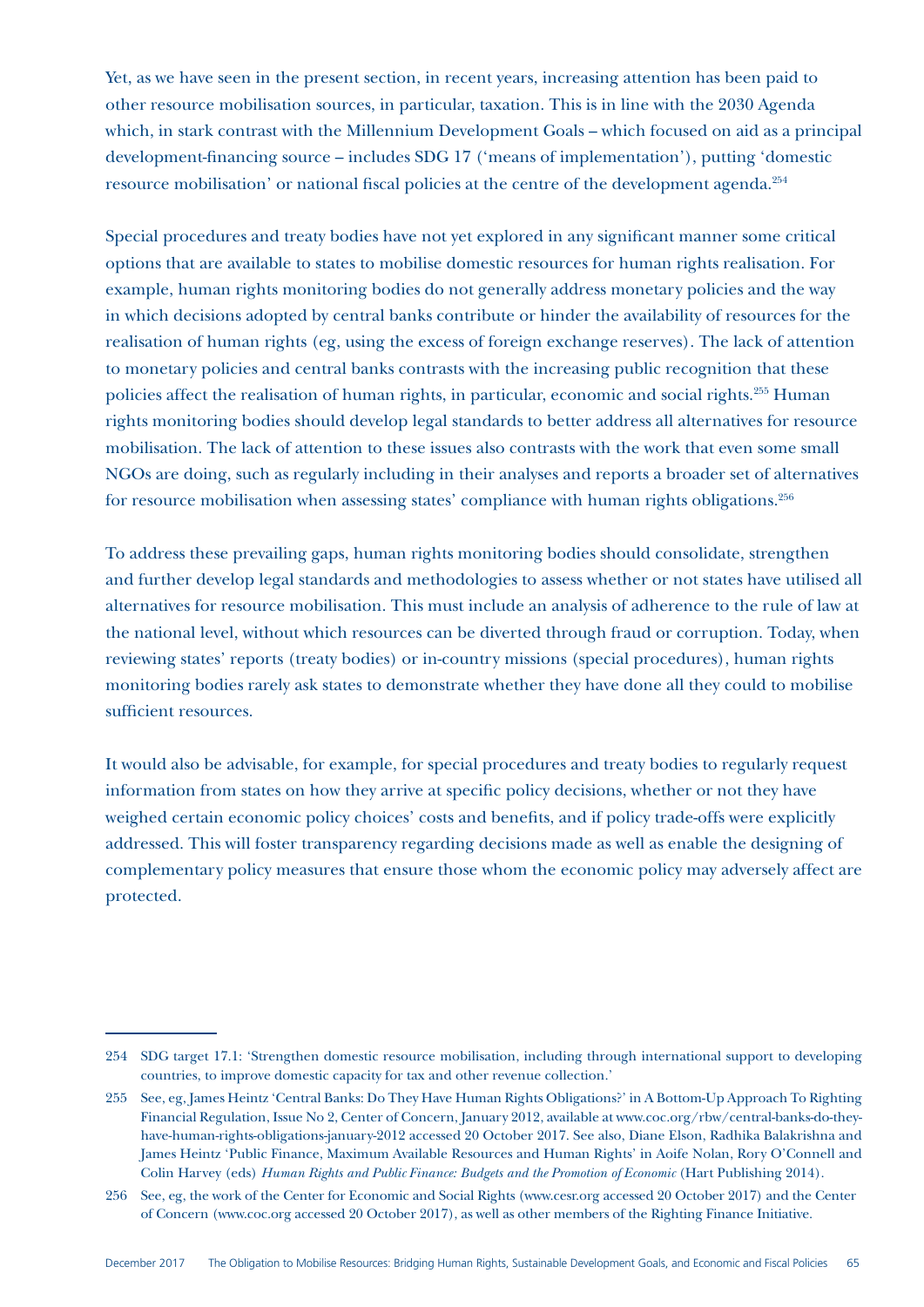Special procedures and treaty bodies should:

- regularly request information from states on how they have adopted specific policy decisions, whether or not they have weighed costs and benefits of all policy choices, and if policy trade-offs were explicitly addressed;
- provide more concrete, practical and detailed guidance to states about all aspects of the obligation to mobilise resources, including drawing attention to the prerequisite of the rule of law; to this end, they should request specific information of states;
- consolidate, strengthen and further develop legal standards and methodologies to assess whether or not states have utilised all alternatives at their disposal for resource mobilisation; and
- consistently apply legal standards related to the mobilisation of resources already developed in General Comments (ie, treaty bodies), and thematic reports (ie, special procedures), in the examination of country-specific situations (in treaty bodies' Concluding Observations and special procedures' country missions).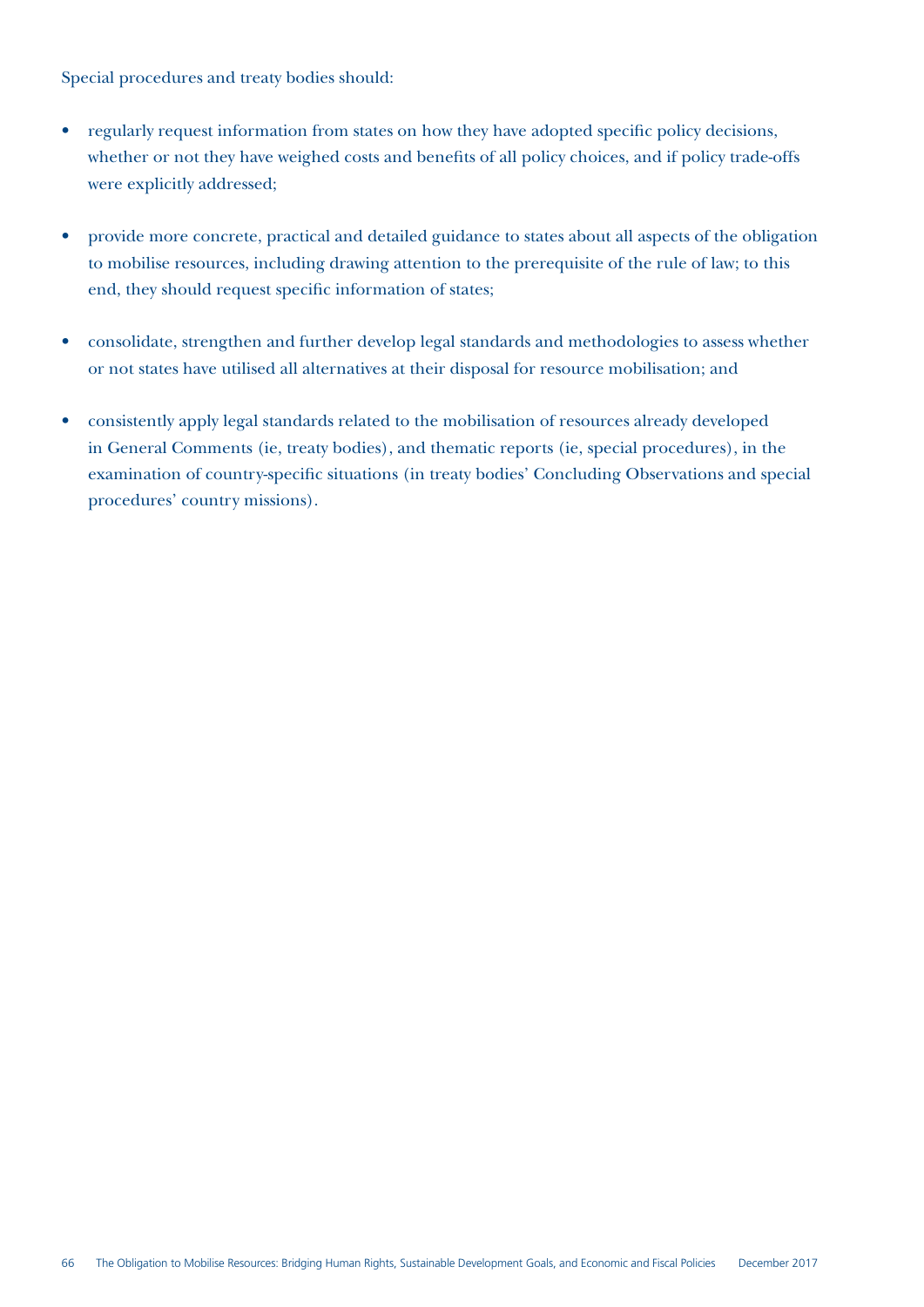# **Chapter 4: Addressing resource diversion and foregone tax revenues**

To fulfil obligations to devote maximum available resources to the enjoyment of economic, social and cultural rights, states must not only generate greater resources but also avoid resource diversion, such as corruption, tax evasion and capital flight.<sup>257</sup> Adherence to the rule of law is an essential precondition here. Human rights monitoring bodies' efforts make evident that states that continue to tolerate resource diversion cannot claim insufficient resources as a justification for not implementing economic, social and cultural rights.

# **4.1 Illicit financial flows**

In recent years, the UN human rights system has increasingly focused on the issue of illicit financial flows. The UNHRC has issued specific resolutions on the topic and asked its Advisory Committee to conduct a study on the impact of illicit financial flows on the enjoyment of human rights.258 Treaty bodies and special procedures have also lent increased attention to the issue. For example, in its Concluding Observations, the CESCR 'urged' some States Parties to take 'rigorous measures' to combat illicit financial flows, tax evasion and fraud 'with a view to raising national revenues and increasing reliance on domestic resources'.259 This increased attention on the topic dovetails with SDG commitments. Under the 2030 Agenda, states have committed to significantly reducing illicit financial flows by 2030 (SDG 16.4).

The Independent Expert on foreign debt, whom the UNHRC requested to study the topic in depth, has classified a wide range of phenomena, including corruption, tax evasion and tax avoidance, as illicit financial flows.<sup>260</sup> This section addresses each of them separately, also examining what other treaty bodies and special procedures have said on the subject. Yet, as noted by the Independent Expert on foreign debt, the majority of illicit financial flows are related to cross-border tax-related transactions: 'curbing tax-related illicit financial flows thus has the potential to make the largest fiscal impact and would enlarge domestic resources available for the realisation of human rights, including social, economic, and cultural rights'.<sup>261</sup>

<sup>257</sup> See, eg, 'Report of the Special Rapporteur on poverty, Magdalena Sepúlveda Carmona' (2014) UN Doc A/HRC/26/28. See also, CESCR Concluding Observations Romania E/C.12/ROU/CO/3-5 (2014), paras 7–8; CRC, General Comment No 19 (2016), UN Doc CRC/C/GC/19; and Concluding Observations Togo CRC/C/TGO/CO/3-4 (2012).

<sup>258</sup> See, eg, Resolution A/HRC/31/L.24/rev 1 on the negative impact of the non-repatriation of funds of illicit origin to the countries of origin on the enjoyment of human rights, and the importance of improving international cooperation.

<sup>259</sup> See, eg, Concluding Observations Honduras E/C.12/HND/CO/2 (2017), para 20; Concluding Observations Kenya E/C.12/KEN/20/2-5, para 18.

<sup>260</sup> 'Report of the Independent Expert on foreign debt, Juan Pablo Bohoslavsky' ('Final study on elicit financial flows, human rights and the 2030 Agenda for Sustainable Development') (2016), UN Doc A/HRC/31/61, para 5.

<sup>261</sup> 'Report of the Independent Expert on foreign debt, Juan Pablo Bohoslavsky' ('Final study on elicit financial flows, human rights and the 2030 Agenda for Sustainable Development') (2016), UN Doc A/HRC/31/61, para 5.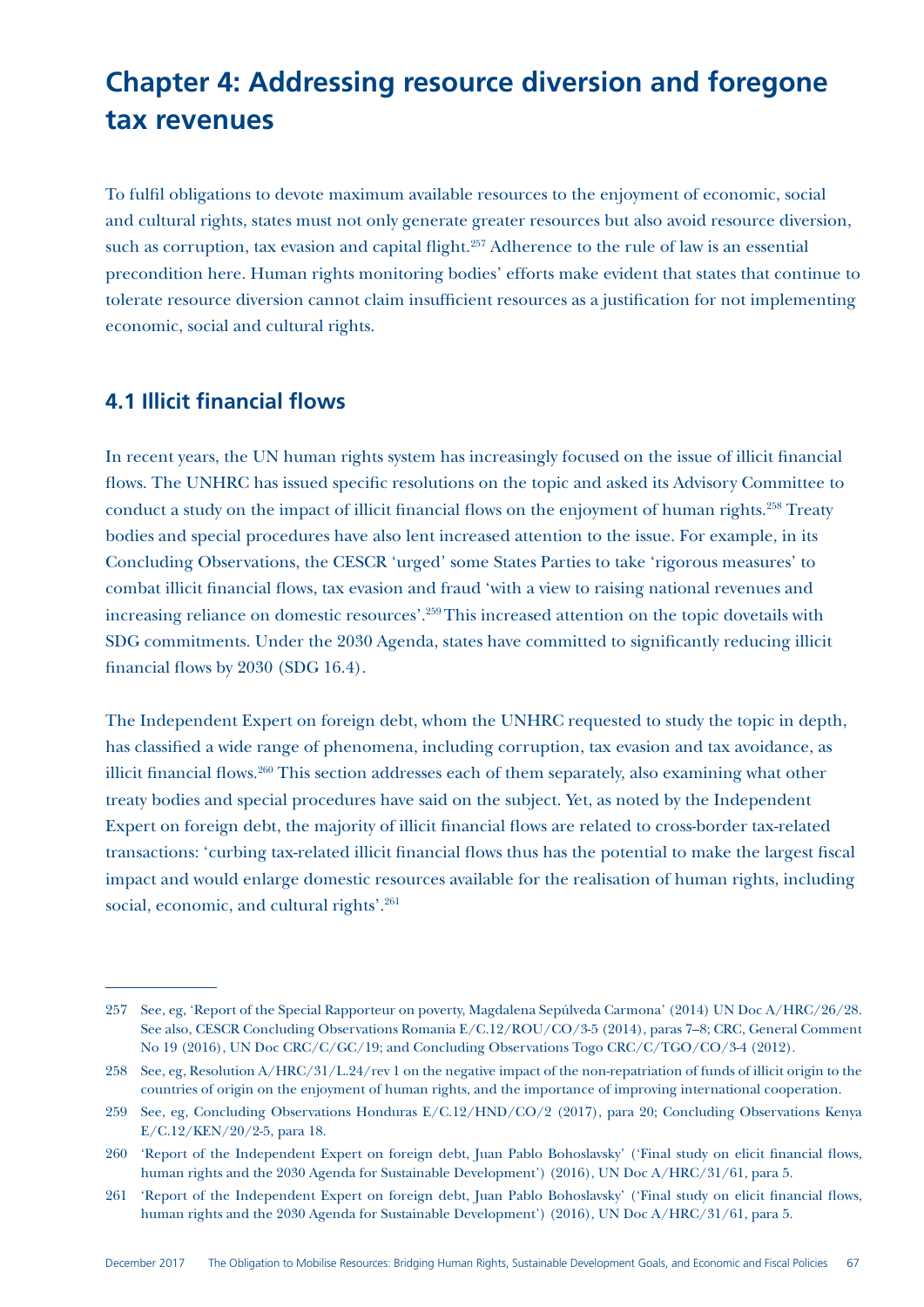# **4.2 Fiscal abuses: evasion, avoidance and other illegal practices**

Fiscal abuses are part of the broader problem of illicit financial flows. The term 'fiscal abuses' gives rise to several definitional problems. Does it include tax evasion, tax avoidance or conduct in the grey areas between evasion and avoidance, such as aggressive tax planning?262 Special procedures and treaty bodies have yet to define or use the term consistently.

As noted by the Special Rapporteur on extreme poverty, 'tax abuse is not a victimless practice; it limits resources that could be spent on reducing poverty and realising human rights, and perpetuates vast income inequality… a State that does not take strong measures to tackle tax abuse cannot be said to be devoting the maximum available resources to the realisation of economic, social and cultural rights. Moreover, high levels of tax abuse undermine the principles of equality and non-discrimination.<sup>'263</sup>

From the point of view of resource mobilisation, human rights monitoring bodies have stressed that tax abuses limit public revenue that could be spent on human rights in rich and poor countries alike. If states do not tackle tax abuses, these are likely to disproportionately benefit wealthy individuals to the detriment of the most disadvantaged. Thus, they call on states to intensify efforts to combat tax avoidance and evasion.<sup>264</sup> 'Actions or omissions that diminish public revenues by allowing large-scale tax evasion… could constitute violations of human rights obligations, such as the obligation to allocate the maximum available resources to the enjoyment of economic, social and cultural rights or to eliminate discrimination.'265

The CESCR has raised this point in the context of resource mobilisation. It has, for instance, recommended that Kenya take measures 'to combat illicit financial flows and tax avoidance with a view to raising national revenues'266 and that the UK 'take strict measures to tackle tax abuse, in particular by corporations and high-net-worth individuals'.267

# **4.3 Corruption**

UN treaty bodies have indicated that corruption entails a failure by states to comply with their obligation to use the maximum available resources.<sup>268</sup> It was pointed out that corruption resulted

<sup>262</sup> The 2013 IBAHRI report defines tax abuses as tax practices that are contrary to domestic and international tax laws and policies, such as tax evasion, tax fraud and other illegal practices – including tax losses resulting from other illicit financial flows such as bribery, corruption and money laundering. See *Tax Abuses, Poverty and Human Rights* (IBAHRI 2013), p 24.

<sup>263</sup> 'Report of the Special Rapporteur on poverty, Magdalena Sepúlveda Carmona' (2014) UN Doc A/HRC/26/28, paras 59–60.

<sup>264</sup> See, eg, 'Report of the Independent Expert on foreign debt, Cephas Lumina' (Mission to Greece) (2014) A/HRC/25/50 Add.1, para 92.

<sup>265</sup> 'Report of the Special Rapporteur on poverty, Magdalena Sepúlveda Carmona' (2014) UN Doc A/HRC/26/28, para 5, citing CESCR, General Comment No 20 (2009) on non-discrimination in economic, social and cultural rights (2009) UN Doc E/C.12/GC.20.

<sup>266</sup> CESCR, Concluding Observations Kenya E/C.12/KEN/CO/2-5 (2016). The CESCR has also called on Burkina Faso to redouble its efforts to combat illicit financial flows E/C.12/BFA/CO/1 (2016).

<sup>267</sup> CESCR, Concluding Observations UK E/C.12/GBR/CO/6, paras 16–17.

<sup>268</sup> See, eg, CRC, General Comment No 19 (2016) UN Doc CRC/C/GC/19, para 34. See also, CESCR, Concluding Observations Moldova (2003) UN Doc E/2004/22; CRC, Concluding Observations Togo (2012) UN Doc CRC/C/ TGO/CO/3-4; CESCR, Concluding Observations Romania (2014) UN Doc E/C.12/ROU/CO/3-5, paras 7–8.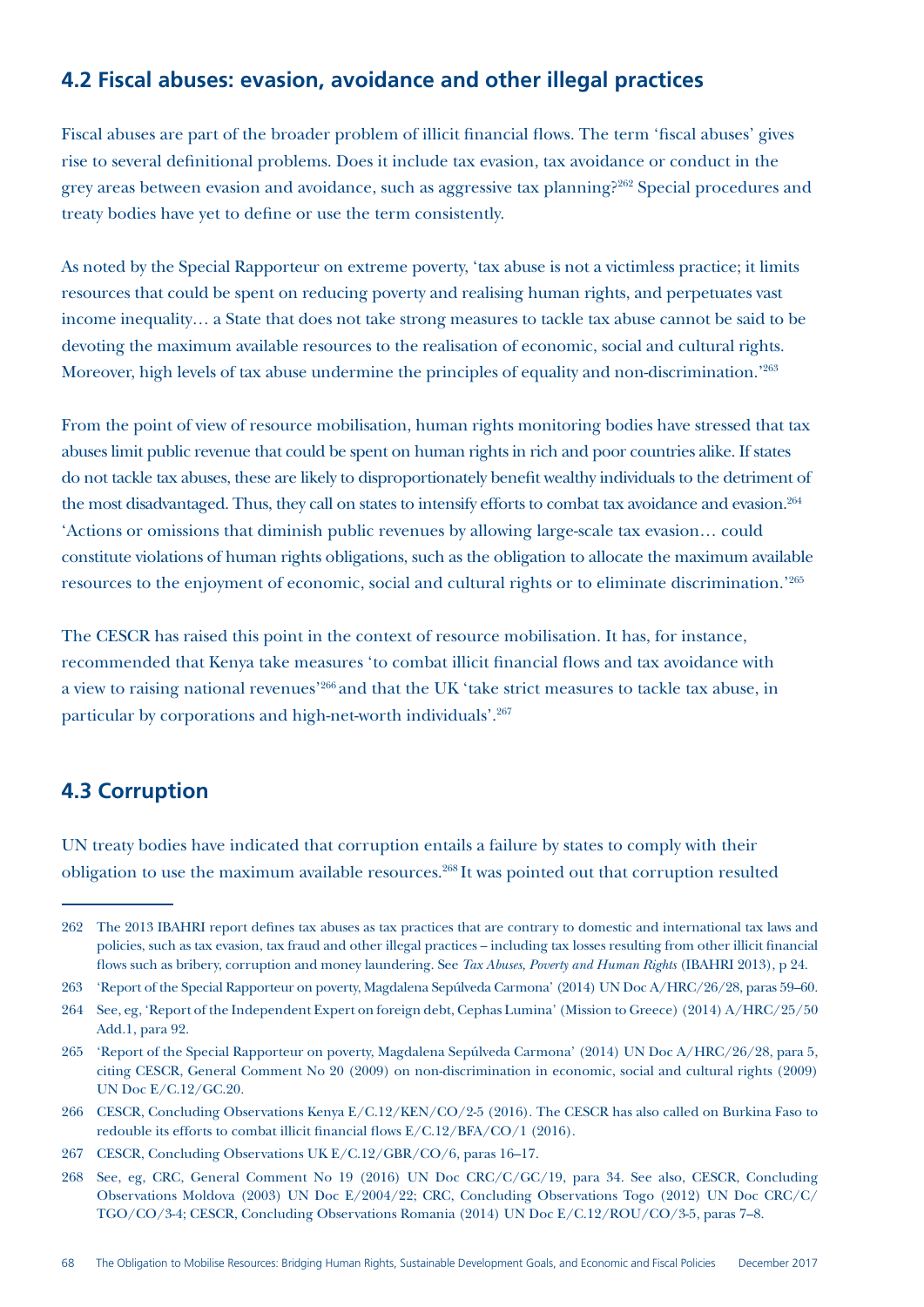in fewer resources being available to secure children's rights in Venezuela<sup>269</sup> and led to decreased revenue and resources in Georgia.270

Treaty bodies have requested states intensify their efforts to combat corruption, including by increasing transparency in the public sector and ensuring effective functioning of all anti-corruption measures.271 The CESCR has expressly noted that corruption 'undermines a State's ability to mobilise resources for the delivery of services essential for the realisation of economic, social and cultural rights. It leads to discriminatory access to public services in favour of those able to influence authorities, including by offering bribes or resorting to political pressures.'272 Special procedures have also lent greater attention to the issue of corruption and its impact on securing human rights, in particular during their country missions.273

# **4.4 Corporate profit shifting**

Corporate profit shifting refers to techniques that transfer profits to low-tax jurisdictions. While tax evasion practices contravene domestic laws and regulations, this complex corporate tax avoidance scheme is difficult for tax authorities to prove and prosecute.<sup>274</sup>

Transfer prices are related to cross-border payments from one part of a multinational enterprise, for goods or services provided by another part of the same multinational enterprise. Tax abuse through transfer pricing occurs when a transnational corporation manipulates the prices of related-party transactions to increase profits in low-tax countries and decrease profits in higher-tax countries. The Independent Expert on foreign debt has explained that 'profit shifting' gives rise to several damages. First, it leads to a number of tax-revenue losses by both developed and developing countries. Second, corporate tax avoidance perpetuates inequality 'since the benefits accrue to a small minority while revenue losses will need to be made up by the rest if the population'. Third, it creates an unfair competitive advantage for transnational corporations, as domestic enterprises cannot take advantage of it. Finally, it increases the cost of tax administration as, 'the more sophisticated tax avoidance schemes become, the more ineffective capacity-building efforts to strengthen tax administration becomes'.275 Some special procedures have noted that increased international cooperation on tax matters is necessary to stop the unnecessary loss of resources<sup>276</sup> (see section 2.3 above).

<sup>269</sup> CRC, Concluding Observations Venezuela (2014) CRC/C/VEN/CO/3-5. Under the heading 'allocation of resources', it directed similar recommendations to Cambodia, CRC, Concluding Observations Cambodia (2011) CRC/C/KHM/ CO/2-3, para 16.

<sup>270</sup> CESCR, Concluding Observations Georgia (2002) E/C.12/1/Add.83, para 11.

<sup>271</sup> Concluding Observations Uganda E/C.12/UGA/CO/1 and Burkina Faso CRC/C/BFA/CO/3-4.

<sup>272</sup> CESCR General Comment No 24, para 20.

<sup>273</sup> 'Report of the Independent Expert on foreign debt, Cephas Lumina' (Mission to Vietnam)(2012) A/HRC/20/23/ Add.3; 'Report of the Independent Expert on poverty, Magdalena Sepúlveda Carmona' (Mission to Zambia) A/HRC/14/31/Add.1, paras 92–96.

<sup>274</sup> 'Report of the Independent Expert on foreign debt, Juan Pablo Bohoslavsky' (2016) UN Doc A/HRC/31/61, para 17.

<sup>275</sup> 'Report of the Independent Expert on foreign debt, Juan Pablo Bohoslavsky' (2016) UN Doc A/HRC/31/60, para 20.

<sup>276</sup> 'Report of the Independent Expert on foreign debt, Juan Pablo Bohoslavsky' (2016) UN Doc A/HRC/31/60, para 20; 'Independent Expert on international order, Alfred-Maurice de Zayas' (2016) UN Doc A/71/286; 'Report of the Special Rapporteur on poverty, Magdalena Sepúlveda Carmona' (2014) UN Doc A/HRC/26/28.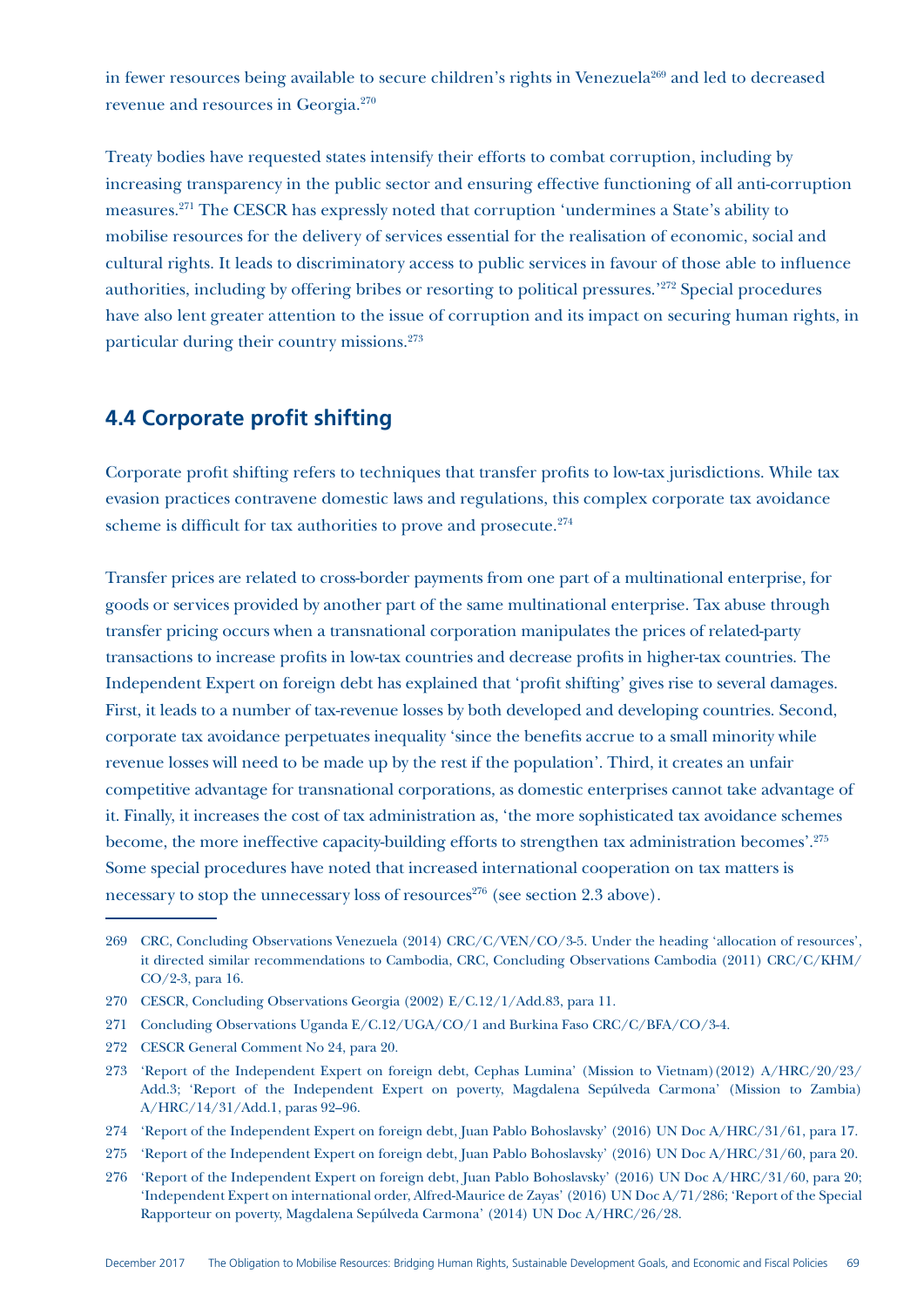As discussed below (in section 5.2), the preferential corporate taxation schemes that some countries implement can erode other countries' ability to mobilise sufficient resources; certain special procedures, as well as the CESCR have been emphatic in considering this practice in violation of human rights obligations.<sup>277</sup> In its most recent (2017) General Comment, the CESCR noted that '[L]owering the rates of corporate taxes with a sole view to attracting investors encourages a race to the bottom that ultimately undermines the ability of all states to mobilise resources domestically to realise Covenant rights'. The Committee further notes that, 'as such, this practice is inconsistent with the duties of the State Parties to the Covenant'.278

Other special procedures have also referred to the companies' obligations to pay taxes more broadly. For example, the Special Rapporteur on extreme poverty has noted that business enterprises that knowingly avoid paying tax are purposefully depriving countries of the resources they need to fulfil their human rights obligations and thus are in breach of their own obligations to respect human rights.279 The Working Group on business and human rights notes the responsibility to respect human rights applies to all corporate activities and that business enterprises should not seek to undermine the state's legitimate exercise of environmental and social oversight.<sup>280</sup>

# **4.5 Financial secrecy legislation, tax havens or low-tax jurisdictions**

Some human rights monitoring bodies have expressed concern about financial secrecy legislation and low corporate income tax jurisdictions because they affect the State Party as well as other states' ability (see section 5.2 below) to meet their obligations to mobilise maximum available resources for the implementation of economic, social and cultural rights.281

The Special Rapporteur on extreme poverty has noted that tax havens enable large-scale tax abuse (as well as illicit activities) and deprive countries of revenue they need to fulfil their obligations. In addition, given that most tax havens are located in – or under the jurisdiction of – wealthy countries, the global flow of money to these centres exacerbates global inequalities.<sup>282</sup> Secrecy legislation and tax havens include an extraterritorial component that is examined below (see section 5.2 below).

<sup>277</sup> 'Report of the Independent Expert on foreign debt, Juan Pablo Bohoslavsky' (2016) UN Doc A/HRC/31/60, paras 41–43; 'Independent Expert on international order, Alfred-Maurice de Zayas' (2016) UN Doc A/71/286, para 29; 'Report of the Special Rapporteur on poverty, Magdalena Sepúlveda Carmona' (2014) UN Doc A/HRC/26/28, paras 74–78.

<sup>278</sup> CESCR General Comment No 24, para 37.

<sup>279</sup> 'Report of the Special Rapporteur on poverty, Magdalena Sepúlveda Carmona' (2014) UN Doc A/HRC/26/28.

<sup>280</sup> 'Report of the Working Group on business and human rights' (Visit to Ghana) (2014) UN Doc A/HRC/26/25/Add.5.

<sup>281</sup> See, eg, Concluding Observations UK E/C.12/GBR/CO/6 (2016), para 16; Concluding Observations Canada E/C.12/ CAN/CO/6 (2016), para 9.

<sup>282</sup> 'Report of the Special Rapporteur on poverty, Magdalena Sepúlveda Carmona' (2014) UN Doc A/HRC/26/28, para 61.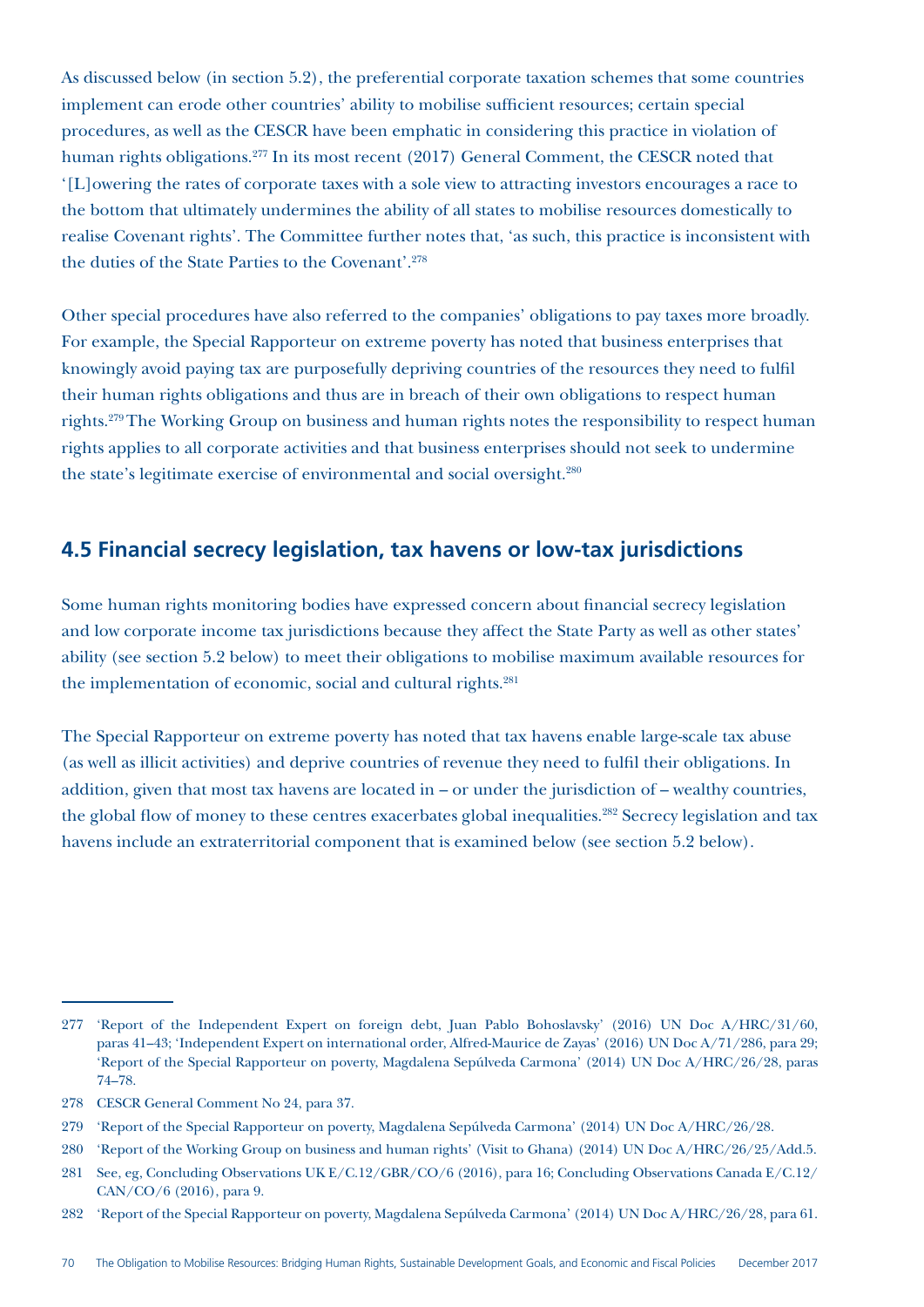#### **4.6 Concluding observations**

Based on the interpretation that special procedures and treaty bodies provide, it is possible to conclude that, when states do not take measures to ensure fair and progressive tax collection or when they facilitate or actively promote tax abuse, either at the domestic or cross-border level, they may be in violation of international human rights law. However, they have not yet addressed the issue of resource diversion or foregone tax revenues in a systematic manner. The Independent Expert on foreign debt has noted that efforts to improve revenue collection, close loopholes for tax evasion/ avoidance and ensure tax justice have not been accorded their warranted priority.283 For example, while tax evasion is currently a particularly high-profile issue, few special procedures have addressed it; treaty bodies mention it in passing without giving it the attention it deserves. This constitutes a major failure, considering that a state that does not take strong measures to collect all possible taxes cannot be said to be devoting maximum available resources to the realisation of economic, social and cultural rights.

Similarly (with the exception of the most recent CESCR General Comment), human rights monitoring bodies have not paid sufficient attention to multinational corporations' tax abuses, despite the fact these have major human rights consequences. First, they eliminate resources that could be used for securing human rights as they exacerbate income inequalities. Second, they shift and increase the tax burden to other taxpayers, often in violation of principles of equality and non-discrimination. Third, they increase developing states' reliance on sometimes unpredictable or unreliable international assistance.

While the CESCR has lent greater attention to the issue in its latest General Comment (2017), other human rights bodies, including the Working Group on business and human rights, must speak up and say a great deal more. This should include reference to the necessity for adherence to the rule of law. Better guidance by human rights monitoring bodies would assist states in their efforts to mobilise resources for human rights.

<sup>283</sup> 'Independent Expert comments on the draft outcome document of the 3rd International Conference on Financing for Development in Addis Ababa to all Member States, Juan Pablo Bohoslavsky' (Human rights must be at the core of development financing) (2015), available at www.ohchr.org/Documents/Issues/IEDebt/Paper3FFD22May2015.pdf accessed 31 October 2016.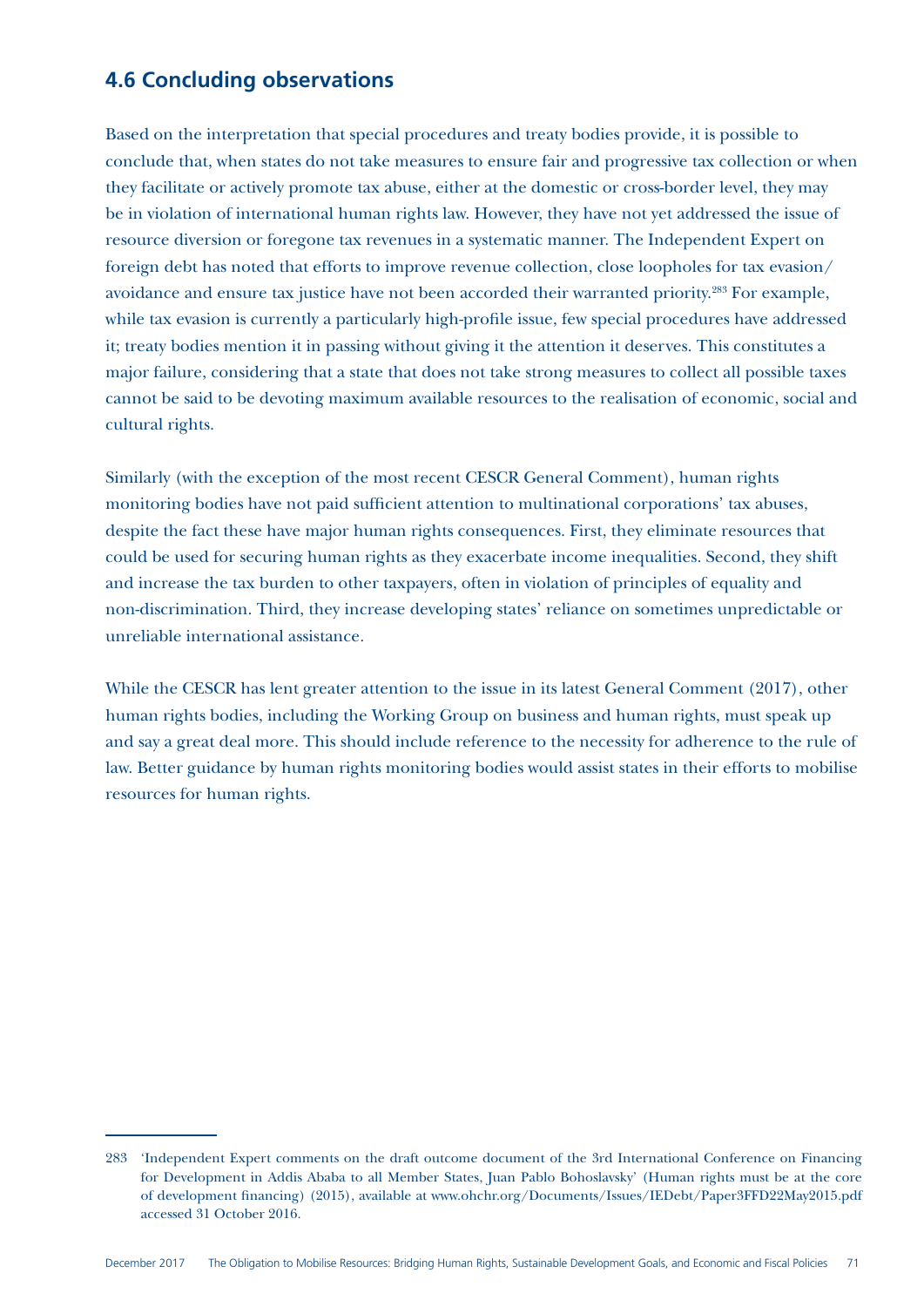Although states are thought to bear the primary responsibility for mobilising resources for human rights realisation,<sup>284</sup> human rights monitoring bodies have acknowledged the powerful role other actors play in economic policy, hence their impact on resource mobilisation. The Independent Expert on equitable international order has noted that the Guiding Principles on business and human rights do not contain any provision concerning businesses' obligation to pay their fair share of taxes. Neither is there mention of tax evasion, tax fraud or tax havens.<sup>285</sup>

Thus, despite all recent developments by human rights monitoring bodies, questions remain. What is the applicable law in relation to the obligation to mobilise resources for private actors, and how they can be held accountable? Under their due diligence obligation, are business entities obliged to consider financial returns or resources they make available to governments and local communities based on their activities? Are these returns human rights-consistent?

These are challenging, fascinating legal questions that special procedures and human rights lawyers might be well suited to address. It could include looking from a human rights (resource mobilisation) perspective at what companies' obligations are when it comes to paying tax and structuring their tax obligations. Human rights monitoring bodies – in particular the Working Group on business and human rights – have several tools not yet fully exploited that they could use to strengthen corporate accountability vis-à-vis resource mobilisation. For example, they might choose to call on states to develop legal and regulatory frameworks that safeguard against the human rights risks to which businesses' tax-related behaviour gives rise.

Another challenge for monitoring bodies is to develop a legal framework with which to assess tax lawyers, accounting and consulting firms' responsibility for creating mechanisms companies and wealthy individuals use to avoid paying taxes.

Special procedures and treaty bodies should:

• consistently address issues of resource diversion and foregone tax revenue when assessing compliance by states of their obligation to mobilise resources;

285 'Report of the Independent Expert on international order, Alfred de Zayas' (2016), UN Doc A/71/286, para 27.

<sup>284</sup> See, eg, 'Report of the Independent Expert on international solidarity, Virginia Dandan' (2015) UN Doc A/70/316; 'Report of the Independent Expert on international solidarity, Virginia Dandan' (2014) UN Doc A/HRC/26/34 (Proposed draft declaration); OHCHR, 'Independent Expert comments on the draft outcome document of the 3rd International Conference on Financing for Development in Addis Ababa to all member States, Juan Pablo Bohoslavsky' (Human rights must be at the core of development financing) (2015); 'Report of the Independent Expert on foreign debt, Juan Pablo Bohoslavsky' (Mission to Greece) (2016) A/HRC/31/60/Add.2; 'Report of the Special Rapporteur on housing, Leilani Farha' (Responsibilities of local and other subnational governments in relation to the right to adequate housing) (2015) UN Doc A/HRC/28/62, para 5; 'Report of the Special Rapporteur on poverty, Magdalena Sepúlveda Carmona' (2014) UN Doc A/HRC/26/28; 'Report of the Special Rapporteur on indigenous people, S James Anaya' (2010) UN Doc A/HRC/15/37; Working Group on business and human rights, April 2015, Business and Human Rights Guiding Principle 9. In ratifying a human rights treaty, the state takes on the legal obligation to implement the rights set out in it, thus it is a given that treaty bodies focus primarily on state duties. The Special Rapporteur on housing has recalled that, although the main responsibility for mobilising resources lies with states, it will be crucial to include local national governments as duty bearers in discussions about resource mobilisation. See 'Report of the Special Rapporteur on housing, Leilani Farha' (Responsibilities of local and other subnational governments in relation to the right to adequate housing) (2015) UN Doc A/ HRC/28/62.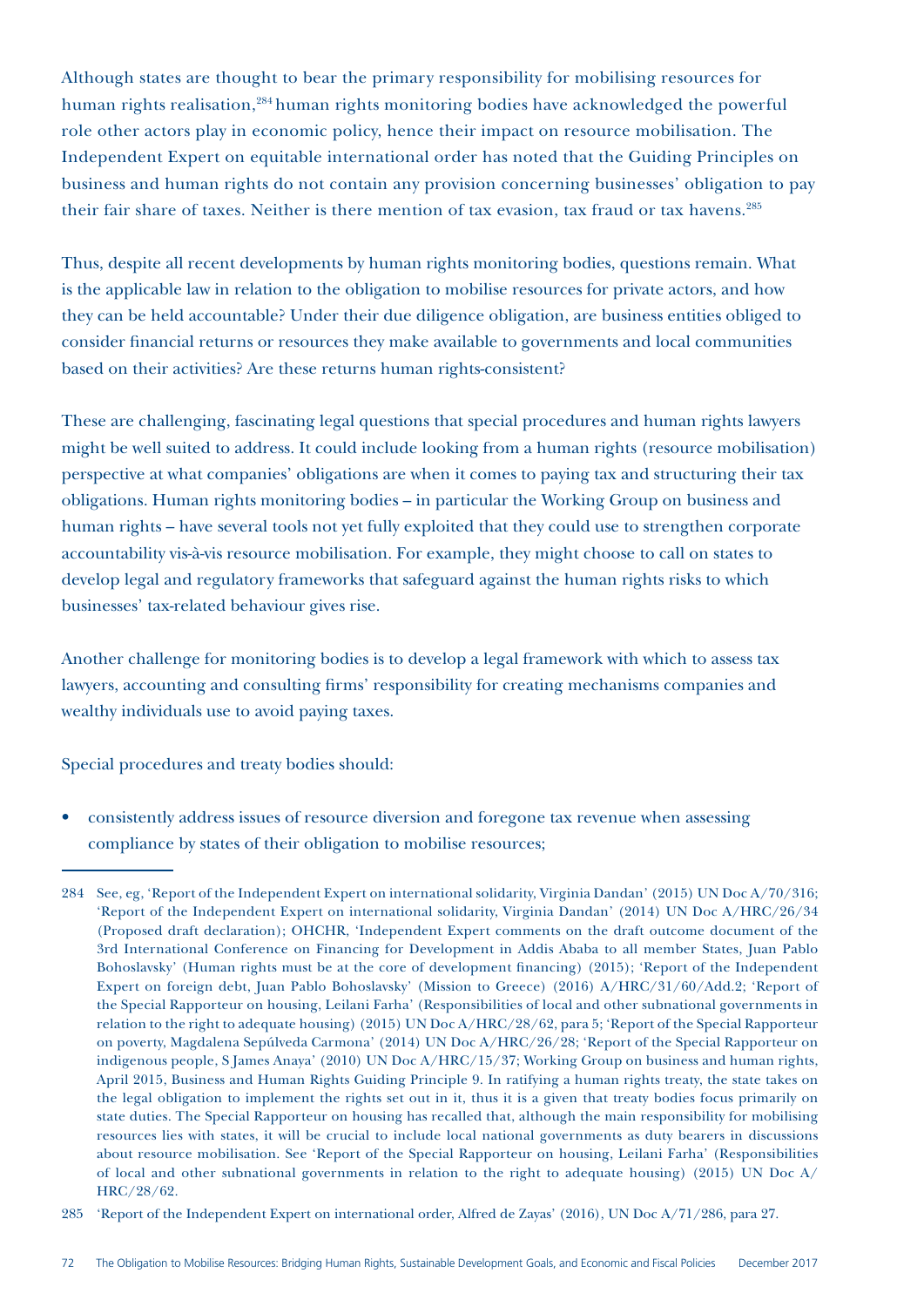- define the role and responsibilities of multinational corporations and other business enterprises in resource mobilisation for the realisation of human rights; and
- develop a legal framework with which to assess tax lawyers, accounting and consulting firms' responsibility for creating the mechanisms that companies and wealthy individuals use to avoid paying taxes.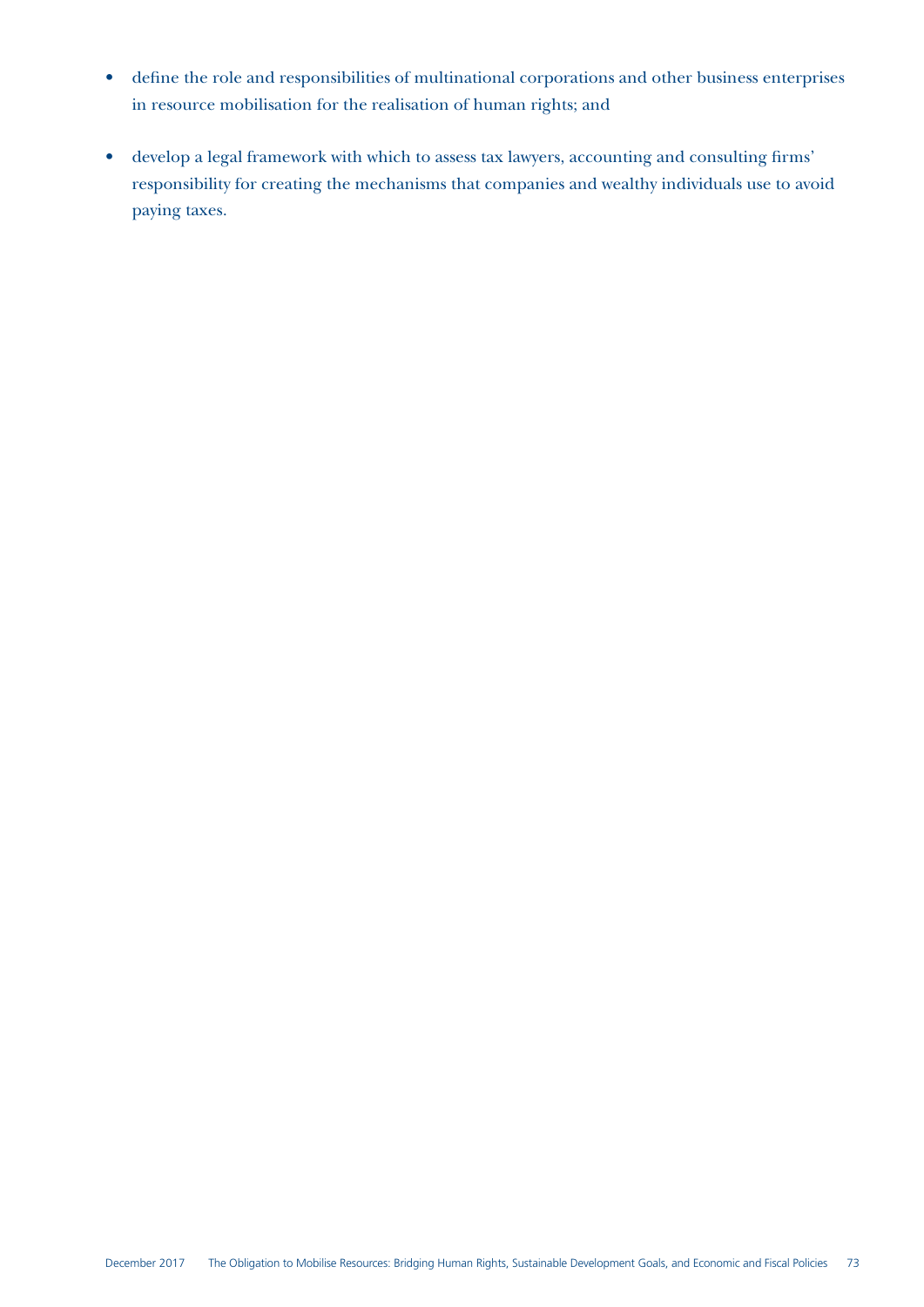## **Chapter 5: The obligation to mobilise resources in action: opportunities and challenges**

This chapter reviews the ways in which special procedures and treaty bodies have developed the obligation to mobilise resources in reference to three tangible issues:

- austerity measures implemented by states, in particular after the 2007 to 2008 global financial and economic crisis;
- the extraterritorial impact of certain policy measures; and
- the insufficient regulation of the financial sector.

#### **5.1 Austerity measures**

In recent years, treaty bodies and special procedures have discussed the issue of resource mobilisation mostly in reference to austerity measures that states have implemented since the onset of the 2007 to 2008 economic and financial crisis.

Facing measures states took as a result of the crisis, human rights monitoring bodies have stressed that states cannot use the economic damage the crisis caused to justify actions or omissions that amount to violations of basic human rights obligations. They have made evident that states cannot claim that the financial crisis leaves them with no choice but to cut social benefits and services. Even during times of severe resource constraints – whether caused by a process of adjustment, economic recession or by other factors – when available resources are demonstrably inadequate, the obligation remains for states to demonstrate that every effort has been made to mobilise all resources at its disposal in an effort to satisfy, as a matter of priority, minimum essential levels of economic, social and cultural rights, and to protect society's most disadvantaged and marginalised members or groups.286

It is evident from the work of the human rights monitoring bodies that these obligations are not dispensed with during times of crisis and recovery and, on the contrary, in these circumstances, states should 'maximise means of harnessing resources specifically for the realisation of economic, social and cultural rights'.<sup>287</sup> To this end, 'States should identify additional sources of fiscal space to increase resources for social and economic recovery. From an array of options, States should particularly consider widening the tax base, improving the tax-collection efficiency and reprioritizing expenditures. Such reforms could help States achieve a more progressive, equitable and sustainable

<sup>286</sup> See, eg, CESCR, General Comment No 3, para 12, No 12, para 28 and No 14, para 18; Statement on 16 May 2012. See also, E/C.12/ISL/CO/4 (2012); E/C.12/UKR/CO/6 (2014); E/C.12/PRT/CO/4 (2014); and A/HRC/25/50/add.1 (2014) and 'Report of the Independent Expert on poverty, Magdalena Sepúlveda Carmona' (on human rights-based approach to recovery) (2011) UN Doc A/HRC/17/34.

<sup>287</sup> 'Report of the Independent Expert on the question of human rights and extreme poverty, Magdalena Sepúlveda Carmona' (on human rights-based approach to recovery) (2011) UN Doc A/HRC/17/34, para 80.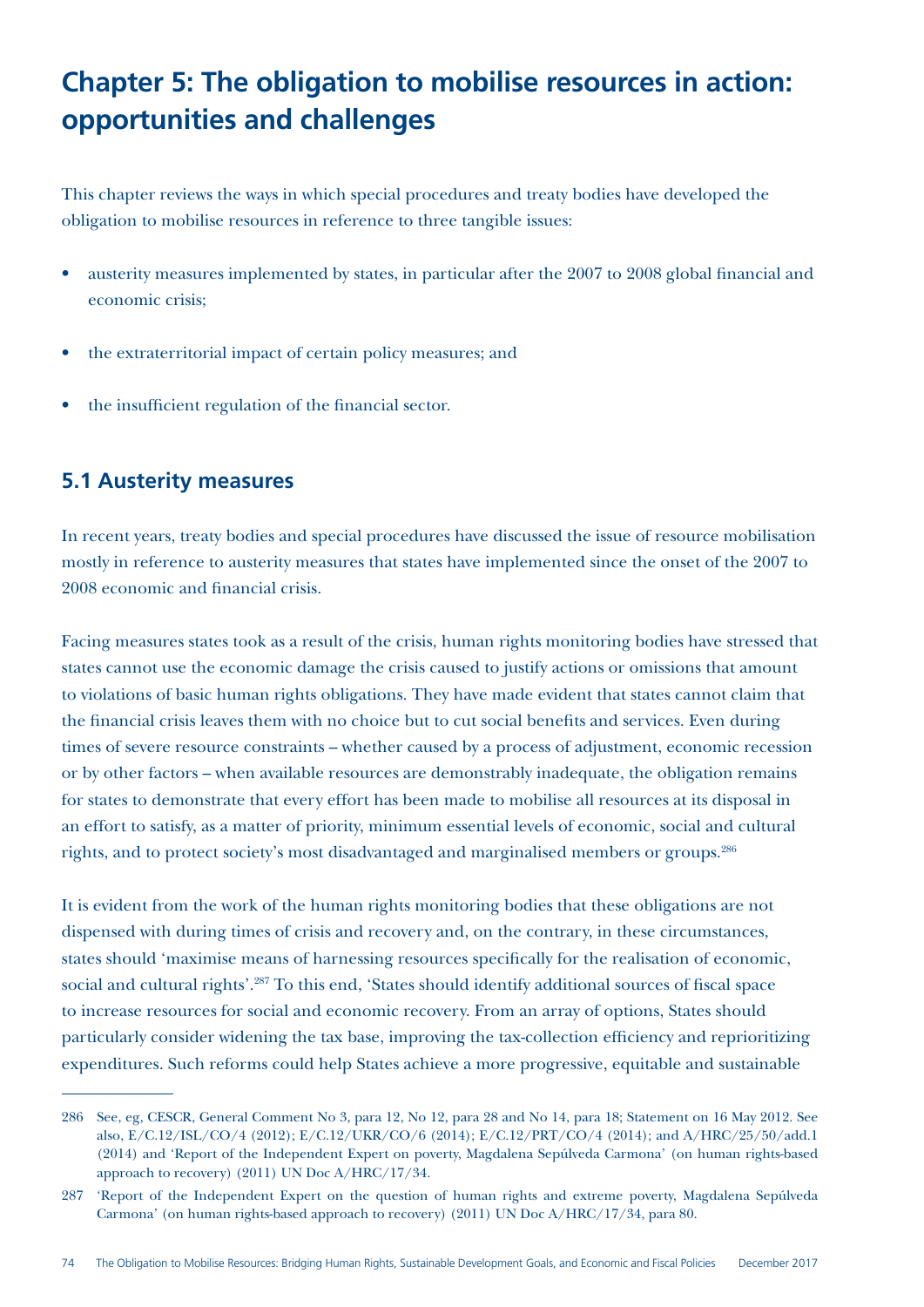tax structure while complying with a human rights framework'.<sup>288</sup> Thus, a fiscal austerity plan should be based on an appropriate balance between cutting expenditures and increasing taxes.

When public expenditure must be cut, the CESCR has developed strict criteria to assess austeritymeasure compliance in accordance with the ICESCR.<sup>289</sup> In a letter sent to states on the matter,<sup>290</sup> the CESCR chairperson acknowledged that decisions to 'adopt austerity measures are always difficult and complex', 'especially when these austerity measures are taken in a recession',<sup>291</sup> but emphasised that:

'Any proposed policy change or adjustment has to meet the following requirements: First, the policy must be a temporary measure covering only the period of crisis. Secondly, the policy must be necessary and proportionate, in the sense that the adoption of any other policy, or a failure to act, would be more detrimental to economic, social and cultural rights. Thirdly, the policy must not be discriminatory and must comprise all possible measures, including tax measures, to support social transfers to mitigate inequalities that can grow in times of crisis and to ensure that the rights of the disadvantaged and marginalised individuals and groups are not disproportionately affected. Fourthly, the policy must identify the minimum core content of rights or a social protection floor, as developed by the International Labour Organization, and ensure the protection of this core content at all times.'292

Four years after the aforementioned letter, the CESCR issued a statement on 'Public debt, austerity measures and the International Covenant on Economic, Social and Cultural Rights'. This statement was triggered by the fact that the CESCR frequently faced situations where States Parties to the ICESCR did not comply with their obligations owing to the adoption of fiscal consolidation programmes, 'including structural adjustment programmes and austerity programmes as a condition for obtaining loans'.293 In its statement, the CESCR further developed the legal framework that was previously applied in concluding recommendations in order to provide guidance to States Parties and other actors regarding the scope of ICESCR obligations in relation to incurring debt. The statement clarified that borrowing states should:

<sup>288</sup> 'Report of the Independent Expert on the question of human rights and extreme poverty, Magdalena Sepúlveda Carmona' (on human rights-based approach to recovery) (2011) UN Doc A/HRC/17/34, para 80.

<sup>289</sup> The analysis here focuses on the obligation to mobilise resources. Yet, treaty bodies and special procedures have addressed several aspects of the crisis. Eg, they have identified its causes, expressed concern over the most vulnerable groups, identified harmful policies that states have implemented as well as recommended policy measures that would be in line with a human rights-based approach. See, eg, 'Report of the Independent Expert on poverty, Magdalena Sepúlveda Carmona' (2011) A/HRC/17/34; 'Report of the Special Rapporteur on housing, Raquel Rolnik' (the financial crisis and its causes) (2009) UN Doc A/HRC/10/7.

<sup>290</sup> Letter, dated 16 May 2012, to States Parties to the International Covenant on Economic, Social and Cultural Rights from the Chairperson of the Committee on Economic, Social and Cultural Rights.

<sup>291</sup> Letter, dated 16 May 2012, to States Parties to the International Covenant on Economic, Social and Cultural Rights from the Chairperson of the Committee on Economic, Social and Cultural Rights.

<sup>292</sup> Letter, dated 16 May 2012, to States Parties to the International Covenant on Economic, Social and Cultural Rights from the Chairperson of the Committee on Economic, Social and Cultural Rights.

<sup>293</sup> CESCR statement on public debt, austerity measures and the International Covenant on Economic, Social and Cultural Rights, 22 July 2016, UN Doc E/C.12/2016/1, para 1.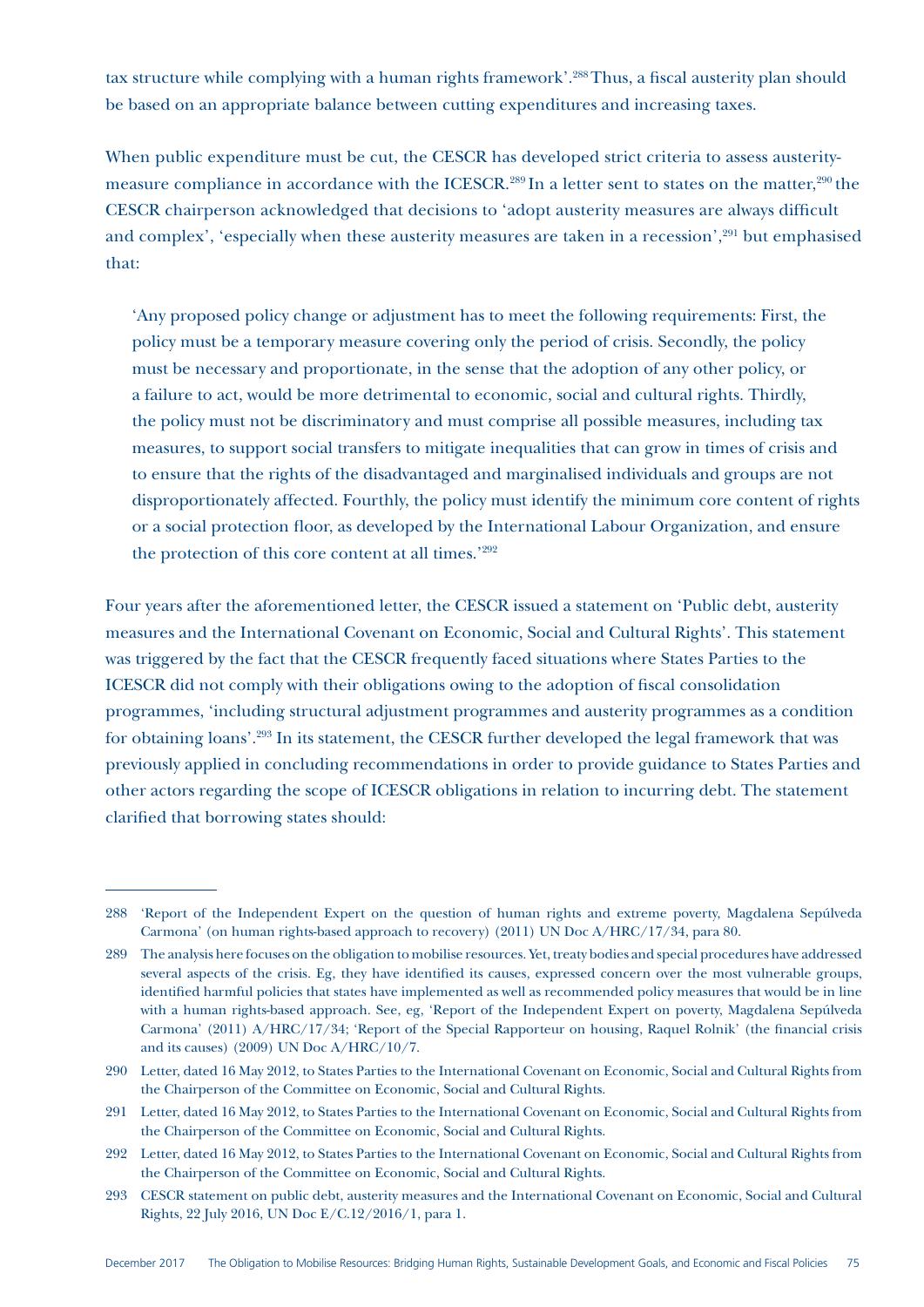- ensure that any conditions attached to loans do not unreasonably reduce their ability to respect, protect and confer ICESCR rights;
- take all measures possible to ensure that any negative impacts on the exercise of economic, social and cultural rights are reduced to a bare minimum; and
- if the adoption of retrogressive measures is unavoidable, such measures should be necessary and proportionate (ie, 'in the sense that the adoption of any other policy or failure to act would be more detrimental to economic, social and cultural rights'). 'They should not result in discrimination; they should mitigate inequalities that can grow in times of crisis and ensure that the rights of disadvantaged and marginalised individuals and groups are not disproportionately affected; and they should not affect the minimum core content of the rights protected under the Covenant.'

Lender states should ensure they do not impose obligations on borrowing states that would lead them to adopt retrogressive measures in violation of their ICESCR obligations.

In stronger language, the statement notes that both lending and borrowing states seeking loans with certain conditionalities are required to carry out a human rights impact assessment prior to the loan's provision, to ensure such conditionalities do not disproportionately impact economic, social and cultural rights, or lead to discrimination.

The statement also reiterates international financial institutions such as the IMF and the World Bank's obligations to comply with human rights as well as states' obligations as international organisation members.

In reviewing states' reports and country visits, treaty bodies and special procedures have also addressed austerity measures. They have expressed concerns that austerity measures and other structural adjustments have a disproportionately negative impact on women, children, persons with disabilities, older persons, people with HIV/AIDS, ethnic minorities, migrants or the unemployed, often with devastating social consequences.<sup>294</sup> They have also applied the aforementioned legal framework to specific country situations, such as those of Iceland,<sup>295</sup> Ireland,<sup>296</sup> Greece,<sup>297</sup> Portugal,<sup>298</sup> Slovenia,<sup>299</sup> Thailand<sup>300</sup> and Ukraine.<sup>301</sup> They have particularly emphasised a need to undertake

<sup>294</sup> See, eg, 'Report of the Working Group on the issue of discrimination against women in law and in practice, Mayra Gomez' (Discrimination against women in economic and social life, with a focus on economic crisis) (2014) UN Doc A/ HRC/26/39, paras 28 and 114; 'Report of the Independent Expert on foreign debt, Juan Pablo Bohoslavsky' (Mission to Greece) (2016) A/HRC/31/60/Add.2; 'Report of the Working Group on business and human rights' (Visit to the United States of America) (2014) UN Doc A/HRC/26/25/Add.4; 'Report of the Special Rapporteur on housing, Raquel Rolnik' (Mission to the United States) (2010) UN Doc A/HRC/13/20/Add.4.

<sup>295</sup> Concluding Observations Iceland E/C.12/ISL/CO/4 (2012).

<sup>296</sup> Concluding Observations Ireland E/C.12/IRL/CO/3 (2015).

<sup>297</sup> 'Report of the Independent Expert on foreign debt, Cephas Lumina' (Mission to Greece) (2014) A/HRC/25/50/Add.1.

<sup>298</sup> Concluding Observations Portugal E/C.12/PRT/CO/4 (2014).

<sup>299</sup> Concluding Observations Slovenia E/C.12/SVN/CO/2 (2014).

<sup>300</sup> Concluding Observations Thailand CRC/C/THA/CO/3-4 (2012).

<sup>301</sup> Concluding Observations Ukraine E/C.12/UKR/CO/6 (2014)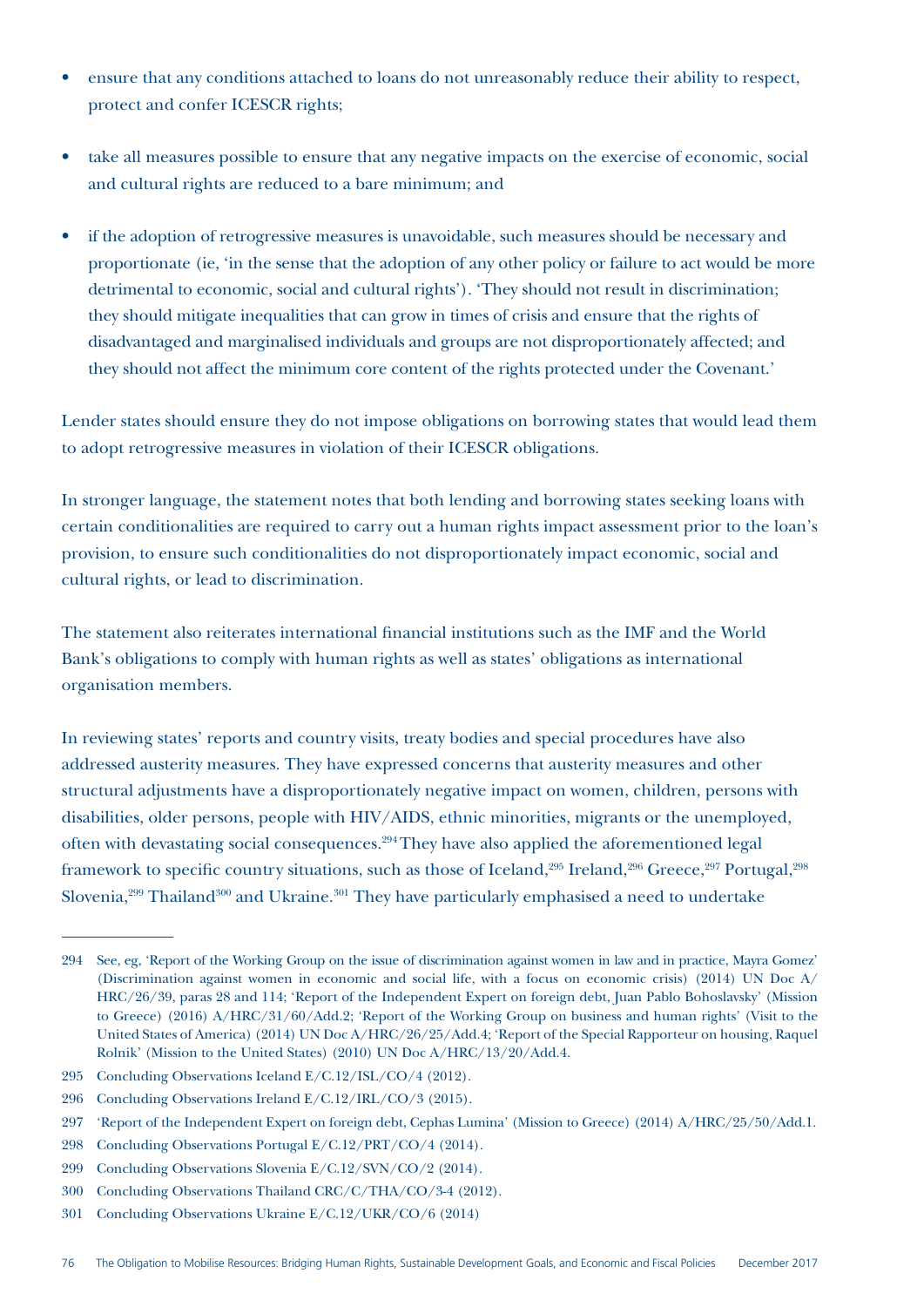human rights impact assessments for austerity measures and conduct comprehensive assessments of the cumulative impact these measures have on disadvantaged and marginalised groups' enjoyment of economic, social and cultural rights. In reviewing the UK's report, the CESCR expressed concern regarding regressive tax measures, such as increasing VAT and gradually reducing corporate income tax. The CESCR considered that these measures impacted the state's ability to collect sufficient resources to achieve a full realisation of economic, social and cultural rights, as well as the state's ability to address persistent inequality.302 Consequently, it calls on the state to conduct a human rights impact assessment of the changes that the fiscal policy introduces, 'including an analysis of the distributional consequences and the tax burden of different income sectors and marginalised and disadvantaged groups'.303

Thus, the compatibility of austerity measures with human rights will depend partly on whether the state has sought revenue-raising alternatives before making cuts in areas that are important for ensuring the guarantee of economic, social and cultural rights, such as public sector employment, public services or social protection.304 Then, states should take measures to ensure that austerity measures do not deprive the enjoyment of their rights to disadvantaged and marginalised individuals or groups.305

Instead of adopting fiscal consolidation measures, some special procedures have recommended states undertake counter-cyclical measures (eg, fiscal stimulus packages and social-protection interventions) as a means of mitigating some of the most severe impediments to guaranteeing human rights, particularly for vulnerable and disadvantaged groups, and leveraging a more rapid recovery from an economic crisis.306

Directly related to resource mobilisation, some special rapporteurs, including the Independent Expert on a democratic and equitable international order, have suggested that, to ensure the maximum use of available resources for the realisation of economic, social and cultural rights, consideration should also be given to reprioritising spending on social sectors (eg, education and health) over military spending.<sup>307</sup> This would be in line with the obligation to accord a degree of priority to human rights in resources allocation (see section 2.2 above).

<sup>302</sup> Concluding Observations UK E/C.12/GBR/CO/6 (2016), para 16. In 2015, it made similar recommendations to Greece and Italy.

<sup>303</sup> Concluding Observations UK E/C.12/GBR/CO/6, para 17.

<sup>304</sup> See, eg, 'Report of the Independent Expert on poverty, Magdalena Sepúlveda Carmona' on the human rights based approach to recovery from the global economic and financial crises, with a focus on those living in poverty (2011) UN Doc A/HRC/17/34.

<sup>305</sup> CESCR, Concluding Observations Italy E/C.12/ITA/CO/5 (2015).

<sup>306</sup> 'Report of the Working Group on the issue of discrimination against women in law and in practice, Mayra Gomez' (Discrimination against women in economic and social life, with a focus on economic crisis) (2014) UN Doc A/ HRC/26/39, para 30. See also 'Report of the Independent Expert on poverty, Magdalena Sepúlveda Carmona' (2011) A/HRC/17/34 (human rights-based approach to recovery).

<sup>307</sup> See, eg, 'Report of the Independent Expert on international order, Alfred de Zayas' (2014) UN Doc A/HRC/27/51, para 45; 'Report of the Independent Expert on poverty, Magdalena Sepúlveda Carmona' (2011) A/HRC/17/34, para 81.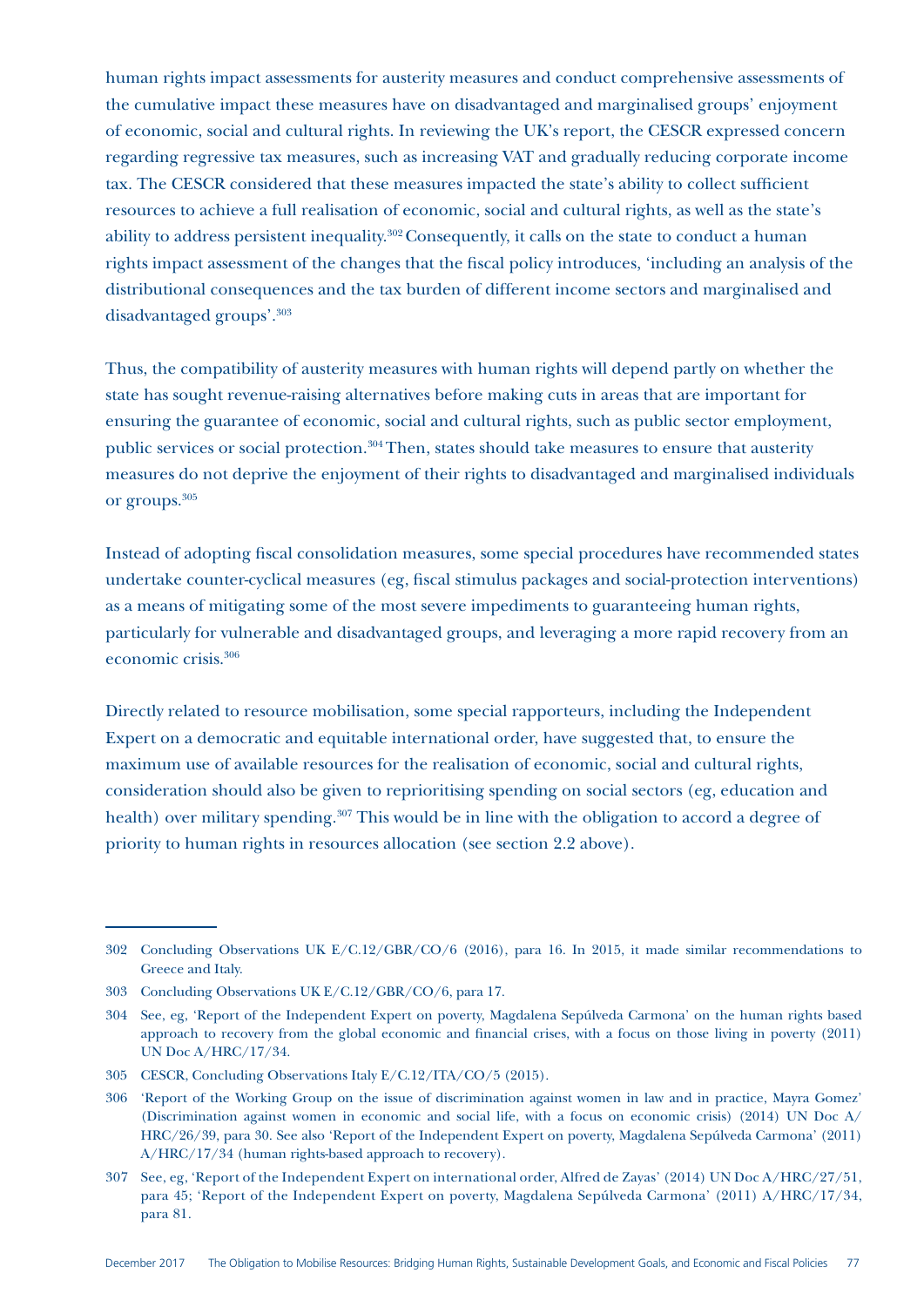### **5.2 Extraterritorial obligations**

Some human rights bodies have focused attention on the extraterritorial impact of the obligation to mobilise resources, in particular of taxation policies. 'Extraterritorial obligations'308 refer to states' obligations to respect, protect and fulfil human rights beyond their borders.309 As explained by the Maastricht Principles on Extraterritorial Obligations of States in the Area of Economic, Social and Cultural Rights,<sup>310</sup> these obligations require states to:

- refrain from conduct which nullifies or impairs the enjoyment and exercise of economic, social and cultural rights of persons outside their territories;
- conduct prior assessments of their laws, policies and practices' risks and potential extraterritorial impacts on the enjoyment of economic, social and cultural rights;
- take necessary measures to ensure that non-state actors who they are in a position to regulate (eg, private individuals and transnational corporations, as well as other business enterprises) do not nullify or impair the exercise of economic, social and cultural rights; and
- take steps to create an international, enabling environment conducive to the universal fulfilment of economic, social and cultural rights, including in matters relating to bilateral and multilateral trade, investment, taxation, finance, environmental protection and development cooperation.

As noted by some treaty bodies and special procedures, extraterritorial obligations are critical when dealing with the obligation to mobilise resources. For example, the CESCR has regularly called on states to refrain from actions that interfere directly or indirectly with the resource mobilisations necessary to fully realise economic, social and cultural rights in other countries.311 As noted by the Special Rapporteur on extreme poverty, 'globalisation and increased cross-border flows of goods and capital have vastly increased the chances that one state's actions or omissions may affect another

<sup>308</sup> The textual basis for such obligations are, eg, the provisions related to international assistance and cooperation in the UN Charter (Art 55), and several International Court of Justice decisions acknowledging the extraterritorial scope of human rights treaties as well as the Advisory opinion on the Legality of the Threat or Use of Nuclear Weapons (Advisory Opinion, 1996, ICJ 226 (8 July), para 29. Moreover, these obligations have been established by the Guiding Principles on extreme poverty and human rights (A/HRC/21/39), endorsed by UNHRC resolution 21/11.

<sup>309</sup> For an in-depth discussion on extraterritorial obligations, see Malcolm Langford, Wouter Vandenhole, Martin Scheinin and Willem van Genugten (eds), *Global Justice, State Duties: The Extraterritorial Scope of Economic, Social, and Cultural Rights in International Law* (Cambridge University Press 2013); Sigrun Skogly, *Beyond National Borders: States' Human Rights Obligations in International Cooperation* (Intersentia 2006); and Rolf Künnemann, 'Extraterritorial Application of the International Covenant on Economic, Social and Cultural Rights,' in Fons Coomans and Menno Kamminga (eds), *Extraterritorial Application of Human Rights Treaties* (Intersentia 2004).

<sup>310</sup> The Maastricht Principles constitute an international expert opinion issued in 2011, restating human rights law on extraterritorial obligations of states. Several of the experts who signed the principles are former members of international human rights treaty bodies and Special Rapporteurs to the UNHRC. As noted, the Principles 'do not purport to establish new elements of human rights law. Rather, the Maastricht Principles clarify extraterritorial obligations of states on the basis of standing international law.' *The Maastricht Principles on Extraterritorial Obligations of States in the Area of Economic, Social and Cultural Rights*, FIAN International, January 2013.

<sup>311</sup> See, eg, CESCR General Comment No 15, paras 31–33; General Comment No 18, para 52; General Comment No 19, para 54; General Comment No 23, para 70; see also 'Report of the Special Rapporteur on poverty, Magdalena Sepúlveda Carmona' (2014) UN Doc A/HRC/26/28, paras 30–31.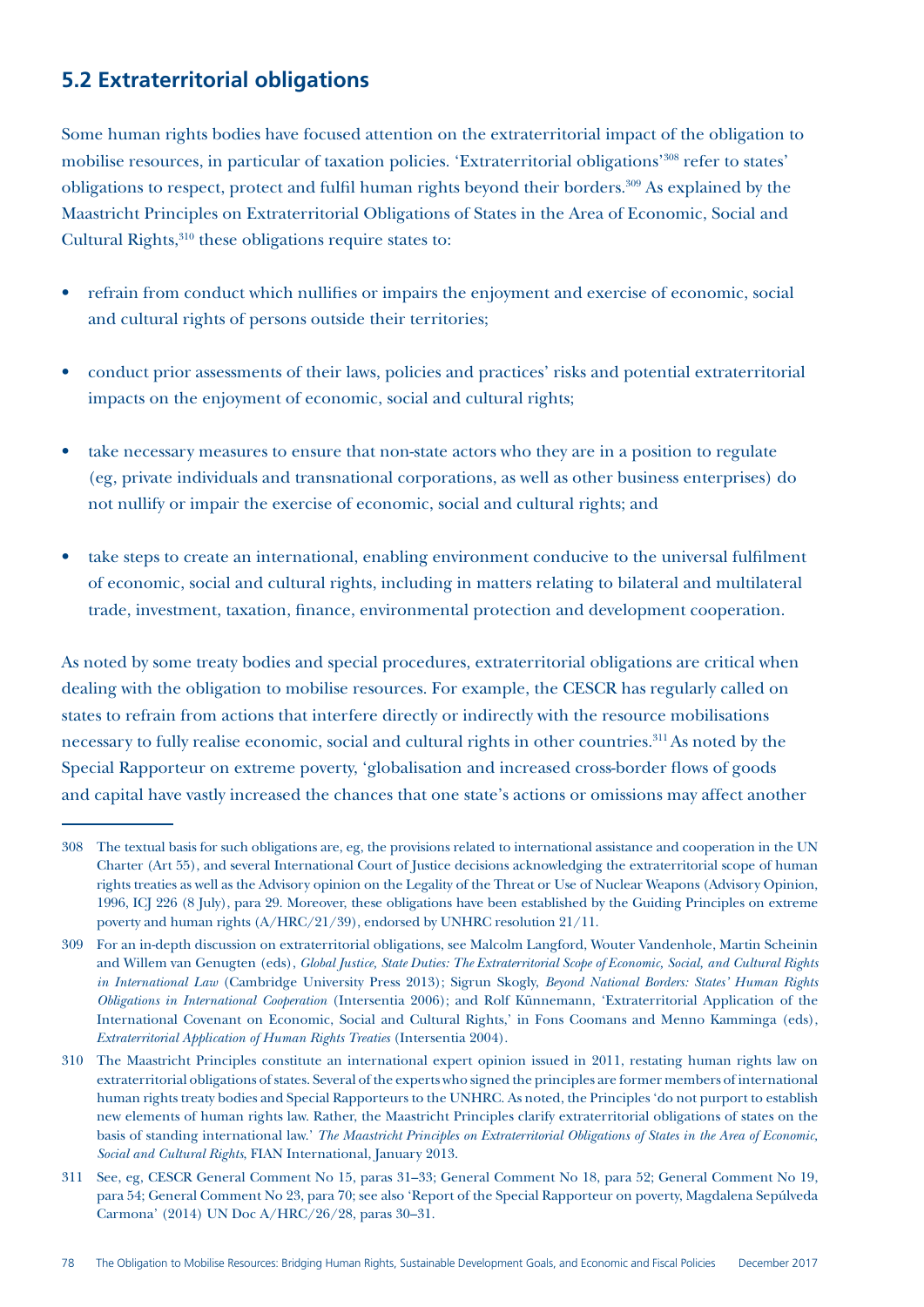state's ability to raise public revenues, and increased the ways and means that companies and individuals can use to evade and avoid taxes'.<sup>312</sup>

States' extraterritorial obligations are particularly relevant in regard to certain states' tax practices (eg, financial secrecy legislation, tax havens and low-tax jurisdictions) as well as to transnational corporations' abusive practices such as corporate profit shifting (see section 4.4 above). Some special procedures and treaty bodies have noted that one state's tax practices may undermine another state's ability to mobilise maximum available resources for the progressive realisation of economic, social and cultural rights.<sup>313</sup> This is the case, for example, when a state provides excessive protection to bank secrecy. As the Independent Expert on foreign debt explains, jurisdictions with high levels of financial secrecy combined with low tax rates become ideal locations for high-net-worth individuals, as well as transnational corporations to shelter funds.<sup>314</sup> Treaty bodies and special procedures have stressed that providing excessive protection to bank secrecy and allowing permissive corporate tax rules may affect the ability of states where economic activities are taking place to meet their obligation to mobilise maximum available resources.<sup>315</sup>

The CEDAW's efforts are noteworthy in this area. In 2016, after examining Switzerland's report, it concluded that Swiss financial secrecy policies and lax rules on corporate reporting and taxation jeopardised women's rights overseas.<sup>316</sup> In its assessment, the CEDAW expressed concern that 'the State Party's financial secrecy policies and rules on corporate reporting and taxation have a potentially negative impact on the ability of other states, particularly those already short of revenue, to mobilise the maximum available resources for the fulfilment of women's rights'.317 Consequently, the CEDAW urged Switzerland to honour its international human rights obligations by 'undertaking independent, participatory and periodic impact assessments of the extraterritorial effects of its financial secrecy and corporate tax policies on women's rights and substantive equality, and ensure that such assessments are conducted in an impartial manner with public disclosure of the methodology and findings'.

By holding Switzerland accountable for eroding other countries' tax bases, the CEDAW made a groundbreaking step on various fronts. It addressed how powerful, high-income state behaviour might impact people living in other countries. It suggested that obstructing other countries from strengthening domestic resource mobilisation might be inconsistent with international human rights standards. Finally, the case also shows how, by joining forces, civil society organisations can adopt the

317 Concluding Observations Switzerland CEDAW/C/CHE/CO/4-5, 18 November 2016.

<sup>312</sup> 'Report of the Special Rapporteur on poverty, Magdalena Sepúlveda Carmona' (2014) UN Doc A/HRC/26/28, para 75.

<sup>313</sup> CESCR General Comment No 24, para 37; 'Report of the Special Rapporteur on poverty, Magdalena Sepúlveda Carmona' (2014) UN Doc A/HRC/26/28, para 32. See also 'Independent Expert on international order, Alfred-Maurice de Zayas' (2016) UN Doc A/71/286, para 6.

<sup>314</sup> 'Report of the Independent Expert on foreign debt, Juan Pablo Bohoslavsky' (2016) A/HRC/31/61, para 9.

<sup>315</sup> CESCR General Comment No 24, para 37; 'Report of the Independent Expert on foreign debt, Juan Pablo Bohoslavsky' (2016) A/HRC/31/61; 'Report of the Special Rapporteur on poverty, Magdalena Sepúlveda Carmona' (2014) UN Doc A/HRC/26/28.

<sup>316</sup> The Committee was encouraged by a submission that the Center for Economic and Social Rights, Alliance Sud, the Global Justice Clinic at New York University School of Law, Public Eye and the Tax Justice Network presented with regard to Swiss responsibility for extraterritorial impacts of tax abuse on women's rights, 2 November 2016, available at http://cesr.org/ sites/default/files/downloads/Switzerland\_CEDAW\_Submission\_TaxFinance\_1mar2016.pdf accessed 20 October 2017.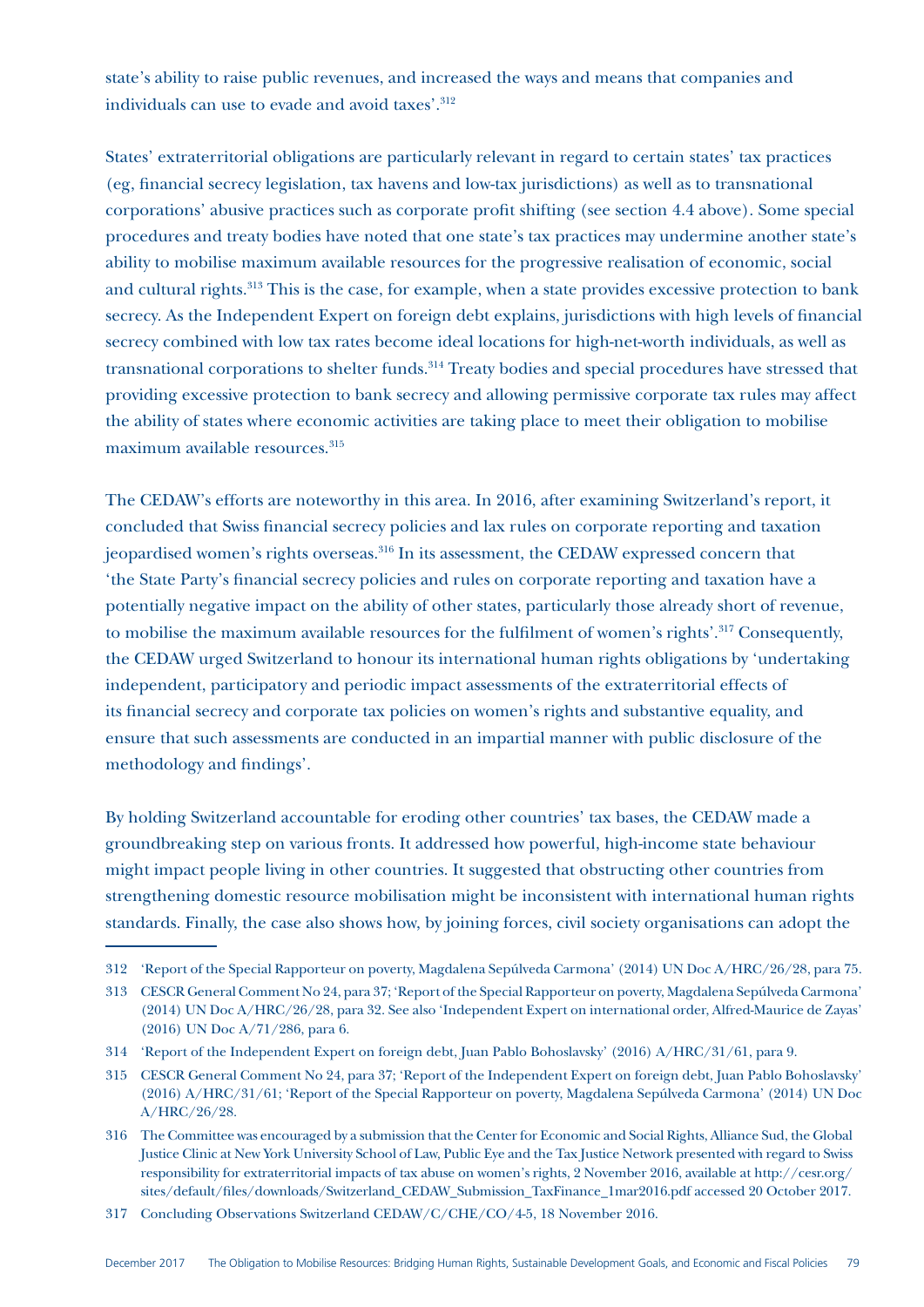interdisciplinary approach needed to address complex issues (the organisations that submitted the information were highly diverse and included human rights and tax-justice organisations, as well as an academic institution).

In regard to transnational corporations' abusive tax practices, treaty bodies and special procedures have noted that states should encourage business actors whose conduct they are in a position to influence to ensure that they do not undermine efforts of the states in which they operate to fully realise economic, social and cultural rights, for example, by resorting to tax evasion and tax avoidance strategies in those countries.<sup>318</sup> To combat transnational corporations' abusive transfer-pricing practices (see section 4.4 above), the CESCR has recommended that states 'explore the possibility to tax multinational groups of companies as single firms, with developed countries imposing a minimum corporate income tax rate during a period of transition'.319

Moreover, human rights monitoring bodies' efforts make evident that, when acting as a member of an international organisation, a state remains responsible for its own conduct in relation to its human rights obligations, within and outside its territory.<sup>320</sup> The CESCR has noted, for example, that 'State Parties have an obligation to ensure that their actions as members of international organisations take due account of the right to health'.<sup>321</sup> In regard to resource mobilisation, this implies, for example, that, when states influence decisions on lending policies and credit agreements as members of an international financial institution (eg, the IMF, the World Bank and regional development banks), they should avoid jeopardising the economic, social and cultural rights of the population in the country concerned, as well as avoid undermining that state's ability to use maximum available resources to realise economic, social and cultural rights.<sup>322</sup>

While it is commendable that, on occasion, human rights monitoring bodies have addressed the negative impact that tax-related policies adopted by developed countries have in other countries, there are still various policies adopted or supported by developed states that have an impact in the mobilisation of resources of other countries that have yet to be consistently addressed, including conditionalities attached to official development assistance (eg, trade liberalisation).

<sup>318</sup> See, eg, CESCR General Comment No 24, para 37.

<sup>319</sup> CESCR General Comment No 24, para 37.

<sup>320</sup> Final draft of 'Guiding principles on extreme poverty and human rights submitted by the Special Rapporteur on poverty, Magdalena Sepulveda Carmona', UN Doc A/HRC/21/39, para 97.

<sup>321</sup> CESCR General Comment No 14, para 39.

<sup>322</sup> It is interesting to note that the language the CESCR uses in its General Comments to qualify the nature of these obligations is not always consistent. Sometimes it is considered mandatory ('have an obligation' – CESCR General Comment No 17, para 56) and in other General Comments it is recommendatory ('should' – General Comment No 15, para 58).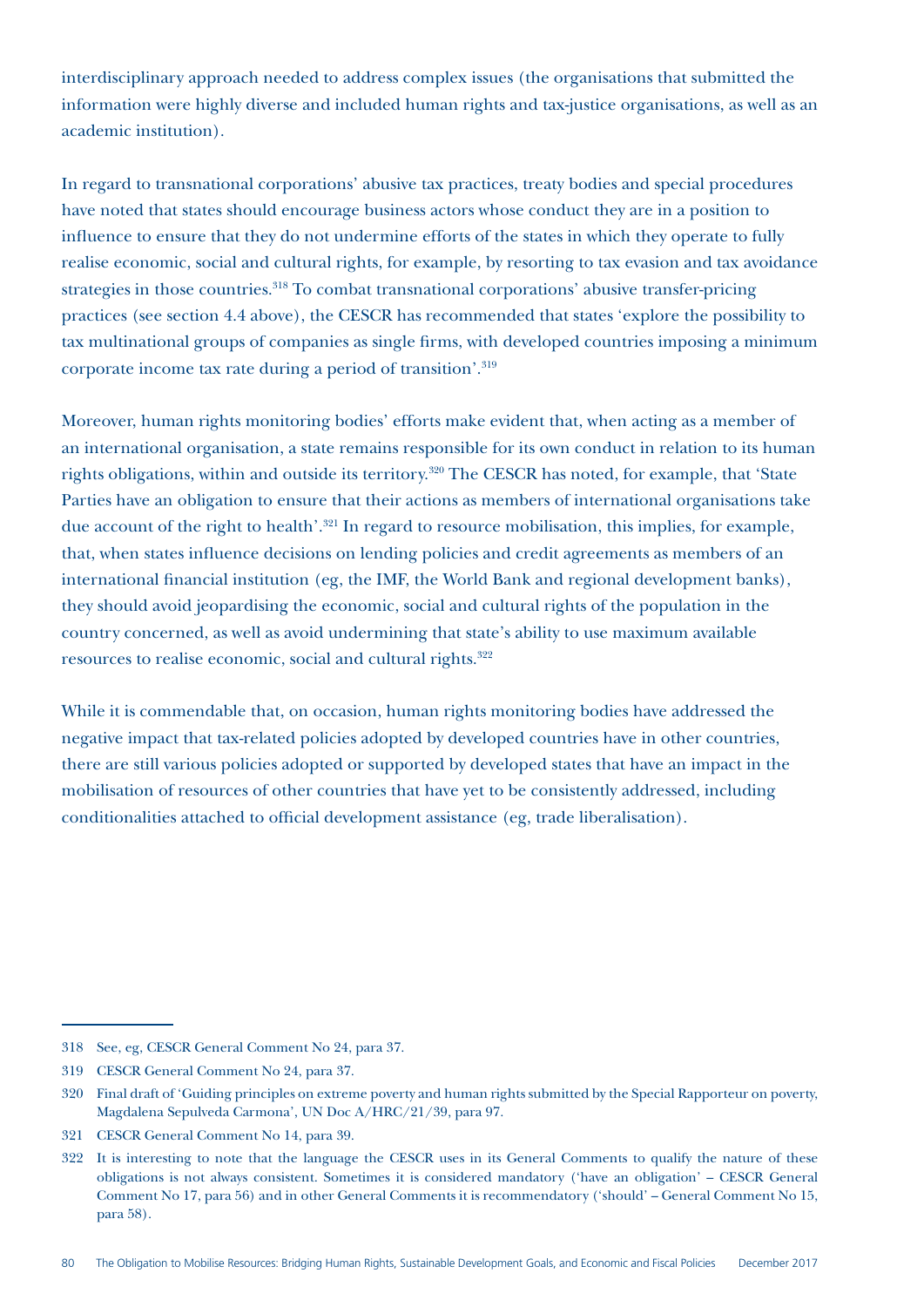#### **5.3 Financial sector**

The financial sector can be defined as the 'set of institutions, instruments, and the regulatory framework that permit transactions to be made by incurring and settling debts; that is, by extending credit'.323 Financial intermediaries (banks and other financial institutions) provide a link between households, firms and governments by transferring funds from savers to borrowers for consumption and investment purposes. Among their main functions, they mobilise savings, provide expert advice, ensure risk management, monitor borrowers and facilitate the exchange of goods and services.

Financial institutions therefore play a key role not only in resource mobilisation, but also in defining how and if businesses choose to address human rights. This is particularly the case for financial institutions whose business relationships with clients require them to provide financial and investment advice, including opinions and assessments of financial risks and opportunities, or to handle transactions on their behalf.<sup>324</sup>

While not as frequent as one might hope, increasingly, special procedures and treaty bodies are addressing financial institutions in their work. For example, the Working Group on business and human rights has lent some attention to the issue by acknowledging initiatives that could improve the links between international financial regulation, sustainable development and human rights, and, in particular, the capacity to mobilise resources.325

Soon after the financial crisis, certain special procedures exposed problems in the architecture of the global financial and monetary systems, and noted that the human rights framework obliges states to take immediate steps to regulate the actions of banking and financial sector entities under their control, in order to prevent them from violating or infringing upon human rights and ensure that they serve the interests of society (eg, ensuring access to credit without discrimination). To this end, it was noted that states should discourage harmful practices by establishing accountability mechanisms that penalise risky behaviours and prosecute perpetrators.<sup>326</sup>

It has also been noted that insufficiently regulated international financial institutions have played a role in enabling aggressive tax avoidance or evasion on the part of transnational corporations and the super-rich.<sup>327</sup>

<sup>323</sup> Patricia Alexander and Sally Baden, 'Glossary on macroeconomics from a gender perspective' (February 2000) Institute of Development Studies, University of Sussex and investopedia.com; OECD Glossary of Statistical Terms, available at https://stats.oecd.org/glossary accessed 20 October 2017.

<sup>324</sup> 'Report of the Working Group on business and human rights' (Visit to the United States of America) (2014) UN Doc A/ HRC/26/25/Add.4.

<sup>325</sup> 'Report of the Working Group on business and human rights' (Improving policy coherence for inclusive and sustainable development) (2015) UN Doc A/HRC/29/28.

<sup>326</sup> 'Report of the Independent Expert on poverty, Magdalena Sepúlveda Carmona' (2011) UN Doc A/HRC/17/34, paras 82–85. See also, 'Report of the Special Rapporteur on housing, Raquel Rolnik' (2009) UN Doc A/HRC/10/7.

<sup>327</sup> See, eg, 'Report of the Independent Expert on foreign debt, Juan Pablo Bohoslavsky', (2015) A/HRC/28/60, para 56; 'Report of the Independent Expert on international order, Alfred de Zayas' (2016) A/71/286; 'Report of the Special Rapporteur on poverty, Magdalena Sepúlveda Carmona' (2014) UN Doc A/HRC/26/28.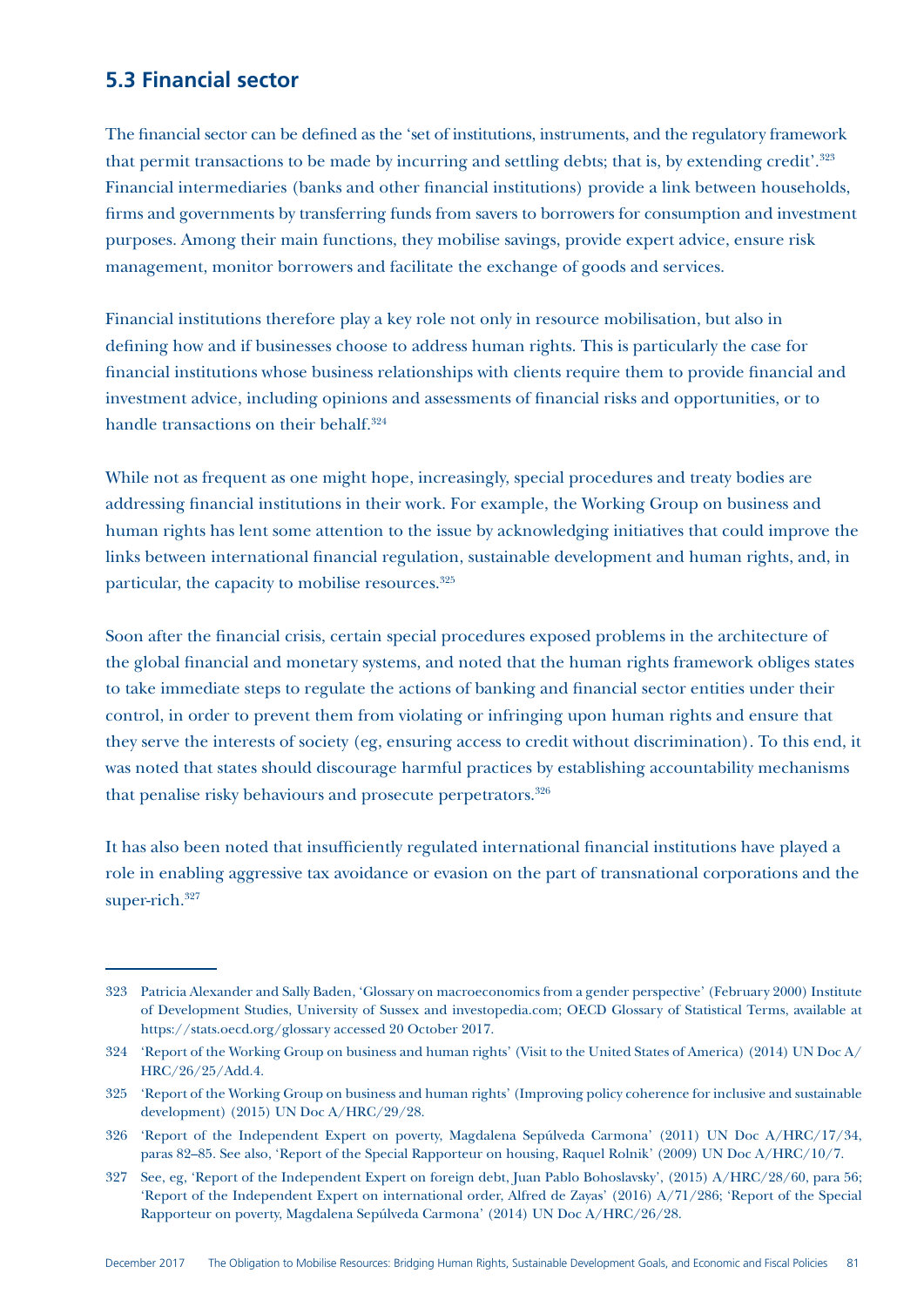Similarly, low-tax demands from the financial sector and lack of regulation have been considered indicative of a state's unwillingness (rather than inability) to use its maximum available resources.<sup>328</sup> On a related issue, several special procedures have proposed a financial transaction tax as a way of curbing speculation and reducing financial market volatility.<sup>329</sup>

Despite these developments, special procedures and treaty bodies have not yet consistently addressed financial sector reform as a method of resource mobilisation, nor the negative impact of the global failure to enforce adequate regulation on the financial sector. While it is recognised that the UN Guiding Principles for business and human rights also apply to the financial sector, very little has been done to connect international financial regulation, sustainable development and human rights.

#### **5.4 Concluding observations**

In recent years, special procedures and treaty bodies have addressed the obligation to mobilise resources in regard to:

- the impact of austerity measures implemented by states after the 2007 to 2008 global economic and financial crisis;
- the impact that some policy measures, in particular taxation measures, have in other states; and
- the impact that lack of regulation to the financial sector might have in the capacity of states to mobilise resources for the realisation of human rights.

While the development of human rights standards in relation to the aforementioned three issues is worth stressing, special procedures and treaty bodies should more consistently and systematically address issues of resource mobilisation in their work. There is still an important vacuum in the legal standards that human rights monitoring bodies need to address to better assess states' claims of lack of resources.

In this regard, academics have already further developed and deepened the conceptual frameworks related to, for example, fiscal and monetary policies; human rights bodies should take these into account.<sup>330</sup>

<sup>328</sup> 'Report of the Special Rapporteur on poverty, Magdalena Sepúlveda Carmona' (2014) UN Doc A/HRC/26/28.

<sup>329</sup> See, eg, 'Report of the Independent Expert on international order, Alfred de Zayas' (2016) A/71/286; 'Report of the Independent Expert on poverty, Magdalena Sepúlveda Carmona' (2011) A/HRC/17/34; Concluding Observations Iceland E/C.12/ISL/CO/4 (2012). In addition, in 2012, in a joint statement, the mandate-holders on extreme poverty, food, business, foreign debt and international solidarity proposed imposing a global financial transaction tax aimed at offsetting the costs of the economic, financial, fuel, climate and food crises, and to protect basic human rights.

<sup>330</sup> See, eg, Aoife Nolan, Rory O'Connell and Colin Harvey (eds), *Human Rights and Public Finance: Budgets and the Promotion of Economic and Social Rights* (Hart Publishing 2013).

<sup>82</sup> The Obligation to Mobilise Resources: Bridging Human Rights, Sustainable Development Goals, and Economic and Fiscal Policies December 2017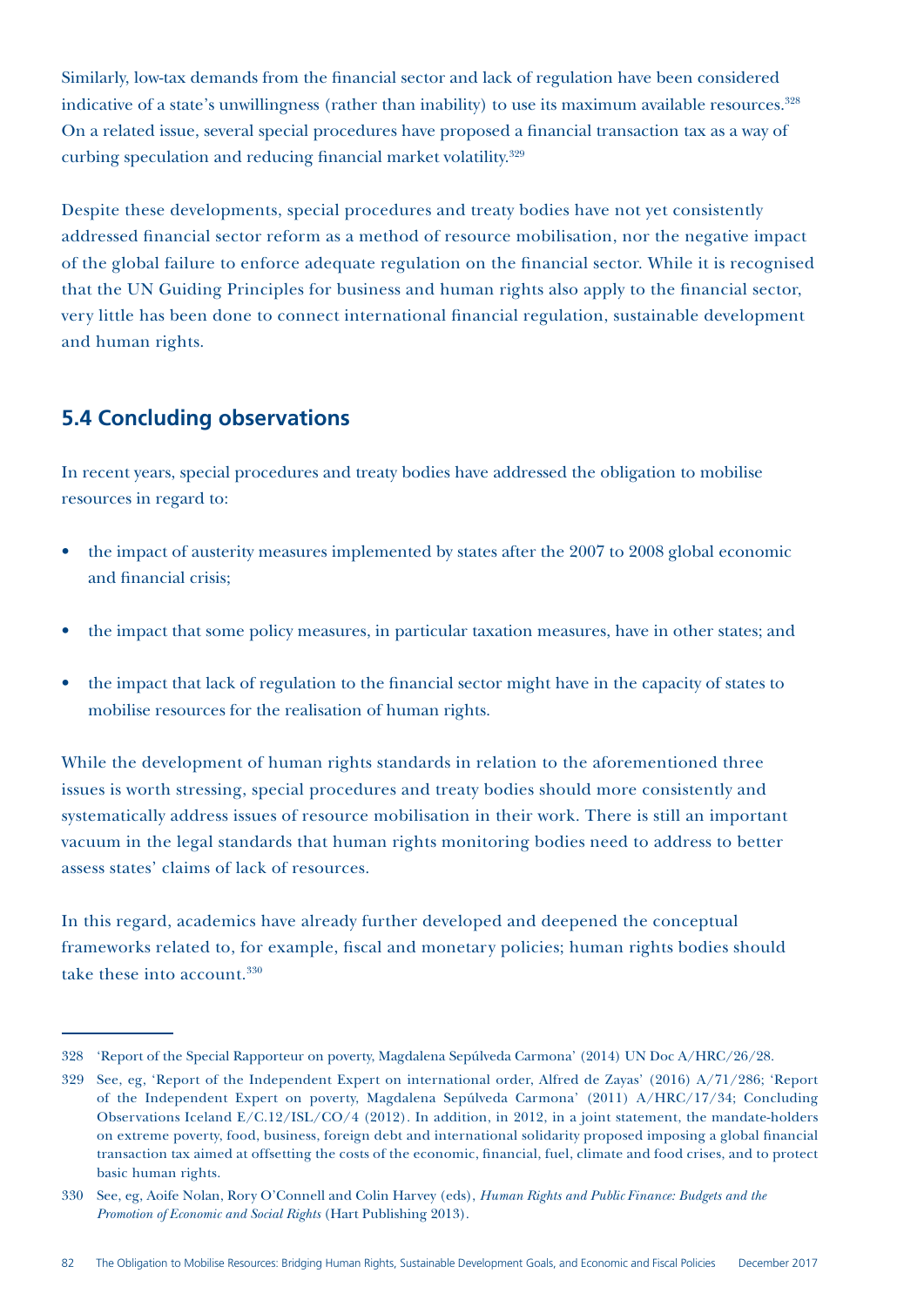Special procedures and treaty bodies should:

- strengthen the legal standards used to better assess states' claims of lack of resources;
- further clarify the extraterritorial dimension of the obligation to mobilise resources for the realisation of human rights;
- clearly define states' roles regarding the regulation of the financial sector and emphasise the importance of the rule of law in this context; and
- consider the work of academics and practitioners that have further developed and deepened the conceptual frameworks related to the three aforementioned topics.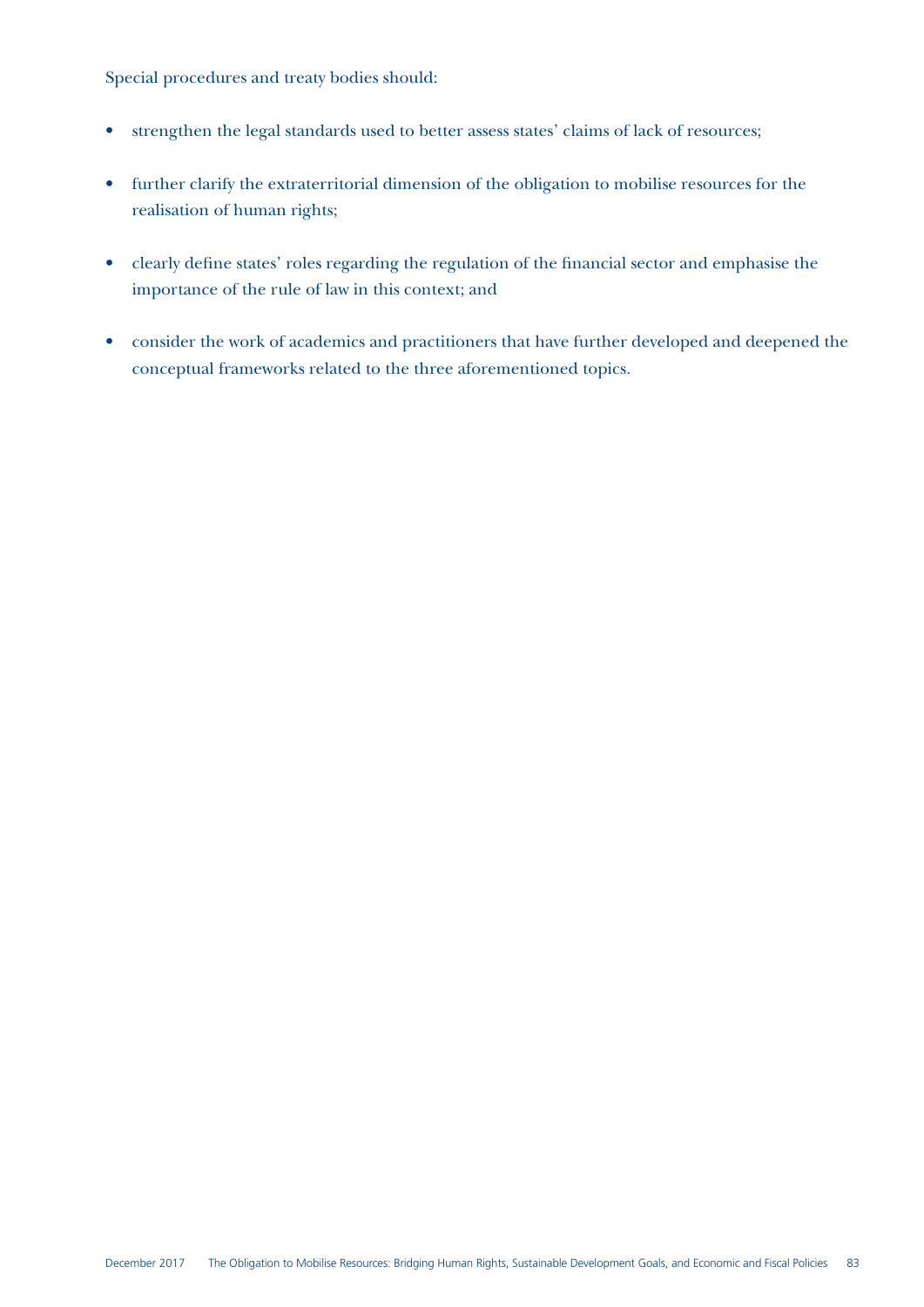### **Chapter 6: Final conclusions and recommendations**

Historically, human rights monitoring bodies, as well as human rights advocates, have hesitated to address resource mobilisation. However, as this report demonstrates, the situation is currently changing. Over the past decade, treaty bodies and special procedures have increasingly defined the obligation to mobilise resources.

They have made notable headway determining the scope and content of this obligation, strengthening states' accountability and helping them comply with their obligations under human rights instruments in addition to political commitments made as part of the 2030 Agenda.

Yet, progress has been achieved through the work of a handful of treaty bodies and special procedures, mainly those holding mandates related to economic, social and cultural rights. Those bodies dealing with civil and political rights are, in general – with some notable exceptions – neglecting issues of resource mobilisation, despite the fact that respect for the rule of law is a precondition for strengthening all human rights, including economic, social and cultural rights.

• **All human rights monitoring bodies should accord due attention to the issue of mobilisation of resources in their work. This is an issue highly relevant to the assessment of whether or not states are complying with their human rights obligations that has yet to be addressed adequately by special procedures and treaty bodies.**

Despite the progress, further clarification by human rights monitoring bodies on the scope and content of the obligation to mobilise resources and how to assess compliance by states and other actors with this obligation is needed. Under each chapter, the report has included a set of recommendations dealing specifically with some analytical challenges related to resource mobilisation for which special procedures need to develop more sophisticated analytical tools.

To this end, human rights monitoring bodies might wish to count on the work of academics and practitioners that has elaborated and deepened the conceptual frameworks related to the obligation to mobilise resources. Human rights monitoring bodies still lag behind academia and activists in their resource mobilisation analyses. This is particularly evident regarding the human rights impact of tax abuses,<sup>331</sup> including tax havens;<sup>332</sup> the impact of fiscal and monetary policies in the enjoyment

<sup>331</sup> See, eg, IBAHRI Task Force, *Tax Abuses, Poverty and Human Rights* (IBAHRI 2013); Thomas Pogge and Krishen Mehta (eds), *Global Tax Fairness* (Oxford University Press 2016); Lima Declaration on Tax Justice and Human Rights, signed by more than 100 civil society organisations as a result of an international strategy meeting, 'Advancing Tax Justice through Human Rights', held in Lima, Peru in 2015, convened by the Center for Economic and Social Rights, the Global Alliance for Tax Justice, Oxfam, Red Latinoamericana sobre Deuda, Desarrollo y Derechos (LatinDADD), Red de Justicia Fiscal de América Latina y el Caribe and the Tax Justice Network.

<sup>332</sup> See, eg, Paul Beckett, *Tax Havens and International Human Rights* (Taylor & Francis 2017). This is also particularly evident in the links between taxation and gender equality. Civil society organisations have been extremely active in addressing the gender impact of fiscal policies. Eg, in June 2017, several entities held a Women's Rights and Tax Justice conference in Bogotá.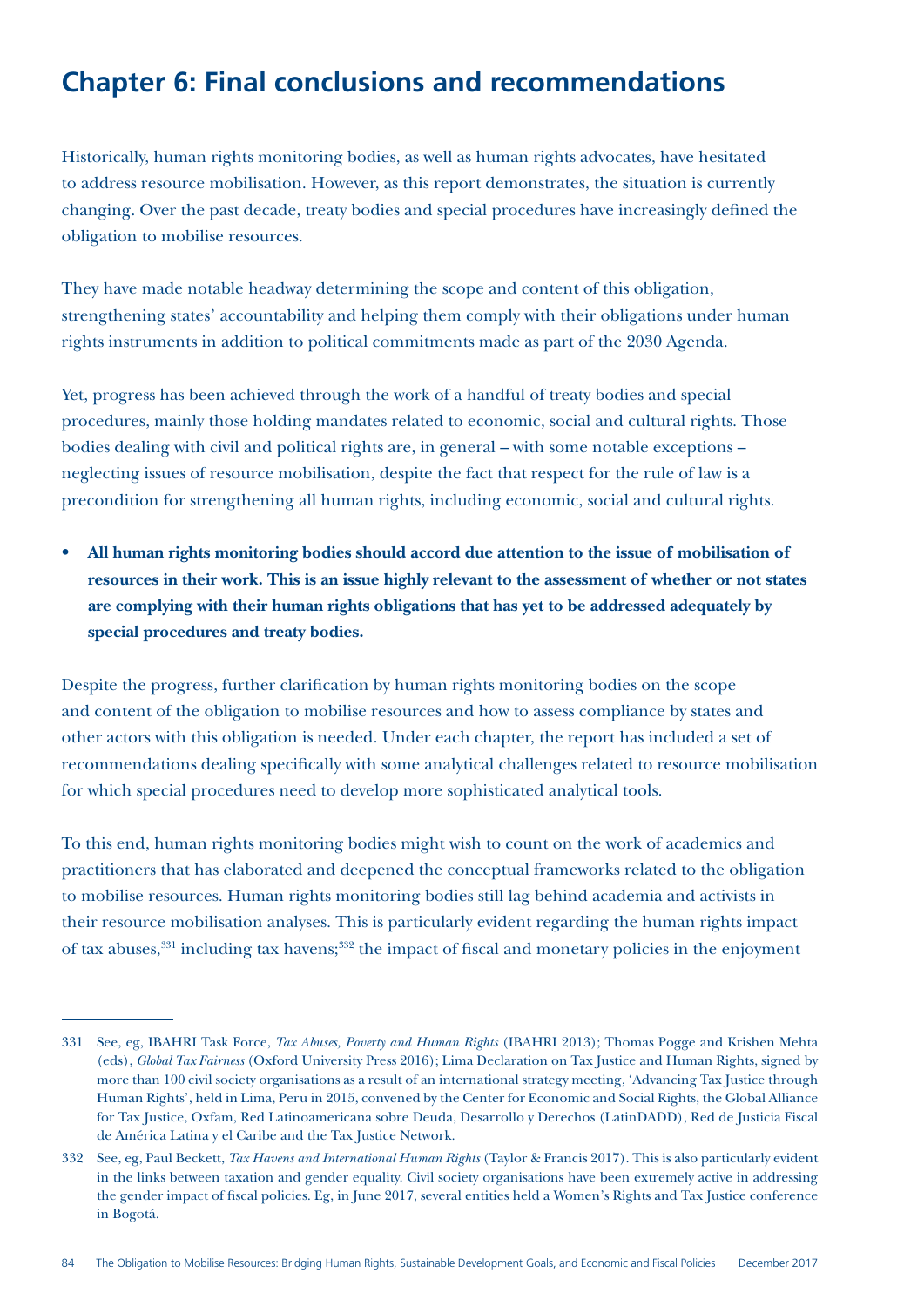of human rights and gender equality;<sup>333</sup> and the links between domestic resource mobilisation and inequalities,<sup>334</sup> corruption and human rights,<sup>335</sup> which all require further attention on the part of human rights monitoring bodies.

Special procedures and treaty bodies should further clarify the scope and content of the obligation to mobilise resources, as well as the methodology to assess compliance by states and other actors with this obligation.

The systematic review of the work of a considerable number of treaty bodies and special procedures (see the annexes for the full list) reveals that, on issues related to resource mobilisation – with some notable exceptions – there is a lack of coordination and little knowledge about how other special procedures mandate-holders or treaty bodies have been advancing the topic. Moreover, sometimes there seems to be a disconnect between the legal frameworks developed when interpreting and clarifying legal standards (eg, in General Comments by treaty bodies and thematic reports by special procedures), and their work monitoring specific states (eg, in Concluding Observations by treaty bodies and country missions of special procedures)*.*

- **When addressing issues of resource mobilisation, special procedures and treaty bodies should ensure greater coordination among themselves, as well as the consistency and complementarity of their analyses.**
- **They should consistently apply the legal developments related to resource mobilisations when reviewing states' reports or undertaking country missions.**

As recognised by a group of special procedures, to be able to better address issues of resource mobilisation, human rights monitoring bodies 'need to be well equipped for this challenge'.336 This raises several critical issues ranging from the mandate-holders' professional backgrounds (predominantly legal and not economic), to the expertise and support the OHCHR provides. Some special procedures have already noted that the OHCHR should consider incorporating more professionals with backgrounds in development, economic, fiscal, financial regulation, trade and investment policy.337 Addressing issues of resource mobilisation requires breaking down professional silos and adopting an interdisciplinary approach. For example, more collaborative work between

<sup>333</sup> See, eg, Aoife Nolan, Rory O'Connell and Colin Harvey (eds), *Human Rights and Public Finance: Budgets and the Promotion of Economic and Social Rights* (Hart Publishing 2013).

<sup>334</sup> See, eg, Annette Alstadsæter (Norwegian University of Life Sciences) Niels Johannesen (University of Copenhagen) Gabriel Zucman (UC Berkeley and NBER) *Tax Evasion and Inequality*, 28 May 2017.

<sup>335</sup> See Lucy Koechlin and Magdalena Sepúlveda, 'Corruption and Human Rights. Exploring the Connection', in Robert Rotberg (ed), *Corruption, Global Security, and World Order* (Brookings Institution Press 2009); Martine Broersma and Hans Nelen (eds), *Corruption & Human Rights: Interdisciplinary Perspectives* (Intersentia Uitgevers NV 2010); and Anne Peters, 'Corruption and Human Rights', Basel Institute on Governance, Working Paper No 20 (Basel September 2015).

<sup>336</sup> 'Human rights, SDGs and resource mobilisation: Better understanding and coordination are needed', outcome of the Expert seminar organised by the Geneva Academy, IBAHRI and Friedrich*-*Ebert*-*Stiftung (FES) on 11 June 2016 on 'Human Rights and Sustainable Development Goals'.

<sup>337</sup> 'Human rights, SDGs and resource mobilisation: Better understanding and coordination are needed', outcome of the Expert seminar organised by the Geneva Academy, IBAHRI and Friedrich*-*Ebert*-*Stiftung (FES) on 11 June 2016 on 'Human Rights and Sustainable Development Goals'.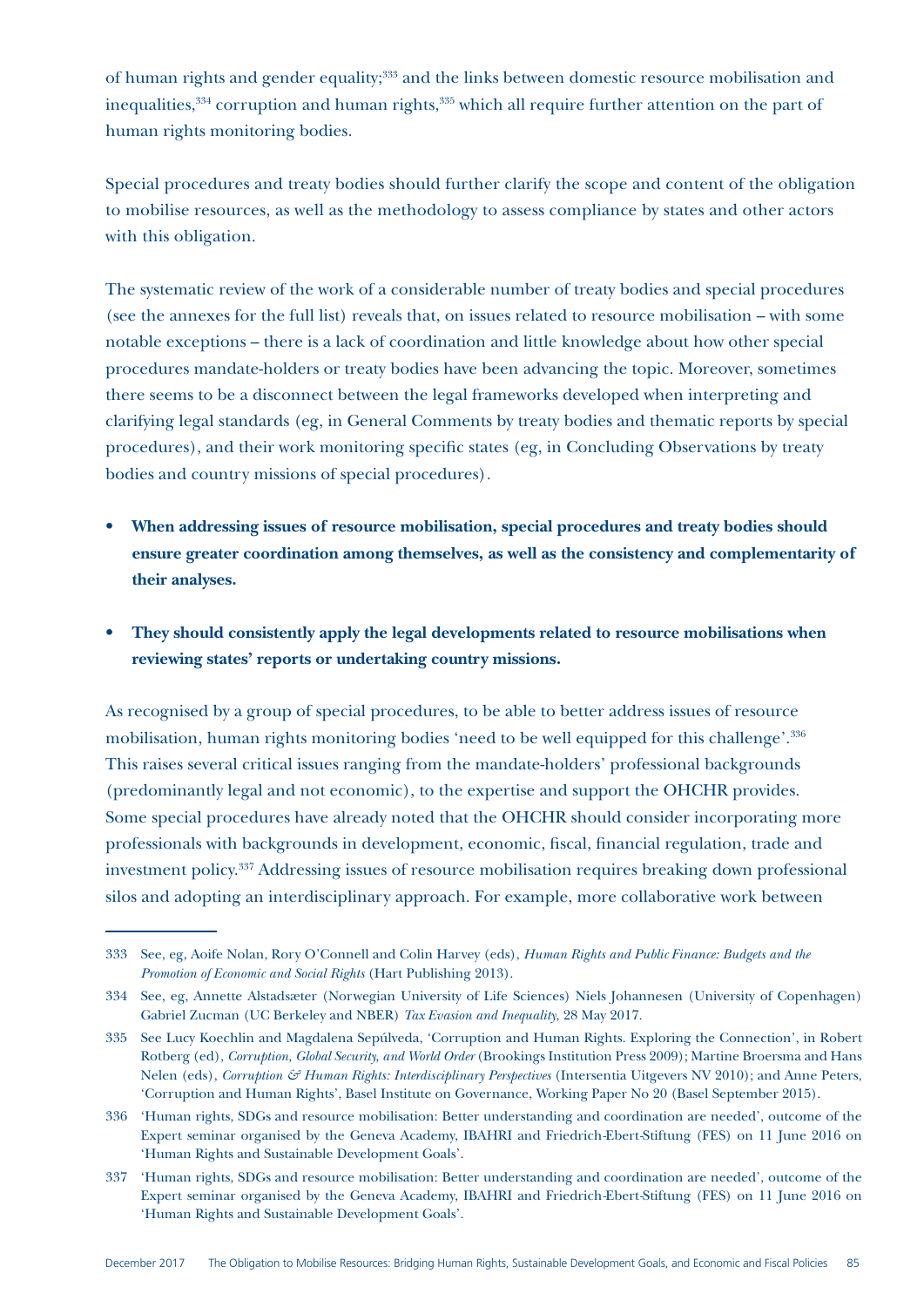economists and human rights professionals would improve understanding on both sides of how the two disciplines can complement each other in the quest for human rights-consistent mobilisation of resources. It is through a collaborative, interdisciplinary approach that the complexities of these challenges can be addressed.

**Human rights monitoring bodies should overcome their legalistic tendencies and collaborate more closely with other specialists, such as economists, tax specialists, political scientists, journalists and sociologists.** 

By providing a systemic review of the contemporary interpretation of the obligation to mobilise resources undertaken by special procedures and treaty bodies, the report has sought to assist them in identifying the areas that might be usefully clarified in the future. The fact that the report has examined the work of a significant number of treaty bodies and special procedures should also assist individual mandate-holders and treaty body members to assess and better understand the developments undertaken by their peers. Similarly, the study should inform the work of legal practitioners and civil society organisations charged with monitoring, counselling or litigating functions in the area of resource mobilisation. More generally, this study should be a useful resource to implement the 2030 Agenda, which calls for further attention to the human rights obligation to mobilise resources.

Finally, in times when human rights realisation must take place in an economic and political context that is not necessarily conducive to domestic resource or development financing mobilisation, the progress made regarding the obligation to mobilise resources should further inspire human rights monitoring bodies, academia, legal practitioners and others to give greater attention to the question of costs for the realisation of human rights.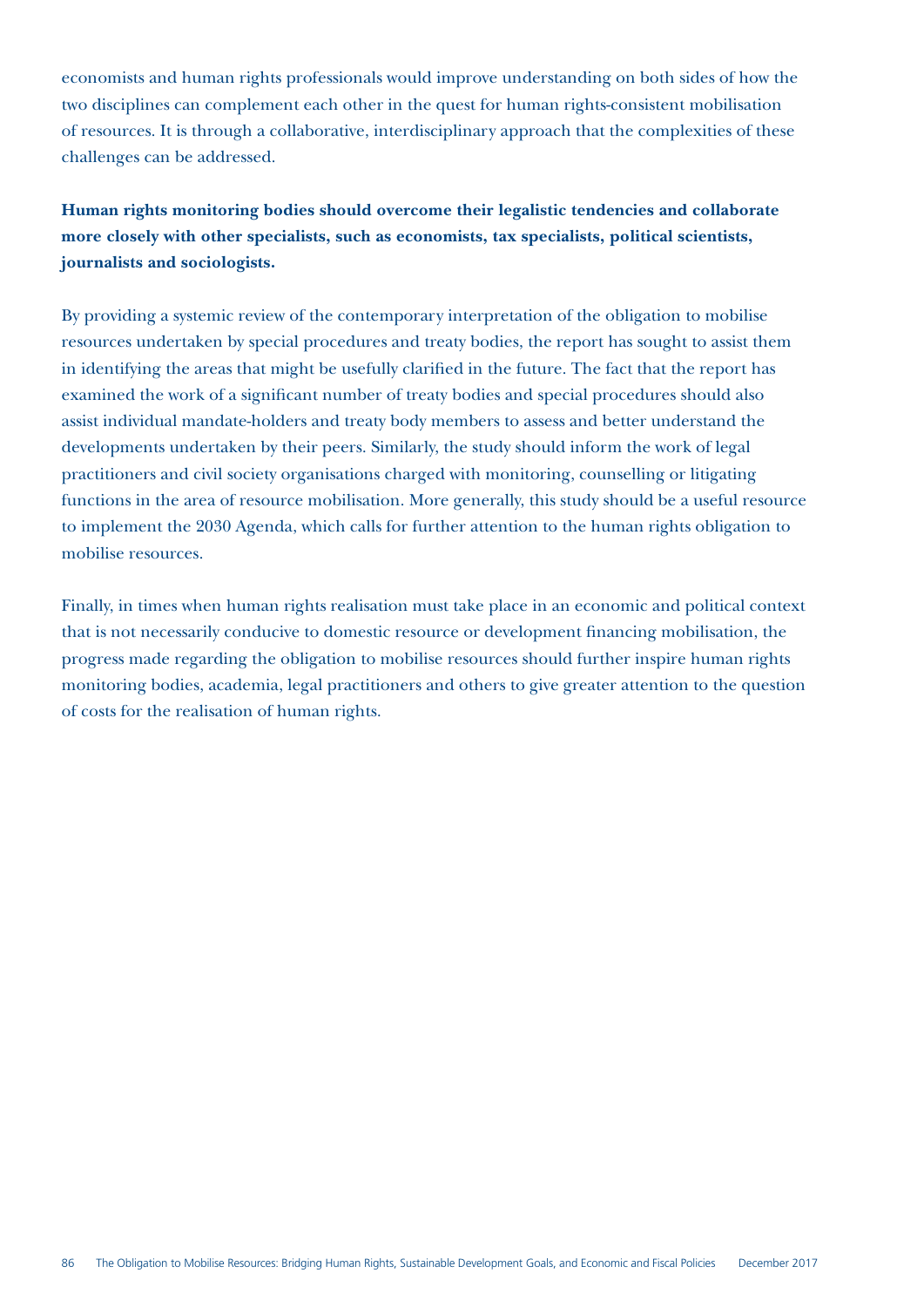### **Annex 1: Relevant guidelines proposed by special procedures**

- **• Guiding Principles on Business and Human Rights: Implementing the United Nations 'Protect, Respect and Remedy'**, Report of the Special Representative of the Secretary-General on the issue of human rights and transnational corporations and other business enterprises, John Ruggie, 21 March 2011, A/HRC/17/31.
- **• Guiding principles on human rights impact assessments of trade and investment agreements**, Framework Report of the Special Rapporteur on the right to food, Olivier De Schutter, 19 December 2011, A/HRC/19/59/Add.5.
- **• Principles for responsible contracts: integrating the management of human rights risks into State-investor contract negotiations: guidance for negotiators**, Report of the Special Representative of the Secretary-General on the issue of human rights and transnational corporations and other business enterprises, John Ruggie, 25 May 2011, A/HRC/17/31/Add.3, www.ohchr.org/Documents/Issues/Business/A.HRC.17.31.Add.3.pdf.
- **• Guiding principles on extreme poverty and human rights**, submitted by the Special Rapporteur on extreme poverty and human rights, Magdalena Sepúlveda Carmona, 18 July 2012, A/HRC/21/39.
- **• Guiding principles on foreign debt and human rights**, Report of the Independent Expert on the effects of foreign debt and other related international financial obligations of States on the full enjoyment of all human rights, particularly economic, social and cultural rights, Cephas Lumina, 10 April 2011, A/HRC/20/23.
- **• Proposed draft declaration on the right of peoples and individuals to international solidarity**, Annex to the Report of the Independent Expert on human rights and international solidarity, Virginia Dandan, 1 April 2014, A/HRC/26/34.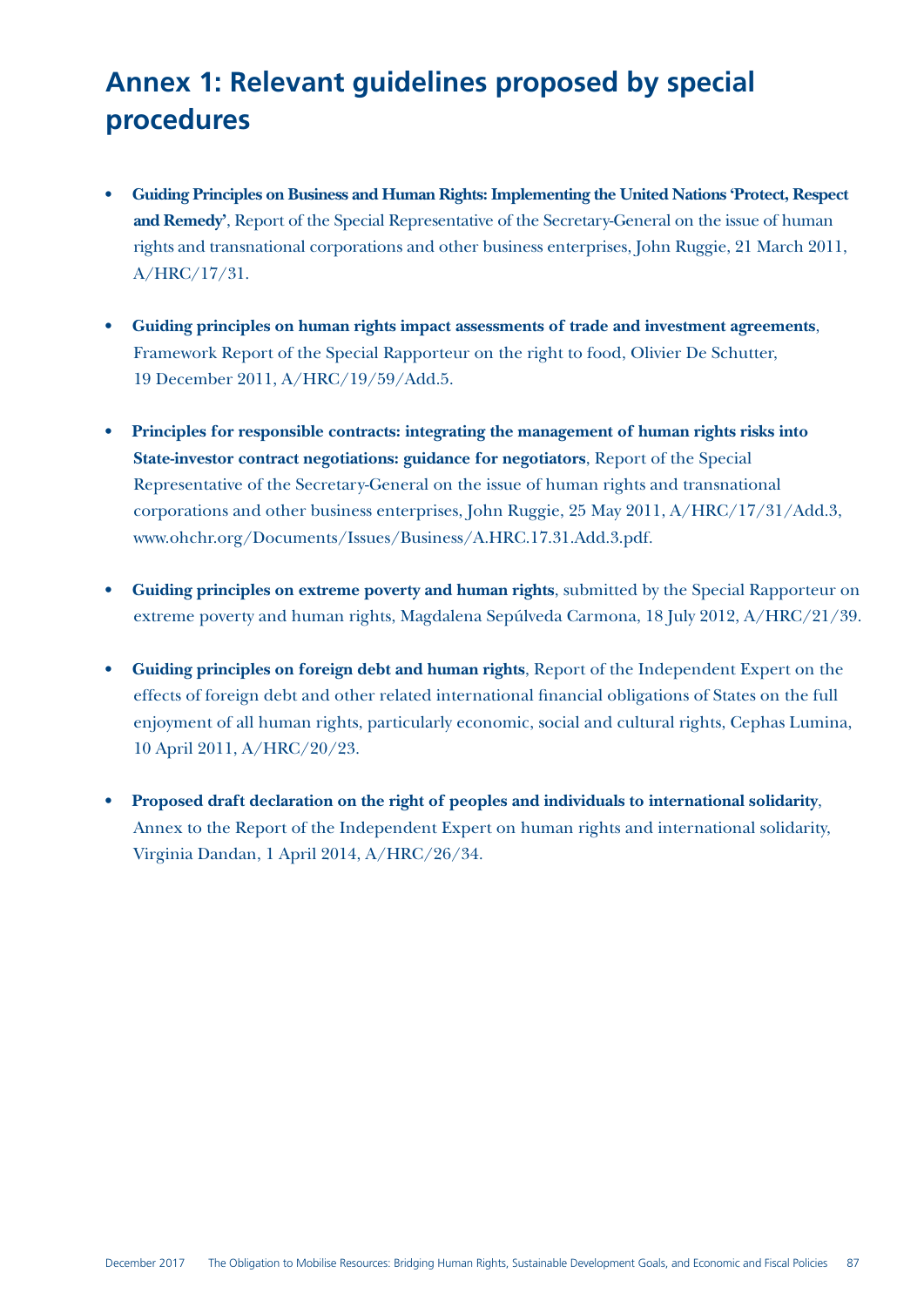### **Annex 2: Special procedure reports considered**

**Reference Special Rapporteur on the right to food** UNHRC, 'Report of the Special Rapporteur on the right to food, Olivier De Schutter' (Guiding principles on human rights impact assessments of trade and investment agreements) (2011) UN Doc A/HRC/19/59/Add.5. UNHRC, 'Report of the Special Rapporteur on the right to food, Olivier De Schutter' (The role of development cooperation and food aid in realizing the right to adequate food: moving from charity to obligation) (2009) UN Doc A/HRC/10/5. UNHRC, 'Report of the Special Rapporteur on the right to food, Olivier De Schutter' (Mission to Cameroon) (2013) UN Doc A/HRC/22/50/Add.2. UNHRC, 'Report of the Special Rapporteur on the right to food, Olivier De Schutter' (Mission to Malawi) (2014) UN Doc A/HRC/25/57 Add.1. UNHRC, 'Report of the Special Rapporteur on the right to food, Olivier De Schutter' (Mission to Guatemala) (2010) UN Doc A/HRC/13/33 Add.4. UNHRC, 'Report of the Special Rapporteur on the right to food, Olivier De Schutter' (Mission to Brazil) (2009) UN Doc A/HRC/13/33 Add.6. UNHRC, 'Report of the Special Rapporteur on the right to food, Olivier De Schutter' (Agribusiness and the right to food) (2010) UN Doc A/HRC/13/33. **Special Rapporteur on the right of everyone to the enjoyment of the highest attainable standard of physical and mental health** UNGA, 'Report of the Special Rapporteur on the right of everyone to the enjoyment of the highest attainable standard of physical and mental health, Anand Grover' (main focus: effective and full implementation of the right to health framework, including justiciability of economic, social and cultural rights and the right to health; the progressive realisation of the right to health; the accountability deficit of transnational corporations; and the current system of international investment agreements and the investor-State dispute settlement) (2014) UN Doc A/69/299. UNGA, 'Interim report of the Special Rapporteur on the right of everyone to the enjoyment of the highest attainable standard of physical and mental health, Anand Grover' (main focus: health financing in the context of the right to health) (2012) UN Doc A/67/302. UNGA, 'Report of the Special Rapporteur on the right of everyone to the enjoyment of the highest attainable standard of physical and mental health, Anand Grover' (Mission to Vietnam) (2012) UN Doc A/HRC/20/15/Add.2. **Special Rapporteur on extreme poverty and human rights/Independent Expert on the question of human rights and extreme poverty** UNGA, 'Report of the Special Rapporteur on extreme poverty and human rights, Philip Alston' (The World Bank and human rights) (2015) UN Doc A/70/274. UNHRC, 'Report of the Special Rapporteur on extreme poverty and human rights, Philip Alston' (Extreme inequality and human rights) (2015) UN Doc A/HRC/29/31. UNGA, 'Report of the Special Rapporteur on extreme poverty and human rights, Philip Alston' (The implementation of the right to social protection through the adoption of social protection floors) (2014) UN Doc A/69/297. UNHRC, 'Report of the Special Rapporteur on extreme poverty and human rights, Magdalena Sepúlveda Carmona' (Taxation and human rights) (2014) UN Doc A/HRC/26/28. UNHRC, 'Final draft of the Guiding Principles on extreme poverty and human rights, submitted by the Special Rapporteur on extreme poverty and human rights, Magdalena Sepúlveda Carmona' (2012) UN Doc A/HRC/21/39. UNHRC, 'Report of the Special Rapporteur on extreme poverty and human rights, Magdalena Sepúlveda Carmona' (Mission to Paraguay) (2012) UN Doc A/HRC/20/25/Add.2. UNHRC, 'Report of the Independent Expert on the question of human rights and extreme poverty, Magdalena Sepúlveda Carmona on the human rights based approach to recovery from the global economic and financial crises, with a focus on those living in poverty' (2011) UN Doc A/HRC/17/34. UNGA, 'Report of the Independent Expert on the question of human rights and extreme poverty, Magdalena Sepúlveda Carmona' (The importance of social protection measures in achieving Millennium Development Goals) (2010) UN Doc A/65/259. UNHRC, 'Report of the Independent Expert on the question of human rights and extreme poverty, Magdalena Sepúlveda Carmona' (Mission to Ireland) (2011) UN Doc A/HRC/17/34/Add.2.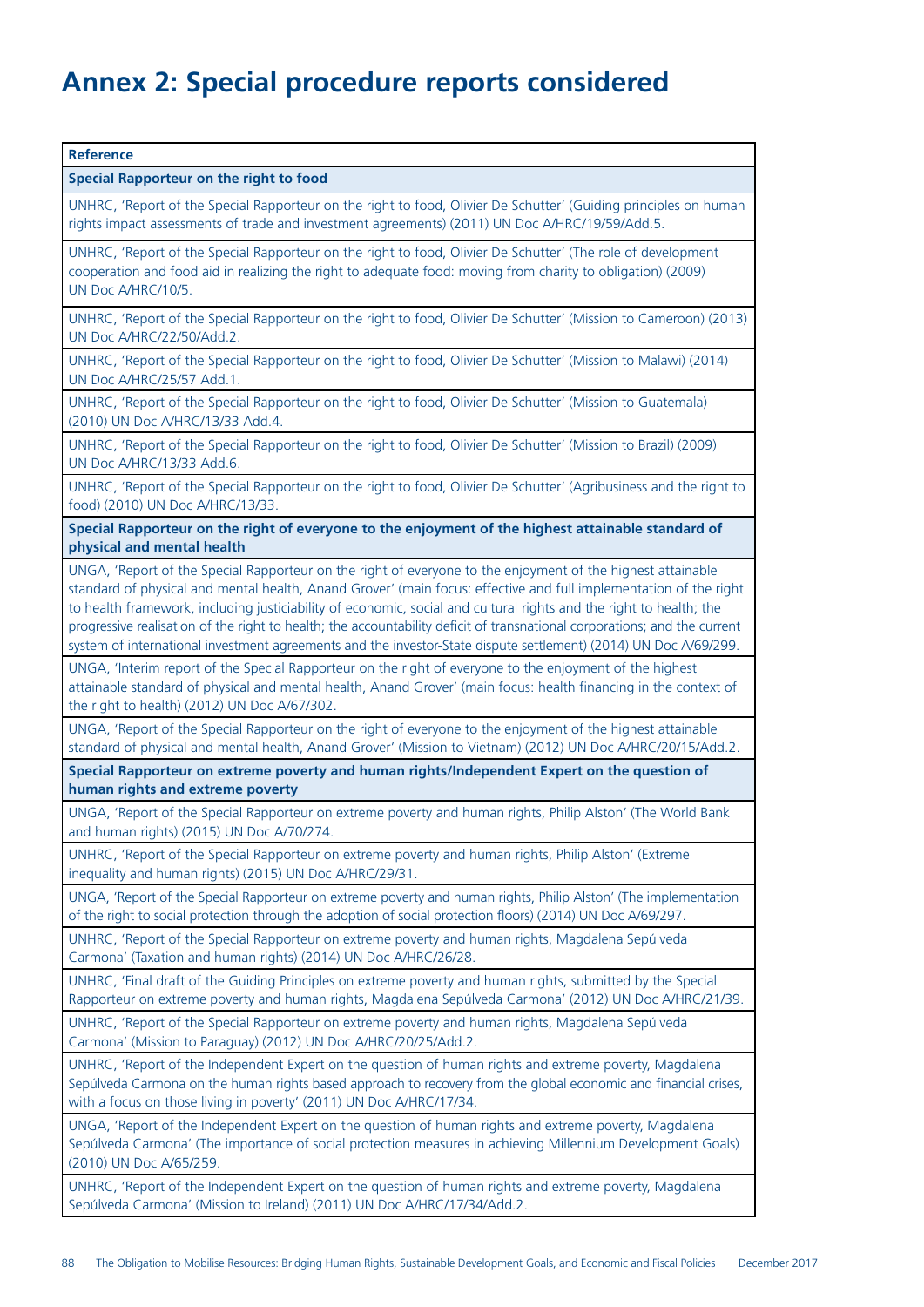**Special Rapporteur on the right to education**

UNHRC, 'Report of the Special Rapporteur on the right to education, Kishore Singh' (financing education and update on education in emergencies) (2011) UN Doc A/66/269.

UNHRC, 'Report of the Special Rapporteur on the right to education, Kishore Singh' (Mission to Ecuador) (2013) UN Doc A/HRC/23/35/Add.2.

**Special Rapporteur on the right to adequate housing**

UNHRC, 'Report of the Special Rapporteur on the right to adequate housing, Leilani Farha' (Responsibilities of local and other subnational governments in relation to the right to adequate housing) (2015) UN Doc A/ HRC/28/62.

UNHRC, 'Report of the Special Rapporteur on the right to adequate housing, Raquel Rolnik' (Mission to the United States) (2010) UN Doc A/HRC/13/20/Add.4.

UNHRC, 'Report of the Special Rapporteur on the right to adequate housing, Raquel Rolnik' (Mission to Maldives) (2010) UN Doc A/HRC/13/20/Add.3.

UNHRC, 'Report of the Special Rapporteur on the right to adequate housing, Raquel Rolnik' (the financial crisis and its causes) (2009) UN Doc A/HRC/10/7.

**Special Rapporteur on the negative impact of unilateral coercive measures on the enjoyment of human rights**

UNHRC, 'Report of the Special Rapporteur on the negative impact of unilateral coercive measures on the enjoyment of human rights, Idriss Jazairy' (2015) UN Doc A/HRC/30/45.

UNGA, 'Report of the Special Rapporteur on the negative impact of unilateral coercive measures on the enjoyment of human rights, Idriss Jazairy' (2015) UN Doc A/70/345.

**Special Rapporteur on the situation of human rights and fundamental freedoms of indigenous people**

UNHRC, 'Report of the Special Rapporteur on the situation of human rights and fundamental freedoms of indigenous people, S James Anaya' (2010) UN Doc A/HRC/15/37.

**Independent Expert on the issue of human rights obligations relating to the enjoyment of a safe, clean, healthy and sustainable environment**

UNHRC, 'Report of the Independent Expert on the issue of human rights obligations relating to the enjoyment of a safe, clean, healthy and sustainable environment, John H Knox' (Preliminary report) (2012) UN Doc A/ HRC/22/43.

UNHRC, 'Report of the Independent Expert on the issue of human rights obligations relating to the enjoyment of a safe, clean, healthy and sustainable environment, John H Knox' (Mapping report) (2013) UN Doc A/HRC/25/53.

**Special Rapporteur on the human right to safe drinking water and sanitation**

UNGA, 'Report of the Special Rapporteur on the human right to safe drinking water and sanitation, Catarina de Albuquerque' (Mission to Tuvalu) (2012) UN Doc A/HRC/24/44/Add.2.

UNGA, 'Report of the Special Rapporteur on the human right to safe drinking water and sanitation, Catarina de Albuquerque' (Financing for the realisation of the rights to water and sanitation) (2011) UN Doc A/66/255.

**Special Rapporteur on the independence of judges and lawyers**

UNHRC, 'Report of the Special Rapporteur on the independence of judges and lawyers, Gabriela Knaul' (Mission to Mexico) (2011) UN Doc A/HRC/17/30/Add.3.

UNHRC, 'Report of the Special Rapporteur on the independence of judges and lawyers, Leandro Despouy' (2009) UN Doc A/HRC/11/4.

**Working Group on the issue of human rights and transnational corporations and other business enterprises**

UNGA, 'Report of the Working Group on the issue of human rights and transnational corporations and other business enterprises' (Measuring the implementation of the Guiding Principles on business and human rights) (2015) UN Doc A/70/216.

UNHRC, 'Report of the Working Group on the issue of human rights and transnational corporations and other business enterprises' (Improving policy coherence for inclusive and sustainable development) (2015) UN Doc A/ HRC/29/28.

UNHRC, 'Report of the Working Group on the issue of human rights and transnational corporations and other business enterprises' (Visit to Azerbaijan) (2015) UN Doc A/HRC/29/28/Add.1.

UNHRC, 'Report of the Working Group on the issue of human rights and transnational corporations and other business enterprises' (Report on the First African Regional Forum on Business and Human Rights) (2015) UN Doc A/HRC/29/28/Add.2.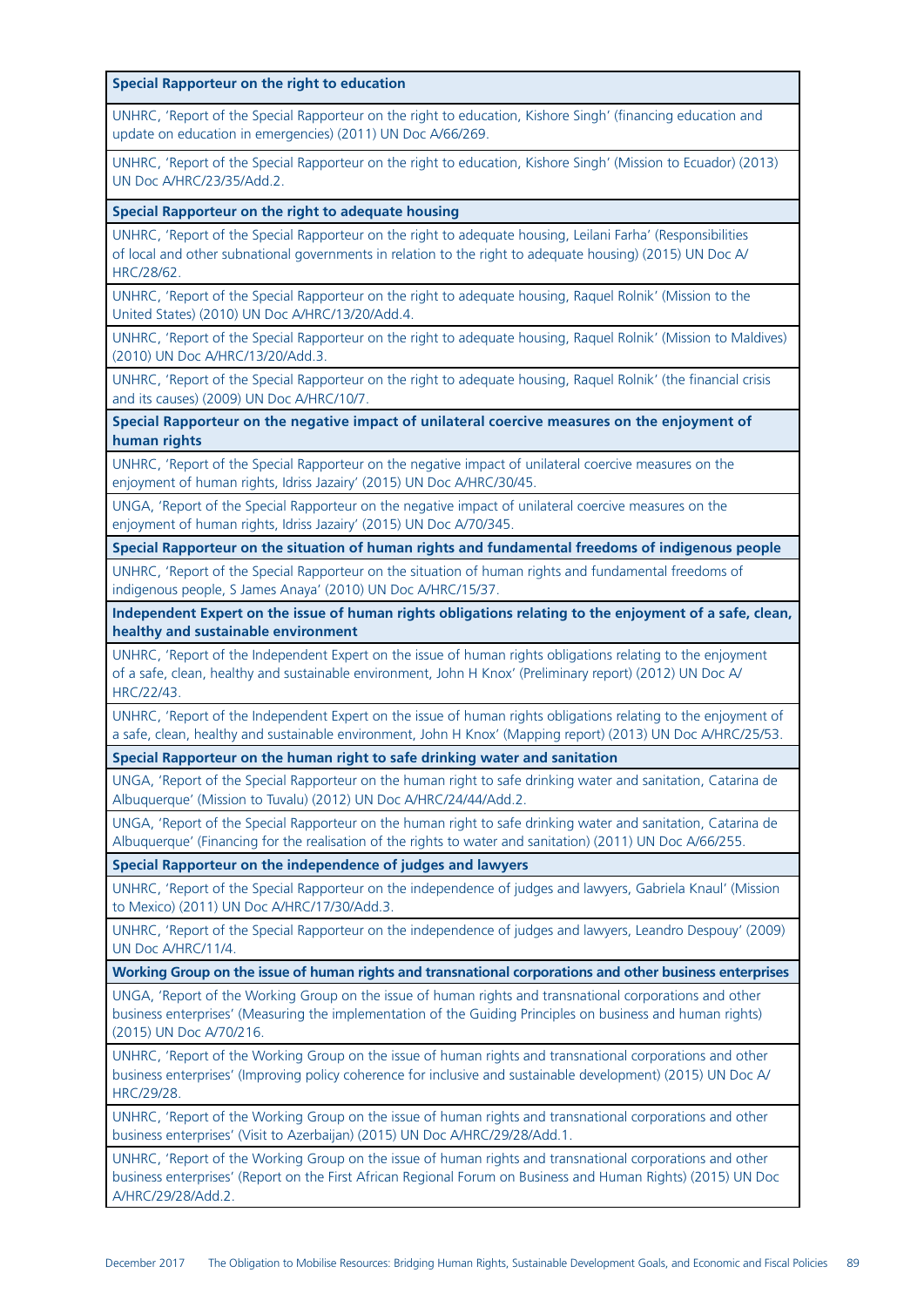UNHRC, 'Report of the Working Group on the issue of human rights and transnational corporations and other business enterprises' (Identifying emerging approaches and lessons learned in corporate respect for human rights: reflections from discussions held at the 2014 Forum on Business and Human Rights) (2015) UN Doc A/ HRC/29/28/Add.3.

UNGA, 'Report of the Working Group on the issue of human rights and transnational corporations and other business enterprises' (National action plans on business and human rights) (2014) UN Doc A/69/263.

UNHRC, 'Report of the Working Group on the issue of human rights and transnational corporations and other business enterprises' (2014) UN Doc A/HRC/20/29.

UNHRC, 'Report of the Working Group on the issue of human rights and transnational corporations and other business enterprises' (Visit to the United States of America) (2014) UN Doc A/HRC/26/25/Add.4.

UNHRC, 'Report of the Working Group on the issue of human rights and transnational corporations and other business enterprises' (Visit to Ghana) (2014) UN Doc A/HRC/26/25/Add.5.

UNGA, 'Report of the Working Group on the issue of human rights and transnational corporations and other business enterprises' (Business-related impacts on the rights of indigenous peoples) (2013) UN Doc A/68/279.

UNHRC, 'Report of the Working Group on the issue of human rights and transnational corporations and other business enterprises' (Visit to Mongolia) (2013) UN Doc A/HRC/23/32/Add.1.

UNGA, 'Report of the Working Group on the issue of human rights and transnational corporations and other business enterprises' (Developments in the embedding of the Guiding Principles into global governance frameworks) (2012) UN Doc A/67/285.

**Independent Expert on the effects of foreign debt and other related international financial obligations of States on the full employment of all human rights, particularly economic, social and cultural rights**

UNHRC, 'Report of the Independent Expert on the effects of foreign debt and other related international financial obligations of States on the full employment of all human rights, particularly economic, social and cultural rights, Juan Pablo Bohoslavsky' (2016) UN Doc A/HRC/31/60.

OHCHR, 'Independent Expert comments on the draft outcome document of the 3rd International Conference on Financing for Development in Addis Ababa to all member States, Juan Pablo Bohoslavsky' (Human rights must be at the core of development financing) (2015) www.ohchr.org/Documents/Issues/IEDebt/Paper3FFD22May2015.pdf accessed 31 October 2016.

UNHRC, 'Final study on illicit financial flows, human rights and the 2030 Agenda for Sustainable Development of the Independent Expert on the effects of foreign debt and other related international financial obligations of States on the full enjoyment of all human rights, particularly economic, social and cultural rights, Juan Pablo Bohoslavsky' (2016) UN Doc A/HRC/31/61.

UNGA, 'Report of the independent expert on the effects of foreign debt and other related international financial obligation of States on the full enjoyment of all human rights, particularly economic, social and cultural rights, Juan Pablo Bohoslavsky' (Activities during 2014/2015 and sovereign debt restructuring) (2015) UN Doc A/70/275.

UNHRC, 'Report of the independent expert on the effects of foreign debt and other related international financial obligation of States on the full enjoyment of all human rights, particularly economic, social and cultural rights, Juan Pablo Bohoslavsky' (Mission to Japan) (2014) UN Doc A/HRC/25/50/Add.2.

UNHRC, 'Report of the independent expert on the effects of foreign debt and other related international financial obligation of States on the full enjoyment of all human rights, particularly economic, social and cultural rights, Juan Pablo Bohoslavsky' (Financial complicity: Lending to states involved in gross violations of human rights) (2015) UN Doc A/HRC/28/59.

UNHRC, 'Report of the Independent Expert on the effects of foreign debt and other related international financial obligations of states on the full enjoyment of all human rights, particularly economic, social and cultural rights, Juan Pablo Bohoslavsky' (Mission to Greece: 30 November–7 December 2015) (2016) A/HRC/31/60/Add.2.

UN, 'Report of the Independent Expert on the effects of foreign debt and other related international financial obligations of States on the full enjoyment of human rights, particularly economic, social and cultural rights, Cephas Lumina' (Mission to Greece: 22–27 April 2013), (2014) A/HRC/25/50/Add.1.

**Independent Expert on the promotion of a democratic and equitable international order**

UNHRC, 'Report of the Independent Expert on the promotion of a democratic and equitable international order, Alfred de Zayas' (Exploring the adverse impacts of military expenditures on the realization of a democratic and equitable international order) (2014) UN Doc A/HRC/27/51.

UNHRC, 'Report of the Independent Expert on the promotion of a democratic and equitable international order, Alfred de Zayas' (Covering multiple aspects of the mandate, with emphasis on the fostering of full, equitable and effective participation) (2013) UN Doc A/HRC/24/38.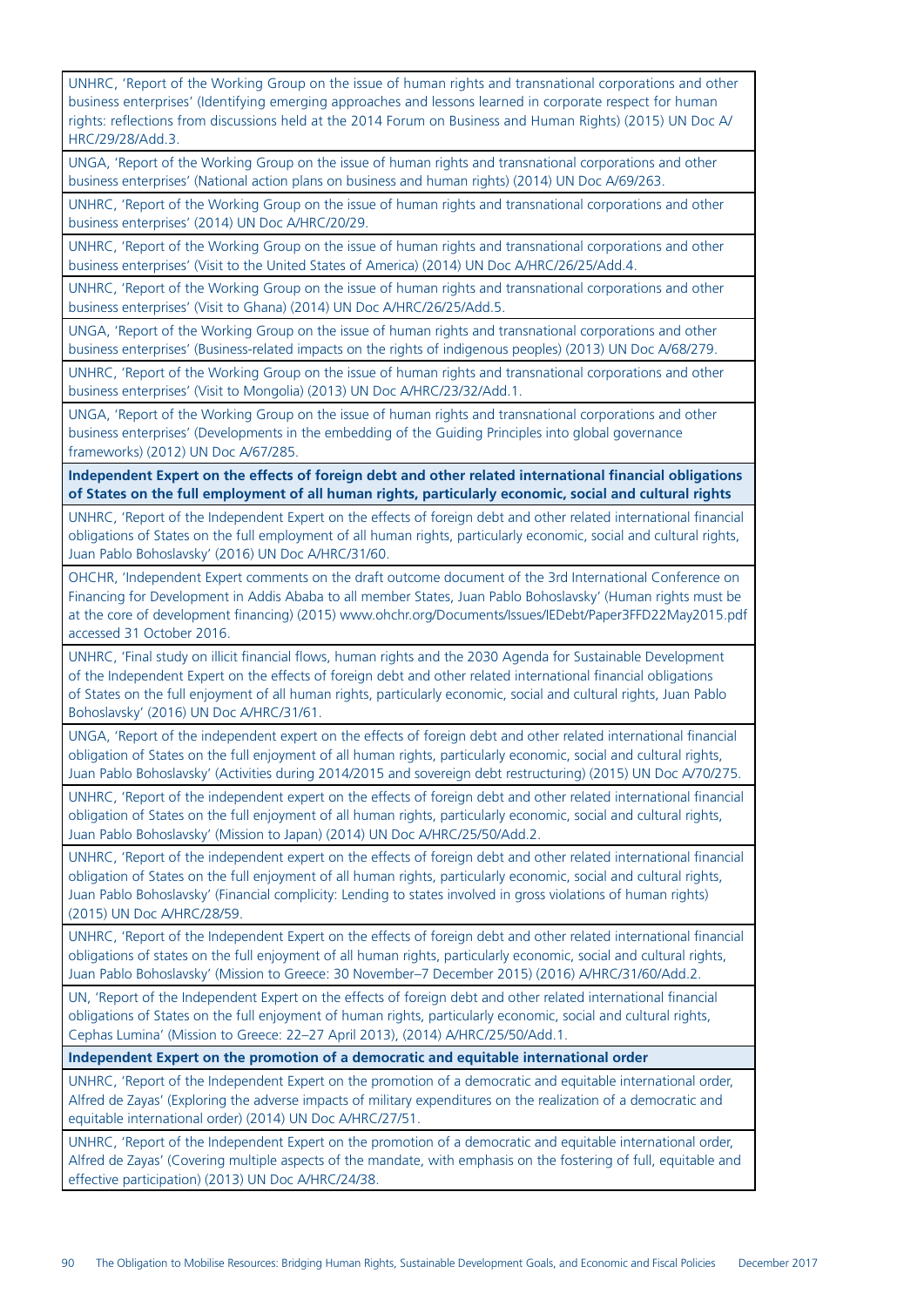UNHRC, 'Report of the Independent Expert on the promotion of a democratic and equitable international order, Alfred de Zayas' (2016) UN Doc A/71/286.

UNHRC, 'Report of the Independent Expert on the promotion of a democratic and equitable international order, Alfred de Zayas' (Preliminary views on the conceptual and legal framework of the mandate) (2012) UN Doc A/ HRC/21/45.

**Independent Expert on human rights and international solidarity**

UNGA, 'Report of the Independent Expert on human rights and international solidarity, Virginia Dandan' (2015) UN Doc A/70/316.

UNHRC, 'Report of the Independent Expert on human rights and international solidarity, Virginia Dandan' (2015) UN Doc A/HRC/29/35.

UNGA, 'Report of the Independent Expert on human rights and international solidarity, Virginia Dandan' (2014) UN Doc A/69/366.

UNHRC, 'Report of the Independent Expert on human rights and international solidarity, Virginia Dandan' (2014) UN Doc A/HRC/26/34.

UNGA, 'Report of the Independent Expert on human rights and international solidarity, Virginia Dandan' (2013) UN Doc A/68/176.

UNHRC, 'Report of the Independent Expert on human rights and international solidarity, Virginia Dandan' (2013) UN Doc A/HRC/23/45.

UNHRC, 'Report of the Independent Expert on human rights and international solidarity, Virginia Dandan' (2017) UN Doc A/HRC/35/35.

UNHRC, 'Report of the Independent Expert on human rights and international solidarity, Virginia Dandan' (Mission to Brazil, 25–29 June 2012) (2013) UN Doc A/HRC/23/45/Add.1.

UNHRC, 'Report of the Independent Expert on human rights and international solidarity, Virginia Dandan' (2012) UN Doc A/HRC/21/44.

UNHRC, 'Report of the Independent Expert on human rights and international solidarity, Rudi Muhammad Rizki' (2010) UN Doc A/HRC/15/32.

**Working Group on the issue of discrimination against women in law and in practice**

UNHRC, 'Report of the Working Group on the issue of discrimination against women in law and in practice, Mayra Gomez' (Discrimination against women in economic and social life, with a focus on economic crisis) (2014) UN Doc A/HRC/26/39.

UNHRC, 'Report of the Working Group on the issue of discrimination against women in law and in practice', (country mission to the Netherlands) (2007) UN Doc A/HRC/4/34/Add.4.

**Special Rapporteur on extrajudicial summary or arbitrary executions**

UNHRC, 'Report of the Special Rapporteur on extrajudicial summary or arbitrary executions, Philip Alston', (Mission to Guatemala) (2007) UN Doc A/HRC/4/20/Add.2.

**Country-specific mandates**

UNHRC, 'Report of the Special Rapporteur on the situation of human rights in Cambodia, Rhona Smith' (2015) UN Doc A/HRC/30/58.

UNHRC, 'Report of the Special Rapporteur on the situation of human rights in Cambodia, Surya P Subedi' (2014) UN Doc A/HRC/27/70.

UNHRC, 'Report of the Special Rapporteur on the situation of human rights in Cambodia, Surya P Subedi' (2013) UN Doc A/HRC/24/36.

UNHRC, 'Report of the Special Rapporteur on the situation of human rights in Cambodia, Surya P Subedi' (A human rights analysis of economic and other land concessions in Cambodia) (2012) UN Doc A/HRC/21/63/Add.1.

UNHRC, 'Report of the Independent Expert on the situation of human rights in the Central African Republic, Marie-Therese Keita Bocoum' (2016) UN Doc A/HRC/33/63.

UNHRC, 'Report of the Independent Expert on the situation of human rights in the Central African Republic, Marie-Therese Keita Bocoum' (2015) UN Doc A/HRC/30/59.

UNHRC, 'Preliminary Report of the Independent Expert on the situation of human rights in the Central African Republic, Marie-Therese Keita Bocoum' (2014) UN Doc A/HEC/26/53.

UNHRC, 'Report of the Independent Expert on the situation of human rights in Mali, Suliman Baldo' (2014) UN Doc A/HRC/25/72.

UNHRC, 'Report of the Independent Expert on the situation of human rights in Mali, Suliman Baldo' (2015) UN Doc A/HRC/28/83.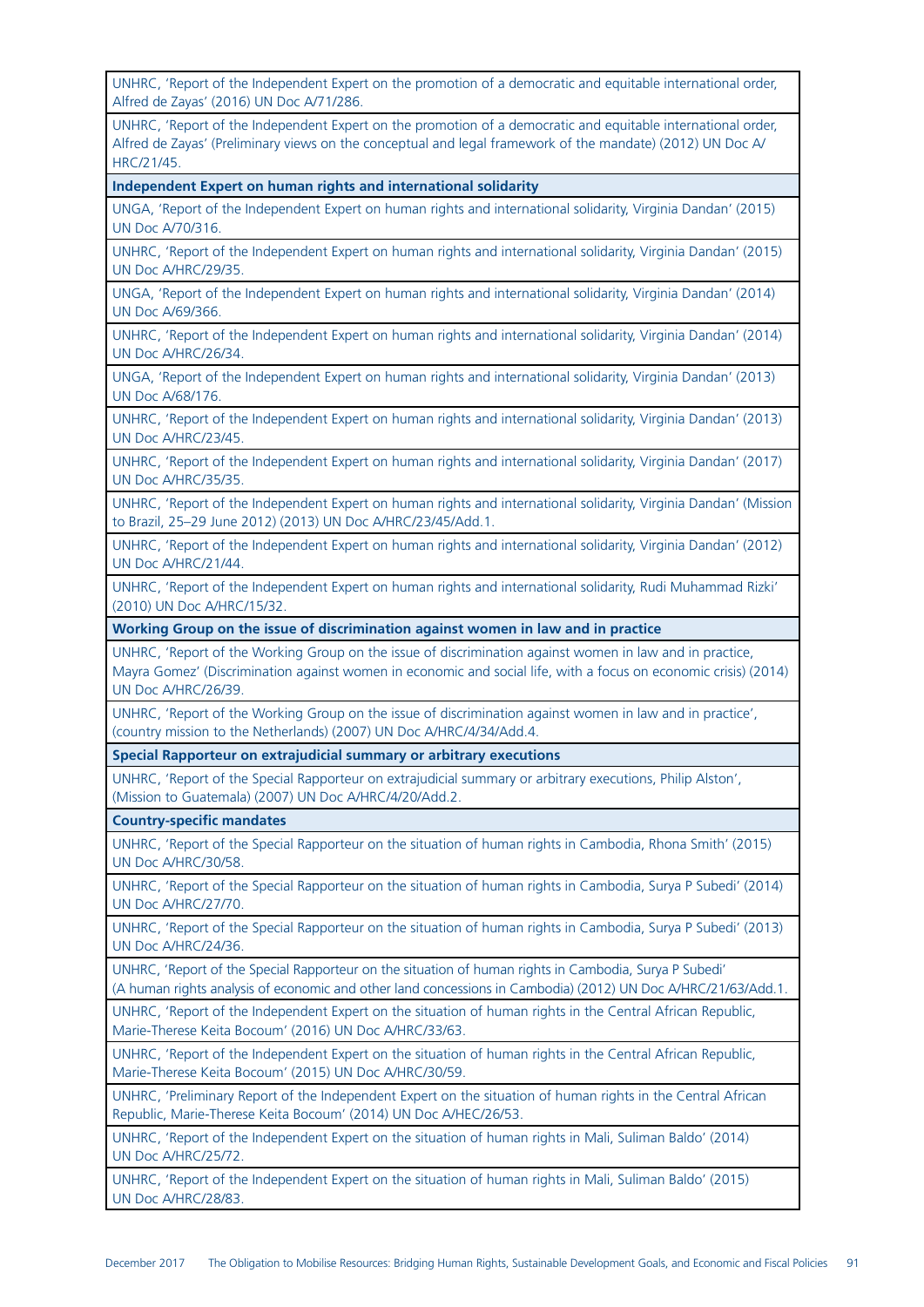UNHRC, 'Report of the Independent Expert on the situation of human rights in Mali, Suliman Baldo' (2014) UN Doc A/HRC/25/72.

UNHRC, 'Report of the Special Rapporteur on the situation of human rights in Myanmar, Yanghee Lee' (2016) UN Doc A/HRC/31/71.

UNHRC, 'Report of the Special Rapporteur on the situation of human rights in Myanmar, Yanghee Lee' (2015) UN Doc A/HRC/28/72.

UNHRC, 'Report of the Special Rapporteur on the situation of human rights in Myanmar, Tomás Ojea Quintana' (2014) UN Doc A/HRC/25/64.

UNHRC, 'Report of the Special Rapporteur on the situation of human rights in Myanmar, Tomás Ojea Quintana' (2013) UN Doc A/HRC/22/58.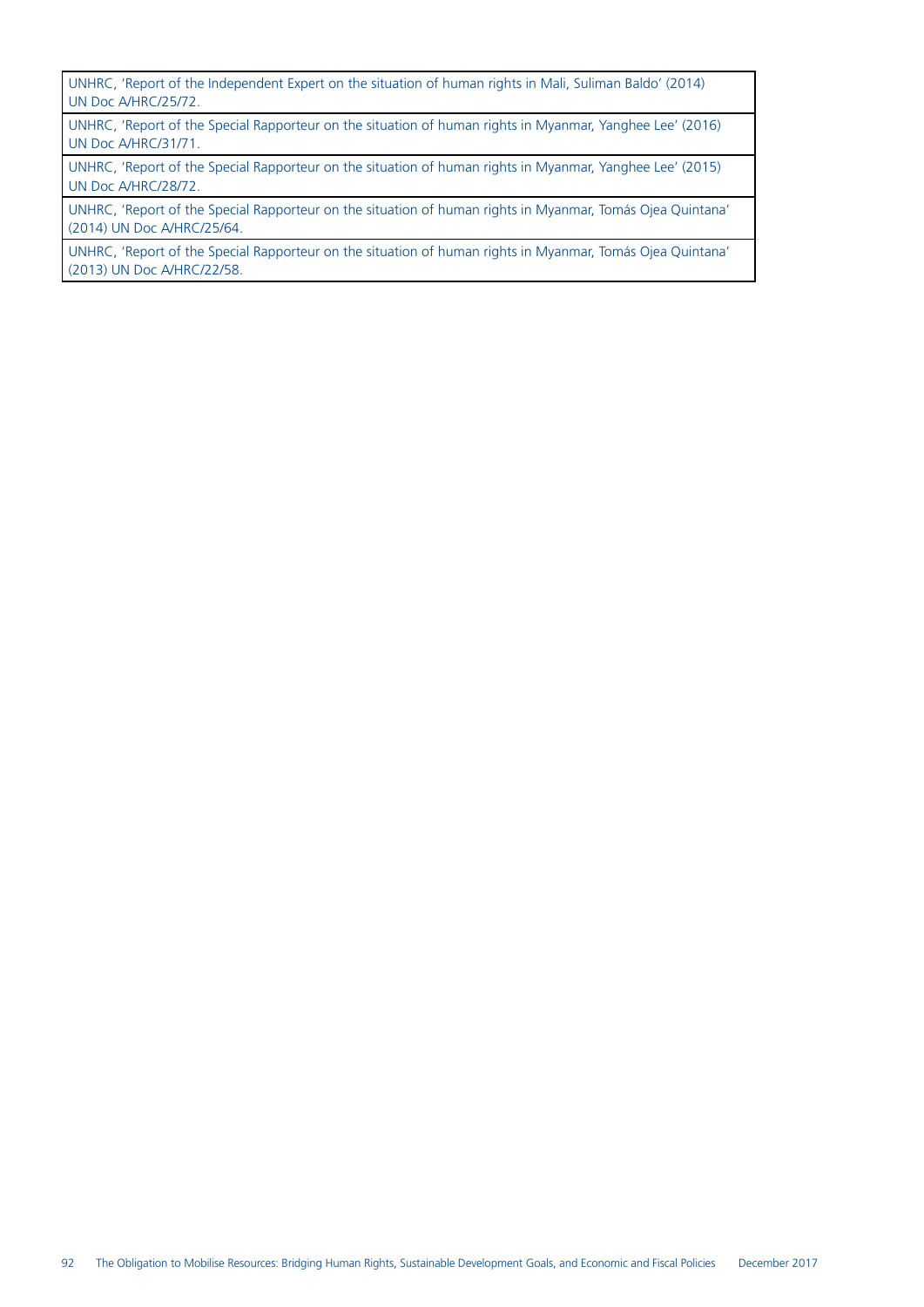# **Annex 3: Treaty body documents considered**

| <b>Reference</b>                                                                                                                                             |
|--------------------------------------------------------------------------------------------------------------------------------------------------------------|
| <b>Committee on Economic, Social and Cultural Rights (CESCR)</b>                                                                                             |
| 'Concluding Observations on the fourth periodic report of the Democratic Republic of Congo' (2009)<br>UN Doc E/C.12/COD/CO/4.                                |
| 'Concluding Observations on the fifth report of Germany' (2011) UN Doc E/C.12/DEU/CO/5.                                                                      |
| 'Concluding Observations on the fifth report of the Russian Federation' (2011) UN Doc E/C.12/RUS/CO/5.                                                       |
| 'Concluding Observations on the combined second and third periodic reports of Armenia' (2014)<br>UN Doc E/C.12/ARM/CO/2-3.                                   |
| 'Concluding Observations on the third periodic report of Guatemala' (2014) UN Doc E/C.12/GTM/CO/3.                                                           |
| 'Concluding Observations on the combined third to fifth periodic reports of Romania' (2014) UN Doc<br>E/C.12/ROU/CO/3-5.                                     |
| 'Concluding Observations on the fourth periodic report of Paraguay' (2015) UN Doc E/C.12/PRY/CO/4.                                                           |
| 'Concluding Observations on the initial report of the Republic of Moldova' (2003) UN Doc E/2004/22.                                                          |
| 'Concluding Observations on the initial report of Togo' (2013) UN Doc E/C.12/TGO/CO/1.                                                                       |
| 'Concluding Observations on the fourth periodic report of Portugal' (2014) UN Doc E/C.12/PRT/CO/4.                                                           |
| 'Concluding Observations on the second periodic report of the Czech Republic' (2014) UN Doc E/C.12/<br>CZE/CO/2.                                             |
| 'Concluding Observations on the third periodic report of Ireland' (2015) UN Doc E/C.12/IRL/CO/3.                                                             |
| 'Concluding Observations on the fourth periodic report of Mongolia' (2015) UN Doc E/C.12/MNG/CO/4.                                                           |
| 'Concluding Observations on the initial report of Uganda' (2015) UN Doc E/C.12/UGA/CO/1.                                                                     |
| 'Concluding Observations on the initial report of Burundi' (2015) UN Doc E/C.12/BDI/CO/1.                                                                    |
| 'Concluding Observations on the second periodic report of Greece' (2015) UN Doc E/C./GRC/CO/2.                                                               |
| 'Concluding Observations on the fourth periodic report of Iraq' (2015) UN Doc E/C.12/IRQ/CO/4.                                                               |
| 'Concluding Observations on the fifth periodic report of Italy' (2015) UN Doc E/C.12/ITA/CO/5.                                                               |
| 'Concluding Observations on the initial report of the Gambia' (2015) UN Doc E/C.12/GMB/CO/1.                                                                 |
| 'Concluding Observations on the sixth periodic report of Canada' (2016) UN Doc E/C.12/CAN/CO/6.                                                              |
| 'Concluding Observations on the combined second to fifth periodic reports of Kenya' (2016) UN Doc<br>E/C.12/KEN/CO/2-5.                                      |
| 'Concluding Observations on the initial report of Namibia' (2015) UN Doc E/C.12/NAM/CO/1.                                                                    |
| 'Concluding Observations on the second periodic report of Honduras' (2016) UN Doc E/C.12/HND/CO/2.                                                           |
| 'Concluding Observations on the initial report of Burkina Faso' (2016) UN Doc E/C.12/BFA/CO/1                                                                |
| 'Concluding Observations on the combined second to fourth periodic reports of the former Yugoslav<br>Republic of Macedonia' (2016) UN Doc E/C.12/MKD/CO/2-4. |
| 'Concluding Observations on Georgia' (2002) UN Doc E/C.12/1/ADD.83.                                                                                          |
| 'Concluding Observations on the sixth periodic report of the United Kingdom of Great Britain and<br>Northern Ireland' (2016) UN Doc E/C.12/GBR/CO/6.         |
| 'Concluding Observations on the fourth and fifth periodic report of Angola' (2016) UN Doc E/C.12/<br>AGO/CO/4-5.                                             |
| 'Concluding Observations on the fourth periodic report of Iceland' (2012) UN Doc E/C.12/ISL/CO/4.                                                            |
| 'Concluding Observations on the second and third periodic reports of Switzerland' (2010) UN Doc<br>E/C.12/CHE/CO/2-3.                                        |
| 'Concluding Observations on the second periodic report Slovenia' (2014) UN Doc E/C.12/SVN/CO/2.                                                              |
| 'Concluding Observations on the third periodic report of Guatemala' (2014) UN Doc E/C.12/GTM/CO/3.                                                           |
| 'Concluding Observations on the third periodic report of Tunisia' (2014) UN Doc E/C.12/TUN/CO/3.                                                             |
| 'Concluding Observations on the first periodic report of Burundi' (2015) UN Doc E/C.12/BDI/CO/1.                                                             |
| 'Concluding Observations on the first periodic report of Equatorial Guinea' (2012) UN Doc E/C.12/GNQ/CO/1.                                                   |
| 'Concluding Observations on the sixth periodic report of Ukraine' (2014) UN Doc E/C.12/UKR/CO/6.                                                             |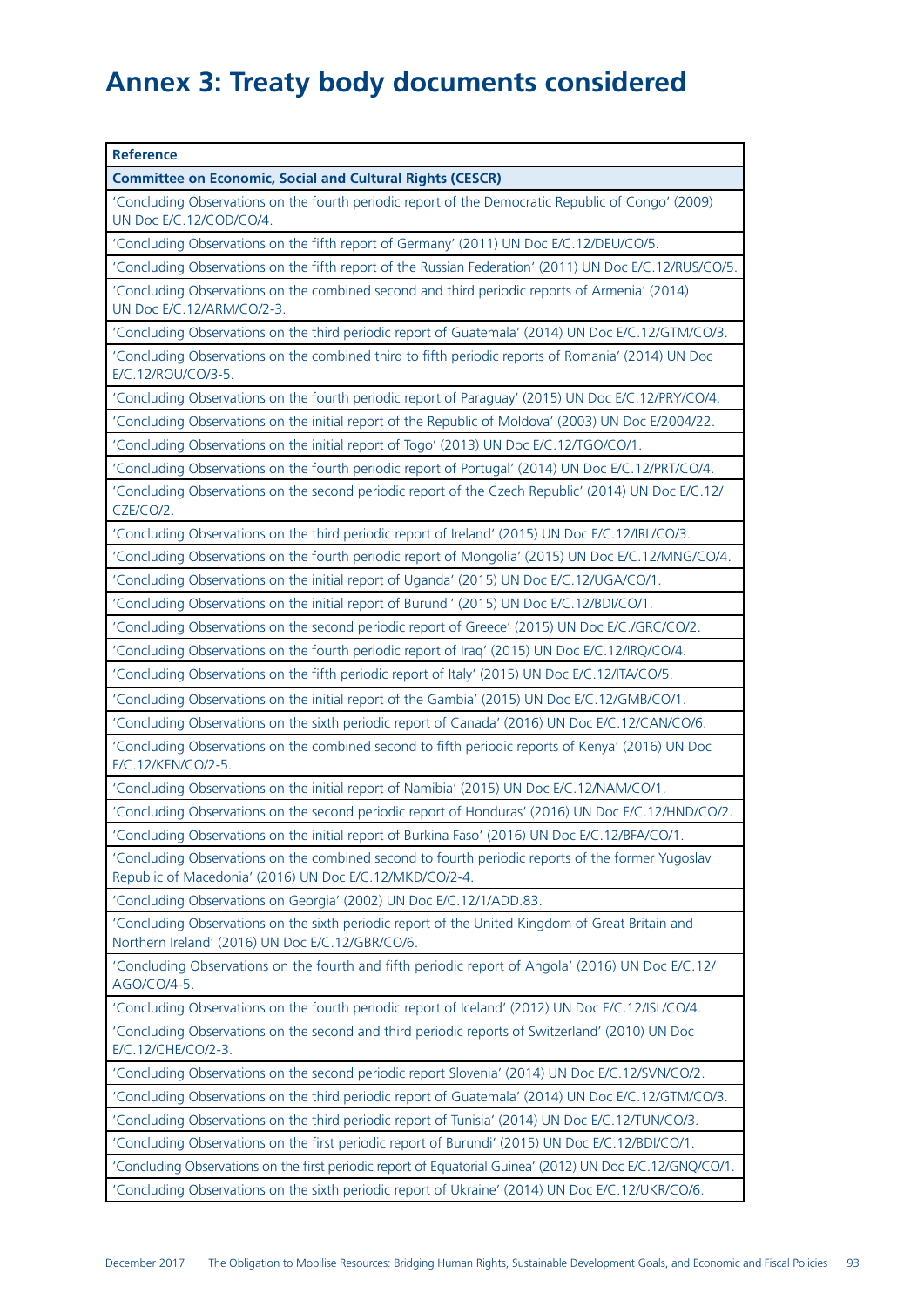'Concluding Observations on the combined third to fifth periodic reports of El Salvador' (2014) UN Doc E/C.12/SLV/CO/3-5. 'Concluding Observations on the combined second to fourth periodic reports of Guyana' (2015) UN Doc E/C.12/GUY/CO/2-4. 'Concluding Observations on the fifth periodic report of Costa Rica' (2016) UN Doc E/C.12/CRI/CO/5. **Statements and other documents** 'Public debt, austerity measures and the International Covenant on Economic, Social and Cultural Rights – Statement by the Committee on Economic, Social and Cultural Rights' (2016) UN Doc E/C.12/2016/1. 'An evaluation of the obligation to takes steps to the "maximum of available resources" under an optional protocol to the covenant – statement' (2007) UN Doc E/C.12/2007/1. 'Guidelines on treaty-specific documents to be submitted by states parties under articles 16 and 17 of the International Covenant on Economic, Social and Cultural Rights' (2009) UN Doc E/C.12/2008/2. **General Comments** General Comment No 24: on State Obligations under the International Covenant on Economic, Social and Cultural Rights in the Context of Business Activities (2017) UN Doc E/C.12/GC/24. General Comment No 23: the right to just and favourable conditions of work (Art 7 of the International Covenant on Economic, Social and Cultural Rights) (2016) UN Doc E/C.12/GC/23. General Comment No 22: the right to sexual and reproductive health (Art 12 of the International Covenant on Economic, Social and Cultural Rights) (2016) UN Doc E/C.12/GC/22. General Comment No 21: the right of everyone to take part in cultural life (Art 15, para 1 (a), of the International Covenant on Economic, Social and Cultural Rights) (2009) UN Doc E/C.12/GC/21. General Comment No 20: non-discrimination in economic, social and cultural rights (2009) UN Doc E/C.12/GC/20. General Comment No 19: the right to social security (Art 9) (2008) UN Doc E/C.12/GC/19. General Comment No 18: the right to work (Art 6 of the International Covenant on Economic, Social and Cultural Rights) (2005) E/C.12/GC/18. General Comment No 16: the equal right of men and women to the enjoyment of all economic, social and cultural rights (Art 3 of the International Covenant on Economic, Social and Cultural Rights) (2005) UN Doc E/C.12/2004/4. General Comment No 15: on the right to water (Arts 11 and 12 of the International Covenant on Economic, Social and Cultural Rights) (2003) UN Doc E/C.12/2002/11. General Comment No 14: the right to the highest attainable standard of health (Art 12 of the International Covenant on Economic, Social and Cultural Rights) (2000) UN Doc E/C.12/2000/4. General Comment No 13: the right to education (Art 13 of the Covenant) (1999) UN Doc E/C.12/1999/10. General Comment No 12: the right to adequate food (Art 11) (1999) UN Doc E/C.12/1999/5. General Comment No 11: plans of action for primary education (Art 14) (1999) UN Doc E/C.12/1999/4. General Comment No 10: the role of national human rights institutions in the protection of economic, social and cultural rights (1998) UN Doc E/C.12/1998/25. General Comment No 9: the domestic application of the Covenant (1998) UN Doc E/C.12/1998/24 General Comment No 8: the relationship between economic sanctions and respect for economic, social and cultural rights (1997) UN Doc E/C.12/1997/8 General Comment No 4: the right to adequate housing (Art 11 (1) of the Covenant) (1991) UN Doc E/1992/23. General Comment No 3: The nature of States Parties obligations (Art 2, para 1) (1990) UN Doc E/1991/23. General Comment No 2: Informational technical assistance measures (Art 22) (1990) UN Doc E/1990/23. General Comment No 1: Reporting by States Parties (1981) UN Doc E/1989/22. **Committee on the Rights of the Child (CRC)** CRC, 'Consideration of reports submitted by States Parties under article 44 of the convention' (2010) UN Doc CRC/C/GTM/CO/3-4.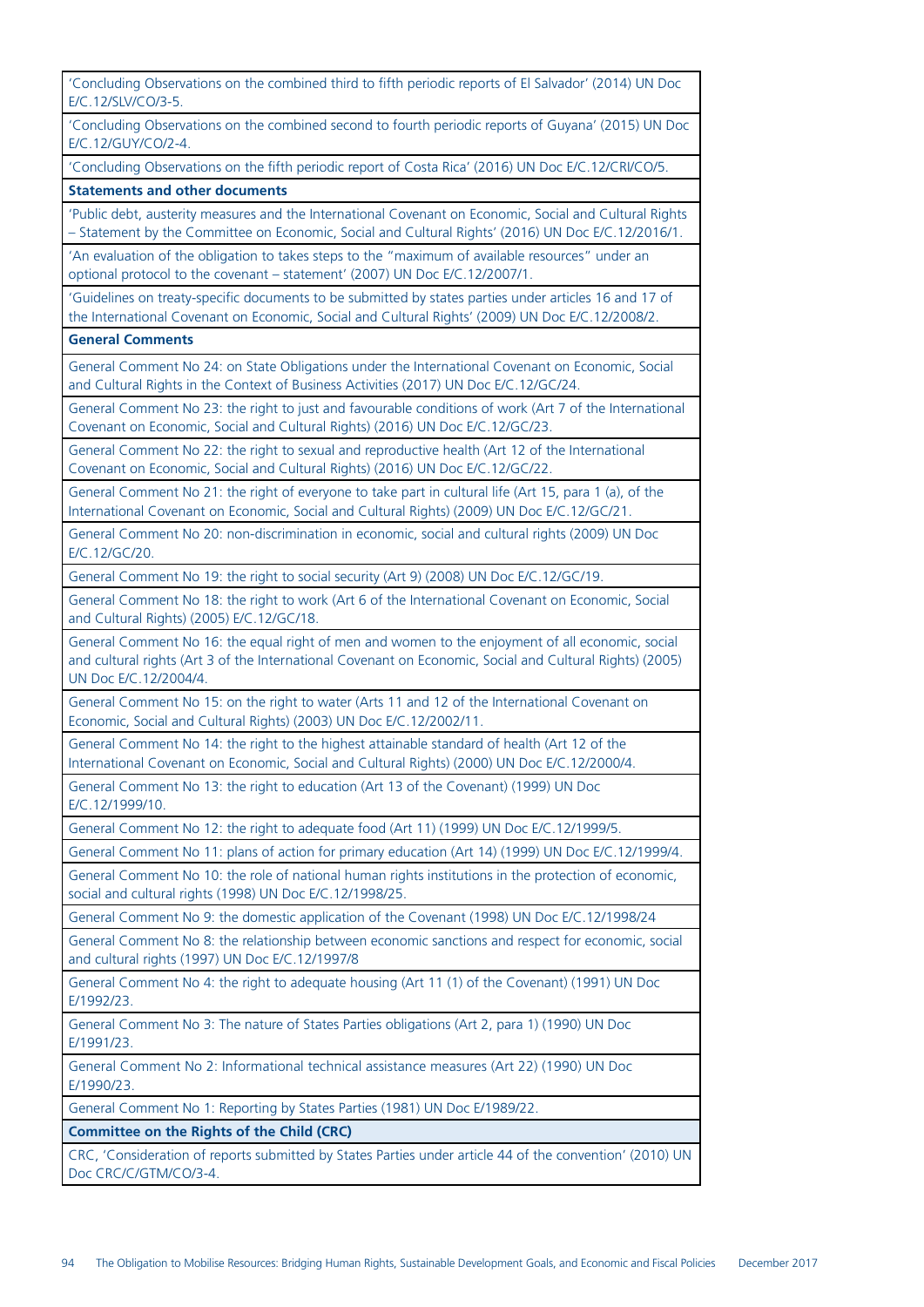| CRC, 'Concluding Observations on the third and fourth periodic reports of El Salvador' (2010) UN Doc<br>CRC/C/SLV/CO/3-4.                                                                                                                  |
|--------------------------------------------------------------------------------------------------------------------------------------------------------------------------------------------------------------------------------------------|
| CRC, 'Concluding Observations on the fourth periodic report of Nicaragua' (2010) UN Doc CRC/C/NIC/<br>CO/4.                                                                                                                                |
| CRC, 'Concluding Observations on the combined second and third periodic report of Cambodia' (2011)<br>UN Doc CRC/C/KHM/CO/2-3.                                                                                                             |
| CRC, 'Concluding Observations on the third and fourth periodic reports of Togo' (2012) UN Doc CRC/C/<br>TGO/CO/3-4.                                                                                                                        |
| CRC, 'Concluding Observations on the second report of Uruguay' (2007) UN Doc CRC/C/URY/CO/2.                                                                                                                                               |
| CRC, 'Concluding Observations on the combined third to fifth periodic reports of the Bolivarian Republic<br>of Venezuela' (2014) UN Doc CRC/C/VEN/CO/3-5.                                                                                  |
| CRC 'Concluding Observations on the third and fourth periodic report of Thailand' (2012) UN Doc<br>CRC/C/THA/CO/3-4.                                                                                                                       |
| CRC 'Concluding Observations on the third and fourth periodic report of Jamaica' (2015) UN Doc<br>CRC/C/JAM/CO/3-4.                                                                                                                        |
| CRC 'Concluding Observations on the third and fourth periodic report of Cyprus' (2012) UN Doc CRC/C/<br>CYP/CO/3-4.                                                                                                                        |
| CRC 'Concluding Observations on fourth periodic report of Ecuador' (2010) UN Doc CRC/C/ECU/CO/4.                                                                                                                                           |
| CRC, 'Concluding Observations on the combined second to fourth periodic reports of São Tomé and<br>Príncipe' (2013) UN Doc CRC/C/STP/CO/2-4.                                                                                               |
| CRC 'Concluding Observations on the third and fourth periodic report of Argentina' (2010) UN Doc<br>CRC/C/ARG/CO/3-4.                                                                                                                      |
| CRC 'Concluding Observations on the third and fourth periodic report of Austria' (2012) UN Doc CRC/C/<br><b>AUT/CO/3-4.</b>                                                                                                                |
| CRC 'Concluding Observations on the fourth periodic report of Australia' (2012) UN Doc CRC/C/AUS/<br>CO/4.                                                                                                                                 |
| CRC, 'Concluding Observations on Georgia' (2003) UN Doc CRC/C/15/Add.2.                                                                                                                                                                    |
|                                                                                                                                                                                                                                            |
| CRC, 'Concluding observation on the second periodic review of Guinea' (2013) UN Doc CRC/C/GIN/<br>CO/2.                                                                                                                                    |
| CRC, 'Concluding Observations on Guatemala' (2007) UN Doc CRC/C/GTM/CO/1.                                                                                                                                                                  |
| CRC, 'Concluding Observations on Guatemala' (2010) UN Doc CRC/C/GTM/CO/3-4.                                                                                                                                                                |
| CRC, 'General guidelines regarding the form and content of initial reports to be submitted by States<br>Parties under article 44, paragraph 1 (a) of the convention' (1991) UN Doc CRC/C/5.                                                |
| CRC, 'Treaty-specific guidelines regarding the form and content of periodic reports to be submitted by<br>States Parties under article 44, paragraph 1 (b), of the Convention on the Rights of the Child' (2015)<br>UN Doc CRC/C/58/Rev.3. |
| CRC, General Comment No 19: on public budgeting for the realization of children's rights (Art 4) (2016)<br>UN Doc CRC/C/GC/19.                                                                                                             |
| CRC, General Comment No 16: state obligations regarding the impact of the business sector on<br>children's rights (2013) UN Doc CRC/C/GC/16.                                                                                               |
| CRC, General Comment No 15: on the right of the child to the enjoyment of the highest attainable<br>standard of health (Art 24) (2013) UN Doc CRC/C/GC/15.                                                                                 |
| CRC, General Comment No 5: on General measures of implementation of the Convention on the Rights<br>of the Child (Arts 4, 42 and 44, para 6) (2003) UN Doc CRC/GC/2003/5.                                                                  |
| CRC, 'Day of general discussion on resources for the rights of the child - responsibility of states.<br>Recommendations from the Committee on the Rights of the Child' (21 September 2007), 46th session<br>of the CRC.                    |
| <b>Committee on the Elimination of Racial Discrimination (CERD)</b>                                                                                                                                                                        |
| CERD, 'Concluding Observations on the combined fifteenth and sixteenth periodic reports of Colombia'<br>(2015) UN Doc CERD/C/COL/CO/15-16.                                                                                                 |
| CERD, 'Concluding Observations on the eighteenth to twentieth periodic reports of the United Kingdom<br>and Northern Ireland' (2001) UN Doc CERD/C/GBR/CO/18-20.                                                                           |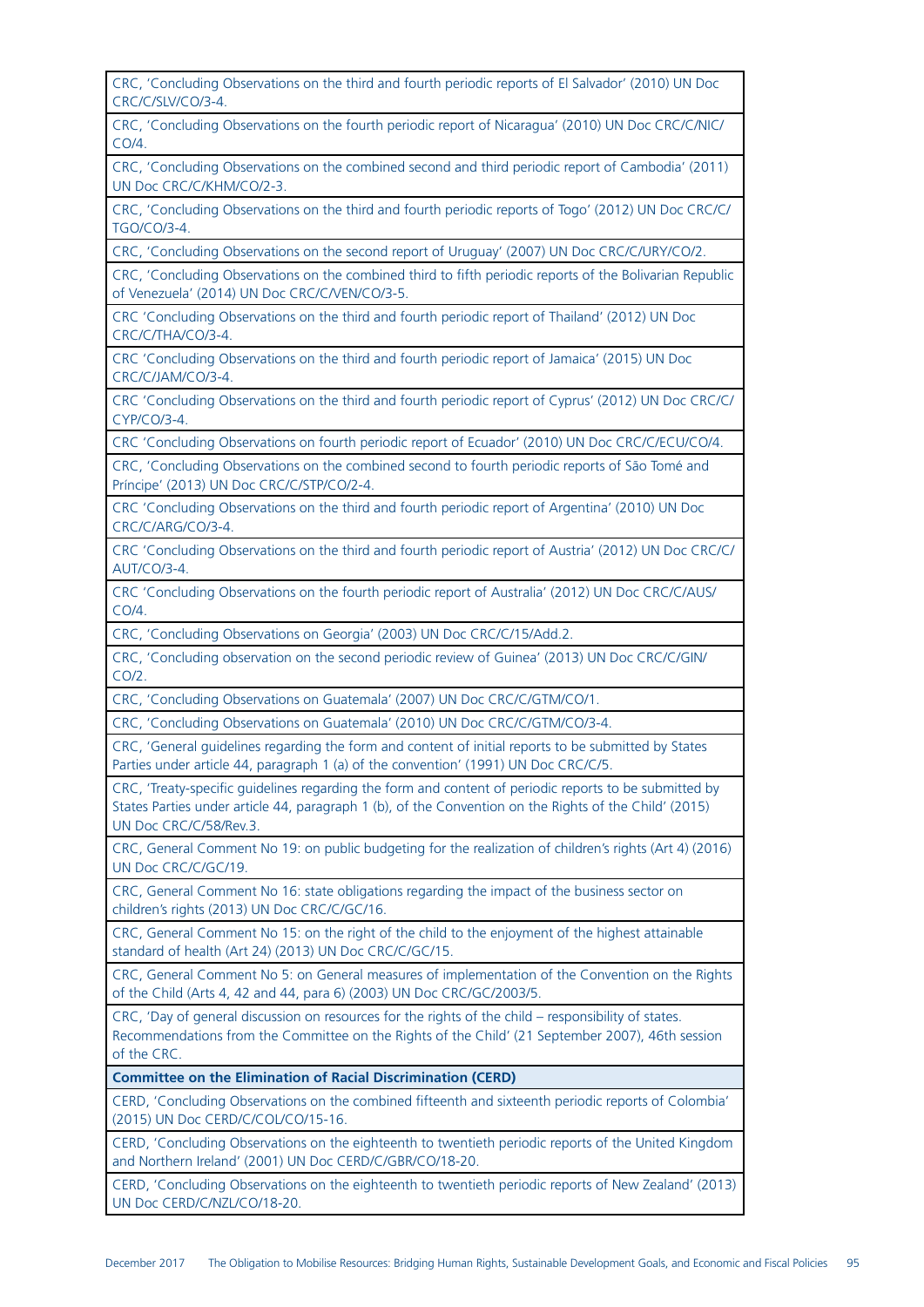| <b>Committee on the Elimination of All Forms of Discrimination against Women (CEDAW)</b>                                                                                   |
|----------------------------------------------------------------------------------------------------------------------------------------------------------------------------|
| CEDAW, 'Concluding comments on the third report of the Lebanon' (2007) UN Doc CEDAW/C/LBN/<br>CO/3.                                                                        |
| CEDAW, 'Concluding comments on the third periodic report of Switzerland' (2009) UN Doc CEDAW/C/<br>CHE/CO/3.                                                               |
| CEDAW, 'Concluding Observations on the seventh periodic report of Greece' (2013) UN Doc CEDAW/C/<br>GRC/CO/7.                                                              |
| CEDAW, 'Concluding Observations on the sixth periodic report of Colombia' (2007) UN Doc CEDAW/C/<br>CO/CO/6.                                                               |
| <b>Human Rights Committee (CCPR)</b>                                                                                                                                       |
| CCPR, 'General Comment No 31 (2004) on the nature of the general legal obligation imposed on States<br>Parties to the Covenant' (2004) CCPR/C/21/Rev.1/Add.13.             |
| CCPR, 'General Comment No 29 (2001) States of Emergency (Article 4)' (2001) CCPR/C/21/Rev.1/<br>Add.11.                                                                    |
| CCPR, 'Concluding Observations on the third periodic report of Paraguay' (2013) UN Doc CCPR/C/PRY/<br>$CO/3$ .                                                             |
| CCPR, 'Concluding Observations on the initial report of Mozambique' (2013) UN Doc CCPR/C/MOZ/<br>CO/1.                                                                     |
| UN, 'Compilation of quidelines on the form and context of reports to be submitted by States Parties to<br>the international human rights treaties' (2009) HRI/GEN/2/Rev.6. |
| <b>Committee on the Rights of Persons with Disabilities (CRPD)</b>                                                                                                         |
| Consideration of reports submitted by States Parties under article 35 of the Convention, Peru (2012)<br>UN Doc CRPD/C/PER/CO/1.                                            |
| <b>Committee against Torture (CAT)</b>                                                                                                                                     |
| CAT, 'Concluding Observations on the report of Ghana' (2011) UN Doc CAT/C/GHA/CO/1.                                                                                        |
| CAT, 'Concluding Observations on the initial report of Mozambique' (2013) UN Doc CAT/C/MOZ/CO/1.                                                                           |
| <b>Working Group on Arbitrary Detention</b>                                                                                                                                |

'Report of the Working Group on Arbitrary Detention' (2010) UN Doc A/HRC/13/30/Add.2.

'Report of the Working Group on Enforced or Involuntary Disappearances (Mission to Timor Leste)' (2011) UN Doc A/HRC/19/58/Add.1.